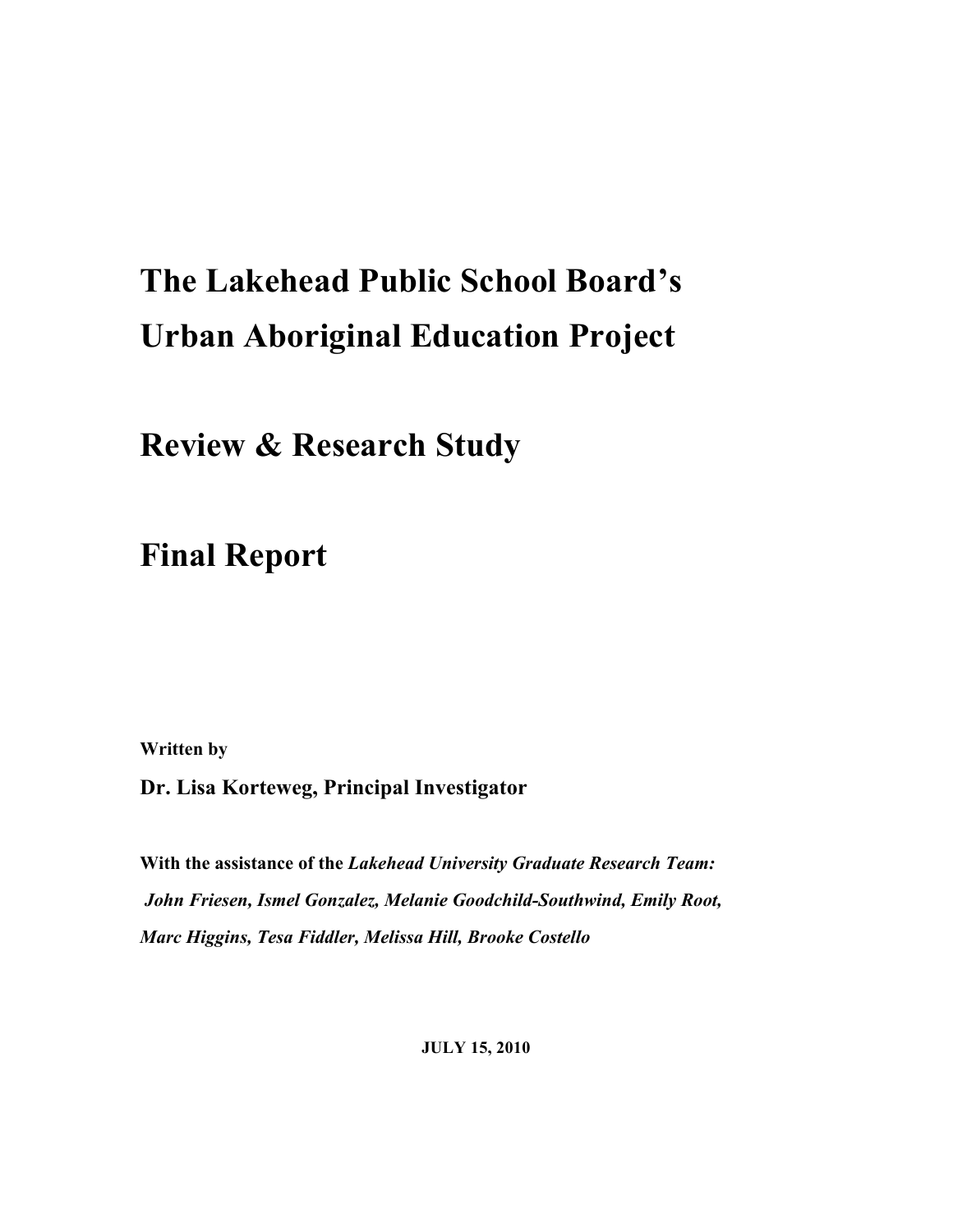## **TABLE OF CONTENTS**

|              | <b>Executive Summary</b>                              | 3  |  |  |  |
|--------------|-------------------------------------------------------|----|--|--|--|
| Introduction |                                                       | 5  |  |  |  |
|              | The Urban Aboriginal Education Project Research Study | 6  |  |  |  |
| $\circ$      | <b>Research Questions</b><br>6                        |    |  |  |  |
| $\circ$      | Research Design                                       | 7  |  |  |  |
| $\circ$      | <b>Focus Group Questions</b>                          | 7  |  |  |  |
| $\circ$      | <b>Study Terminology</b>                              | 7  |  |  |  |
|              | Analysis and Findings                                 | 8  |  |  |  |
|              | Success Topics by Stakeholder Groups (Table)          | 9  |  |  |  |
|              | Recommendations by Stakeholder Groups (Table)         | 12 |  |  |  |
|              | Outcomes of Stakeholder Focus Groups (Reports)        |    |  |  |  |
| $\circ$      | <b>Elementary Teachers</b>                            | 14 |  |  |  |
| $\circ$      | <b>Secondary Teachers</b>                             | 29 |  |  |  |
| $\circ$      | Principals                                            | 39 |  |  |  |
| $\circ$      | Non-Aboriginal Students                               | 47 |  |  |  |
| $\circ$      | Aboriginal Students                                   | 60 |  |  |  |
| $\circ$      | Aboriginal Parents, Elders, Community Members         | 70 |  |  |  |

# Appendices 81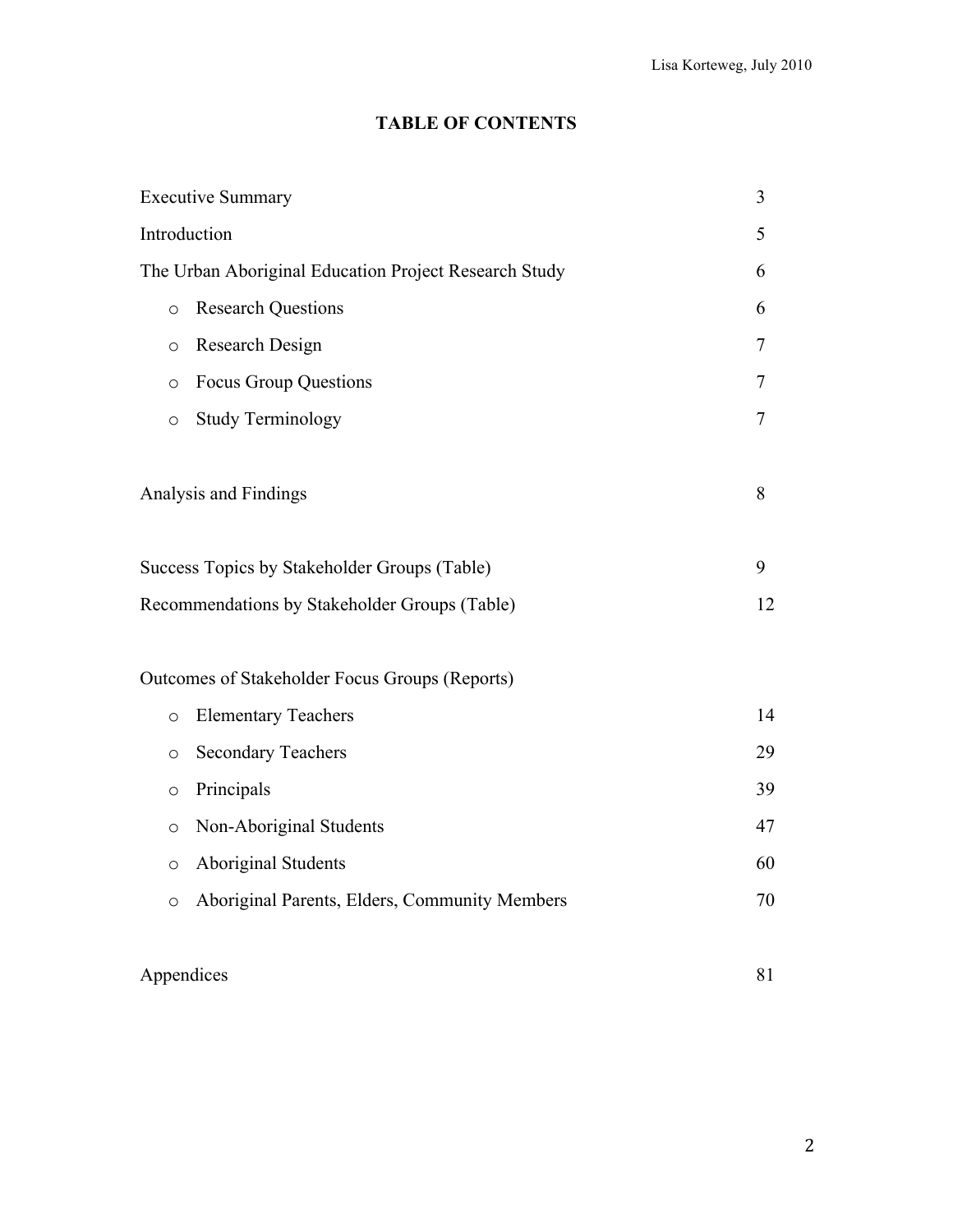## **EXECUTIVE SUMMARY**

After three years of funding from the Ministry of Education's Aboriginal Education Office, the Lakehead Public School Board (LPS) has made meaningful progress, established within all schools and is well on track with Urban Aboriginal Education including programs, professional development, community partnerships and Aboriginal student success.

The research study reviewed and gauged the UAEP work by the LPS over a period of 18 months (November 2008—July 2010). During this period, the LPS and the universitybased research team collaborated on the research approach, design, stakeholders, and other data sources while the research team completed the data collection, analysis and results, including two phases of research. In Phase I, the LU research team undertook a quantitative scan of all LPS stakeholders in Aboriginal education through an online survey with a return of 283 respondents. From this survey, the researchers were able to determine the rate of familiarity and readiness by LPS members for specific UAEP program components and approaches. Comments collected through the survey helped with the design of a qualitative set of questions to elicit more perspectives and stories of Aboriginal education. During Phase II of the study, a series of 43 in-depth focus groups, each averaging between one to two hours of discussion, were conducted over a 6-month period with a total of 235 participants. These participants represented the following stakeholder groups: elementary teachers, secondary teachers, principals, non-Aboriginal students, Aboriginal students, Aboriginal parents, Elders and community members.

Each focus group was encouraged to share experiences and stories of Aboriginal education in the LPS and to comment on how engaged they were in school-based Aboriginal education. The majority of participants were clear that they perceive the LPS engaged in many new initiatives and implementing important programs in Aboriginal education. All research participants were also clear that the UAEP funding needs to continue to deepen the gains and improve returns on the capacity-building that the LPS has already invested in and established. Aboriginal education is a deep systemic set of issues and complexities that requires a systemic response. A systemic approach by a school board requires years and funds for it to take hold and make a serious impact. The LPS has taken a wide systemic approach with the UAEP, Aboriginal organizations and partners working together with all levels of the school board, to shift the district-wide organizational culture of the Board towards culturally responsive, respectful relations between Aboriginal and non-Aboriginal members.

From a review of all the focus group transcript data, it was evident that all stakeholders are aware and are starting to experience the impacts of the UAEP programs in the LPS. In the Phase II focus groups, there were no participants who were either unaware of or did not recognize the need for more engagement in Aboriginal education by the LPS. Since the purpose of Phase II of the research study was to consult with all stakeholders review the impacts or gains of the UAEP from their experiences and perspectives, success stories and recommendations are presented here as outcomes of Phase II.

The three top success stories of the UAEP in the Lakehead Public Board that were voiced the most frequently from a wide array of participants across the stakeholder focus groups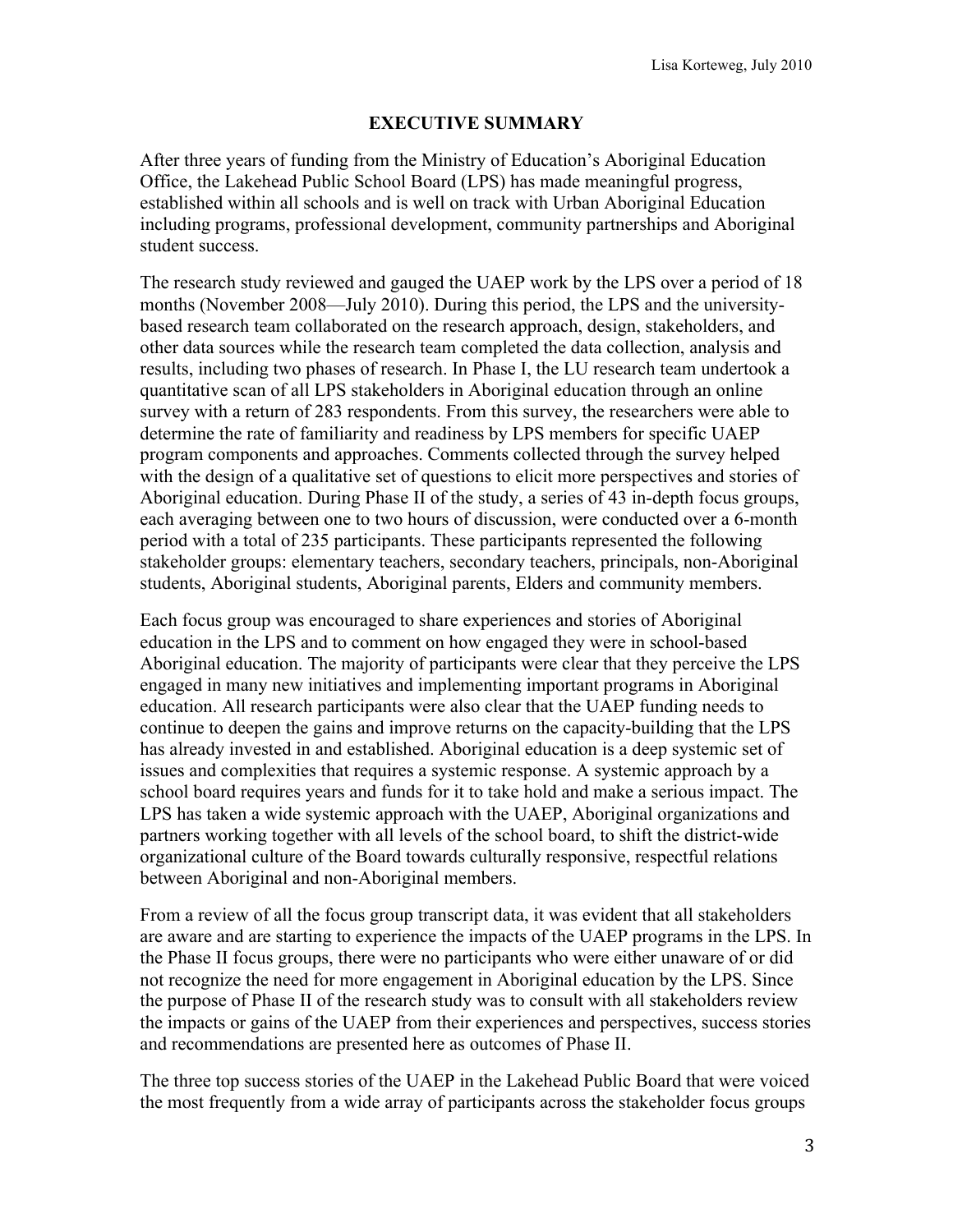include the following: 1) the board-wide approach to teacher professional development, resource and curriculum development in Indigenous knowledge integration or Aboriginal perspectives; 2) the involvement of community through AEAC, Elders, curriculum writers, special events, and community connections; and finally, 3) the role-modeling and direct involvement of Aboriginal educators in classrooms with Aboriginal students such as certified Aboriginal teachers, Elders, Native counselors, the LTTA Aboriginal artists, and the UAS outreach workers.

The three key recommendations for future UAEP development voiced with the greatest frequency from stakeholder participants across the focus groups include UAEP programs or initiatives that stakeholders want to see continue or want the emphasis to shift towards particular issues. The three recommendations include the following: 1) hire more teachers and staff members of Aboriginal ancestry who can provide the role modeling, cultural understandings, language revitalization and Aboriginal worldview to all students as well as assist or work directly with Aboriginal students; 2) hire more Aboriginal facilitators or PD developers to work at the elbow or provide direct coaching to non-Aboriginal teachers for more effective Indigenous knowledge integration and Aboriginal content across all subjects and grade levels; and, 3) continuous communication, consultation and negotiation with Aboriginal parents, organizations and community to build cross-cultural understandings and implement plans for the growth and improvement of Aboriginal education in the LPS.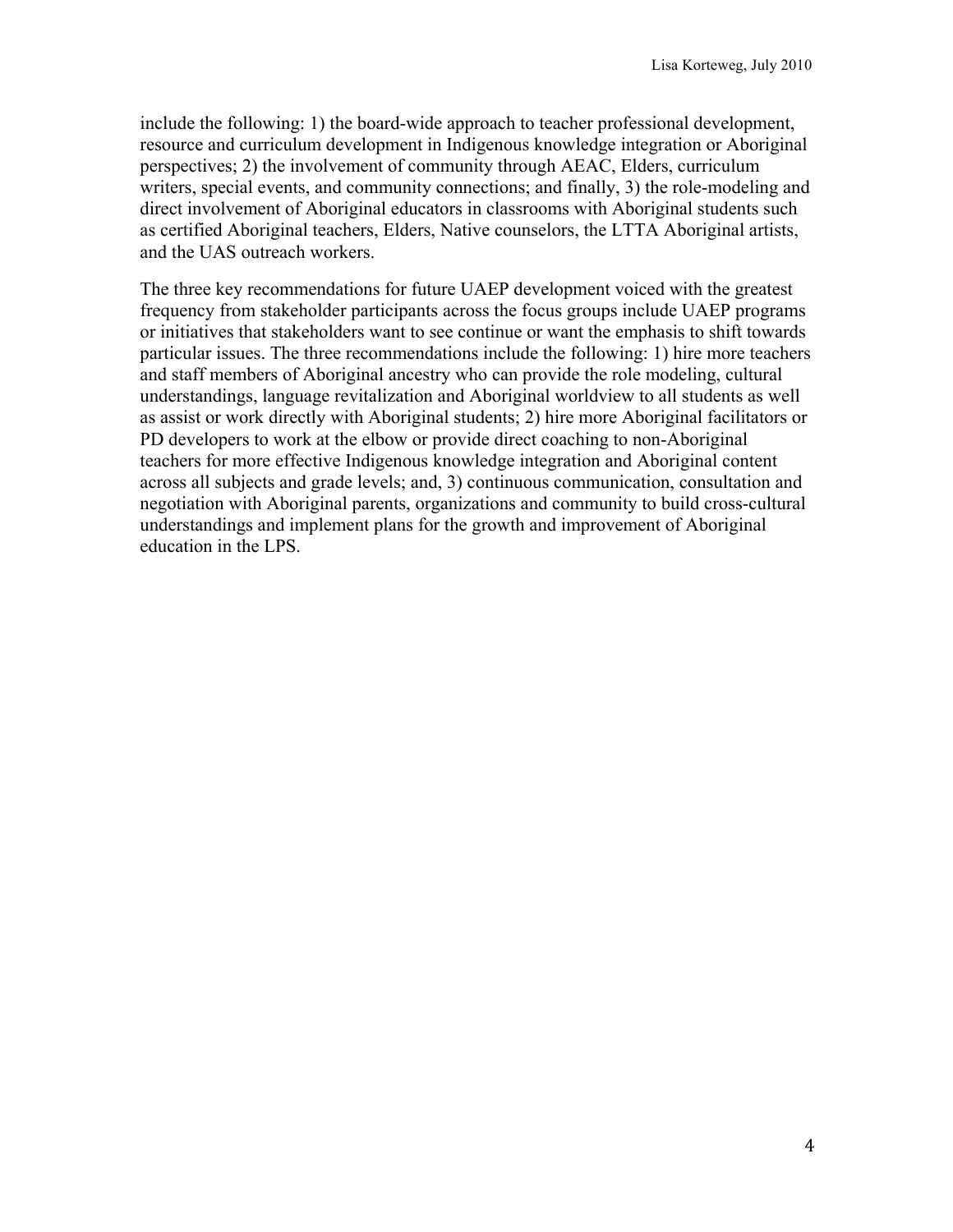#### **Introduction**

#### *Purpose of the Review and Research Study*

In this final report of the UAEP research in the Lakehead Public Board, stakeholder group experiences, voices and stories have been recorded, analyzed and organized to review the gains and successes of Aboriginal education achieved through the UAEP funding. The objectives of the research in Phase II was to gain an understanding of the following perspectives of different key stakeholders: the motivations of non-Aboriginal educators to engage in Aboriginal education; educators' personal and systemic challenges of integrating Aboriginal content, perspectives and Indigenous knowledge into curriculum and pedagogy, insights into the partnerships and relationships with Aboriginal parents, families and communities; the welcome and invitation of Aboriginal community into school and classroom instruction; how the Board is supporting northern Aboriginal, urban Aboriginal and at-risk students in the development of specific programs and strategies; how Aboriginal parents and families want to enhance cross-cultural understandings between Aboriginal and non-Aboriginal students; and, how non-Aboriginal and Aboriginal students want to interact and learn together. For all the stakeholder groups, they were asked what would assist them in further engaging Aboriginal education in their schools and classrooms.

The purpose of the Phase II research is to report to the Lakehead School Board and the Ministry on the effectiveness of the UAEP programs as well as inform decision-making for future phases of UAEP implementation and Aboriginal education development in the LPS and across the province in Ontario school boards. In this research study, "effectiveness" was determined by levels of engagement by all the stakeholders in LPS Aboriginal education. The success stories and recommendations found in this report have been substantiated by the results and evidence of the focus group and several sharing circles data.

#### *The Urban Aboriginal Education Project Mandate*

The Urban Aboriginal Education Project (UAEP) is a Ministry of Education funded project that consists of three school board sites, including Lakehead Public Schools. The UAEP is intended to provide Lakehead Public Schools the opportunity to develop innovative models and strategies to support Aboriginal students' needs and achievement. Lakehead Public Schools' Urban Aboriginal Pilot Project is aligned with the Ontario Ministry's First Nation, Métis and Inuit Education Policy Framework. The research of the UAEP strategies and programs in Lakehead Public Schools have accomplished the following goals of the UAEP: (a) build cultural awareness of all staff and capacity for culturally inclusive teaching and assessment practices in classrooms, (b) ensure schools are welcoming environments and incorporate Aboriginal content, resources and materials, (c) provide Aboriginal student supports including transition assistance, mentorship and Elder supports, and (d) focus on a "connecting for success" approach in developing community relations and promoting Aboriginal Parent/Guardian advocacy.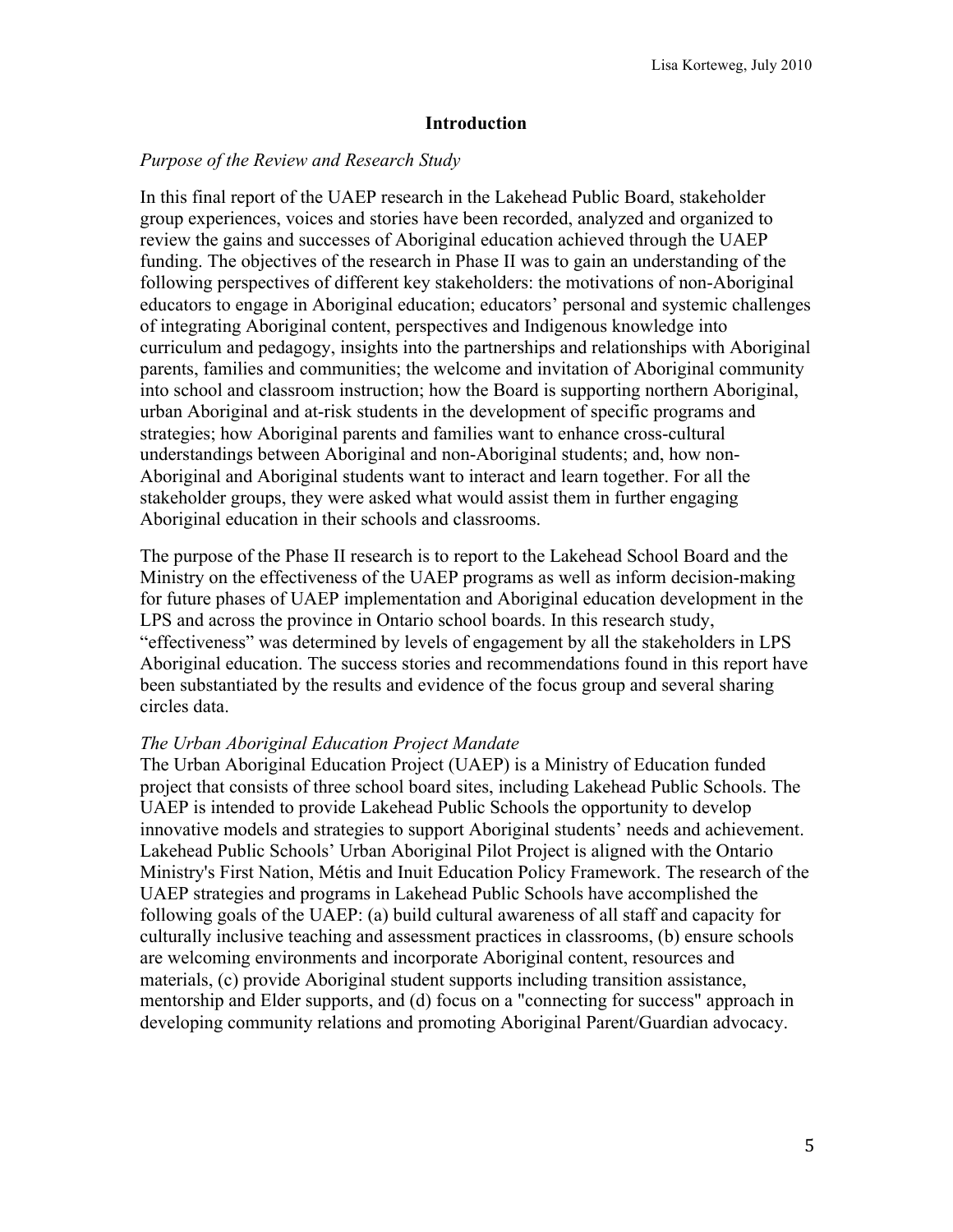## **The Urban Aboriginal Education Project Research Study**

## *Research Model*

This research draws upon models of narrative and Aboriginal research. This qualitative study comprised a mixed method of narrative focus groups informed by goal of culturally responsive Aboriginal education. This mixed method was the approach to explore and document different stakeholder groups' stories, perspectives and critical experiences of Aboriginal education in an urban centre, an Ontario public school board, in Thunder Bay, in the Lakehead Public Schools. While a decolonizing awareness provides the analytic framework to identify differences and power positions of the stakeholder groups, an Aboriginal approach that supports a relational, reconciliatory framework undergirds the purpose of improving Aboriginal education in the Lakehead Public Board.

## *Research Questions*

To review the efforts of the Lakehead Public School Board in Aboriginal education and to study the impacts of the UAEP funded programs, the research study focused on questions of engagement by all stakeholders associated with schools and departments in the LPS. The three central research questions for the study were:

- 1. How are all the members of the LPS—teachers, principals, students, staff, etc. working to engage in Aboriginal Education and improve conditions for Aboriginal student success?
- 2. How well are teachers, principals, students, etc. engaging in the issues and implementation of Aboriginal Education (the issues, content, Indigenous knowledge, worldview, culture, truth & reconciliation, …)?
- 3. What can be learned from the LPS examples of UAEP that are important and will inform other Ontario school boards' implementation?

## *Research Design*

The focus group interview was the primary method of data collection in this Phase II of the research study. Focus groups are interviews structured to foster talk among the participants about particular issues and perspectives and are usually comprised of four to eight people (Bogdan & Biklen, 2007). They are "…particularly useful when the topic to explore is general, and the purpose is either to stimulate talk from multiple perspectives from the group participants so that the researcher can learn what the range of views are, or to promote talk on a topic that informants might not be able to talk so thoughtfully about in individual interviews" (p. 109). This method is also informed by an Indigenous methodology centred on a conversational method of sharing stories and experiences. Conversation is a way of gathering "embodied" knowledge by referencing the stories, story-telling, re-membering, and relating touchstone experiences, rather than simply gathering "data". This conversational method is dialogic because the gathering of knowledge is built upon an Indigenous relational tradition as well as to create culturally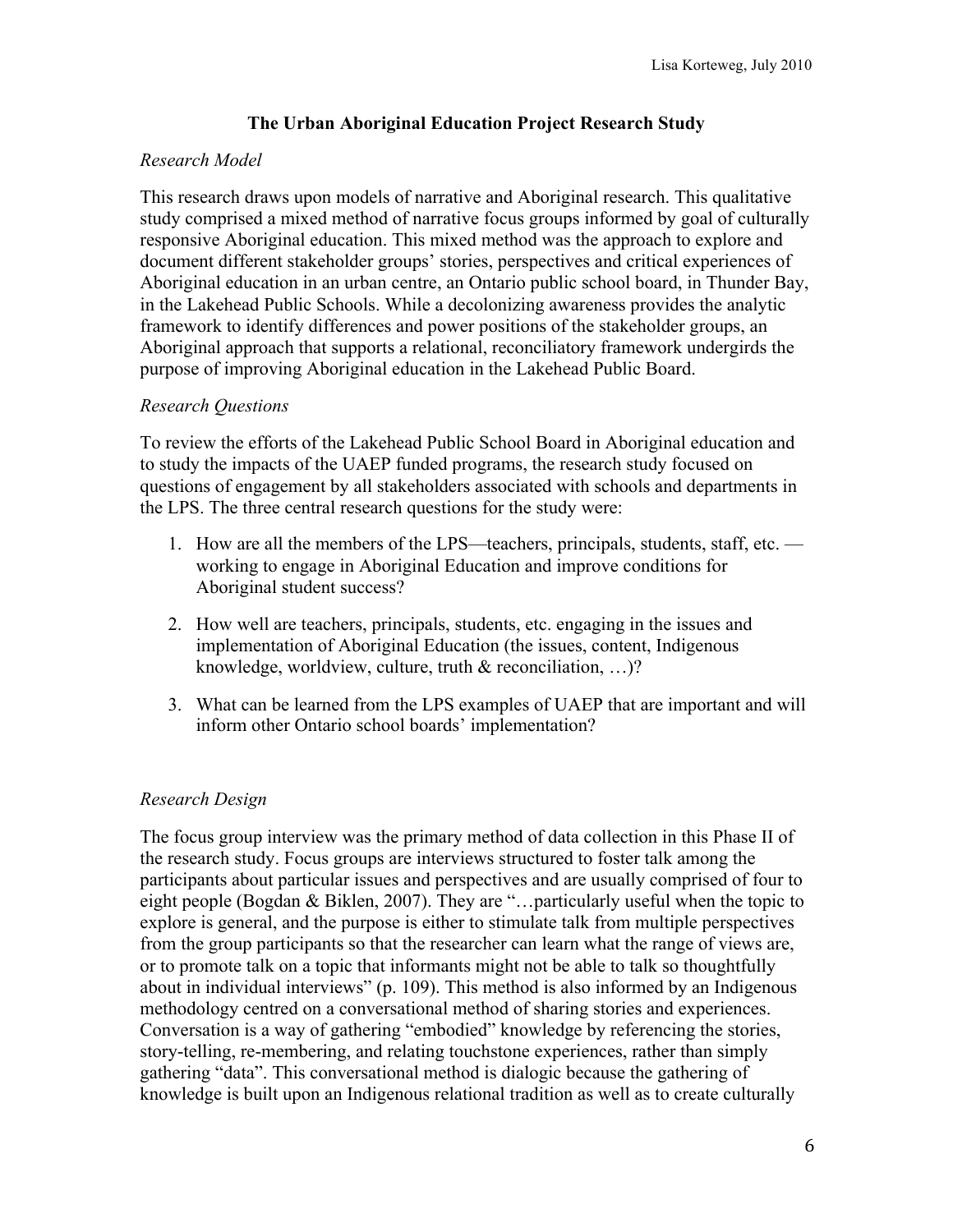responsive conditions of welcome and respect for all participants, but in particular for Aboriginal participants.

The research team facilitating, recording, witnessing, transcribing, and analyzing the focus groups included both Aboriginal and non-Aboriginal graduate research assistants. At all focus group session with Aboriginal participants, there were Aboriginal researchers present to ensure respectful protocols, to make the research more welcoming, friendly and relational, and to verify that the research outcomes and results would be meaningful to Aboriginal community.

The in-depth conversational focus group sessions were between one and two hours per group, with a couple of notable exceptions with Aboriginal participants who wanted to talk and converse for longer periods. The conversations were audio and video-recorded in order to ensure a back-up data source (in case of technical break-down) as well as another source to verify speakers and visual group responses for the focus group transcription.

## *Focus Group Questions*

The conversational method was used to gather data of stakeholder perspectives and to encourage a sharing of experiences through stories and examples. To prepare for each stakeholder focus group, the research team studied the issues, contexts and situation of that group in the LPS UAEP. Each focus group had a distinct set of open-ended questions that were used as a guide by the focus group facilitator. Participants in the shorter focus groups (e.g., the secondary teachers during lunch hour sessions) were provided with a semi-structured conversational guide to make the session as effective and efficient inside the time constraints. Examples of the open-ended question batteries for different stakeholder groups are provided in the appendices of this report.

#### *Study Terminology and Acronyms*

The term Aboriginal is used to identify those individuals who identify as have First Nations, Inuit or Metis ancestry. Non-Aboriginal is used purposefully to identify those individual who are not of First Nations, Inuit or Metis ancestry. Often, the term Euro-Canadian and Eurocentrism are used to refer to Canadians of European ancestry (or White) while the term "eurocentrism" refers to a European worldview that dominates and often negates or erases other worldviews or ways of knowing. The term Indigenous Knowledge (IK) is used to acknowledge the different sets of traditional knowledges that exist within broad communities of Aboriginal peoples. In the case of the LPS and Thunder Bay, the local First Nation is Anishinaabe (Ojibwe) and will be the default IK reference in this report. An IK-positive pedagogy or curriculum is an approach to instruction and classroom engagement that respects and creates space for Indigenous knowledge, recognition of the harmful impacts of colonialism and residential schools on Aboriginal peoples, and, advancing an active agenda of reconciliation or "good relations" between Aboriginal and non-Aboriginal peoples through education.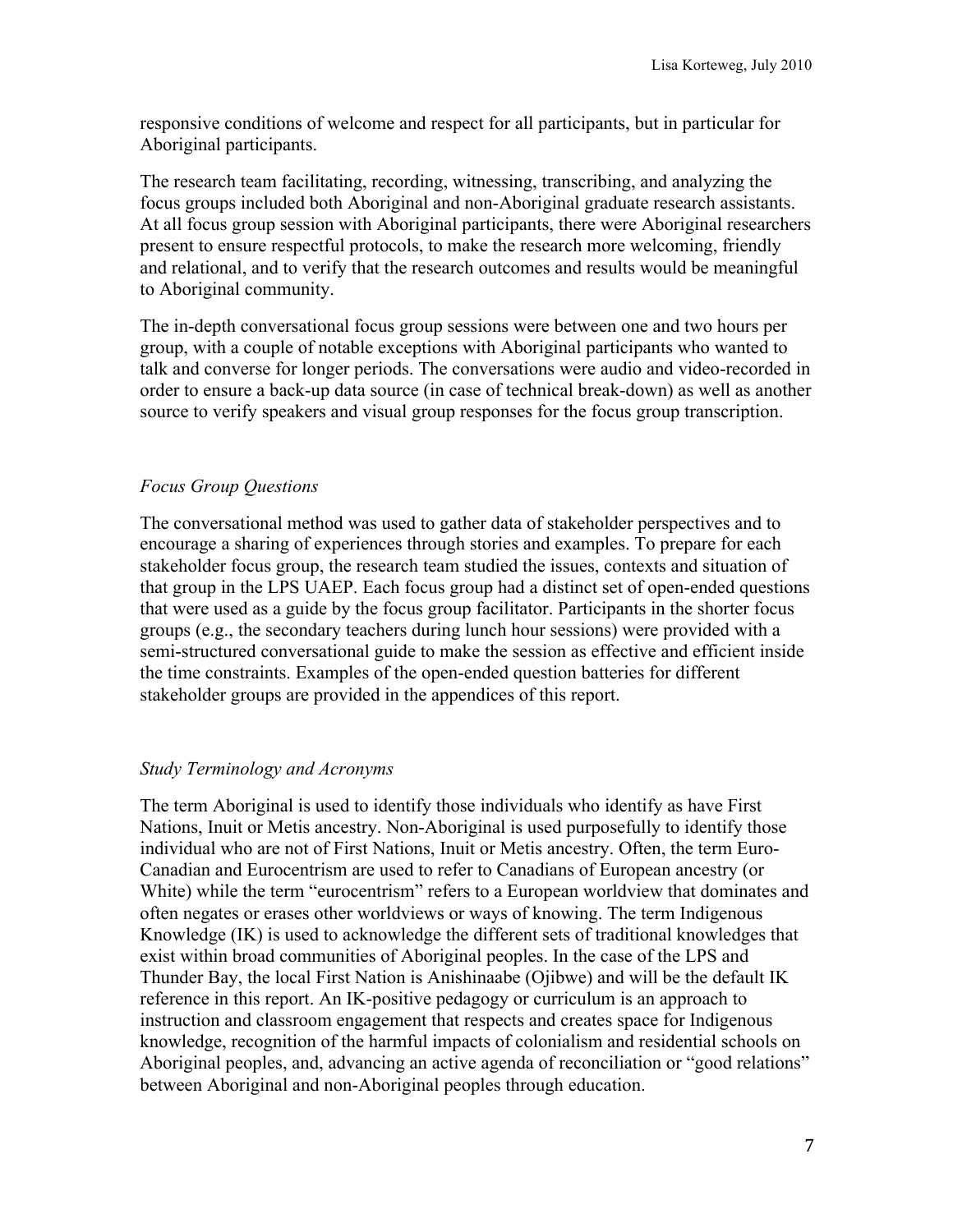Acronyms in this report include the following: Lakehead Public Schools (LPS); Aboriginal education (AE) or Urban Aboriginal education (UAE); Indigenous Knowledge (IK).

## *Analysis and Findings*

For the analysis of the more than 800+ pages (single spaced) of transcripts from the 43 focus groups, a grounded theory method was chosen to assist with thematic groups and identifying patterns in the research and how those patterns fit together to create new meanings. Atlas.Ti (a qualitative software program) was used to assist in coding and organizing the qualitative data and for the creation and organization of the analytical outputs. The coding process was inductive and involved a number of levels of data analysis and group debates within the research team on the constructions of meanings. Employing Atlas.Ti required that we pre-design the codes into themes and sub-themes. These codes have been included in this report as Appendix 1. Atlas.Ti was a particularly useful tool for finding themes that crossed the different stakeholder groups as well as the distinct differences of stories and experiences. The other particularly useful method of Atlas.Ti was its ability to keep track of how much data or how many references were made in a particular category, theme or issue. This form of quantification of data allowed the researchers to figure out the "top" or most reported issues, experiences and successes that the participants voiced. While a specific number or measure is not included in this report, the study reveals those lessons, stories or experiences that will most likely impact other Ontario school boards as they implement their own contextualized version of the UAEP.

In analyzing, interpreting, deciding how voice is represented and writing-up the research, a decolonizing, Indigenous-responsive approach was used. In seeking an understanding of the LPS board's approach, implementation and successes with the UAEP, the research study has as a primary focus the school board's overall engagement in Aboriginal education. Given this system-wide focus of the research and the Board's UAEP, it is not surprising that the findings convey insights into the different stakeholder members' roles, viewpoints, and perspectives. What became clear is that different stakeholders have different ideas of how much effort, responsibility or action they need to take to address the issue of Aboriginal education or improve Aboriginal student success in the LPS.

The findings that follow for the majority of the report have been organized in such a manner that the reader can 1) quickly view the diversity of perspectives across success stories and recommendations for future UAEP in two tables, and/or, 2) read in greater depth the voices and stories of each stakeholder group represented in stakeholder reports.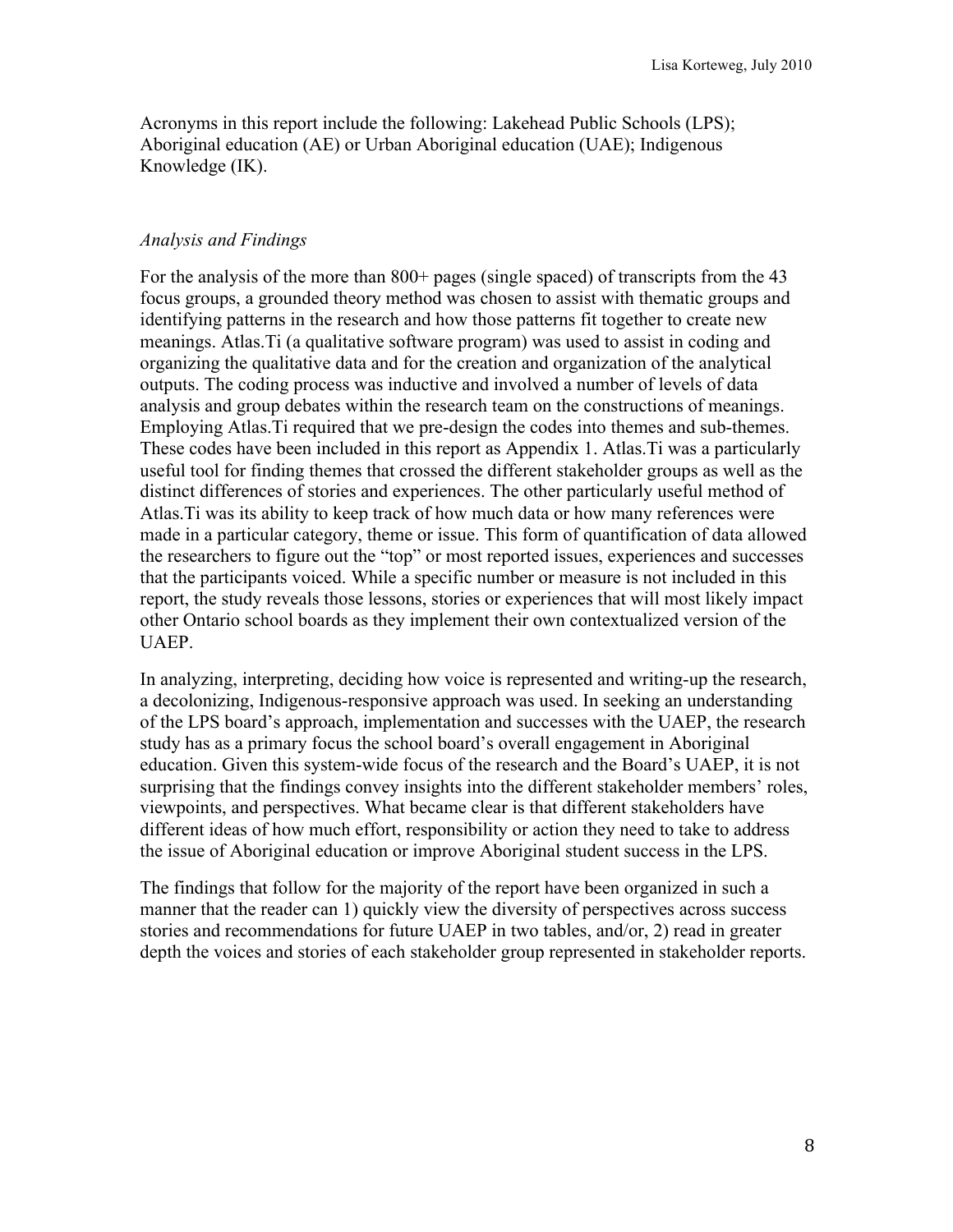| <b>Stakeholder</b>            | <b>Success Topic 1</b>                                                                                                                                                                                                                                                                                                                                                                        | <b>Success Topic 2</b>                                                                                                                                                                                                                                  | <b>Success Topic 3</b>                                                                                                                                                                                                                                                                                                                                                                                     |
|-------------------------------|-----------------------------------------------------------------------------------------------------------------------------------------------------------------------------------------------------------------------------------------------------------------------------------------------------------------------------------------------------------------------------------------------|---------------------------------------------------------------------------------------------------------------------------------------------------------------------------------------------------------------------------------------------------------|------------------------------------------------------------------------------------------------------------------------------------------------------------------------------------------------------------------------------------------------------------------------------------------------------------------------------------------------------------------------------------------------------------|
| Group                         |                                                                                                                                                                                                                                                                                                                                                                                               |                                                                                                                                                                                                                                                         |                                                                                                                                                                                                                                                                                                                                                                                                            |
| Elementary<br><b>Teachers</b> | <b>Change Mechanisms</b><br>-Professional<br>Development raised<br>deep awareness<br>-teaching conditions<br>improved (resources,<br>experts on staff,<br>community<br>partnerships at the<br>school level, coaching<br>by PD facilitators)                                                                                                                                                   | Pedagogy<br>-LPS teachers want<br>to learn how to teach<br>Culturally<br>Responsive and IK-<br>positive practices.<br>-Teachers understand<br>the need and<br>conditions for CR-IK<br>pedagogy and its<br>implications for<br>student success.          | <b>Responsibility</b><br>-Teachers want to fulfill<br>their responsibility for<br>improving UAE for<br>Aboriginal students.<br>-They want to feel<br>confident discussing<br>cultures and addressing<br>UAE at a deeper level than<br>token Aboriginal days or<br>events.<br>-Teachers understand that<br>their pedagogy is the<br>gateway for Aboriginal<br>student success.                              |
| Secondary<br><b>Teachers</b>  | <b>Responsibility -</b><br>Secondary teachers<br>want to be responsible<br>for AE and learn how<br>to incorporate IK-<br>positive content in<br>their curriculum,<br>especially in literacy<br>and socials.<br>-S. Teachers want to<br>engage with Aboriginal<br>students and parents or<br>families. They<br>desperately want more<br>success for their<br>students (graduation,<br>credits) | Pedagogy<br>-Secondary teachers<br>want to engage ALL<br>students in IK and<br>cultural discussions.<br>-S. Teachers<br>appreciated all the<br>PD opportunities<br>they received<br>through UAEP and<br>want more subject<br>and school specific<br>PD. | <b>Change Mechanisms</b><br>-The SATs proved very<br>competent, capable,<br>approachable and effective<br>to each staff.<br>-Teachers appreciated any<br>direct mentorship or<br>coaching they could receive<br>for IK integration and<br>interaction or<br>communication with<br>Aboriginal students.<br>-Teachers want more<br>opportunities for<br>communication and liaisons<br>with parents/community |
| <b>Administrators</b>         | <b>Responsibility</b><br>-Ready to continue<br>positive planning and<br>agenda setting for<br>student success with<br>Aboriginal advisory<br>councils and<br>communities.<br>- Greater<br>understanding of the<br>needs and challenges                                                                                                                                                        | Change<br>mechanisms<br>-Desire to problem-<br>solve for greater<br>access to Native<br>courses for ALL<br>students (academic<br>credits).<br>-Greater<br>accountability,<br>advocacy and                                                               | <b>Cultural Awareness</b><br>-Large learning curve by<br>school administrators of<br>cultural values and IK<br>through UAEP PD and LPS<br>facilitators.<br>- Regular communication<br>and developing<br>relationships with families<br>and communities are<br>critical for student success.                                                                                                                |

## **UAEP—Success Stories of the LPS**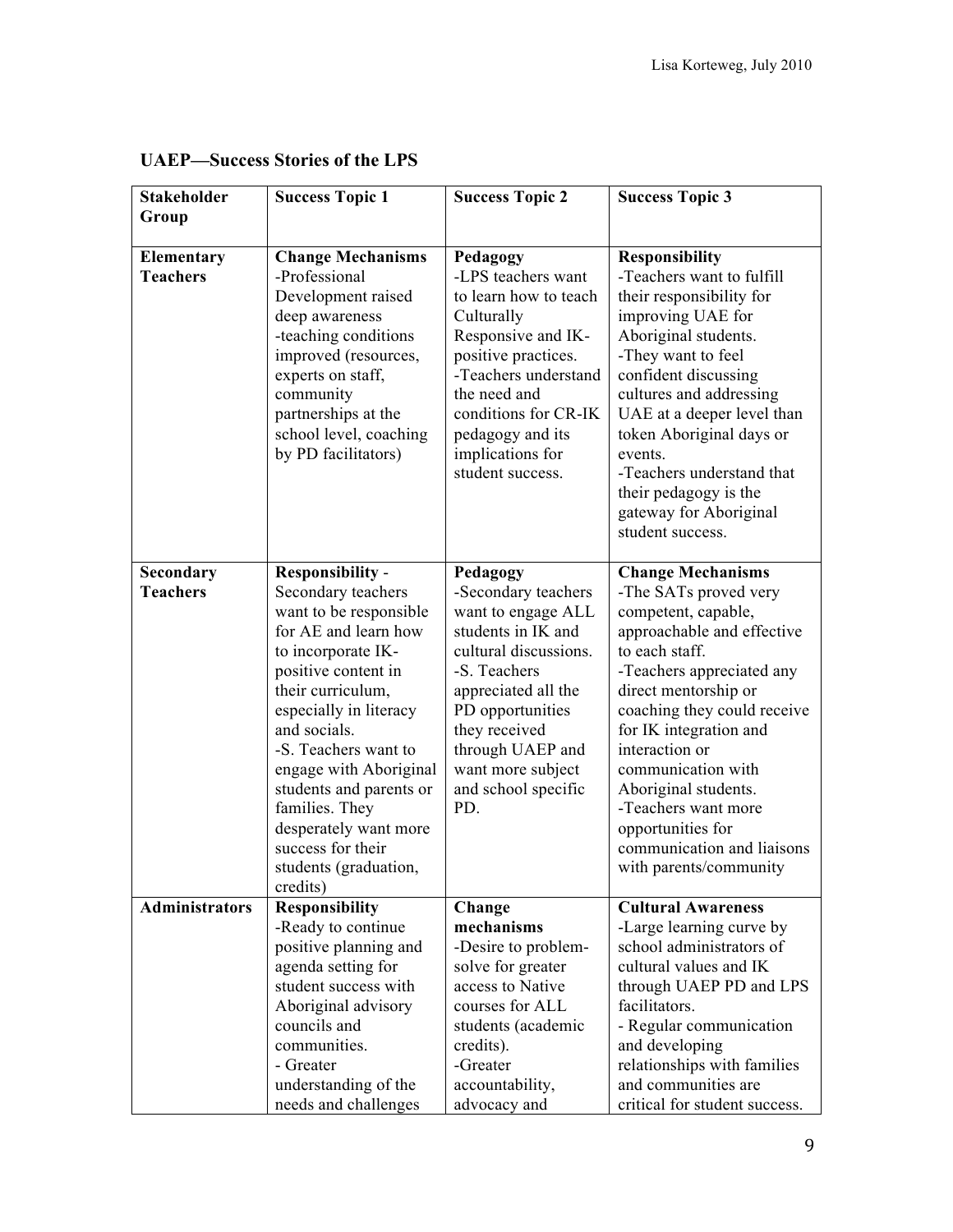| Non-Aboriginal<br><b>Students</b> | for remote, Northern<br>students.<br>Recognition for the<br>need of IK integration<br>in classrooms and<br>schools.<br>Relationships<br>-NA students want to<br>improve social<br>cohesion and<br>relationships with their<br>Aboriginal classmates.<br>-Anti-racism strategies<br>are important in<br>classrooms and school<br>yards (common                                                                                                                                                                   | communication with<br>families through<br>principal's office.<br><b>Cultural and IK</b><br><b>Awareness</b><br>-NA students<br>desperately want<br>more cultural<br>knowledge and<br>awareness of both<br>themselves (their<br>own cultures) and<br>Aboriginal (urban,                                                                                                                                                                                                     | -Growing recognition of<br>Aboriginal students and<br>families as resources for<br>cultural integration<br>Pedagogy<br>-NA students want more<br>culturally responsive and<br>IK-positive curriculum.<br>-They want to be taught by<br>schools and teachers how to<br>transition into classes and<br>spaces that are cross/bi-<br>cultural and more<br>representative of Aboriginal                                                                                                                                                                     |
|-----------------------------------|-----------------------------------------------------------------------------------------------------------------------------------------------------------------------------------------------------------------------------------------------------------------------------------------------------------------------------------------------------------------------------------------------------------------------------------------------------------------------------------------------------------------|----------------------------------------------------------------------------------------------------------------------------------------------------------------------------------------------------------------------------------------------------------------------------------------------------------------------------------------------------------------------------------------------------------------------------------------------------------------------------|---------------------------------------------------------------------------------------------------------------------------------------------------------------------------------------------------------------------------------------------------------------------------------------------------------------------------------------------------------------------------------------------------------------------------------------------------------------------------------------------------------------------------------------------------------|
|                                   | spaces).<br>-NA students want<br>more regular<br>opportunities offered<br>by the schools for<br>cross-cultural<br>socialization (clubs,<br>teams, extra-curricular)                                                                                                                                                                                                                                                                                                                                             | local, regional,<br>Northern).                                                                                                                                                                                                                                                                                                                                                                                                                                             | culture/IK.                                                                                                                                                                                                                                                                                                                                                                                                                                                                                                                                             |
| Aboriginal<br><b>Students</b>     | Relationships<br>-Aboriginal students<br>value inclusionary<br>efforts and behaviours<br>by non-Aboriginal<br>teachers and students.<br>-Aboriginal students<br>highly value the SATs,<br>Native counselors and<br>UAS workers for<br>meaningful<br>relationships that go<br>beyond the in-<br>classroom interactions.<br>This is what makes<br>them want to come to<br>school.<br>-Aboriginal students<br>value school<br>opportunities for self-<br>determination<br>(curriculum, courses,<br>extra services) | Change<br><b>Mechanisms</b><br>-Aboriginal teachers,<br>role models,<br>community presence<br>are highly valued<br>and effective for<br>students.<br>-Supports for<br>transitioning to<br>urban from<br>community or<br>reserve schools are<br>highly effective and<br>needed.<br>- Native language<br>classes are very<br>important to<br>Aboriginal students<br>(cultural<br>connections, IK<br>positive curriculum,<br>and Aboriginal<br>presence/space as<br>majority) | Pedagogy<br>-Teaching that is IK<br>positive and promotes pride<br>in Aboriginal cultures<br>(cultural identity) is highly<br>valued by Aboriginal<br>students.<br>-Aborig students were very<br>quick and clear in<br>identifying who is a<br>culturally responsive<br>teacher in their schools.<br>-CR non-Aboriginal<br>teachers make meaningful<br>relationships with<br>Aboriginal<br>students/families and are<br>able to discuss Aborginal<br>history, issues and IK.<br>While resources help, CR<br>pedagogy was the most<br>recognized factor. |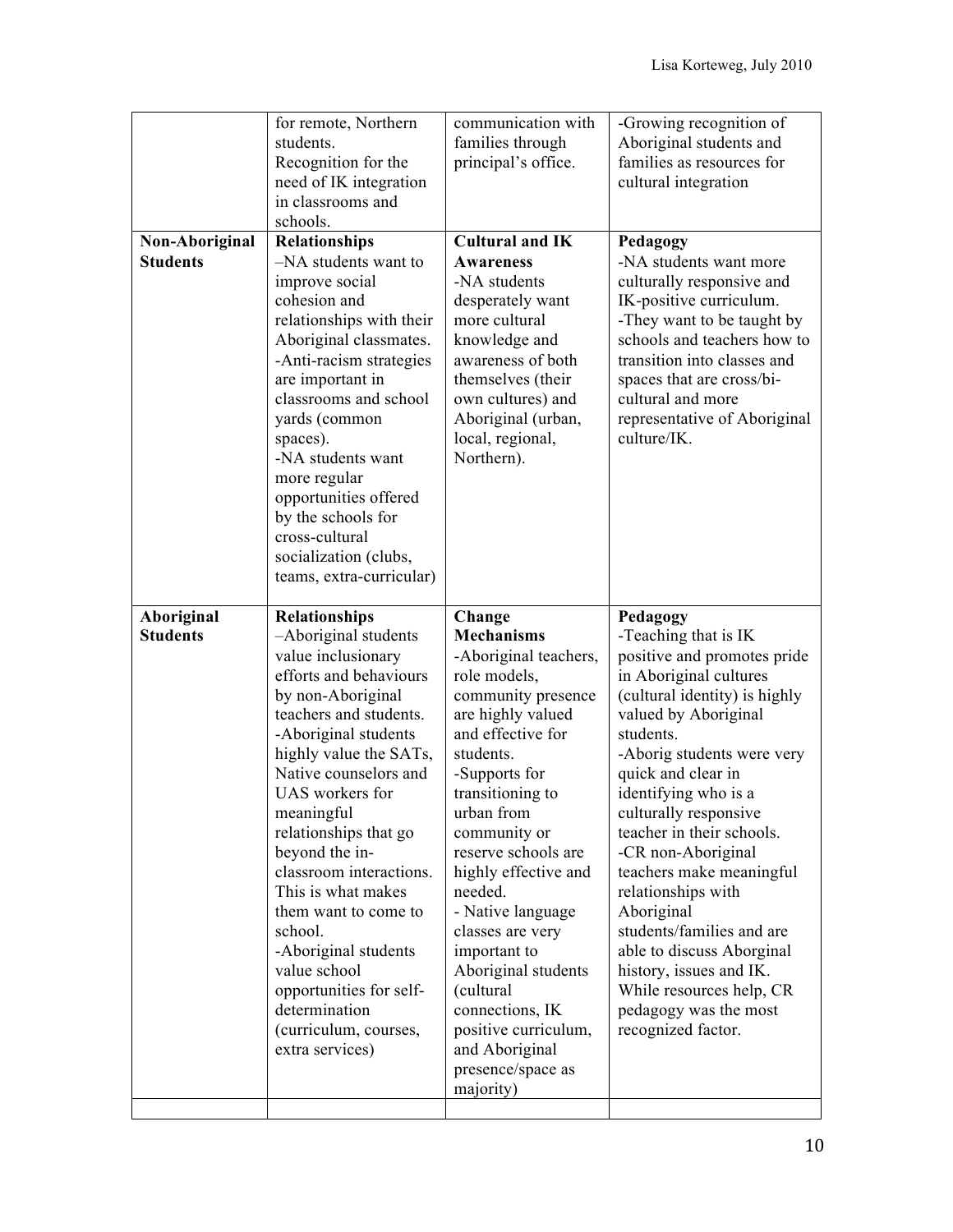| Aboriginal         | <b>Change Mechanisms</b> | <b>Positive</b>       | <b>Supports</b>             |
|--------------------|--------------------------|-----------------------|-----------------------------|
| <b>Parents and</b> | -Teacher attitudes and   | <b>Relationships</b>  | -Aboriginal teachers and    |
| Community          | culturally responsive    | between schools and   | Aboriginal presence in the  |
|                    | training.                | community             | school (UAS workers,        |
|                    | -Anti-racism strategies. | (institutional level) | Native counselors) were     |
|                    | -Classrooms that         | -Every effort to      | highly valued by Aboriginal |
|                    | represent Aboriginal     | establish trust,      | parents/community           |
|                    | culture, welcoming to    | comfort, ownership    | -Regular communication,     |
|                    | parents/families and a   | (after the trauma     | inclusion and invitation to |
|                    | focus on relationships.  | and ongoing legacies  | community/parents as        |
|                    | -Elders, community       | of Residential        | educational supports        |
|                    | and parents invited as   | Schools) were highly  | -CR and IK-positive         |
|                    | co-educators in the      | desired by parents    | curriculum for ALL          |
|                    | school.                  | and families.         | students (non-Aboriginal    |
|                    |                          |                       | students/community are      |
|                    |                          |                       | part of the solution)       |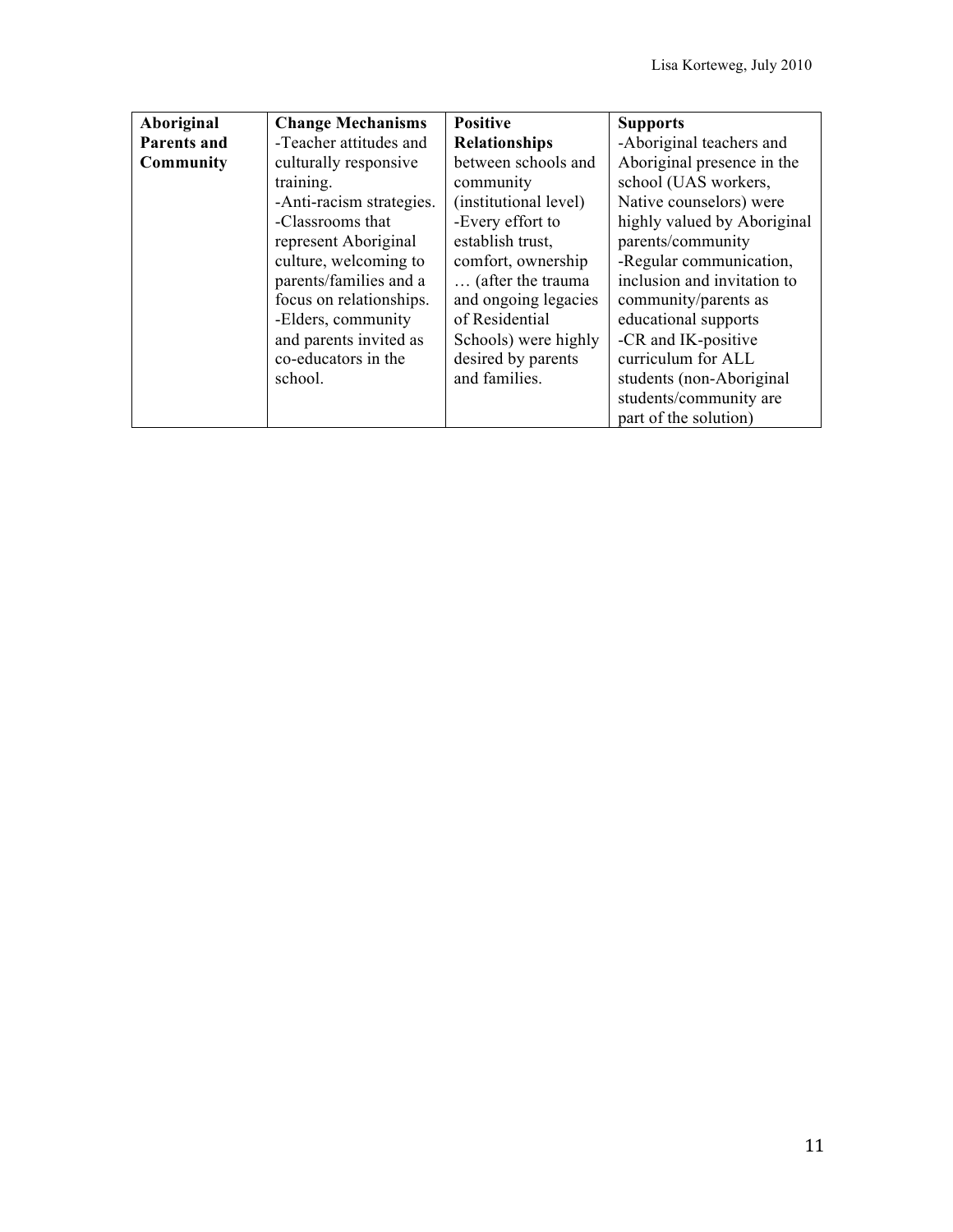| <b>Stakeholder Group</b>          | <b>Recommendations</b>                                                                                                                                          |  |  |
|-----------------------------------|-----------------------------------------------------------------------------------------------------------------------------------------------------------------|--|--|
| <b>Elementary Teachers</b>        | 1. More integration of IK and Aboriginal content in all subjects,<br>$JK-Gr.8$                                                                                  |  |  |
|                                   | 2.<br>More IK-positive authentic learning opportunities (experiential,<br>with community)                                                                       |  |  |
|                                   | 3.<br>Institutional support for greater flexibility—less rigidity in<br>covering curriculum, content, EQAOs                                                     |  |  |
|                                   | More Aboriginal teachers, EAs, role models, mentorship,<br>4.<br>community presence in schools                                                                  |  |  |
|                                   | 5.<br>More resources and ongoing PD                                                                                                                             |  |  |
| <b>Secondary Teachers</b>         | More SATs for specialized liaisons, 1-to-1 support for students,<br>1.<br>expertise in IK and AE                                                                |  |  |
|                                   | 2.<br>Ongoing PD and more AE/CR experts in each dept                                                                                                            |  |  |
|                                   | 3.<br>School Staff forums to discuss UAE issues and Aboriginal<br>students                                                                                      |  |  |
|                                   | Improved communication with parents/community<br>4.                                                                                                             |  |  |
|                                   | Flexibility of content and expand AE course offerings –make<br>5.<br>accessible/enticing for ALL students                                                       |  |  |
| <b>Administrators</b>             | More money and funds for UAEP programs and staff.<br>1.                                                                                                         |  |  |
|                                   | Culturally responsive and IK-positive PD for principals and<br>2.<br>administrators.                                                                            |  |  |
|                                   | More community and parental involvement in schools (cultural<br>3.<br>teaching, IK expertise, volunteers at registration, etc.).                                |  |  |
|                                   | 4. More dialogue and planning with parents/community regarding<br>the integration of AE, CR, IK in teaching and their educational<br>values for their children. |  |  |
| Non-Aboriginal<br><b>Students</b> | 1. Increase AE, CR, IK in the curriculum and make specific<br>Aboriginal courses more academically viable and accessible for<br>non-Aboriginal.                 |  |  |
|                                   | Increase discussion of cultures, cross-cultural issues, diversity,<br>2.<br>etc. in all courses/classes.                                                        |  |  |
|                                   | Encourage cross-cultural dialogues and social interactions in<br>3.<br>social events/clubs/sports/extra-curricular.                                             |  |  |
|                                   | Rethink transitioning issues and approaches for both<br>4.                                                                                                      |  |  |

## **UAEP RECOMMENDATIONS from STAKEHOLDER GROUPS**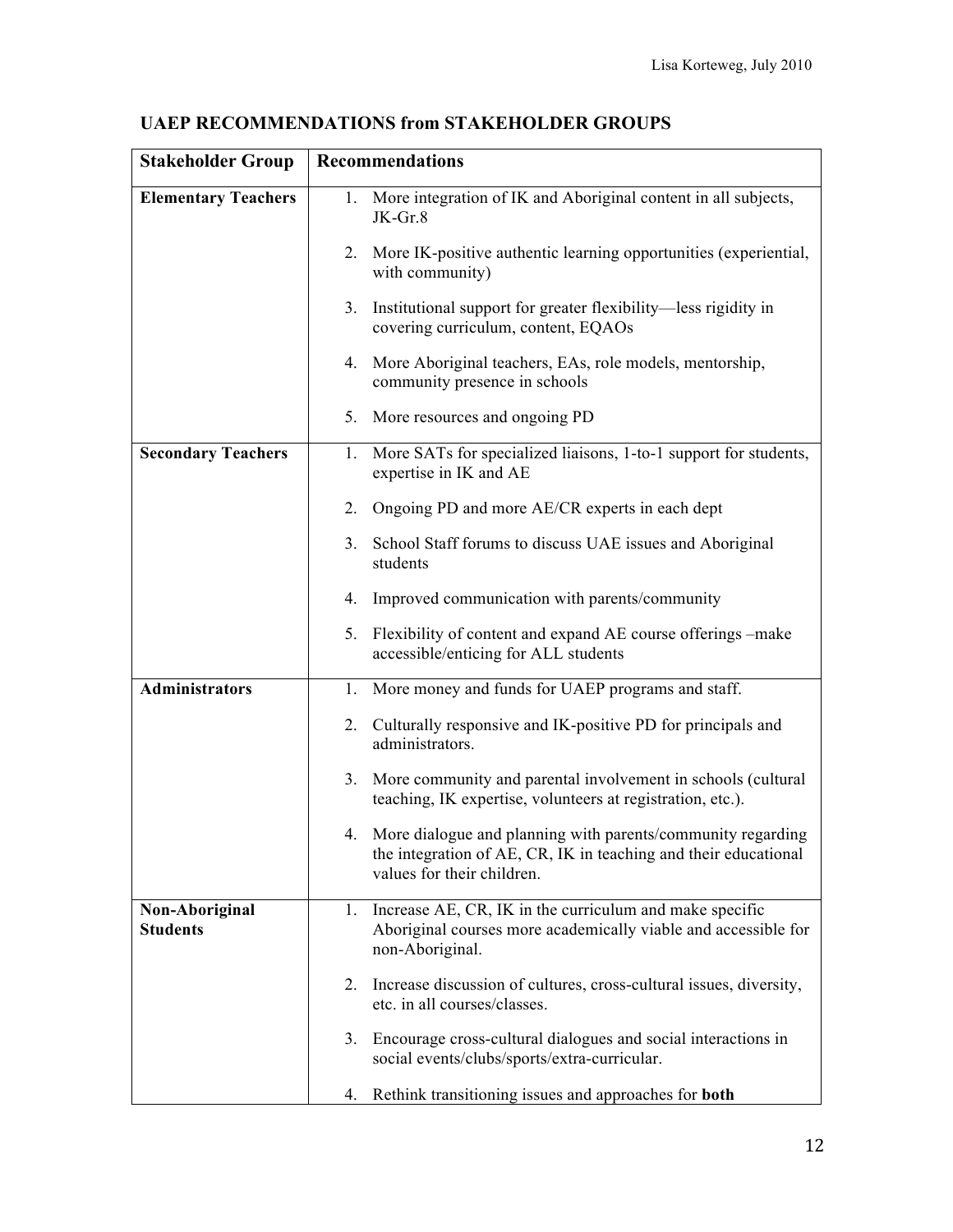|                                              |    | Aboriginal (remote) students and non-Aboriginal students (into<br>Aboriginal issues).                                                                 |  |
|----------------------------------------------|----|-------------------------------------------------------------------------------------------------------------------------------------------------------|--|
| <b>Aboriginal Students</b>                   | 1. | Increase Aboriginal role models and teachers in schools.                                                                                              |  |
|                                              | 2. | Increase Aboriginal content and IK-positive approaches in<br>curriculum.                                                                              |  |
|                                              | 3. | Integration of IK and CR teaching in all subjects and grades.                                                                                         |  |
|                                              | 4. | Mandatory Aboriginal courses for ALL students.                                                                                                        |  |
|                                              | 5. | Increase Native Language courses in secondary, and include<br>NL in elementary schools.                                                               |  |
|                                              |    | 6. More targeted supports for Aboriginal students—especially<br>those transitioning from remote communities.                                          |  |
|                                              | 7. | Continuing need for lots of teacher PD and improved culturally<br>responsive teaching (and cross-cultural dialogue).                                  |  |
| <b>Aboriginal Parents &amp;</b><br>Community | 1. | Language revitalization is IK-positive and culturally<br>responsive. Increase Native language classes, teachers and<br>community presence in schools. |  |
|                                              | 2. | More Aboriginal teachers and staff in schools will increase<br>welcoming environments, IK integration or expertise and be<br>immediate role models.   |  |
|                                              | 3. | More parental, Elder and community involvement in schools.<br>They are expert educators of IK and culture.                                            |  |
|                                              | 4. | More IK in the curriculum, IK-positive pedagogy and culturally<br>responsive teaching for ALL students.                                               |  |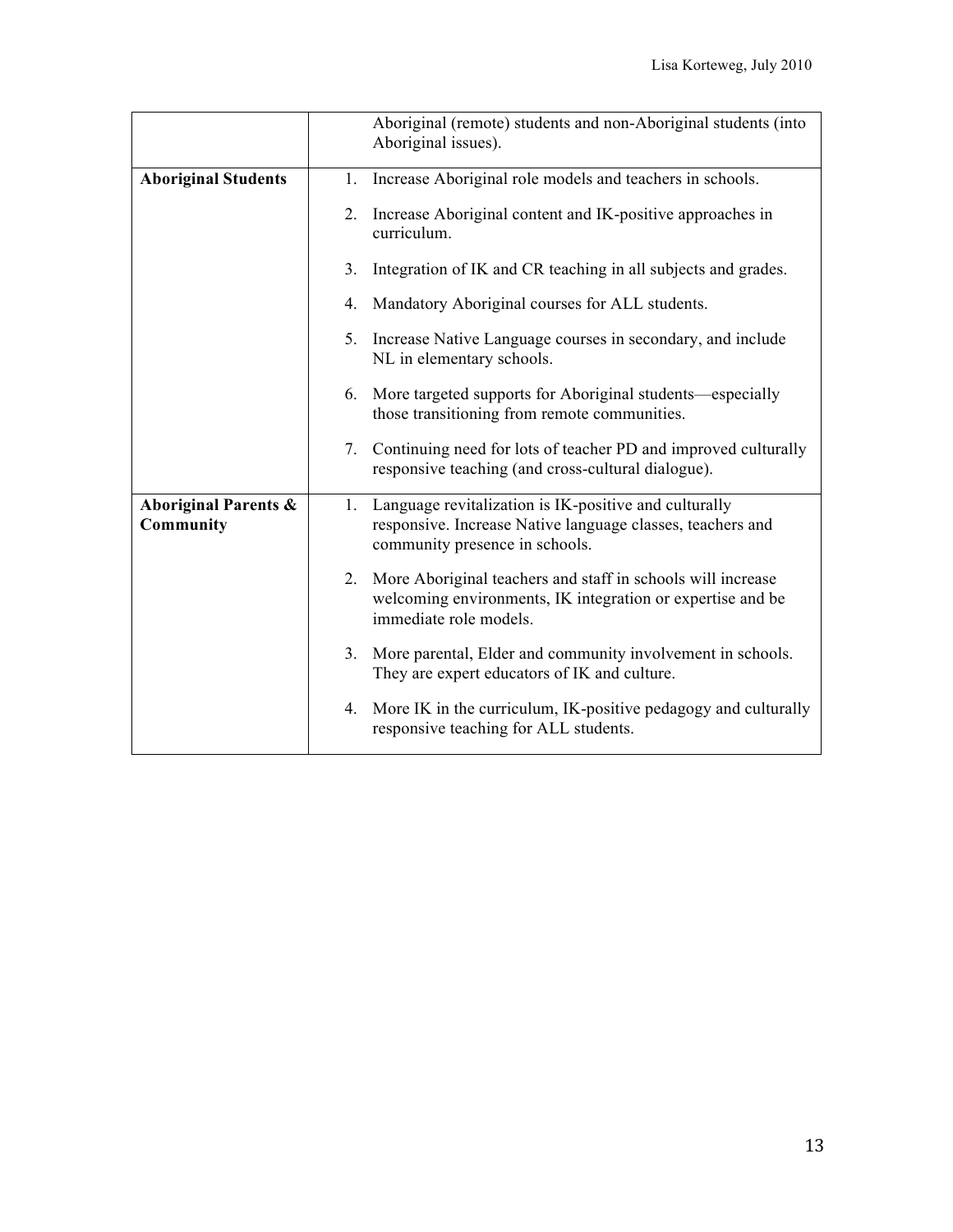#### **Elementary Teacher Stakeholder Group**

**How are LPS elementary teachers working to engage in Aboriginal education and Aboriginal issues/knowledge? Where are they currently in terms of their active engagement in teaching Aboriginal students (and connecting with Aboriginal community)?**

#### *Description of Stakeholder Group*

The elementary teacher stakeholder group in this qualitative phase of the UAEP study was comprised of Grade 5 teachers, Grade 7 teachers and assorted grade-level elementary teachers (Kindergarten to Grade 8). Overall, eighteen elementary teachers participated in the Urban Aboriginal Education Project (UAEP) focus groups. Six focus group sessions were held in total: two focus groups for Grade 5 teachers; two focus groups for Grade 7 teachers; and, two focus groups of mixed levels. Four of the six elementary teacher focus groups, the two Grade 5 teacher sessions and the two Grade 7 teacher sessions, were directly organized to coincide with the mandatory district wide, grade-based professional development (PD) workshops facilitated by the Lakehead Public Schools' UAEP facilitators. The other two focus groups included an assortment of elementary teachers, who had participated in UAEP programs and PD the previous school year (2008-2009) and were invited by email to attend a special evening session, conducted as a dinner and sharing circle. All focus group teachers self-selected themselves as volunteers for the UAEP research.

The findings from these six elementary teacher focus groups are presented below and organized into five sections: 1. The UAEP programs, 2. General overview of elementary teacher experiences and perceptions of Aboriginal education in the LPS, 3. Key UAEP issues or topics for elementary teachers, 4. Recommendations, and 5. Limitations.

#### **1.UAEP Programs**

!!!!!!!!!!!!!!!!!!!!!!!!!!!!!!!!!!!!!!!!!!!!!!!!!!!!!!!

Elementary teachers were aware of the Urban Aboriginal Education Project as they provided many comments about particular programs and program components that stem directly from the UAEP initiative. Some of the teachers understood the general purpose of the UAEP was to create strategies province-wide to foster school board engagement in Aboriginal education. Most of the elementary teachers provided information about specific aspects of the UAEP program including funding. Various specific strategies mentioned included: Professional Development: Aboriginal Cultural Awareness; Welcoming Environments: Connecting for Success in the schools; Aboriginal Transition: Aboriginal Student Supports; Aboriginal Role Models/Cultural Programming; Aboriginal Mentorship: Aboriginal Student Supports, and the First Peoples Resource Collection. Many teachers discussed the success of the First Nations Resource  $\text{Kit}^1$  which was created and distributed to teachers in 2008.

<sup>1</sup> Elementary teachers referred to the UAEP purchased Resource Baskets as First Nations Kits. The UAEP research team understands the correct term for these kits to be resource baskets. Teachers described the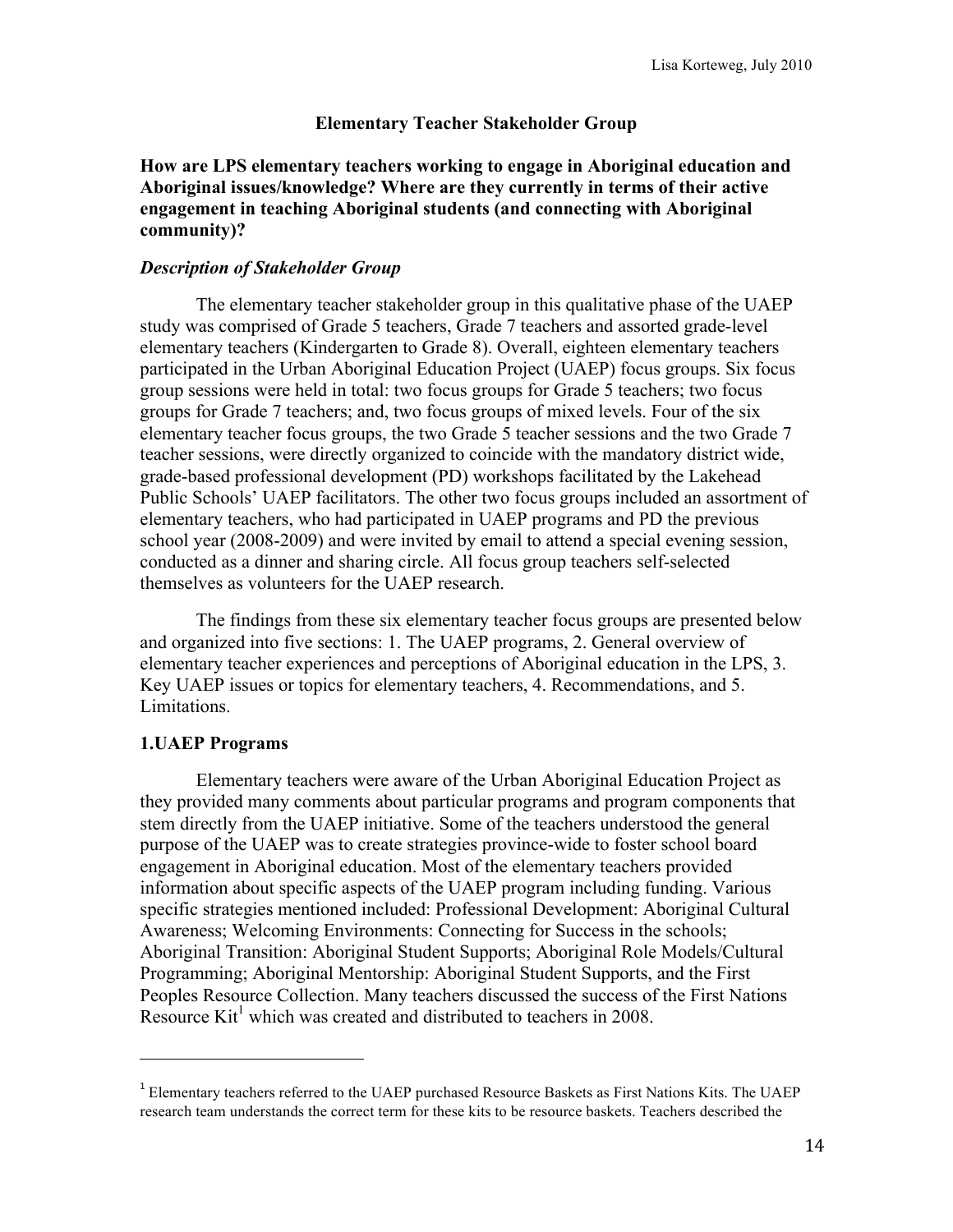#### **2. General Landscape of the Elementary Teachers Stakeholder Group**

A review of the focus group transcript data collected suggests that overall, elementary teachers were positive about the ability of UAEP-delivered grade-based professional development to enhance their engagement in Aboriginal education. Teachers cited knowledge about Aboriginal history, culture, and current issues, as well as resources aimed at making their teaching more culturally responsive, as the most important aspects of professional development workshops. Similarly, teachers reported that interacting with members of the Aboriginal community was extremely important in adapting their teaching practices to be more culturally responsive in order to promote the engagement of Aboriginal students in their classrooms.

Generally, elementary teachers were concerned that their own lack of Indigenous knowledge (IK) prevented them from incorporating Aboriginal content, worldviews, and issues into their teaching practices. Furthermore, teachers reported that their engagement in Aboriginal education was limited by their lack of access to teaching tools and individualized mentorship (coaching) related to Aboriginal education. Teachers stated that resources were often unavailable or available in quantities that were not sufficient for use in classes with large numbers of students. They also stated that frequently they felt as though they were not yet adequately trained or coached to utilize Aboriginal education resources to their fullest potential in their own teaching.

#### **3. Key Issues**

The key issues/themes that received the most comments from elementary teachers, in descending order, were: a. Change mechanisms, b. Pedagogy, involving teachers' knowledge, awareness and relationships, c. Responsibility, and d. Supports. Elementary teachers also provided many recommendations for the improvement of Aboriginal education and Aboriginal student success, such as teacher professional development (PD), continued communication with Aboriginal community members and Aboriginal agencies (partners), as well as the provision of classroom supports, among others.

#### *3a. Change Mechanisms*

!!!!!!!!!!!!!!!!!!!!!!!!!!!!!!!!!!!!!!!!!!!!!!!!!!!!!!!

Most of the teachers' comments that pertained to change mechanisms highlighted how current teaching conditions, personal understandings, and non-Aboriginal student readiness could both improve or limit their capacity to engage in culturally responsive pedagogy.

Teachers' comments about teaching conditions that were barriers to change included a variety of issues that were systemic, such as the following: (a) an insufficient number of culturally appropriate classroom resources, (e.g., textbooks that exemplify Aboriginal Canadian history, and fiction books that illustrate Aboriginal culture and include Aboriginal characters, (b) a lack of technology in the classroom (e.g., computers

collections as resources that provided them a variety of materials and Aboriginal cultural artefacts for use in the classroom.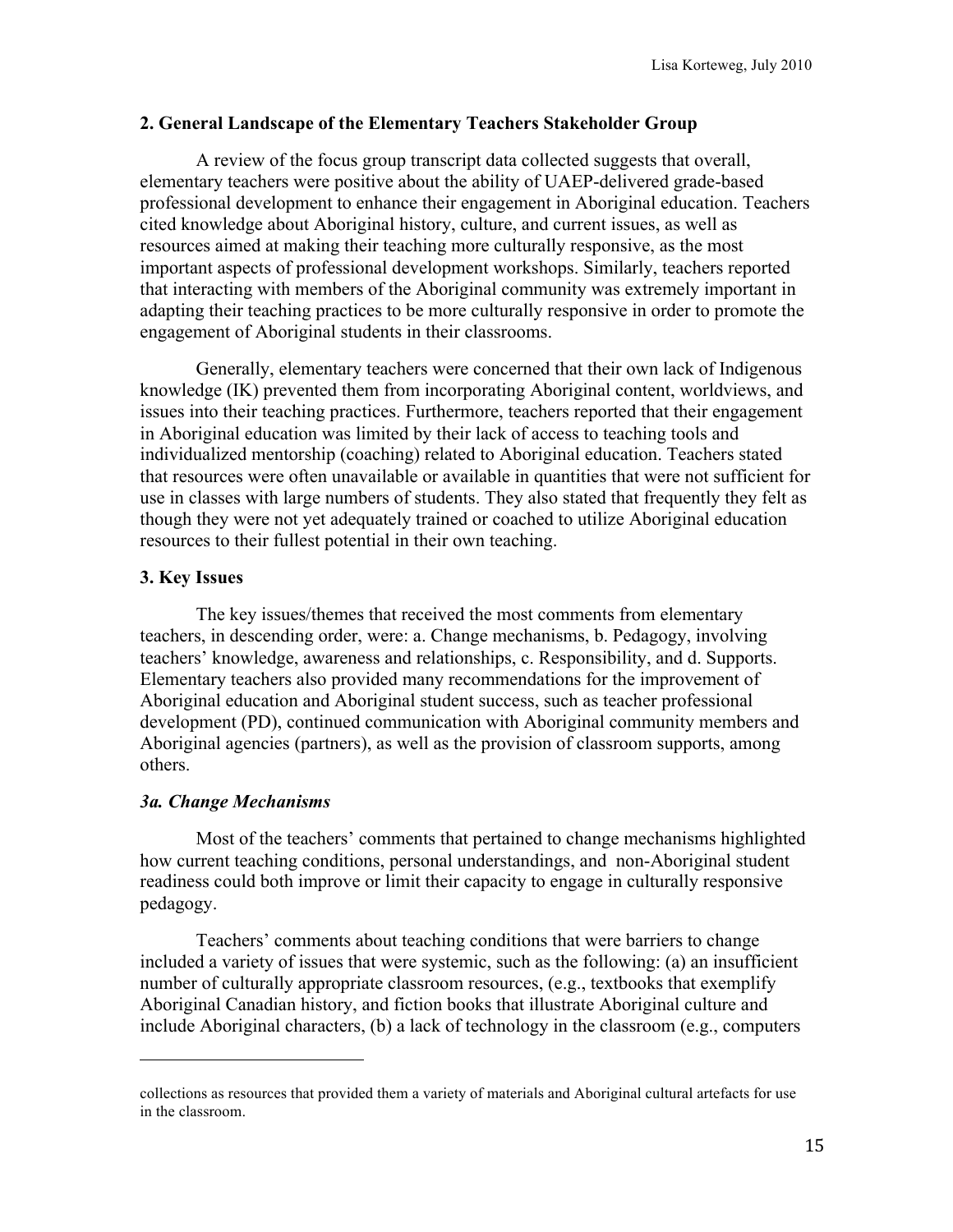and Smart boards), as a means of accessing culturally inclusive materials through the internet, (c) a lack of classroom personnel (staffing) for Aboriginal student support such as English Language Learners specialists or Educational Assistants (EAs), (d) the current curriculum was perceived as too rigid or prescribed and a lack of extra or flexible time in the timetable for authentic learning tasks, (e) large class sizes were perceived as limiting teachers' ability to provide the one-on-one attention to individual students, as were teaching split grade classes.

Besides barriers within classroom or school conditions, teachers' also provided comments that exhibited various personal or intrapersonal challenges they were struggling to overcome. Teachers discussed their own personal issues as well as those of colleagues which acted as barriers for culturally inclusive teaching practices. Select teachers made comments which suggested that they were still coming to terms with their own inter-generational racist upbringings or legacies. For example:

*… the first time you're confronted with "you're a racist" or "you were raised a racist", "your family's racist and you are a racist" – it is very difficult to come to terms with that.*

The following comments illustrate one teacher's personal struggle to overcome those barriers:

*If my grandfather knew that I was sitting in on this thing [PD], he'd probably would be laughing because from my dad and my grandpa, this is the biggest waste of tax payers' dollars kind of thing. So I have to remember saying they're not//what is their culture? I gotta be careful too as a teacher cause it's not the same as what my dad or I tell my dad what happened at school. And it's, "You just grab that kid and haul him down to the office." "Dad, you can't do that." "What do you mean you can't do that?" "It doesn't happen." "I would have hauled you down there." [inaudible]. But I've gotta be careful too cause I say, "What's with this kid?" I can't, "Why is he not?" and voices of my dad and grandpa in the back of my mind saying "You've gotta haul this kid off." I was raised that way too, so anyways….*

The same teacher stated the following in a later focus group session, when asked if they believed the first step to improving Aboriginal education in the LPS board was by adding Aboriginal content to the curriculum:

*I teach from a White perspective, that's all I know. Um, so yes, but then sometimes, … yeah, there's my grandpa coming out and the same with my fatherin-law. [He/They] will say, "Do you have white kids in your class too?" "Why is this such a focus?" "There's non-Aboriginal kids in your class, what about them?" And ten years from now, they're going to say "Oh, we've been teaching*  too much Aboriginal. What about the white kids, what about the Polish kids, what *about the Scottish kids, what about the Cuban kids, what do you do?"*

The above comments suggest that although teachers may have grown up in families that exhibited ethno- or Euro-centric attitudes and racism towards Aboriginal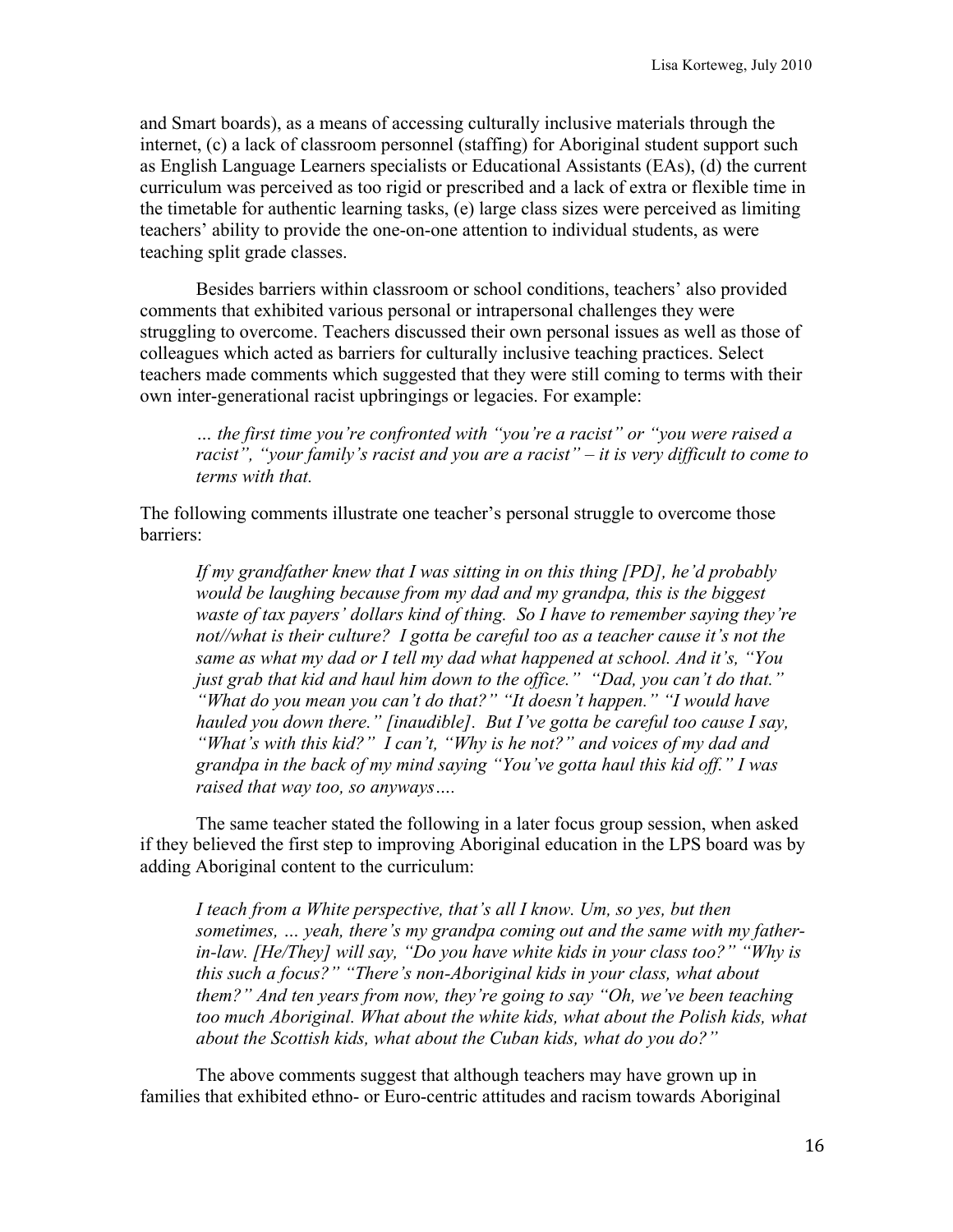peoples, some teachers are clearly reflecting on those past experiences and are questioning those beliefs. It appears clear that the UAEP inservices are causing teachers to pause and reflect on who they are and what impacts they have on their Aboriginal students. The UAEP professional development programs have heightened teachers' awareness to the point that many do not want to bring these biases, assumptions or racist attitudes into their teaching practices and are actively questioning what they have been doing or practising.

Teachers also reported colleagues' entrenched positions as a social barrier of culturally responsive teaching practices. The FG teachers stated that they have observed other teachers on their staffs exhibiting defensive postures, rigidity or exclusivity in their teaching styles due to their frustrations and perceptions about Aboriginal students' lack of engagement in the classroom. The following comment from one teacher suggests that some teachers may be unknowingly taking the position of "the perfect stranger"<sup>2</sup> –a stance that seeks to do no harm or absolve any responsibility in the matter by avoiding interactions or relationships with Aboriginal students:

*I'm constantly taken aback at how there are many Canadians, non-Aboriginals, who want to say, "Uh-uh, not my responsibility. I am not going to take any part in sort of addressing this. I prefer to remain what I call, or what Susan Dion refers to as, the Perfect Stranger - "Don't know any Aboriginal peoples, don't know anything about Aboriginal culture and knowledge, not going to learn any or anything because it's not my culture…I don't want to make any mistakes, so I'm going to remain the perfect, polite, neutral stranger…and just wash my hands of it." The problem is, if you avoid this, you do just as much damage.*

*The Perfect Stranger that you referred to, that's certainly quite common and the other attitude of, "I'm here to teach, pick your subject, and if you come to class and you try, then I can work with those students. But, if they come and they won't engage, then you know what? There's only so much I can do. I can't do anything about that." Heaven forbid you would change your teaching style to maybe draw them in, you know. [murmurs of agreement from multiple other participants] And it's a defensive posture, I get it. And it's a frustrated posture of, "I'm trying everything here and this kid won't engage, or these kids won't engage and what else can I do?"And it's a posture that comes from… they [teachers] really don't know what to do next.*

The following teacher's comment suggests that non-Aboriginal teachers perceive other teachers' racist attitudes impacting the valuing of *every* student's potential to learn, which also contributes to other teachers' demoralization. This teacher understood the

!!!!!!!!!!!!!!!!!!!!!!!!!!!!!!!!!!!!!!!!!!!!!!!!!!!!!!!

 $2$  This is a reference to Dion's term for individuals who assume the position of "Perfect Stranger" in relation to Aboriginal peoples. "It is informed simultaneously by what teachers know, what they do not know, and what they refuse to know. It is, for many, a response to recognising that what they know is premised on a range of experiences with stereotypical representations." (Dion, 2007, p.331)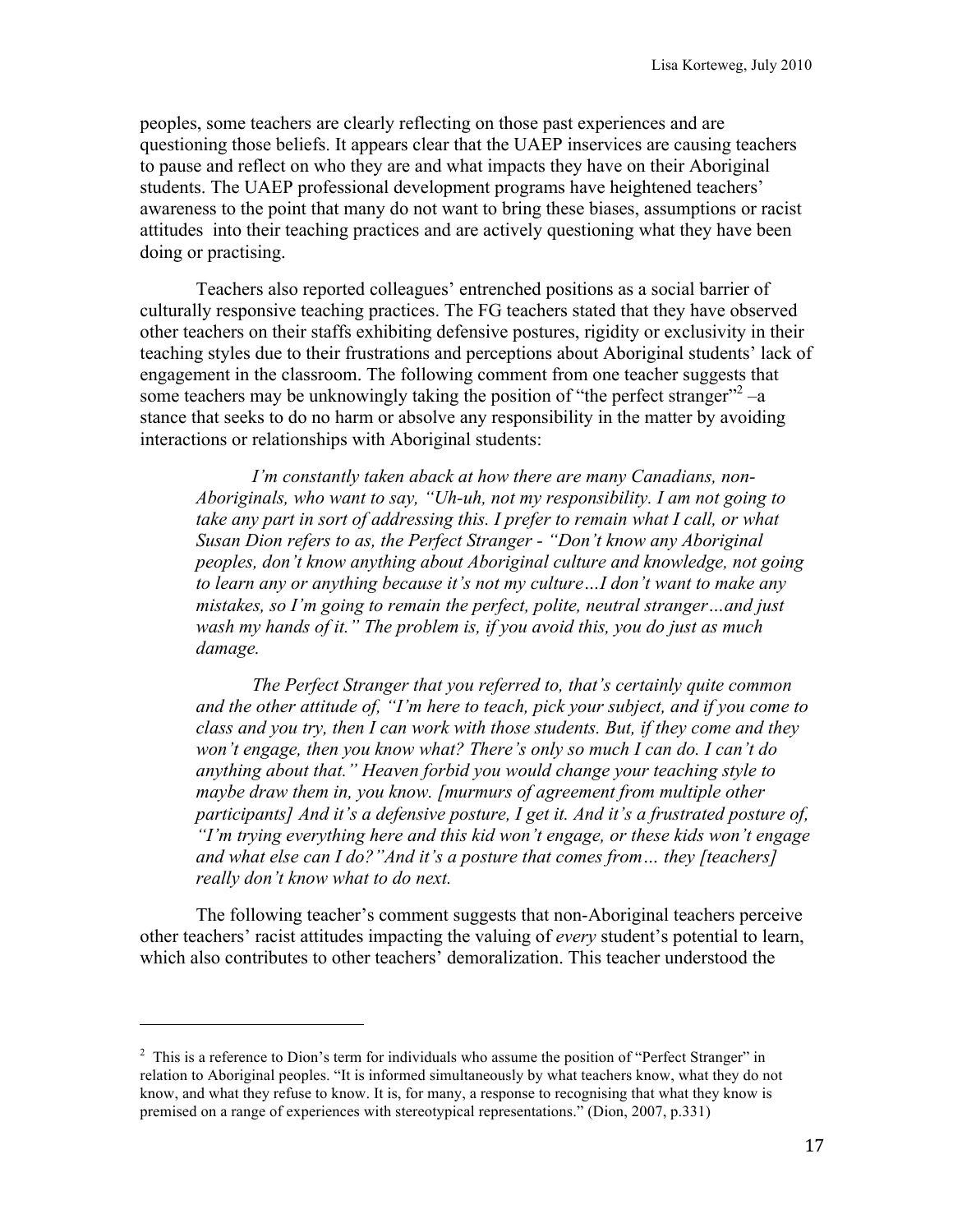damage of these unresponsive or racist teachers as a disservice to children and teaching as a calling or important service.

*There shouldn't be any racists… and that the children… or ethnocentrics, if that's the word…and that children should be the great hope for all of us. And it's been very, very disappointing to understand that not everyone thinks that way who is in teaching. It's been demoralizing.*

The above comments convey some of the internal struggles of elementary teachers as they work through their own personal issues, such as those stemming from inter-generational racism and family or community Whiteness. The UAEP professional development has been effective and successful in raising deep issues for many non-Aboriginal elementary teachers. The complex issues presented in these teachers' comments signifies both the contribution of the UAEP PD as well as the ongoing need for additional support for teachers (e.g., professional development, mentorship, coaching, PLCs or teacher forums), as they work towards cultural awareness in the classroom.

Teachers also made many comments depicting barriers, such as school culture and lack of accountability, which they felt prevented Aboriginal student learning and engagement in classroom activities. For example, one teacher reported that the school culture in another school was not successful at integrating Aboriginal students, or creating an atmosphere conducive to ensuring Aboriginal student success because the teachers did not share in the responsibility for their student's learning:

*The school culture was not successful at integrating Aboriginal students and there were many more of them. The Aboriginal students in that school were the ones that were having the most difficulty. They were the ones that were having behavioural issues and when people would sit down and talk about it, that would come up again and again. "It's all these Aboriginal kids - it's their issue - it's their problem…"*

A few teachers brought up the issue of accountability and the lack of ministerial supports available for ensuring Aboriginal student success on EQAO provincial assessments. Fellow teachers' also pointed out several barriers that they were dealing with which prevented their success, such as the following: their Aboriginal students not having the opportunity for authentic cultural learning, and a lack of time, money, and teacher training. The following four teachers illustrate such concerns:

- Teacher #1: *Right, cause if the kid's not getting authentic learning, we are not giving them what they need…our mandate as teaching should be taking a kid from where they are and moving them no matter where they are. We are unable to do that…our hands are tied [with EQAOs]…*
- Teachers #6: *It's interesting because indeed we have seen progress in some schools. Some schools who have the time and the money to focus on that, their [EQAO] scores have gone up. So that's what we hear about is their scores have gone up…where are yours…well our scores are still there.*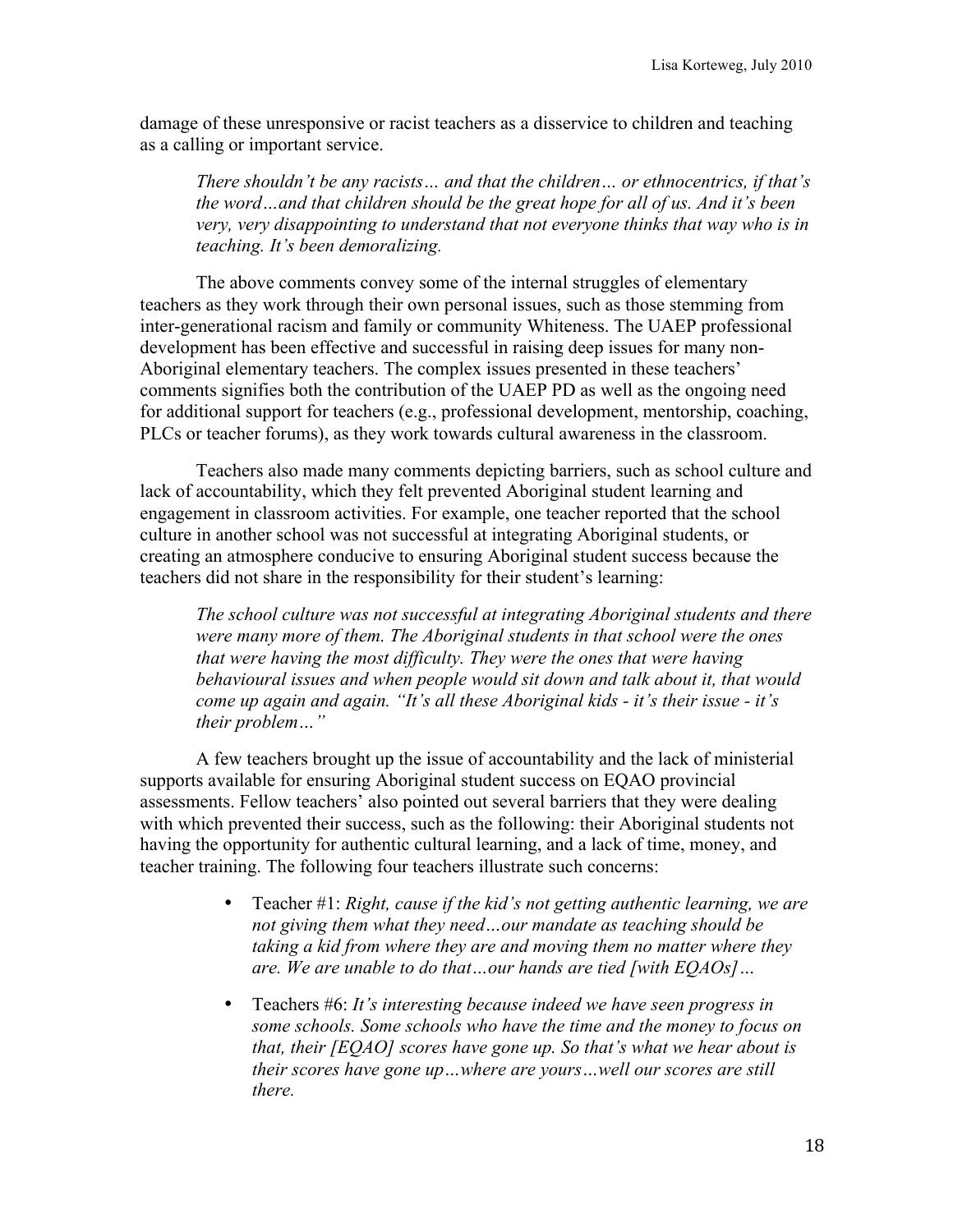- Teacher #4: *But they've got the time and the money….and the training…*
- Teacher #1: *This still doesn't speak to all the kids, the Aboriginal kids throughout Canada who are still unsuccessful. They have the highest rate of not being successful…are we addressing that? Is EQAO doing anything about that? Absolutely not.*

Some teachers reported their perceptions that social and academic engagement was difficult for urban Aboriginal students whose families tended to frequently relocate, as well as for students in transition from remote communities. Others perceived barriers that were connected to Aboriginal students' absenteeism. For example:

*…from what I've seen in our school, a big challenge is just getting students in the doors - attendance of the Aboriginal students is a big thing.*

Many of the FG teachers perceived that some Aboriginal students were dealing with larger systemic and social barriers such as poverty, which was understood as hindrance or barrier for having the necessary learning tools (e.g., computers at home) to succeed academically.

*XXX [teacher colleague, name removed] was talking about how to get people involved, the absenteeism - yeah it's hard. It's very difficult to separate out the Aboriginal culture and the culture of poverty, because so many Aboriginal people are living in poverty in Northwestern Ontario.*

Teachers also discussed the statistics presented in the UAEP professional development (PD) workshops as eye-openers to the gap or schism of social resources between Aboriginal and non-Aboriginal students:

*And the results present a lot of information, and one of the things it said was 80% of our [Aboriginal] students don't have home computers. So, right from the getgo, they get one period a week [in school] and they are not on the same playing field anymore - They are not there so … I don't know [what we are supposed to do].* 

The above comment may suggest that some teachers are frustrated with the social disadvantages that some Aboriginal students may experience at home as well as in their learning at school. It may also imply that there is a need for more intensive in-service and teacher development on issues of poverty and social barriers.

Some FG teachers presented negative perceptions about the possibility for change in Aboriginal education, which may be due to their first comprehension of the real social challenges and residential school legacies that are impacting their Aboriginal students. Some teachers were also very vocal in their uncertainty of how to address or resolve these challenges. There were comments that depicted teacher feelings of helplessness or of being "stuck", which may further separate teachers from their clear desire of working towards cultural awareness and improved culturally responsive teaching. The LPS-UAEP programs have accomplished an important stage of raising teachers' awareness and making them attuned to the wider range of Aboriginal student needs. The ongoing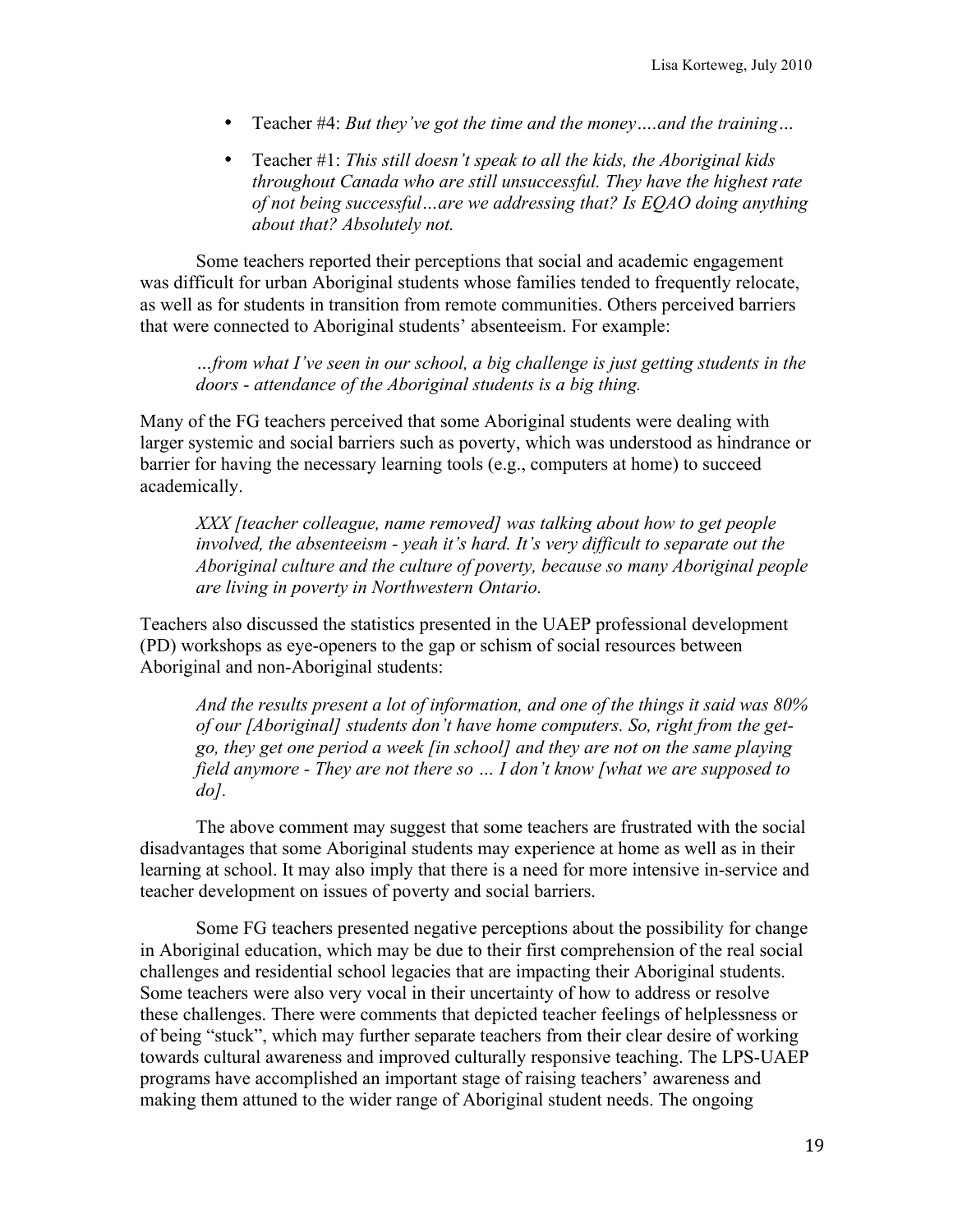realization by elementary teachers of barriers in Aboriginal education warrants acknowledgement and further problem-solving in future UAEP.

#### *3b. Pedagogy: Teacher Knowledge, Awareness, & Relationships*

The theme that received the second most comments from elementary teachers was pedagogy, which involved: positive Indigenous knowledge (IK), cultural awareness, positive pedagogy and relationships.

#### *Positive cultural and Indigenous knowledge*

According to elementary teacher focus groups, most teachers had become more knowledgeable about Aboriginal history, culture, and current issues through the UAEP professional development workshops and training. Moreover, most elementary focus group teachers were aware of specific areas within the curriculum as well as particular Ontario Ministry of Education initiatives (e.g. Character Development) where Indigenous knowledge or culture could be incorporated into their lesson plans. The LPS professional development series through the UAEP funding were highly successful in this topic.

#### *Cultural awareness*

Similarly, the findings from the focus groups reveal that many elementary teachers were working towards increasing their awareness of Aboriginal culture and Indigenous knowledge (IK) as well as recognizing their own personal cultural positions in an attempt to converge multiple worldviews, perspectives, and values within their classrooms. Teachers reported that the majority of ways they are learning about Aboriginal culture and knowledge are from the UAEP professional development, by forming or experiencing partnerships with Aboriginal community members and organizations, from their Aboriginal students, and through experiential outdoor learning in and around Thunder Bay. In a discussion about learning Indigenous knowledge (IK), one elementary teacher stated,

*I too feel I'm definitely a learner. I don't really know what my role is. All I know is that I want to learn, not only from Elders and [Aboriginal] people who have more knowledge than I do, but also from my students. I think they're a huge resource for us to learn from … just more about where they come from and who they are as people, as very little people in my case. I also need to learn more about myself and my family.*

Through the UAEP professional development sessions, many teachers began exploring their own family histories and cultural positions, while recognizing the unique role Aboriginal peoples have played in shaping the history of Canada. In some cases, this understanding resulted in teachers modifying Eurocentric classroom structures and practices to include sharing/talking circles, restorative circles, and authentic community projects. On this issue, one elementary teacher responded,

*What we identify as Canadian and so much of who we are, what we do and even where our cities and towns are in this country and what resources we use and for*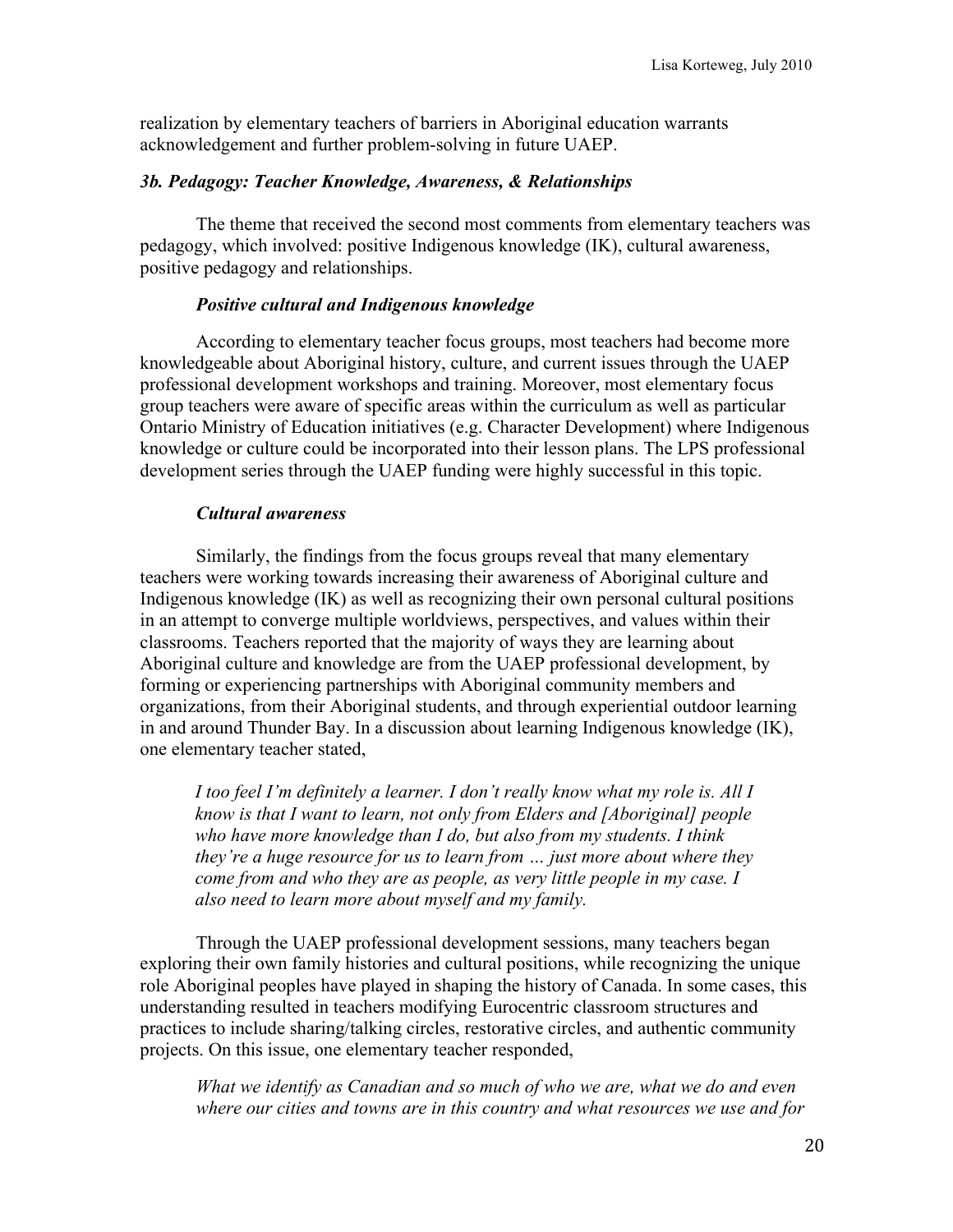*what [agreement by other teachers]… and where they go and everything, has so much to do with the ties that the first Europeans formed with the Aboriginal people here. I think there is a special indebtedness to that culture and perhaps that culture does deserve treatment different from more recent immigrant cultures that have come into Canada.*

#### *Positive pedagogy and relationships.*

Most of the UAEP elementary teachers reported that they were adapting their teaching practices to become more culturally responsive in order to positively engage Aboriginal students in their classrooms. The most common strategies currently employed by elementary teachers and directly related to the UAEP funding were the following: inviting Aboriginal community members (e.g. Elders, artists) into their classrooms, weaving Aboriginal content into a variety of curricular subjects and areas (e.g. "cultural projects" that encourage students to trace their ancestry), participating in field trips and celebrations that enhance students' awareness of Aboriginal knowledge, and forming partnerships with both Aboriginal and non-Aboriginal colleagues to develop teaching resources. Elementary teachers who were employing more culturally responsive pedagogies reported that positive relationships were being formed with both Aboriginal and non-Aboriginal students as a result. The following quotation demonstrates how a partnership formed between an elementary teacher and an Aboriginal student teacher enhanced Aboriginal student learning and resulted in positive student-teacher relationships:

- *Teacher #1: She [Aboriginal student teacher] just has naturally incorporated the aspects of her culture into a lot of her lessons. And it's been really fun for me to watch and to actually see that coming from somebody whose culture it is and to see how my Aboriginal students are responding to her.*
- *Interviewer: Wow, so they are responding to her?*
- *Teacher #1: Absolutely. Yep!*

#### *Negative knowledge.*

Despite the many positive steps being taken by many elementary teachers, some of the focus group elementary teachers reported hearing racist comments about Aboriginal peoples made by their colleagues and in their staff rooms or school environments. Some teachers also reported being uninterested in one component of the UAEP-delivered professional development (i.e. a presentation on statistics reported in the Ontario First Nation, Métis, and Inuit Education Policy and Framework). A couple of the FG teachers stated that the statistical data presented were common knowledge and acquiring this information did not contribute to their professional growth. It was almost as though these teachers felt lectured and burdened with a large responsibility that they were not yet equipped to fight against. Yet, these same teachers did acknowledge that an absence of knowledge about Aboriginal culture, history, and issues would result in cultural non-awareness and poor teaching.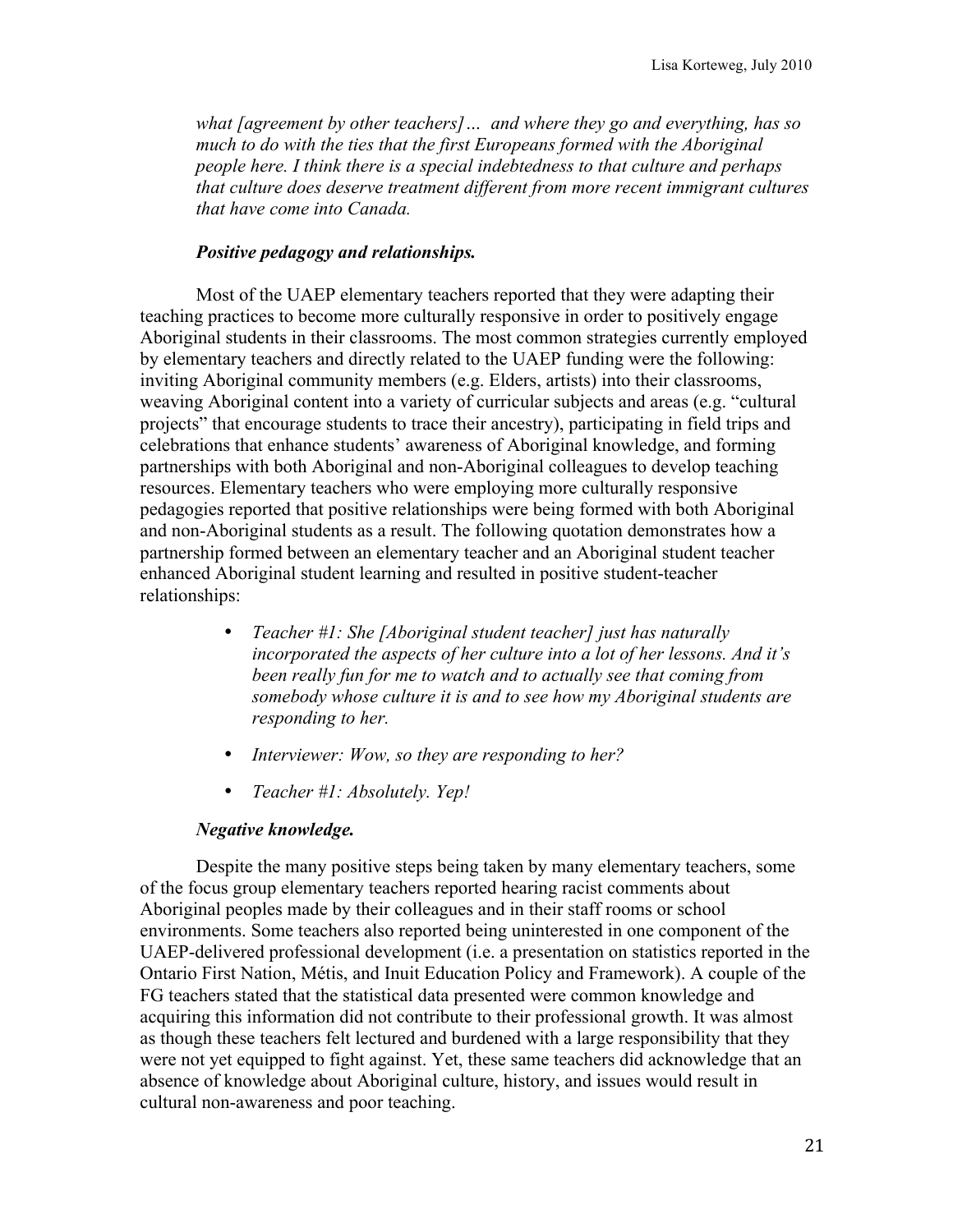#### *Cultural non-awareness.*

Some teachers did not understand why a greater emphasis was being placed on Aboriginal education rather than on incorporating aspects of all regionally represented cultures. On this topic, an elementary teacher responded,

*I understand that we need to integrate, but don't we need to integrate all cultures? We have many cultures, especially in this area, we have tons.*

Further, some teachers who taught in elementary schools with low Aboriginal student populations felt less responsible for engaging in Aboriginal education than if they taught in an elementary school that had a high population of Aboriginal students. In the following quotation, one elementary teacher who worked at an elementary school with a low Aboriginal student population, shared a comment made by a teaching colleague,

*Because I don't teach any Native students, I don't have to worry about Native culture or cultural practices in my classroom. I don't need to worry about differentiation or anything else.*

The attitude displayed in the above quote reflected the way that some non-Aboriginal teachers in low Aboriginal demographic schools may approach Aboriginal content in their pedagogical practices. It also demonstrates how a non-Aboriginal teacher perception remains that urban Aboriginal education is contentious and hard work whereas a regular Euro-centric approach is easier and worry free. While the UAEP programs in the LPS have had a significant impact on elementary teacher training, there remains a significant amount of teacher education that needs to continue.

#### *Negative pedagogy and relationships.*

According to the elementary teacher focus groups, two major obstacles still exist in making pedagogical shifts towards culturally responsive teaching practices, and as a result, some teachers were reluctant to teach about Aboriginal cultures in their classrooms or discuss contemporary Aboriginal issues. Firstly, some teachers did not feel entitled to teach about Aboriginal history, culture or issues due to a (professed) lack of knowledge about these topics. The research team also noted that a couple of the FG teachers who made statements about a lack of knowledge were also absolving themselves of responsibility for seeking out learning opportunities, by identifying and locating themselves with another culture. In an FG discussion about engaging in Aboriginal education, one elementary teacher stated,

*I have a different cultural background. I'm not opposed to learning different cultures. I love all cultures. However, I don't think we are doing them [Aboriginal students]a service, by myself, with a Polish-French background to be teaching something that I just barely understand, because I'm not immersed within that culture.*

Secondly, some elementary teachers had difficulty engaging in Aboriginal education because they were afraid of presenting Aboriginal knowledge incorrectly.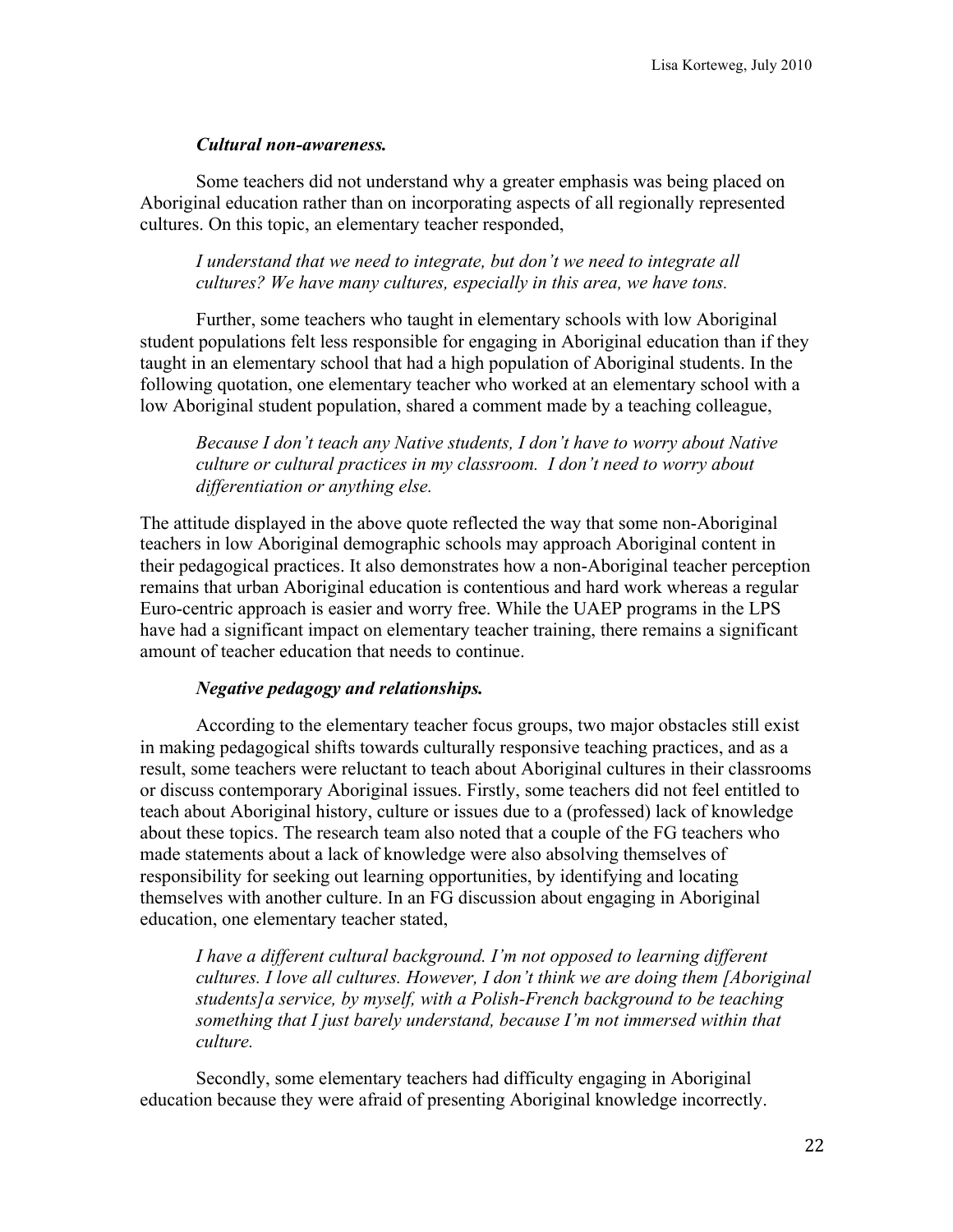Some teachers were also fearful of introducing topics (e.g. racism, taxation, treaty rights) that had the potential to make both Aboriginal and non-Aboriginal students feel uncomfortable. One elementary teacher shared their fear about using "proper" terminology when teaching about the history of Aboriginal peoples of discussing Aboriginal issues. They did not know what was the "correct" term, Native, Aboriginal, First Nations, etc.

*I feel like I'm walking on eggshells sometimes. I don't want to upset a culture and I worry that I might and I won't even know that I've done it.*

It is also interesting to note how this teacher then discussed in their FG the fear of judgemental Aboriginal students and legal retaliation by irate Aboriginal parents. In this case, it was evident that a couple of teachers were almost paralyzed by fear of making a cultural mistake.

#### *3c. Responsibility*

Responsibility was the theme that received the third most comments from elementary teachers. In most cases, elementary teachers provided comments illustrating how non-Aboriginal peoples is the group most responsible for addressing the issue of poor academic performance and lack of school success by Aboriginal students. Some teachers also commented that a lack of responsibility on the part of various LPS stakeholders (administrators, EAs, Ministry curriculum) was perceived as barriers for change and improvement. There were also a few other comments by the teachers depicting Aboriginal peoples and families as sharing in that responsibility to change and improve Aboriginal education. It is clear that the UAEP professional development and inservice has had a significant impact on non-Aboriginal elementary teachers' perceptions that they have a clear responsibility in urban Aboriginal education.

Elementary teachers made a multitude of statements which conveyed their efforts to take responsibility for ensuring Aboriginal student success and building of cultural awareness within the classroom. Teachers reported that they were working to accomplish the following: 1. ensuring that Aboriginal culture was included in their curriculum and integrated with other subjects (e.g., science and social studies); 2. making certain that Aboriginal literacy resources were incorporated into classroom learning and activities; 3 attempting to make partnerships with community agencies in order to engage with the Aboriginal community through the inclusion of Aboriginal guest speakers, Aboriginal artists, and other role models; 4. trying to spend more time with Aboriginal students, who were sometimes in transition, in order to reduce any grade-gaps or challenges with oral languages or literacy.

Of the comments illustrating non-Aboriginal peoples as responsible, many teachers stated that the bigger responsibility for systemic change in the school or across the board was for administration and the school board to work towards. In general, teachers' comments depicted the school board as having the authority and means of creating change within Ministry mandated curriculum, assessment, professional development, budget allocation, and administrative development. Teachers questioned why there had not been any professional development opportunities on the topic of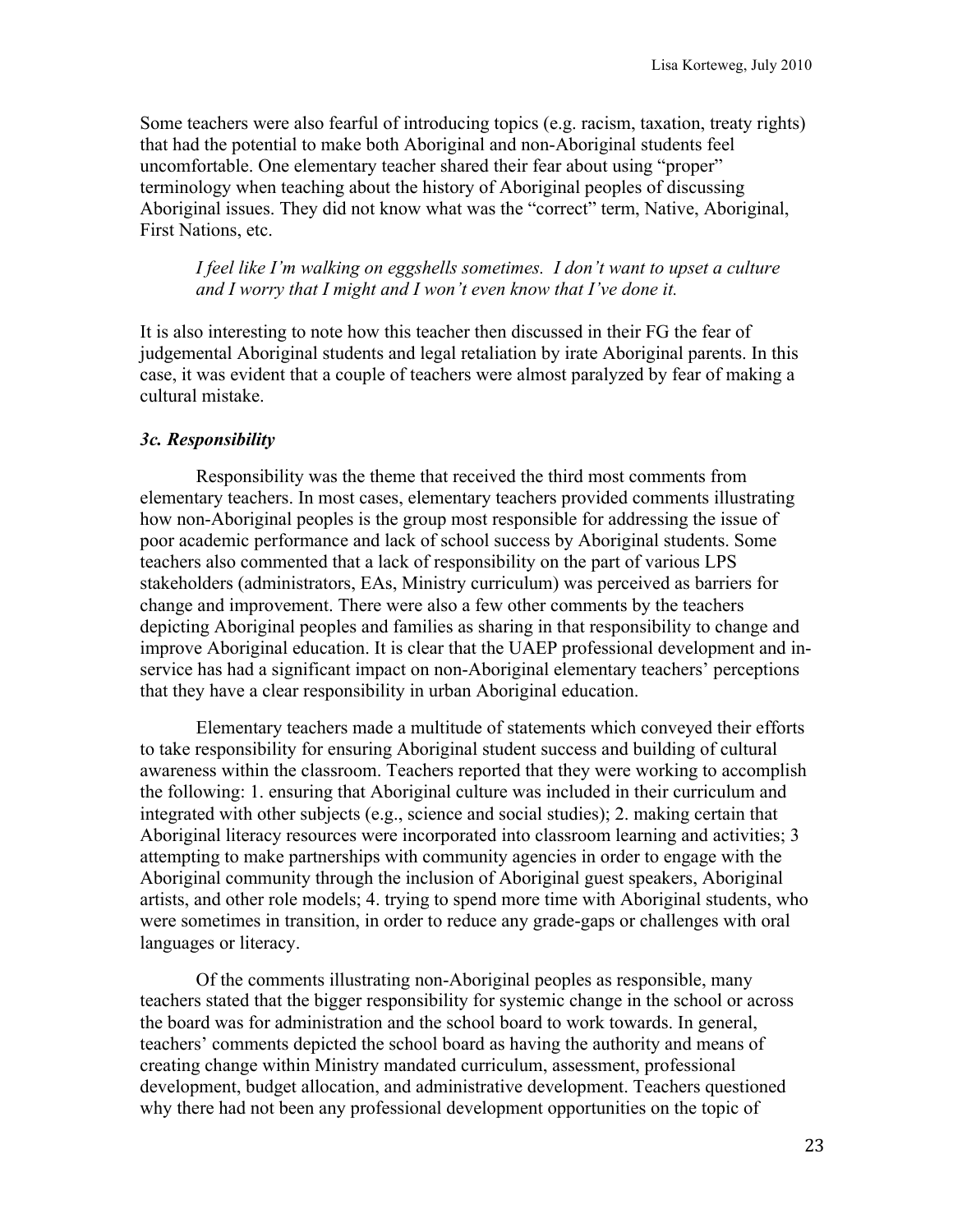cultural awareness and Aboriginal culture prior to 2008 (or prior to the UAEP funding). Teachers emphasized that consistent professional development (PD) opportunities for all teachers (e.g., specifically K through 8) were necessary to ensure board-wide change with teachers. Other teachers reported that those in administration should receive more professional development (PD) on Aboriginal culture and cultural awareness in order to become leaders in Aboriginal education.

*Before we can have success, we first have to educate the teachers because the teachers are in fact working there [in Aboriginal contexts]. But, even before that, we have to educate the administration and they have to learn that okay, it's funds. But okay, even though it's funds, there's a whole bunch of culture that they have to learn in order to pass it down [to teachers and students].* 

Some FG teachers also stated that Aboriginal peoples share the responsibility for building cultural awareness. Some elementary teachers perceived the problem of student absenteeism and completion of classroom work as the primary responsibility of Aboriginal students and their families. For example, one teacher's perception about the responsibility for student attendance is illustrated by the following comment:

*It's unrealistic, it's a disservice [to put pressure to succeed academically] to Aboriginal kids whose attendance is poor. But, I can't fight years of the fact that these kids parents maybe didn't put a lot of stock in education. Or, you know, don't seem to be too concerned that their child gets to school each day.*

There were a few comments in the focus groups which depicted Aboriginal people as generously taking responsibility for educating non-Aboriginals by sharing their knowledge of Aboriginal culture. Teachers reported that they greatly appreciated when Aboriginal students and community members took part in classroom activities to help non-Aboriginal teachers and students to understand and learn about Aboriginal cultures. The following comment suggests that although teachers have learned to be more appreciative of the Indigenous knowledge (IK) shared by community members through the UAEP, teachers would still like to learn more. There is still more teacher education that needs to done to ensure IK positive integration and culturally responsive teaching in the majority of LPS classrooms:

*We have the same after-school program [UAS youth outreach partnership] and little bits of it come in mostly in terms of Powwows, Jingle Dancers and Sash Dancers and so on and some boys who are in drumming… but not a lot of indepth knowledge it seems.*

Teachers realized that there were knowledge holders of positive Indigenous knowledge in their schools, an important resource, but they want to learn and integrate deeper stronger IK in their classrooms and their own understandings.

#### *3d. Supports*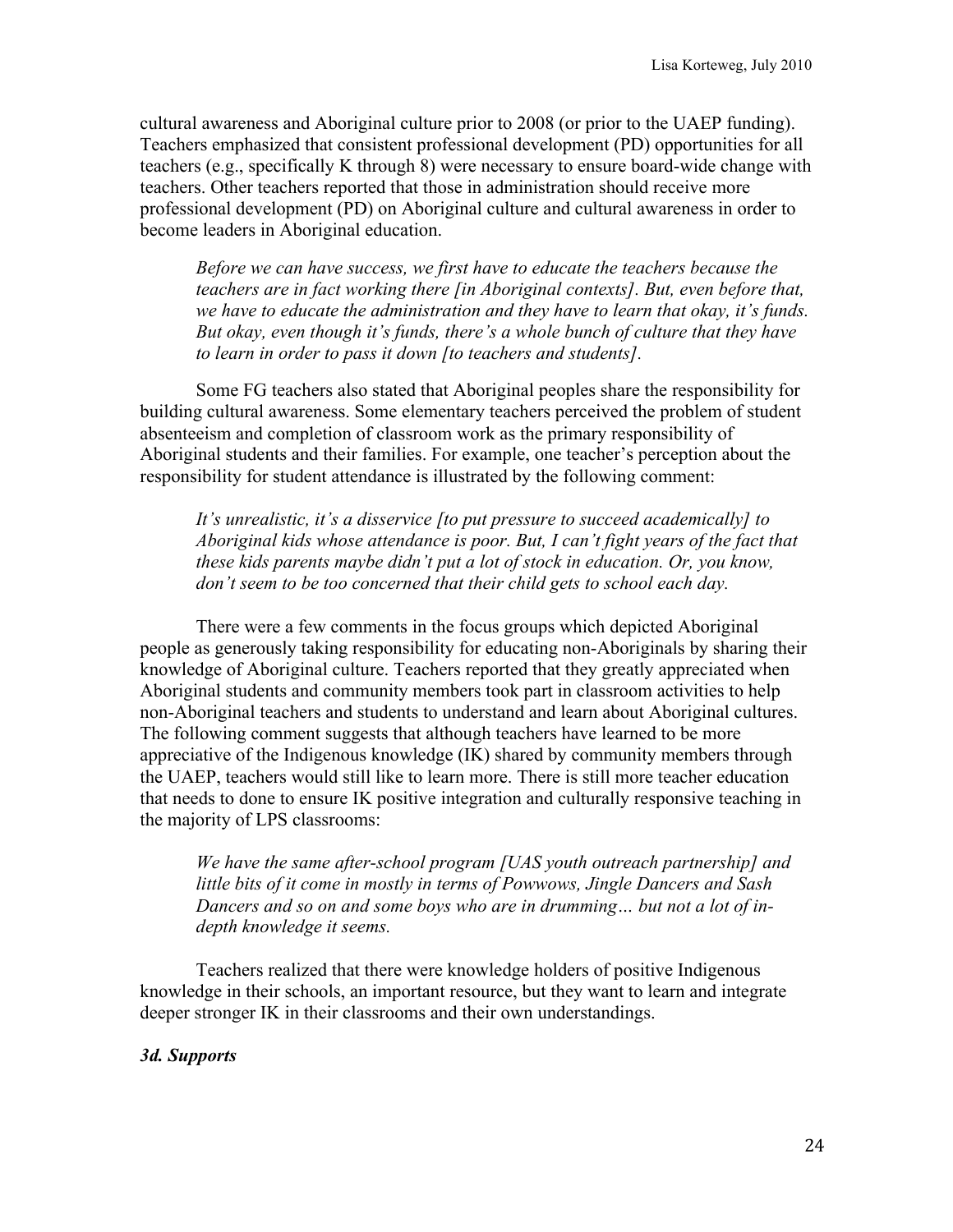The elementary teachers provided various comments about supports which had helped change either their own or their school's engagement in Aboriginal education. Teachers named the UAEP funded professional development facilitators and various community members through partnerships as the best supports for improving their engagement. Community members included Aboriginal artists teaching sash dancing or jigging, cultural instructors who taught the creation of cultural artefacts (e.g., dream catchers, Inukshuks), and role models such as Elders and other Aboriginal specialists involved in drumming or Powwows. For example, one teacher stated that Aboriginal artists were the key facilitators for raising their awareness about teaching Aboriginal culture:

*I was a grade 7 teacher last year so I could participate with Learning through the Arts [LTTA], working with a Métis woman…. bringing dance into the classroom, so we all had a little bit of Aboriginal teaching that way.*

Teachers reported that community agencies also facilitated positive learning opportunities for students. Partnerships with community agencies that were brought up in the focus groups by teachers included those with: Old Fort William for experiential education, Red Cross for Breakfast programs, and the Children's Centre of Thunder Bay (CCTB) for counselling and mental health.

*… one of our smart goals is to engage our community and so anytime we are doing any of this, it broadens what we are doing. And, over the last couple of years, we had just the connections that we can make and the connection with CCTB. So all of the partnerships that we are making[in Aboriginal education] really helps with our engagement with the community.*

Teachers mentioned a variety of types of professional development (PD) as contributing to significant teachers' change in engagement, such as the following: UAEP workshops that had been offered since 2008, the receipt of classroom print-based resources related to Aboriginal education, and reading various books and articles authored by Aboriginal writers were also viewed as supports for change. Teachers stated that receiving in-service and implemtnation information about the First Nations Resource Baskets was also very supportive.

Aboriginal community support workers such as the Urban Aboriginal Strategy (UAS) outreachworkers were also commented upon by the elementary teachers as very important facilitators of cultural awareness within the school and of building relationships with Aboriginal students and families. One teacher stated the following about the UAS outreach worker at their school, who was able to provide much knowledge about Aboriginal culture to their student teacher and their class:

*…[the student teacher—name removed] and her partner were doing structures before Christmas and they had the kids build teepees but they didn't have any knowledge about them…and wigwams. So we asked XXX [name removed], who is the Urban Aboriginal person on our staff [UAS outreach worker], to come in and*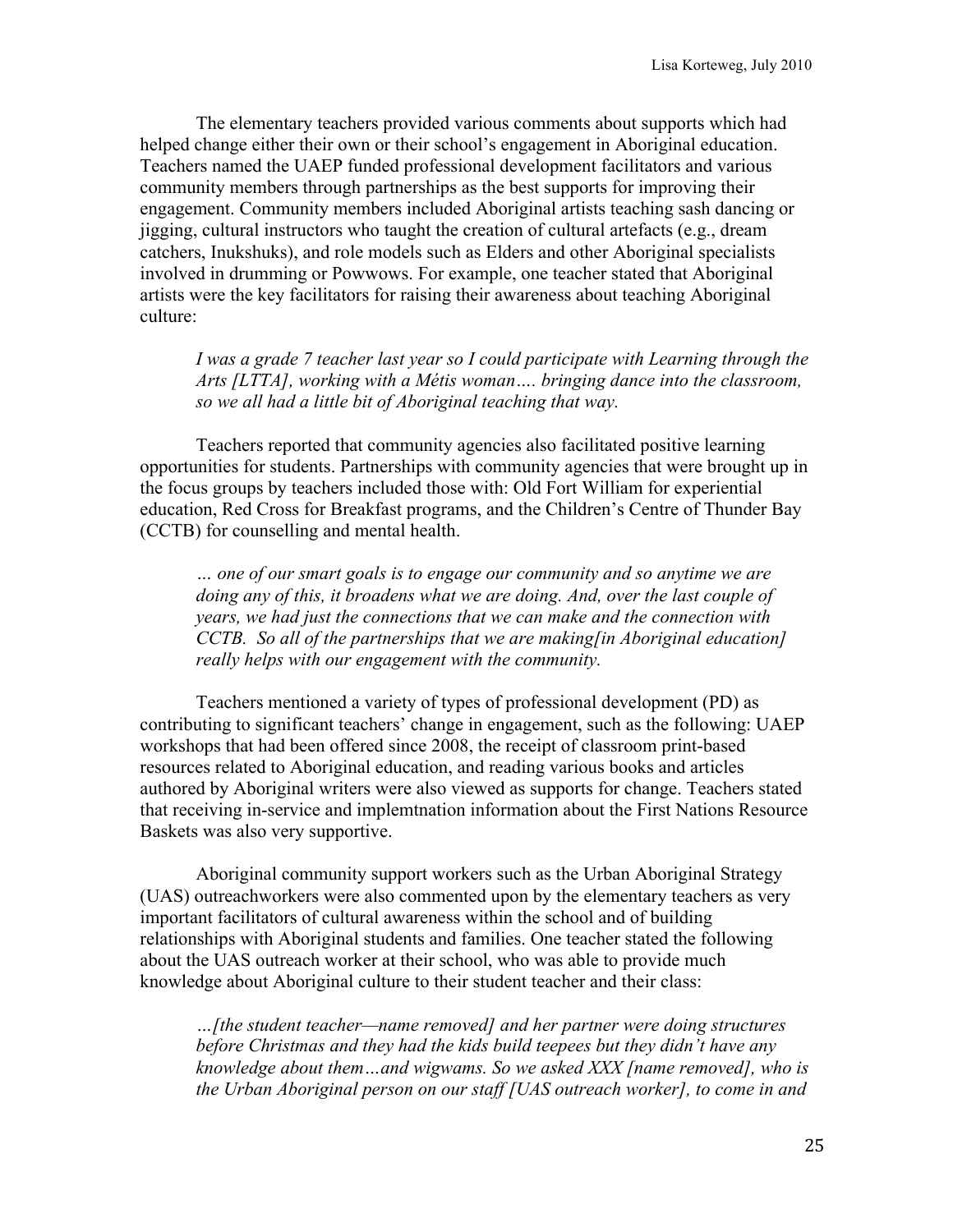*he was able to fill that need… And he came in and talked to the kids about, you know, this is what Wigwams are and this is what a teepee is. This is what they traditionally would use here…so that was really helpful too. But, again, we have the benefit of having that expertise knowledge there [in the school's UAS outreach worker].*

Lastly, a few teachers stated that research grants were also helpful for "getting things going" or engaging in the issues of Aboriginal education. For example:

*A big part of it [successful Aboriginal education] is having a huge chunk of grant money tied with it like all or you and the research. So we can actually get some money and get some things happening [in urban Aboriginal education].*

#### **4. Recommendations**

#### *4a. Recommendations from Teachers*

The elementary teachers made many recommendations that they perceived were a continuation of building more cultural awareness amongst non-Aboriginal students and educators, and that this awareness would support more Aboriginal student success. Most teachers recommended integrating Aboriginal curriculum and Indigenous knowledge throughout the elementary grades (e.g., JK to 8) on a regular basis to promote acceptance by the non-Aboriginal students and community. Teachers also recommended the opportunity for more authentic learning activities (e.g., trips into the community, experiential learning outdoors, hands-on) by both Aboriginal and non-Aboriginal students. Teachers stated that these type of learning activities would require more time and flexibility in school schedules and the mandated curriculum. Finally, teachers stated that they would prefer constancy in their own teaching positions (e.g., grade levels and schools) in order to build positive relationships over time with Aboriginal students and families in the school community.

Most of the elementary teachers also recommended more professional development (PD), similar to the inservice they had received through UAEP, for all teachers, regardless of grade level or subject specialization. Teachers stated that they thought PD should be consistently offered and that teachers of JK through grade 8 should be invited (and even required) to attend, in order to make a larger impact within schools. Some of the suggested topics for further PD included a thorough presentation of teaching strategies, more information on Indigenous knowledge (e.g., the Seven Grandfather Teachings and the Medicine Wheel's four Rs –respect, relationships, reciprocity and responsibility), more integration of IK in other ministry mandated curriculum such as character development, more training on how to use Aboriginal artefacts and tools for teaching, and more training on anti-racism and cultural sensitivity. Teachers also stated that they wanted to be able to communicate openly with administration about teacher and student needs and that student success should be reconsidered in order to move towards a more culturally responsive pedagogy. While teachers understood that academic success and measures on EQAOs were required, they wanted greater flexibility to address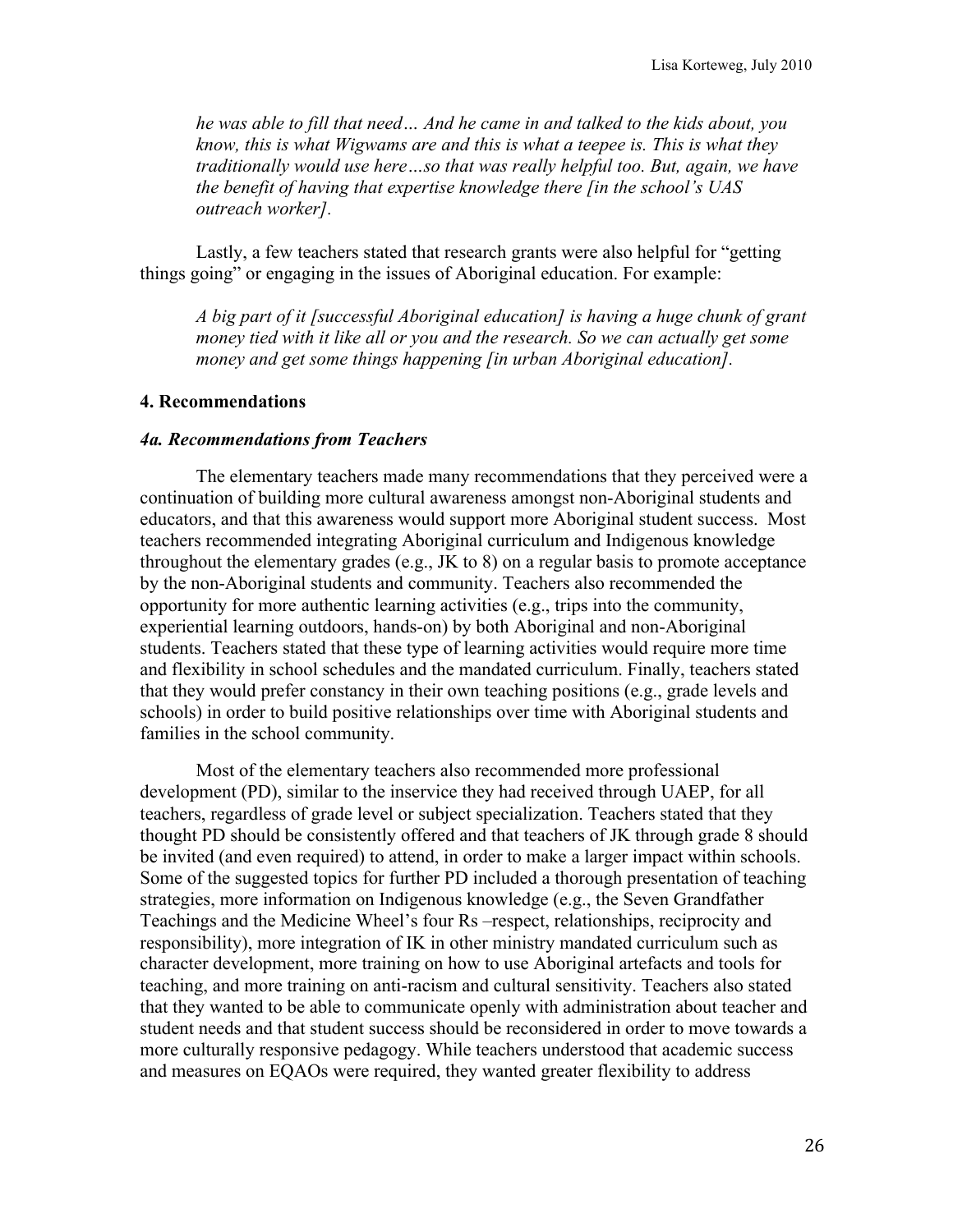cultural identity and community transition before placing pressure on Aboriginal students for performance.

Teachers made recommendations to include more Aboriginal educators and role models in their schools to support Aboriginal student cultural identity and student academic achievement. Some teachers reported the critical need to have more Aboriginal teachers, educational assistants, and other staff with Indigenous knowledge and cultural heritage. Other teachers stated that hiring teachers with experience in working with First Nations people or knowledge of Aboriginal cultures would also contribute to building cultural awareness within the school community and integrating IK in pedagogy. Teachers recommended starting a community volunteer program where community members can visit classrooms and schools on a regular basis. Teachers reported that their experiences with community members through UAEP programs helped significantly to enrich student learning on a variety of topics related to Indigneous knowledge and Aboriginal cultures.

Finally, teachers made recommendations for the provision of more resources and print-based materials such as multiple classroom copies of picture books with Aboriginal characters and fiction books including Aboriginal culture, all authored by Aboriginal writers or illustrators. Teachers also recommended having greater access to technology in the classroom, in the form of smart boards and computers, in order to integrate other culturally relevant resources for student learning.

#### *4b. Recommendations by the UAEP Research Team*

Based on a review of the data, the following recommendations regarding program development of future UAEP for elementary teachers are suggested by the UAEP Research Team:

- 1) Continue ongoing support, financing, facilitators, and professional development opportunities for elementary teachers to engage/explore/discuss and learn about culturally responsive teaching practices that address cultural awareness, decolonizing processes, Indigenous knowledge integration and Aboriginal education.
- 2) Increase the number of Aboriginal peoples in schools by (1) hiring more Aboriginal teachers, administrators and staff and (2) inviting Aboriginal role models from the community into the schools on a regular basis (i.e., for regular classroom curriculum, rather than simply for special events).
- 3) Continue ongoing support/finance for educational research on the topic of culturally responsive pedagogy by teachers, schools and in collaboration with experts in the field.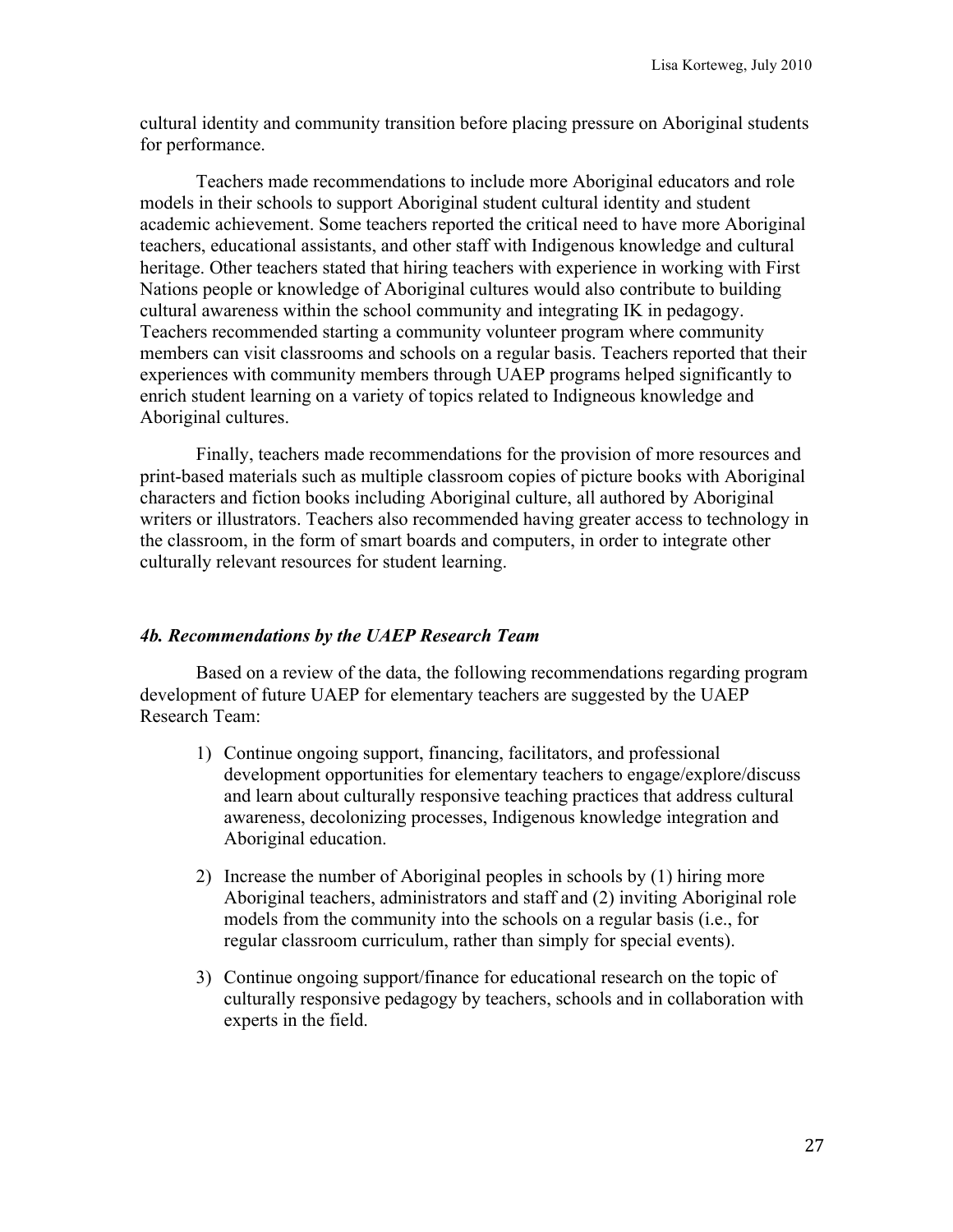Limitations to the research:

## **5. Elementary Teacher Data Limitations**

Limitations of the collected information about the elementary teacher stakeholder group include:

- (1) The majority of elementary teachers interviewed were Grade 5 and Grade 7 teachers respectively, with the inclusion of a few teachers from other grades. As a result, the data is most reflective of the views of 25 self-selected junior and intermediate teachers in the LPS.
- (2) There may be a chance that some teachers' opinions and views were more strongly represented than other teachers' because some teachers participated in more than one focus group session.
- (3) Social desirability, the desire to respond in a manner that will be viewed favourably by others (e.g. teachers, researchers, other administrators), may have influenced teachers' responses to the interview questions or may have influenced their silence.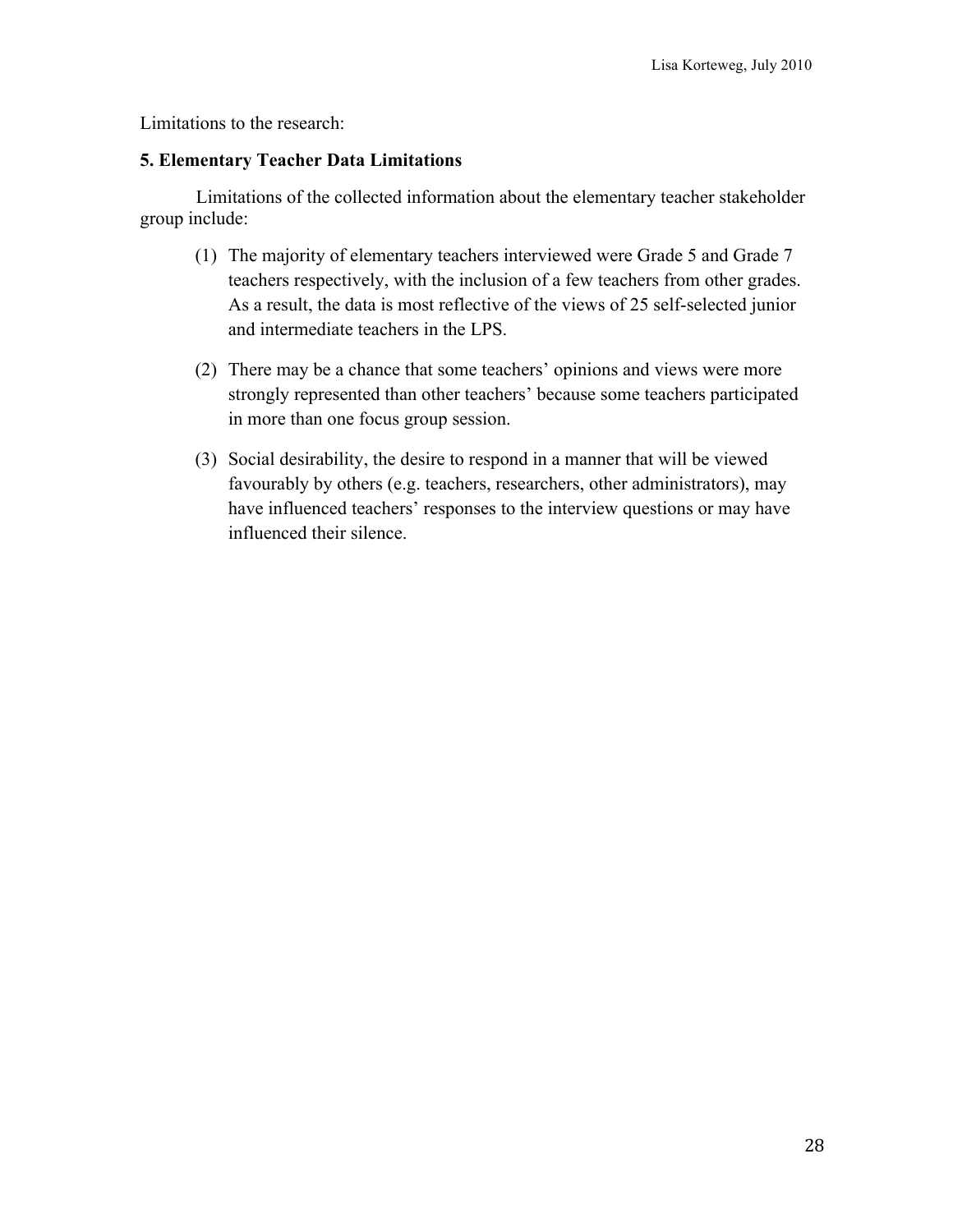#### **Secondary Teachers Stakeholder Group**

**How are LPS secondary teachers working to engage in Aboriginal education? Where are secondary teachers currently (after 2 years of UAEP programs) in their perceptions and active engagement in teaching Aboriginal students?** 

#### **Description of Stakeholder Group**

The findings presented in this section of the report are based on 10 focus group meetings conducted with approximately 60 secondary school teachers. Most focus group meetings were conducted during participants' lunch hour and lasted an average of 40 minutes. Focus group facilitators provided participants with verbal explanation of the UAEP project and the purpose of conducting the focus group meetings which lasted 10 minutes. Six (6/10) focus group meetings coincided or were directly tied with districtwide, professional development workshops of the UAEP. These six workshops were conducted at the Lakehead Public School Board offices. The other four focus group sessions were conducted at the teachers' own secondary schools, surrounded by colleagues such as SATs and other departmental teachers.

The findings presented below are divided into four sections: 1) UAEP programs and resources identified by the secondary school teachers; 2) general overview of comments of this stakeholder group; 3) key issues; 4) recommendations to improve the UAEP by the secondary teachers.

#### **1. UAEP Programs**

Overall, secondary teachers feel very positive about the implementation of different programs and resources developed as a result of the UAEP funding. According to participants, the main reason for their positive reception is that they have attended professional development sessions organized by the UAEP where they have become more knowledgeable about Aboriginal cultures, content, IK, and current issues. Secondary teachers appreciated learning more about this critical topic of Aboriginal education and growing demographic of Aboriginal students entering their classrooms:

*I think that the UAEP sessions have done a lot, especially… XXX* [teacher colleague – \*name removed] *and I were at the same school last year and we collaborated a lot on those lesson plans – not just the two of us but we had our*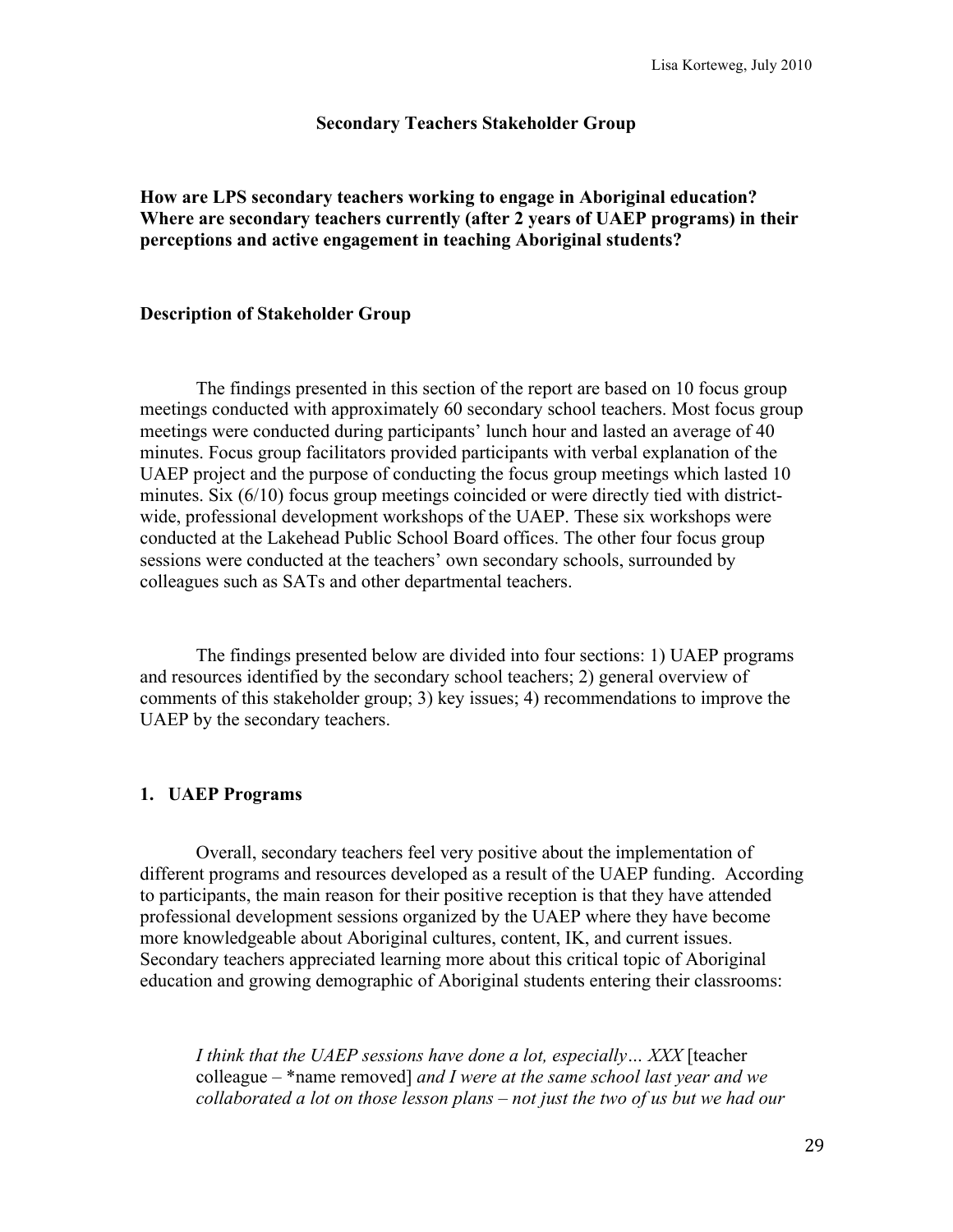*school request if we could send extra teachers to the* [PD] *session, I guess because our school has such a high Aboriginal population. And it's just not new teachers, it was a lot of teachers. So I think that's really good. It's showing that people are open and it's giving us access to resources that we otherwise wouldn't know how to find, including people in the community – guest speakers and things like that.* 

The two main successful components of the UAEP cited by the majority of secondary teachers participants were a) the positive impact of having Special Assignment Teachers (SATs) in their schools; and b) the UAEP professional development workshops. According to the secondary teachers (especially the school located focus groups), SATs are their liaison to Aboriginal families, community, experts in Aboriginal cultures, local events and LPS Aboriginal education initiatives, including the UAEP. Many secondary teachers participants stated that it was the SATs who have helped them begin to understand Aboriginal cultures and current issues in greater depth. Two FG participants' comments illustrate the important role that the SATs have had in their high schools:

- *I've had experience with just, you know, part of the curriculum being on Aboriginal issues and asking the SAT if there is anything that's coming up and, you know what? Of course she had* [already] *a speaker coming* [into the school] *and our class attended.*
- *I think the role of the SAT here in the school is to raise awareness of everybody here in the school and I think that makes Aboriginal students feel more proud of who they are. You have guest speakers in and that was great for everybody.*

One secondary school teacher placed an emphasis on the importance of bringing secondary teachers together to discuss Aboriginal education issues regularly, including discussing Aboriginal students. For example, this teacher considered that the focus group sessions conducted in the research study provided a type of discussion forum to make teachers aware of the ways Aboriginal students' cultures and identities impacted their stances towards schooling and educational values. Further, this participant considered that although the process towards improving Aboriginal education in the LPS still had a significant way to go, every step forward made was important and worth noting:

*It's things like these [UAEP sessions] that totally make a difference. In this whole process [of Aboriginal education in Canada], there has been so much damage done that it can't be fixed overnight. So, it's baby steps. Everything we do is baby steps. When I worked at XXX* [\*school name removed], *some people would laugh and say: Oh, you had 13 graduates this year. Well, you know what? That's 13*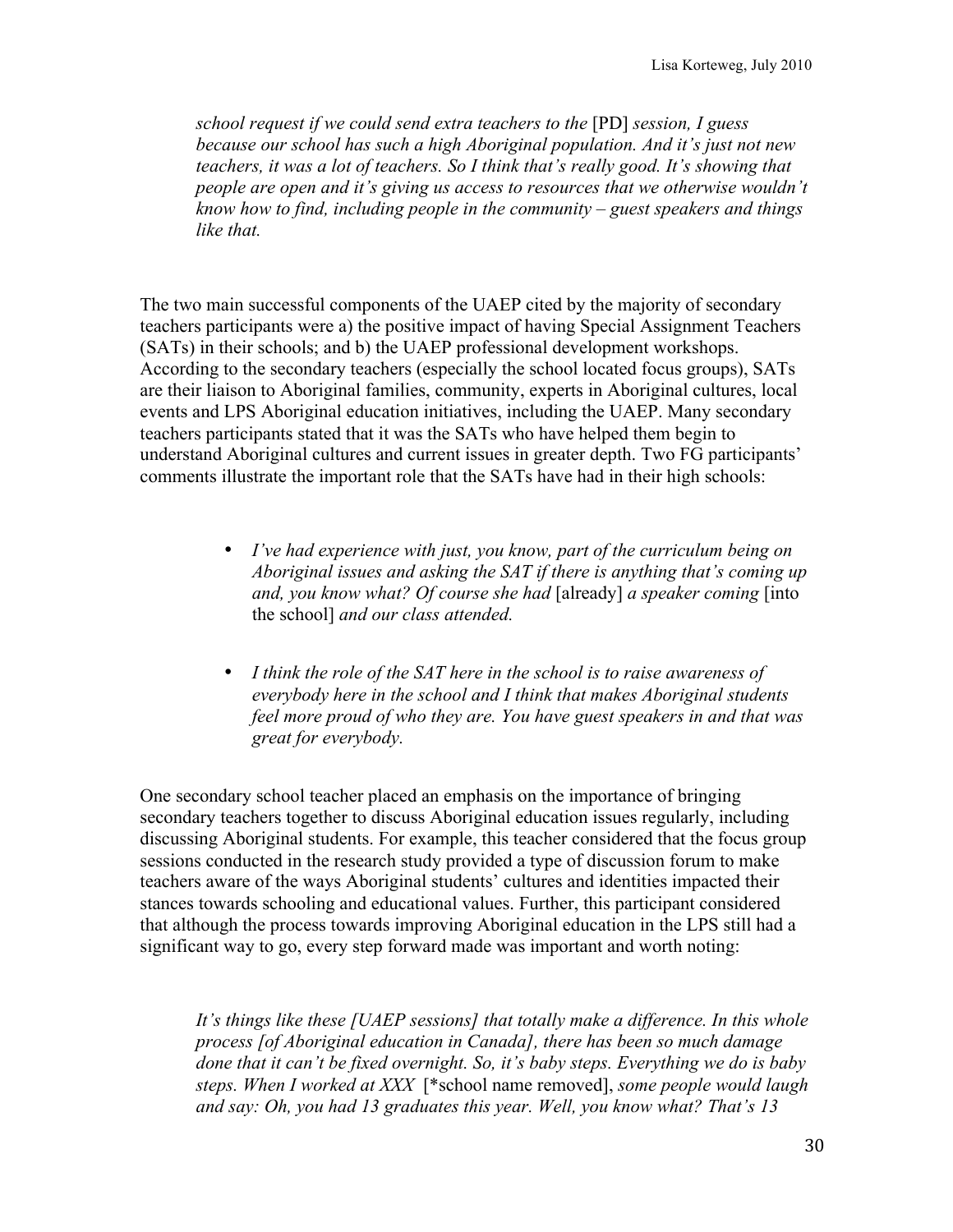*more than graduated last year and all it takes is a little more* [effort, attention]*. Thank you for inviting us to be involved in this [research focus group].* 

As demonstrated by the previous statements, most secondary teachers demonstrated awareness and understandings of the UAEP's purpose in the LPS secondary schools. The following section provides a general overview of this stakeholder's group position in the implementation of UAEP programs based on a review and analysis of the secondary teacher focus group data.

## **2. General overview of perceptions and positions of secondary teachers in the LPS**

An analysis and review of the focus group transcript data shows that many of the secondary teacher participants are positively engaged in Aboriginal education in the LPS through the efforts and programs of the UAEP.

## **3. Key Issues**

Based on a review of the secondary teachers' focus groups data and transcripts, the following key issues emerged: a) cultural awareness and positive perceptions of Indigenous knowledge (IK); b) negative relationships and deficit perceptions (racism and anti-racism); c) responsibility for Aboriginal education.

## **3a. Cultural Awareness and Positive Indigenous Knowledge**

The transcript data suggests that these teachers have been actively reflecting on their own assumptions and cultural positions while striving towards a greater understanding of Aboriginal perspectives. For example, one secondary teacher stated:

*I had the opportunity…to bring an Elder in, to work with this group of students…At the first meeting with the Elder, it was a little bit like having the tables turned on you…I realized quickly that I needed to shut up and listen because I really didn't know…there was something going on there – something about the way people were communicating or getting ready to communicate that I didn't know.*

This teacher indicates an acknowledgement of the shift in power of knowledge holders when it comes to Aboriginal culture and education. The secondary teacher also realized that the Elder had Indigenous knowledge that was distinct, important and communicated in a manner that they were not accustomed to or outside a Eurocentric set of practices.

Many secondary teacher participants stated that they have attended the UAEP Aboriginal-focused PD workshops; sought appropriate and relevant educational resources for Aboriginal students; benefited from Aboriginal artists, musicians, Elders, or guest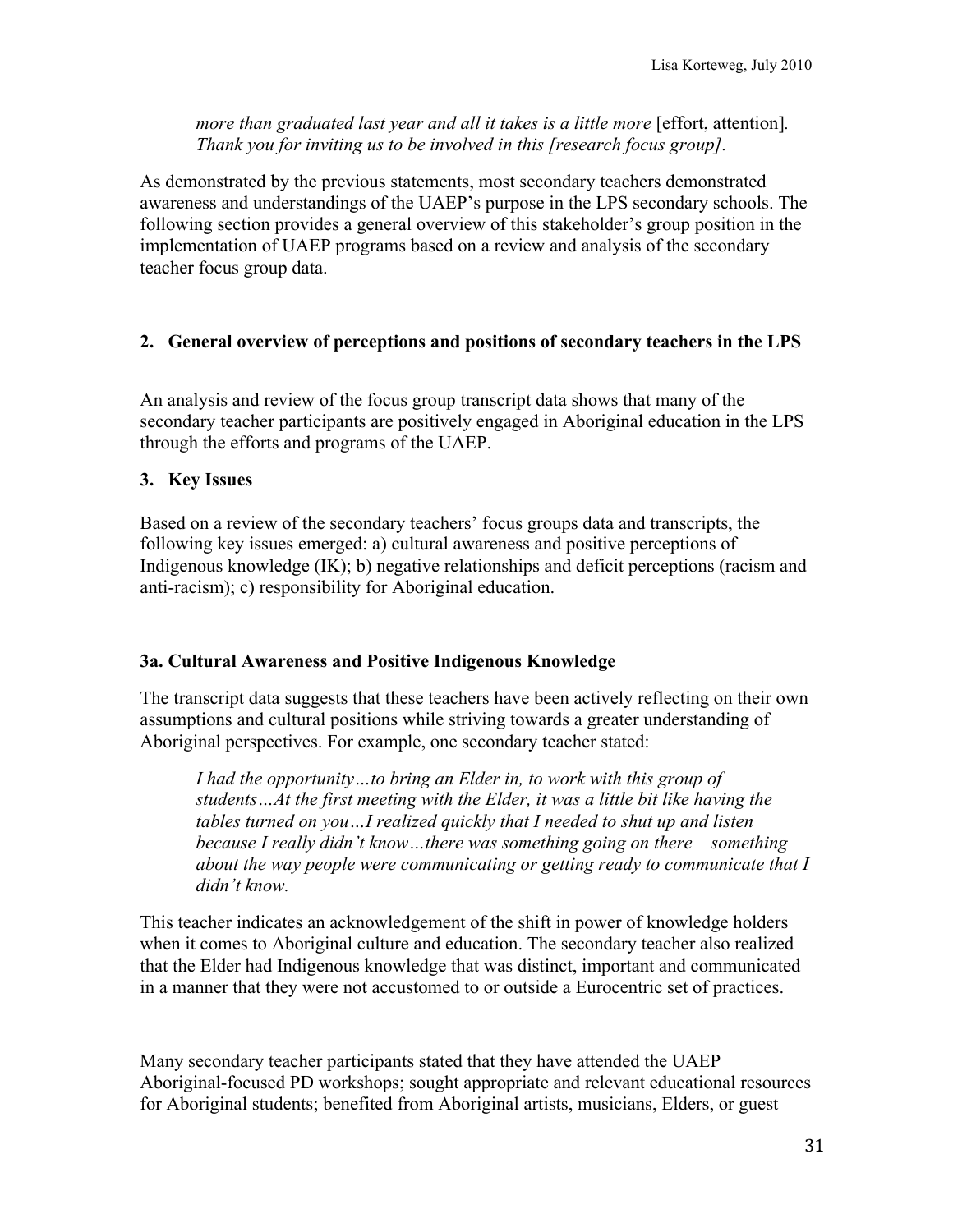speakers who have presented in their schools or classrooms; put greater attention towards the idea of creating welcoming environments; and, want to enhance Aboriginal students' sense of belonging in their classrooms. All of these efforts and awareness demonstrate the gains by the UAEP with this stakeholder group. For example, one secondary teacher stated how they have changed their teaching and taken responsibility for Aboriginal education (AE) in response to the UAEP workshops and the LPS focus on AE:

*Where I find I am supporting the Aboriginal students in my classroom is being there for them, listening to them. It's not what we teach, it's how we treat each other, and I think they see the difference. I think that the best thing we can do for our students is build those relationships with them as well as incorporate culture.* 

## **3b. Negative Relationships and Deficit Perceptions (Racism and Anti-racism)**

Some of the secondary teacher participants have gained enough confidence to engage their students in discussions of Aboriginal history and issues in attempts to increase all students' awareness (Aborginal and non-Aboriginal) of the resulting social impacts. Some secondary teachers commented on the racist remarks that surfaced from non-Aboriginal students in their classrooms during these discussions.

*When we were discussing Aboriginal issues, there was a lot of racism that came out. And they don't know they're being racist. Like these kids didn't understand that thinking things could mean that you're racist and these are bright kids. And they honestly didn't understand what they were doing and saying and…it's still racism, you know.*

A few secondary teachers were able to respond to this racism by spending more time on the issue in attempts to teach anti-racism and educate their non-Aboriginal students. Some of the secondary teacher participants; however, discussed concerns over the increasing racism in Thunder Bay as the Aboriginal population grows and social and economic gaps between Aboriginal and non-Aboriginal groups widens and misunderstandings increase. These secondary teachers do believe that they are part of the solution by addressing greater education for both groups as a critical step in minimizing the gaps and developing a language for discussing these issues. This anti-racism awareness by certain secondary teachers demonstrates another significant gain of the UAEP programs in the LPS.

Other secondary teachers participants were concerned about the presence of condescending and deficit attitudes towards Aboriginal peoples by some non-Aboriginal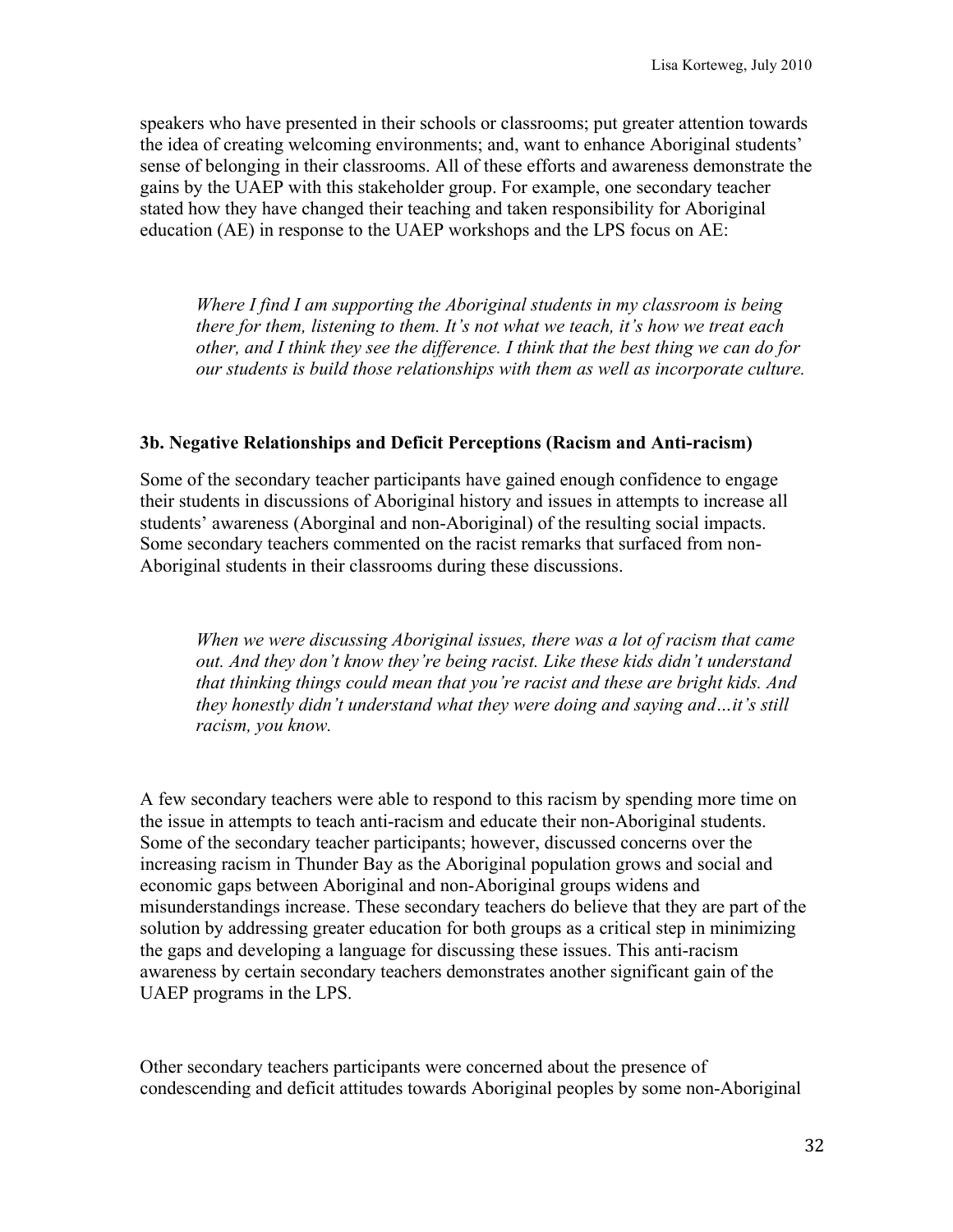people they know either in their schools or in the community. In the focus groups, some secondary teachers relayed second-hand knowledge of stereotypical complaints and ongoing misunderstandings about Aboriginal peoples such as "free" higher education, tax exemptions, and other 'breaks' or special treatment. Some teachers recalled hearing other teachers talk about having no time to deal with Aboriginal issues and no willingness to discuss these issues because they do not consider them to be their problem or responsibility. One teacher participant summarized their impressions of other teachers' attitudes:

*…but teachers say, "Aboriginal?" … and it's, "Oh, I don't need to deal with that, it's somebody else's school that will be doing that, somebody else's problem."*

Some of the secondary teachers discussed the disengagement of other teachers and the ensuing difficulties perpetuated when secondary teachers assume Aboriginal education is not their problem and pass on their Aboriginal students to Student Services staff or special assignment teachers (SAT) to "solve the Aboriginal problem". As more non-Aboriginal secondary teachers become educated by the UAEP and more engaged in Aboriginal education, they become more aware of other colleagues on staff who are disengaged or unresponsive to Aboriginal students and community. This would appear to be an unfortunate but necessary step of awareness in the shift towards improving Aboriginal education by the LPS. Explicit efforts at addressing racism in classrooms and anti-racism strategies should be continued and extended by future UAEP programs.

## *3.c Responsibility*

It was clear in the focus group sessions that majority of secondary teachers perceive Aboriginal education as an important and collaborative effort by themselves with the Aboriginal community at large, the school board, and the school administration, especially when it comes to educating Aboriginal students for success. Some secondary teachers noted that frequently they observe Aboriginal students in their schools as being "tossed around" as if they were someone else's responsibility, when it should be the opposite, clearly every teacher's responsibility in the school. As one participant in a focus group observed:

*In our school, my principal directs everyone to either myself or* [\*name removed], *who is one of our guidance counselors [if they have an Aboriginal student with problems]... so usually teachers make one or two attempts to phone a parent and*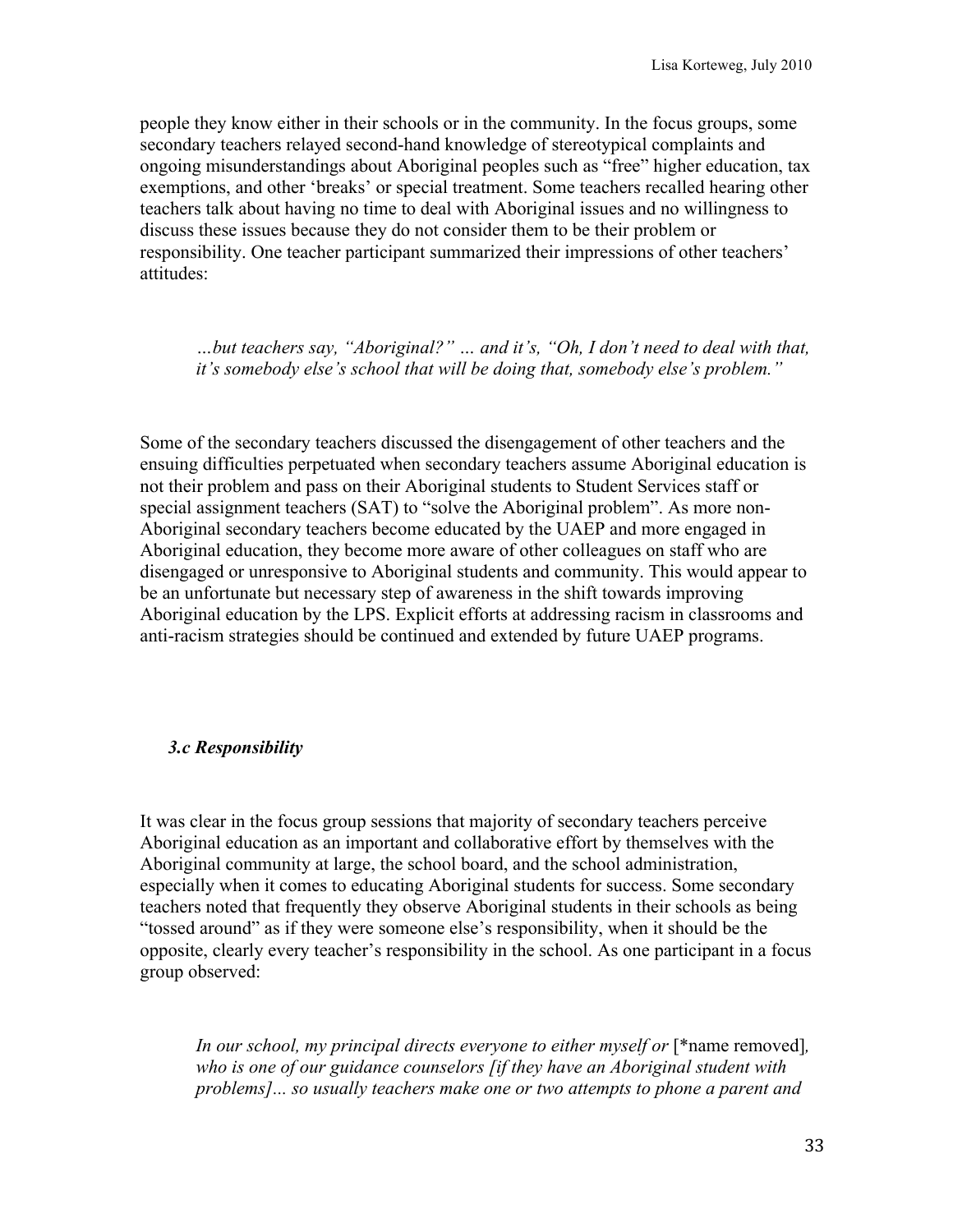*then they come to us and say, "Her, this kid's not showing up to my class. Can you do something about it?"*

While another teacher who teaches in the social sciences commented that Aboriginal perspectives integrated into the curriculum helps teachers to enrich students' thinking and understanding:

*There is no right view or wrong view of the world. There's multiple different ways of looking at it and I think in a school, you know, in our board,* [and] *society, we need to be actively embracing other people's viewpoints because, you know, we teach in History so many different perspectives and in Civics you're telling people: "Hey, you're not the only person around. There's other people looking at the same issue. It's a matter of perspective"…So what is our [teachers'] next step? I think we always have to be thinking ahead. And, by moving along, we've got to start somewhere. Let's start there and let's keep progressing…I think it's a great idea, the idea of perspectives of other people. They should always be considered.* 

Other secondary teachers wanted to place more responsibility on the school board and school administration. They stated that they were already overwhelmed with responsibilities within the school other than fulfilling their main mandate, educating the students. According to them, these responsibilities keep them from committing seriously to helping remote northern Aboriginal students in making a healthy transition to the city and their new school context. For example, during one of the focus group meetings conducted in one of the local high schools, one teacher appeared to be frustrated with the school situation of having to participate in numerous committees and having to choose whether to attend these meetings or prepare for classes:

*We have at least 6 new committees that have been formed since October. And so, we're being drawn on to come to these committees, PLCs, organize for that. When do we organize for our classrooms? The kids in our classrooms, the new curriculum for our kids in the classroom. We've got so many different fingers being pointed in so many different ways that, "Well, I've got to get through my day and yeah, I should help." I missed the LL meeting the last time. I've missed a few. I joined this committee months ago and have only managed to attend one session. I've got a class, that's got to come first. The literacy test is the second priority. I don't know? It seems like it is. And how many other committees do you want me to join? And how many other things do you want me to do on top of it? I do have a regular life. I think that there seems to be an endless stream of things that we should get on board.*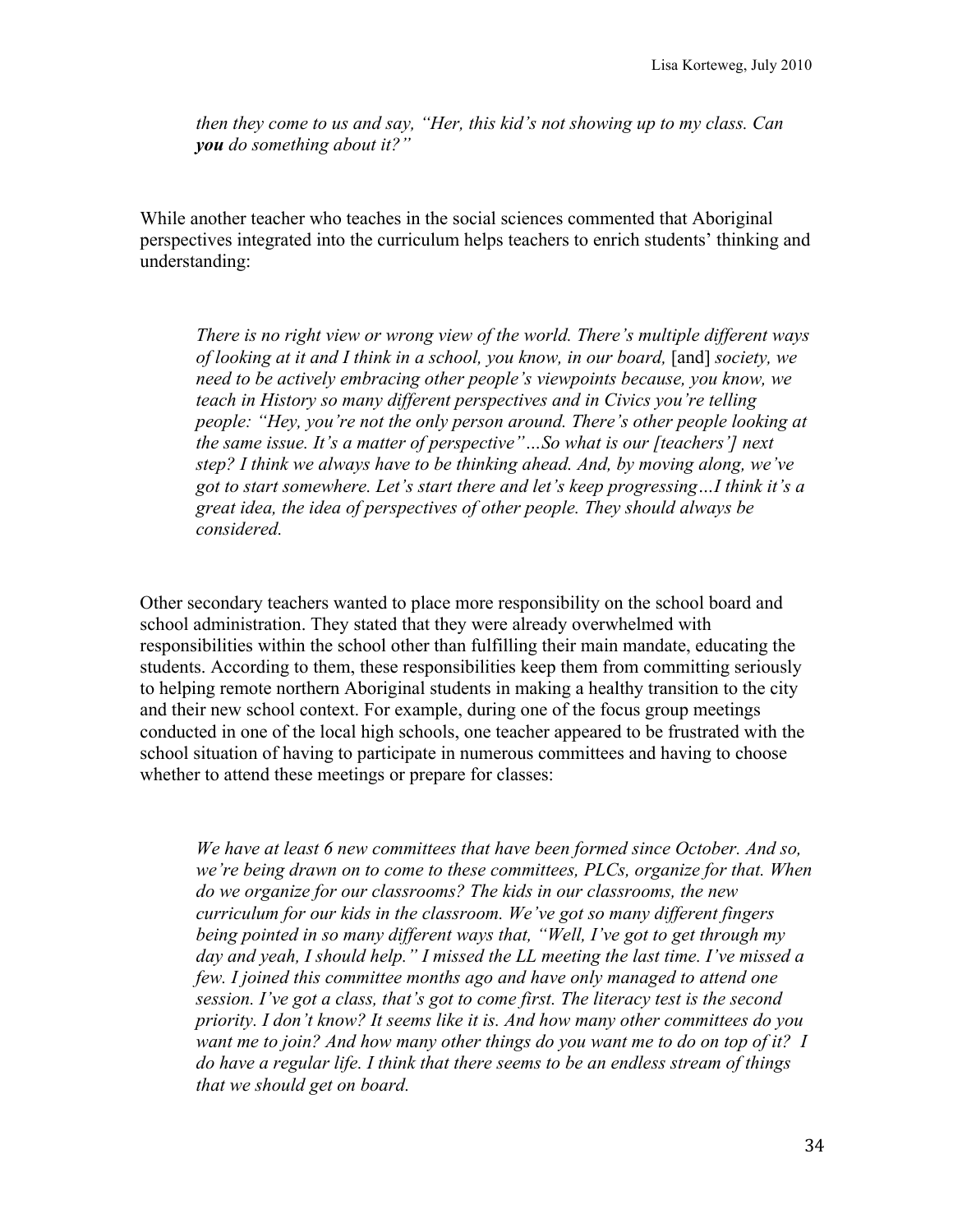Other teachers considered that the Eurocentric mindset in which urban schools operate, including the school curriculum, makes it difficult for Aboriginal students to feel comfortable at schools. According to one teacher-participant:

*But the school… there is so much bureaucracy around it and the administration are so…maybe they have so many guidelines and expectations that they have to fulfill that our kids are just a number… When 15% of my high school is Aboriginal and you have 50 to 100% of those hanging out at the front foyer*  [during class]*, there's a problem. And how are we going to address it? It seems that people who are working directly with First Nations students really seem to resent that responsibility a lot of times, as though they have these extraordinary needs they have to provide for, plus teach the curriculum… what point is the curriculum if the kid's not enjoying being there?* 

The majority of the secondary teachers who participated in the focus groups agreed that first and foremost, Aboriginal education was the responsibility of the Aboriginal community itself, more specifically, the students' and the parents' or guardians' responsibility:

- *I don't think that it's that the responsibilities aren't being met [by schools], it's just that it's difficult for the student to accept those responsibilities and then difficult for the teachers who are working with them to make that connection.*
- *You need parents or guardians to support teachers that are willing to support and understand and show empathy to these students because they have so many outside influences and if they trust you, then they'll share that information with you. So that's important.*

#### *4. Recommendations*

The findings described in this section are based on the concerns and perceptions expressed by secondary school teachers. These findings provide insights into what this particular stakeholder group recommends for the next stage of UAEP implementation. The majority of LPS secondary teachers contend that in order for Aboriginal education to succeed at the secondary school level, it needs to become part of a board-wide plan that includes individual school councils, augments teacher personnel and specialists in AE, and includes curriculum documents that respond specifically to the needs of Aboriginal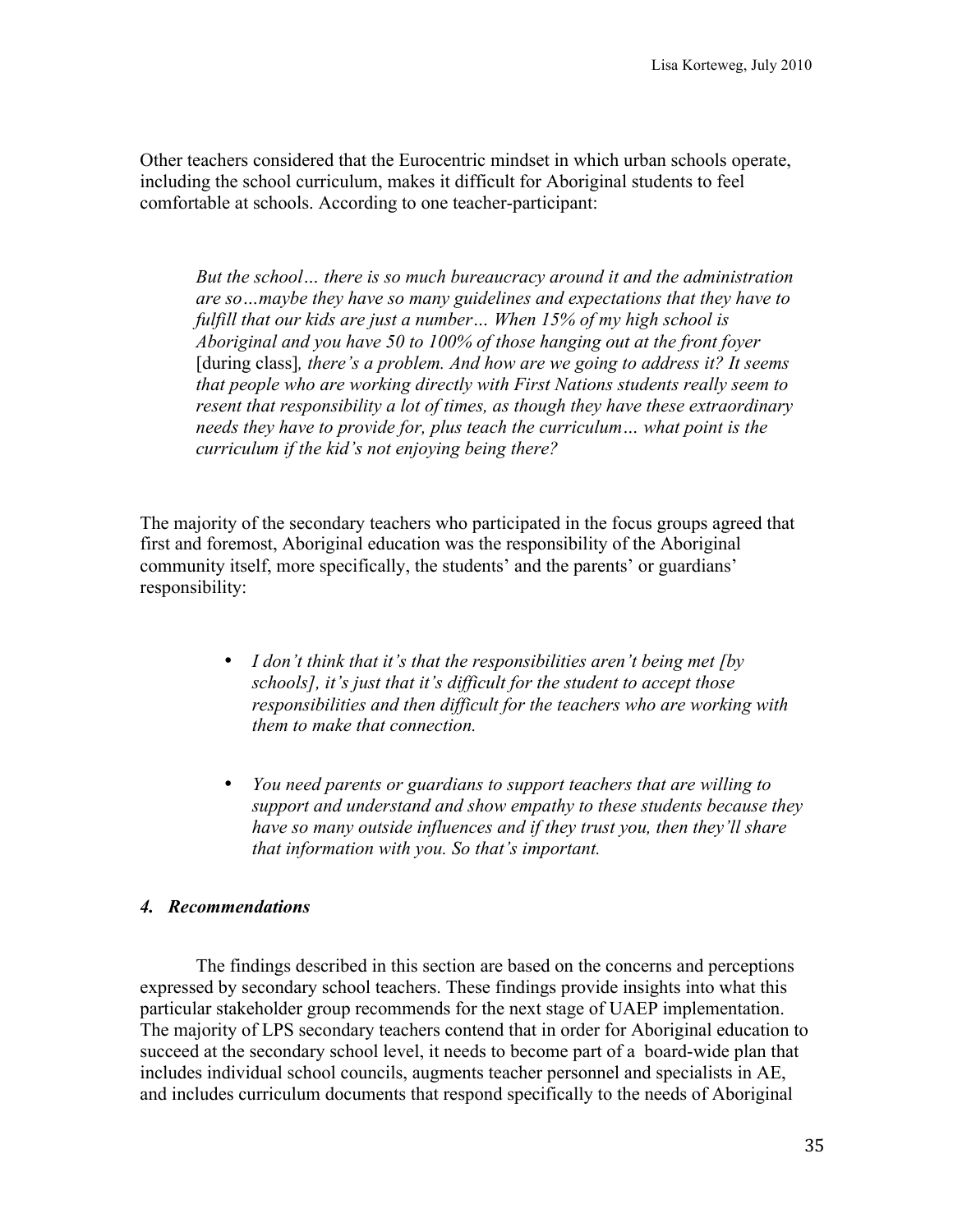students, whether they are from Thunder Bay or from remote communities. These findings or recommendations are also a reflection of the significant challenges that these teachers believe they face when trying to meet Aboriginal students' needs:

1. More ongoing continuous localized professional development and training of both secondary teachers and administrators. An analysis of the focus group meetings revealed this recommendation to be the most repeated and highest priority by the majority of secondary teachers. As one teacher stated:

*We need to be trained in terms of how to relate to the kids, how to implement Aboriginal perspectives into the curriculum, we need to have subject-specific training. And also, there needs to be a Board consciousness, like these students are here basically unsupervised from the North. How can we facilitate their ability to make effective choices because a lot of them are there as 13/14 [years old], away from mom and dad, and they're lost. So be proactive, help the kids instead of react when bad things happen.* 

Connected to the professional development of secondary teachers in culturally responsive pedagogy and positive integration of Indigenous ways of knowing is the development of **more critical culturally relevant curricula** that teachers can refer to and upon which they can design their teaching. For example, this recommendation was revealed when teachers discussed the implementation of more Native languages programs and giving Aboriginal students the choice of taking such languages in place of the mandatory French credit.

- 2. **Training more SATs**: Most of the secondary teachers placed a particular emphasis in having more SATs in their schools because they consider these teachers a valuable resource and critical liaison with Aboriginal families or communities. SATs were also described as mediating cultural information or validating the Indigenous knowledge in the curriculum that teacher were communicating to their Aboriginal and non-Aboriginal students. Many teachers discussed the fear of making mistakes that could jeopardize their authority with students, particularly Aboriginal students. Teachers stated that the resource capacity of the SAT position, their non-Aboriginal teacher support work should be recognized and factored into SAT job profiles or descriptions.
- 3. **Having more Aboriginal "experts" in each department at school**. According to the secondary teachers, an Aboriginal teacher or cultural advisor would act as an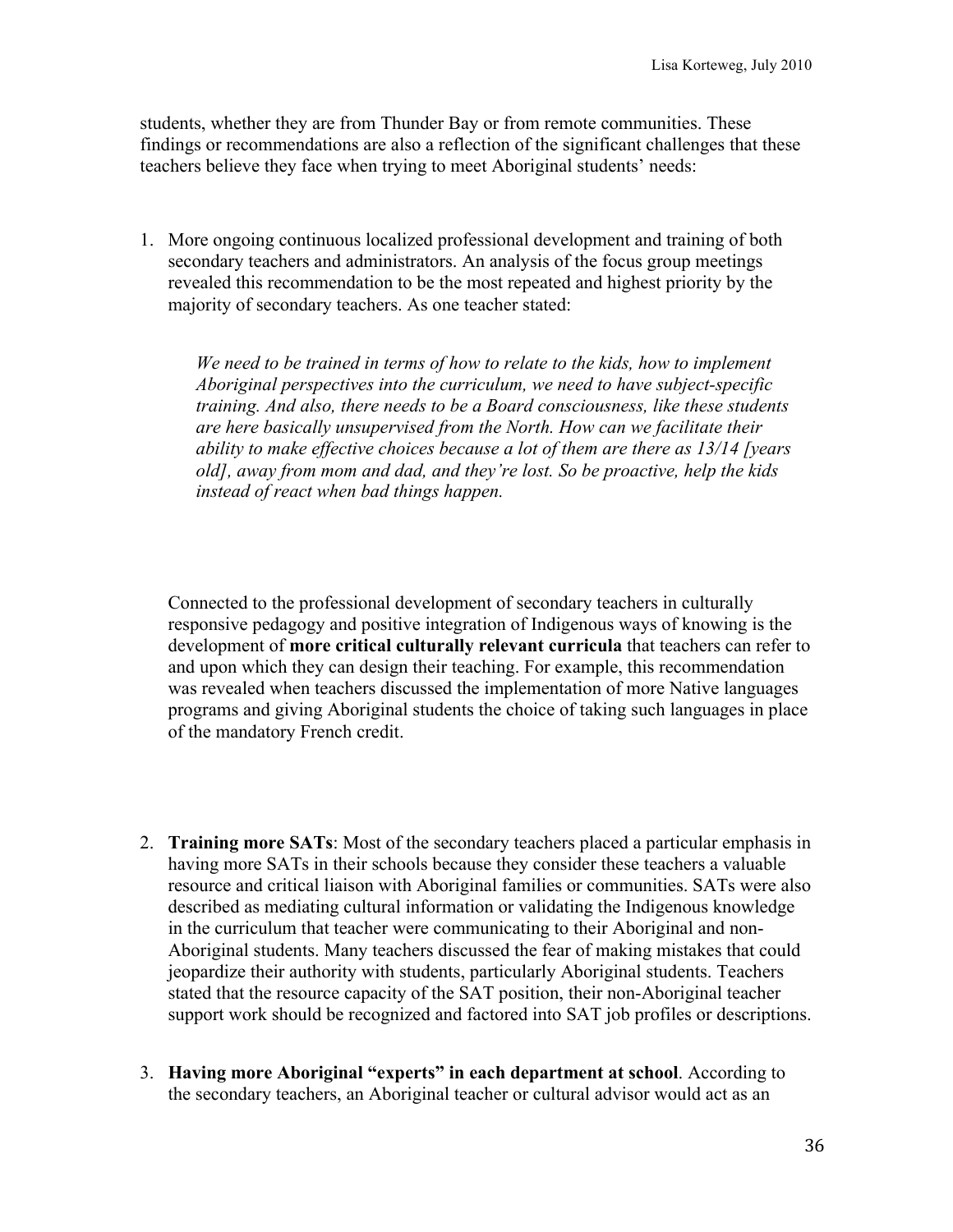Indigenous knowledge resource or IK integration support for teachers in a specific department or curriculum specialization, including science and math. As one secondary teacher stated:

*We should also have Aboriginal teams from each department, a representative, so that we can all [in different departments] get it [Aboriginal education] because often it falls on the shoulders of social sciences and English.* 

### 4. **Improve communication among teachers, departments, parents and other community members such as Elders and artists**.

- 5. **Make course options "visible" and available to ALL students**. Most teachers complained that many times students, both Aboriginal and non-Aboriginal, are not aware that there are AE courses they can take. Sometimes, this non-awareness forces students to take courses they are not interested in taking. In addition, teachers stated that very often non-Aboriginal students would like to take Native Studies courses but because they are not Aboriginal, they are given the impression that they are not allowed to take these courses or they do not see these courses as open or accessible to them. The same frustration and cultural pigeon-holing happens with Aboriginal students when they want to take other (academic) courses but are placed instead in Native studies classes, only by virtue of their race or heritage.
- 6. **Flexibility and scheduling of special support or transition Aboriginal courses**. Teachers commented that many AE support or transition courses were designed or funded to last only one semester. Teachers saw this scheduling as working against Aboriginal students' progress and transitions at school because students did not have enough time to experience success in one course or develop strong competencies in the subject matter. Moreover, this short course duration jeopardized the relationshipbuilding process between student and teacher by stopping it just when a relationship across cultures was being developed and the remote-northern into urban transition was strengthening.
- 7. **Determine priorities before allocating funds**. Most of the secondary teachers recommended that before the next set of funds from the Ministry of Education are allocated, school boards need to establish a planning council that includes input from classroom teachers from each secondary school to determine what new programs to fund, courses to design, pedagogical supports for teaching, and which programs to sustain so that there is real success and gains in UAEP at the secondary level. To paraphrase, teachers wanted the funding allocation to become more school-centred and determined. But, teachers also stated that there is a need for both centralized decision-making for a board-wide consistency and funding for teacher-teams (PLCs)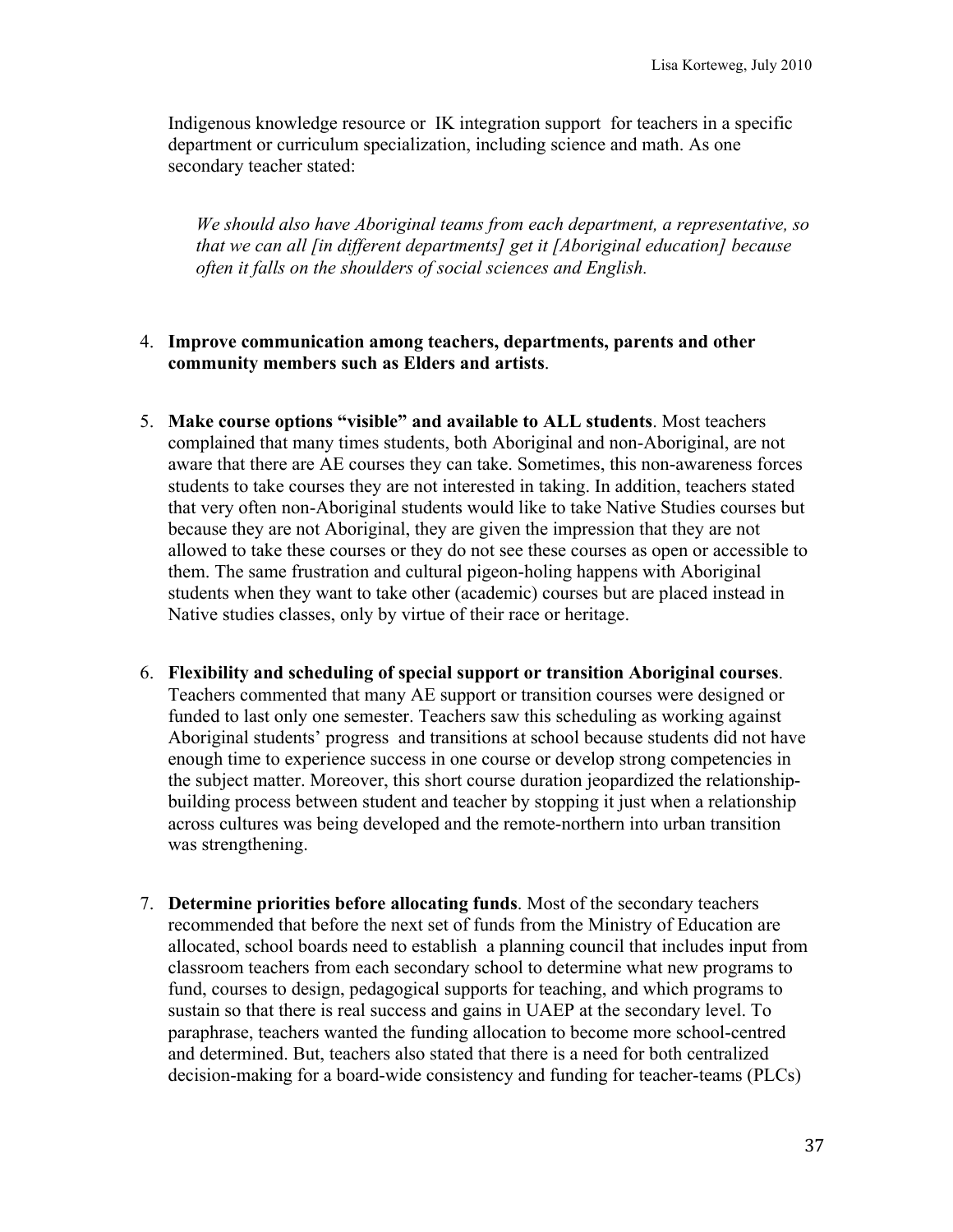or school committees to decide an AE project/approach that they want to inquire into. For example, one of the teachers stated:

*I guess the first support always comes from money, Ministry money, money coming down the pipe and before it spreads out onto each individual school, it has to be decided what we're doing with it. The money has to continue so that we can have teachers and the same teachers every year and resources so we can have environment sources, our teachers go out in the bush and have co-op where maybe our students would go up north during [goose, animal] migration time for three weeks and do some hunting. And not only for the students to do that but also we need the teachers to go to a Native reserve, Indian reserve, and see life for a little while and then come back and switch teachers, teachers on a reserve and maybe urban teachers and we need to have a back-and-forth. And so, there's lots we can do but we need the money and we need the time to do it.* 

# **5.** *Limitations of the data*

The findings presented here present a couple of limitations which should be considered by the reader to better read and interpret the findings in the previous sections:

- 1. As noted above, four focus group meetings (4/10) were conducted during secondary teachers' lunch hours at their own schools. Such a context might have posed a conflict of interest for these teachers as they might have felt either rushed by the short period or silenced by the presence and views of teacher colleagues or the SATs.
- 2. The questions used during the focus group meetings were intentionally designed as broad as possible so that teachers could provide a wide spectrum of comments and would not be constrained by more closed-ended questions. While this is a significant strength of the study, closed pre-designed questions might have been more efficient during the lunch hours or could have been directed in such a way that more participants would have spoken.
- 3. Most participants in the four lunch hour focus groups did not select themselves to participate in the study. Many were asked by their school administration or encouraged by their SAT to attend these sessions.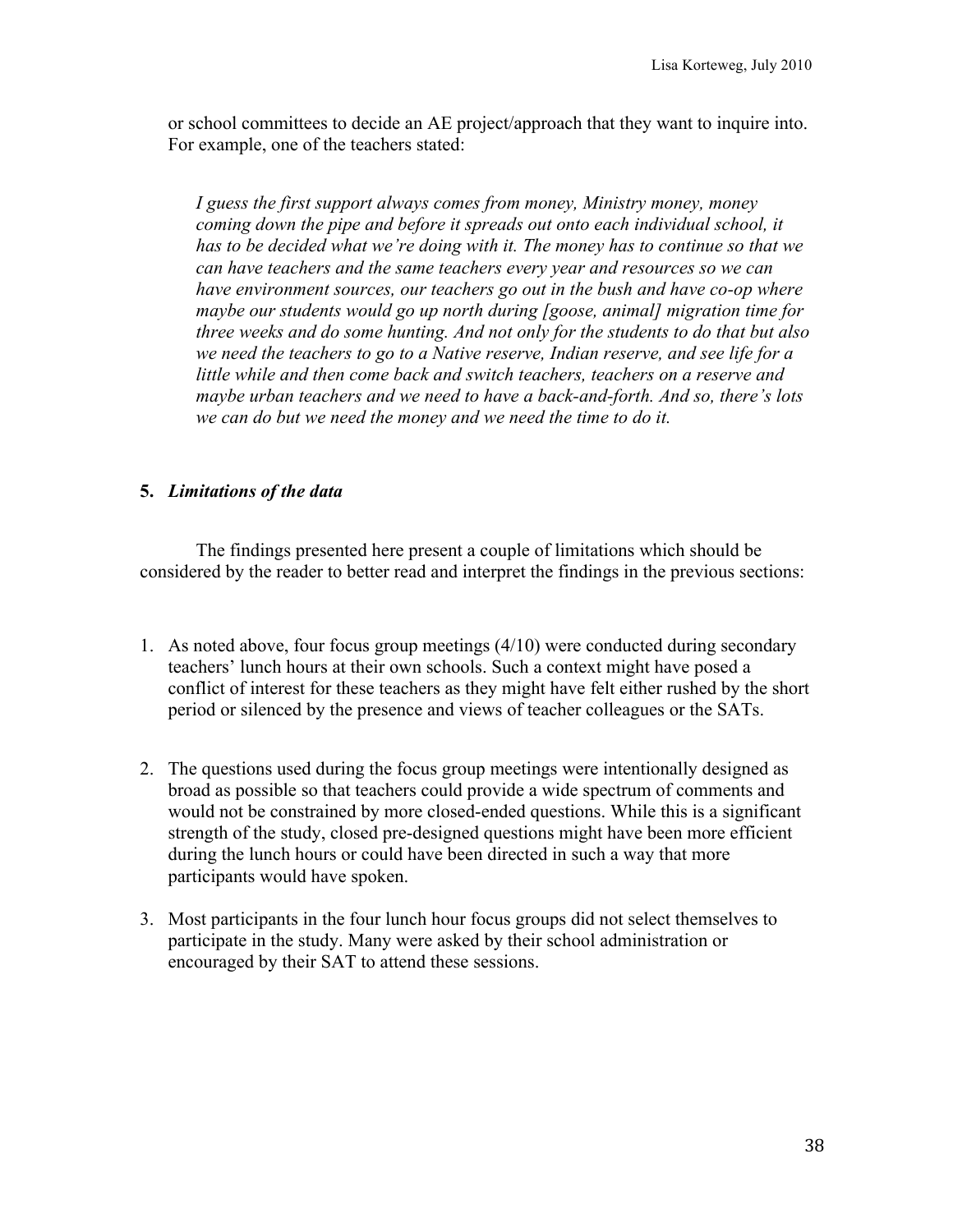# **Principals—Elementary and Secondary**

## **How are the LPS principals working to engage in Aboriginal education?**

### *Stakeholder group description*

The findings presented in this section of the report are based on **2** focus group meetings conducted with approximately a total of **30** LPS principals, one FG for elementary principals and another for the secondary principals. One focus group meeting was conducted at the end of a day-long business meeting while the other focus group was conducted during an extended long lunch hour, after a morning's district business meeting. Both focus group sessions took place in Lakehead Public School Board offices. In both focus group sessions, the principals were organized around tables of four-to-six administrators.

The findings presented below are divided into five sections: 1. UAEP programs and resources identified by the principals, 2. General overview of this stakeholder group's data and "landscape" of engagement in Aboriginal education; 3. Key issues, 4. Recommendations by the principals to improve future UEAP programs, and 5. Limitations associated with the data collection process.

# **1.** *UAEP programs and resources*

All principals at both the elementary and secondary levels were very familiar with and were able to explain the purpose of the UAEP programs and resources. Their greatest concern was that these programs and resources continue.

# **2.** *General overview or landscape of Principals' engagement in the UAEP*

Overall, both administrator focus groups were clear that the main positive impact on Aboriginal education currently in their schools is the UAEP funding for additional personnel, such as the Special Assignment Teachers (SATs) positions or Aboriginal counselors, as well as the professional development facilitators who deliver the culturally responsive training for teachers. The LPS principals were also clear that they need funding for additional resource and support services positions. They count on the specialized training and competencies of these LPS staff members to continue and improve communication, relations and liaisons between Aboriginal community and schools.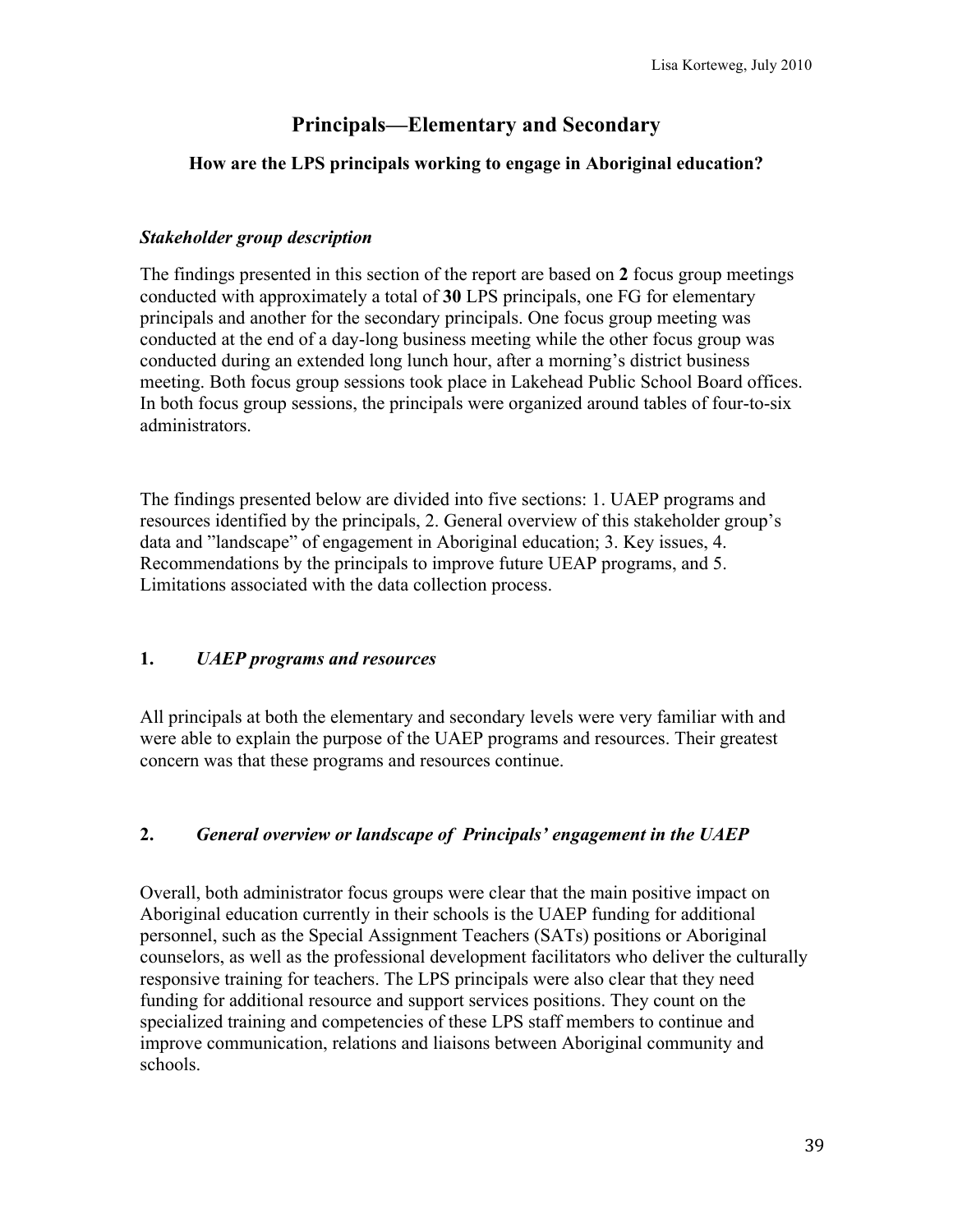*It*[referring to the UAEP study]*. is going to reiterate many of the same challenges that are complex and that are not founded in education, but founded in culture. These issues that as educators we are only educators, that's all we are, that's all we can do.*

*They*[referring to the Aboriginal community] *never stepped onto the train [analogy for the education system] to say, "Where are we going to?", or "This is where I want to go." They're still standing at the station saying, "Oh look, trains." And they are exactly in the same spot. If they can be there, for us, it's outside the principals office, the bell rings, the principal shoos the kids away, walks a bunch of them to class, everything's fine, goes back to the office, a couple of minutes later, you hear voices outside. I could do it every 10 minutes, all day long. Same kids, same place.*

These comments summarize some principals' attitudes about the cultural schism or divide between Aboriginal students, their communities and their own approach to educational leadership or school culture. Such comments illustrate that principals are working to reflect on their own assumptions and positions as school administrators, while they work towards a greater understanding of Aboriginal perspectives. For example, most of the principals have a firm belief in the implementation of culturally responsive initiatives in their schools. Some principals consider the celebration of cultural events such as powwows and guest appearances of Aboriginal community into their schools as sufficient steps to make Aboriginal students and their families feel welcome in the school setting whereas other principals are working at a deeper cultural level in their own school organizations to shift relations between Aboriginal families and non-Aboriginal educators. A few principals expressed a need for their own training and professional development in Aboriginal-non-Aboriginal relations and communication because they are beginning to feel stuck and uncertain of what are effective strategies to help Aboriginal students to succeed at their schools:

*After two years I have no strategies left. I'm not the solution. And my expectations or my authority are not the solution. Because, to be honest, what are they doing wrong? It's not that they are doing anything wrong, it's just that they aren't doing the right things right.*

### **3.** *Key Issues*

The key issues or themes that arose in the principal focus groups include the following: Responsibility, Relationships and Change Mechanisms. These are the issues that are best describe principals' engagement in Aboriginal education in the LPS.

### *3a. Responsibility*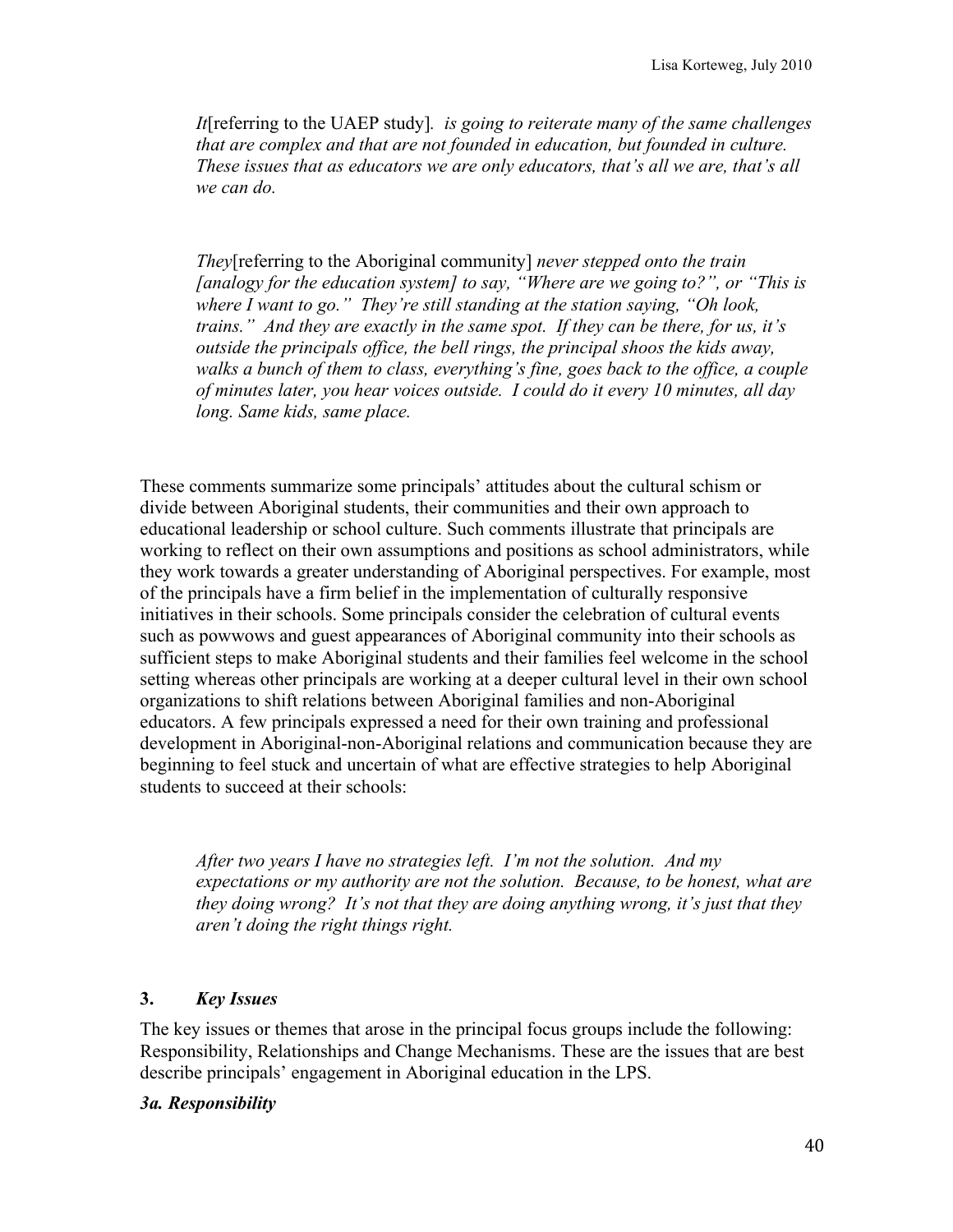The majority of the administrators who participated in the focus groups stated that they believe that Aboriginal education is primarily the responsibility of the Aboriginal community. Their comments were based on the assumption that Aboriginal parents need to first figure out what to expect from provincial school boards and advocate for what their children should receive, beyond regular academic expectations. Many principals focused on northern students from remote communities as they compared the cultural understandings by urban Aboriginal students (students who are "used to" both the urban life style and urban school system) to new northern students who are not yet accustomed to the urban education system. One principal stated that cultural misunderstandings between northern Aboriginal and urban non-Aboriginal educators are rooted in Aboriginal (mis)perceptions of urban education, long-term goals, and overall aspirations. Many principals agreed that there is a cultural gap between northern Aboriginal students/families and the non-Aboriginal approach to education. As one principal described the responsibility for Aboriginal students' success in LPS schools, the other principals at the table seemed to be in agreement:

*I think the problem is very* [much more] *simple than that. I don't think the Aboriginal community knows why their kids are at our high schools. They don't know why they are there. Are they there because it's a warm place?* [Is it] *because they get to be with other Aboriginal kids? Or are they there because they see value in education and see how education can move them in the right direction. I don't think they have, I don't think they [communities and parents] understand their place in that, I don't think they understand where they want to go as a group, as a culture …I don't think they understand. I don't think they have a focus. And I don't* [think] *they pass* [it] *on. They don't pass on dreams to their kids. Other than… I think they are all about day-to-day survival. They are not looking down the road. They don't have big dreams. They don't have discussions [with their children]*.

### *3b. Relationships*

The principals stakeholder group were also clear that good relationships and communication between Aboriginal families or community with the school or school board is a critically important step in Aboriginal student success. According to the principals, continuity of communication would be helpful for their administrative work in helping Aboriginal students stay in school. This seemed a particularly critical element when coping with the successful integration of northern (remote) students who board with billets and has a band administrator in charge of their educational liaisons. Principals discussed the needs for relationships and communication between Aboriginal families and the schools. As one principal stated:

*It's the lack of communication between the school and the parent and the*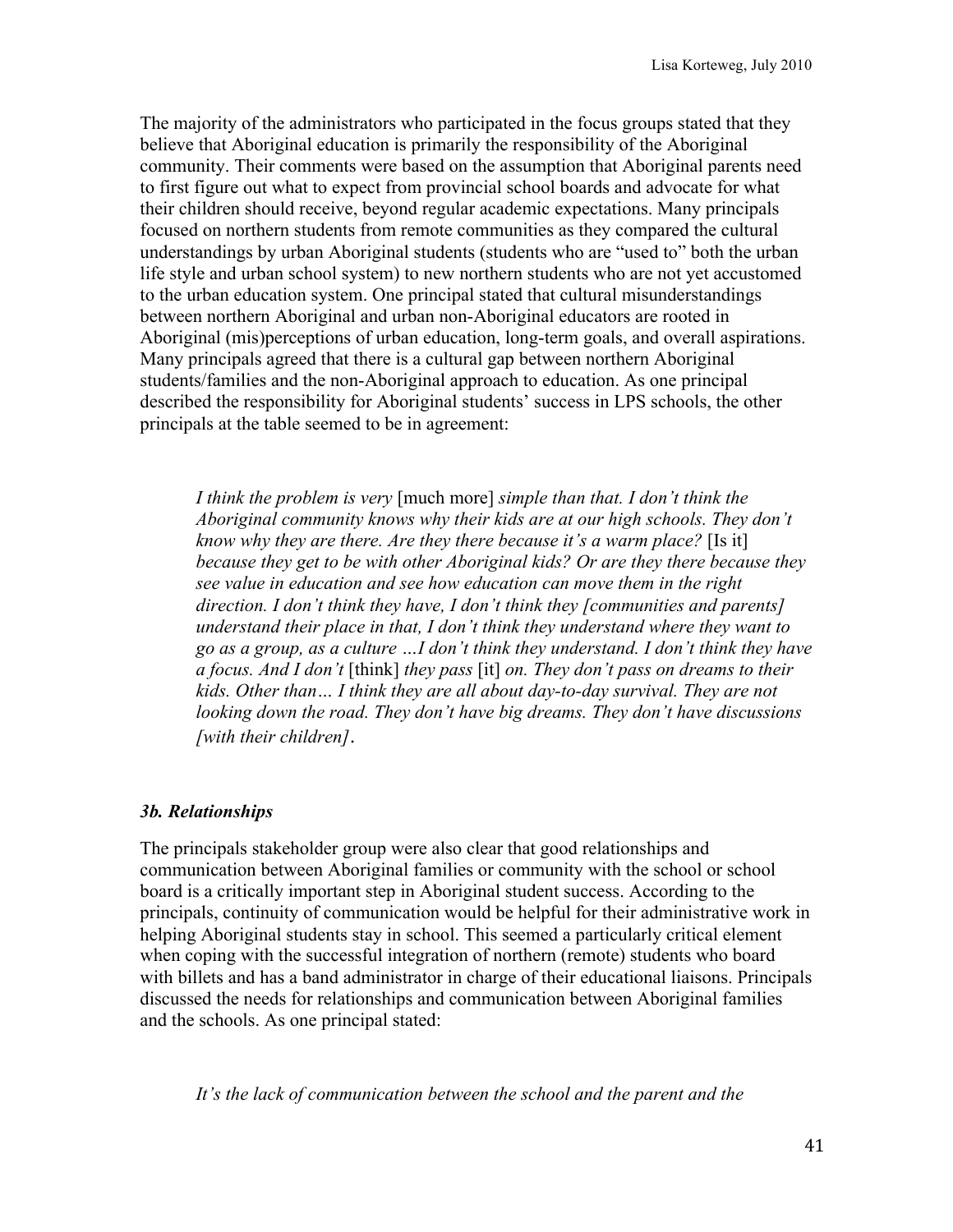*boarding parent, I find, has been very ineffective towards redirecting kids to reengage themselves into the school. It's been very ineffective. Some bands have sent counselors down, and, depending on the band and the counselors, some have been more effective than others. Some are just, you know, to find boarding homes some are actually doing some counseling and helping kids stay engaged in schools. I mean there's a big variety as to how effective they are.* 

Many principals want to rely more on specific staff, specially trained or recognized, for their abilities to communicate or develop relationships with Aboriginal students and/or families. A couple of the principals referred to these staff members as capable of providing assistance with these communication or relationship-building challenges. Principals also mentioned a need for community volunteers or navigators who would help with registration or advocacy during parent conferences or conflict resolution meetings:

*As a vice-principal, we have a lot of these students enter our buildings in late August or September for registrations. I think the parents and the students lack an understanding of the programming, what is available, what to sign and not sign. Some of the kids are left with boarding parents and then that is a whole issue for us as well. So they [the parents] would be saying goodbye to their son or daughter and going back north … And it's the communication that we needed a big assistance with, making sure that those parents know what is going on with those kids back in the school and the lack of success that whole [cycle of communication] is big, as far as I'm concerned. And when XXX* [\*name removed] *joined the team, our team with us, and she stepped in and started putting lots of things in place for the families. I think that was a big factor … these families needed to know what was going on - what were they signing, what kind of program was their son or daughter doing , when were they being successful, what could they do to help their son or daughter be successful from way up north? I thought that was wonderful to see. Even the children who live here in the city, they need some support as well … with a lack of understanding of the system, I think … So now we have a new registration … done a different job. There was list of people that was given to us … they could be called on and have them come in and help these parents understand what was the program, what was their son or daughter going to be involved with , stuff like that.*

### *3c. Change Mechanisms*

The majority of principals were clear in identifying three change mechanisms that they believe would greatly improve conditions of Aboriginal education in their schools : a) More transition courses or programming for northern students from remote communities; b) More funding to hire personnel/staff to assist in more one-to-one supports for Aboriginal student success; and c) More forums, councils or communication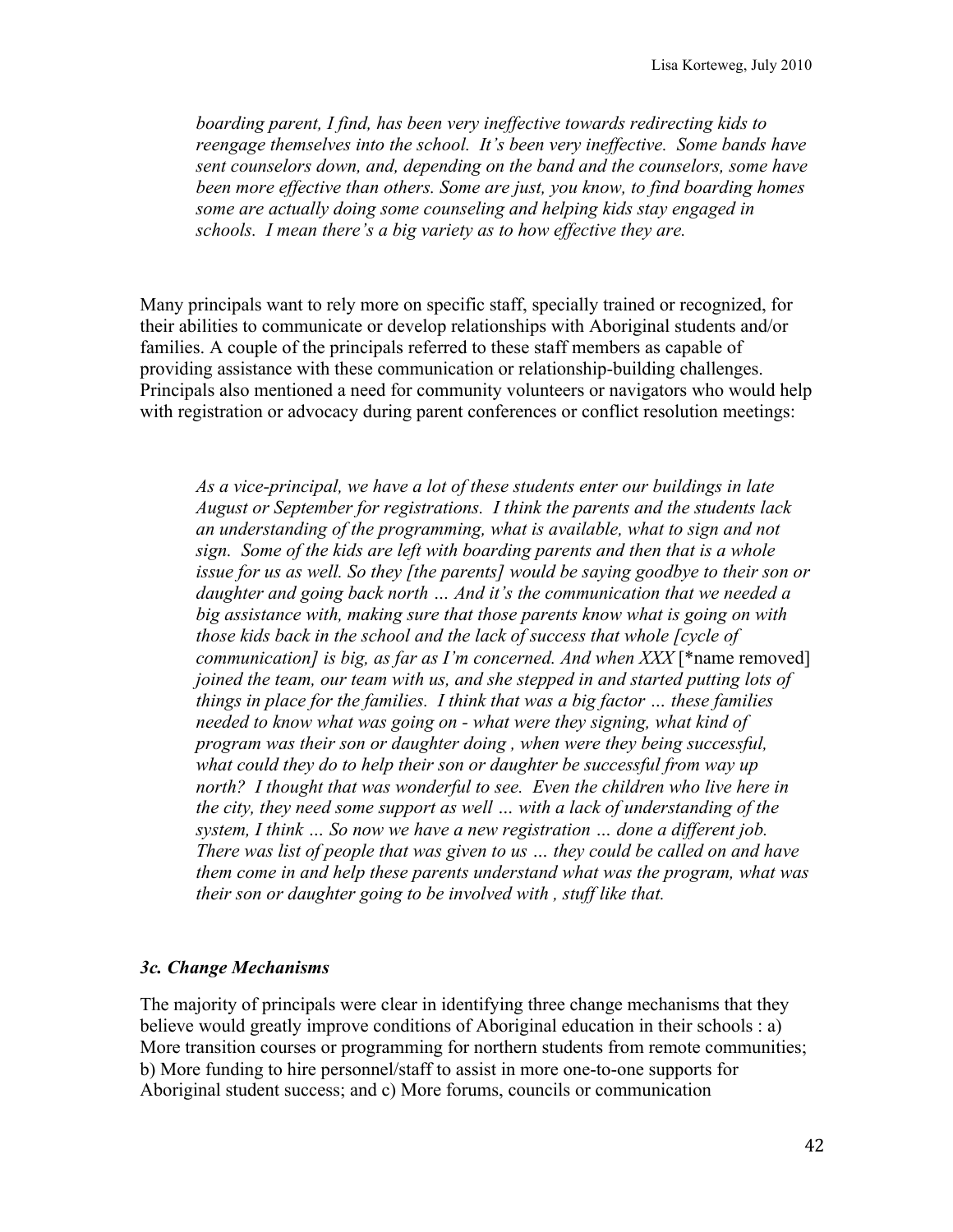opportunities for better and consistent communication with Aboriginal stakeholder groups. These change mechanisms are described below in greater detail.

#### *More transition courses and programming for northern students from remote communities*

The majority of the principals in the focus groups considered the educational and academic disparity between northern remote communities and LPS schools in Thunder Bay the issue that needed the greatest improvement and change. Most principals considered that there is an imperative need to implement more special courses and continuous programs to help northern Aboriginal students in their transition to the LPS urban school setting. Furthermore, principals noted that these programs would not only aid students in finding out what their academic gaps are and work on them, but, just as importantly, assist these students cope with the culture shock they might suffer. To illustrate, one principal commented:

*A lot of the kids we get here, that are new to the city and are from remote communities, are not yet able to handle the curriculum that we offer them in Grade 9. They have huge gaps, a lot of these kids, and I'm generalizing, have gaps in their learning, They, um, some of them haven't attended Grade 8. Some of them come here with half Grade 7 and we don't have the programming where they can feel successful. So they've got lots of things working against them. They've moved here, they're without their parents, and then we put them in a class where they cannot succeed because they don't have the background, they just don't have the skills to be ready for Grade 9. Also, what I find, specifically in Special Education, is some students have significant, significant learning needs and have not always received the kind of extra support that they needed to be successful in their elementary schools, in their home schools, in their home communities. Some kids will have been tested, but have received none. There is no indication in the OSR at least, if any kind of special education support. Some kids obviously need to be tested and there's nothing to show that has happened. So, it's really difficult because by the time we see them, if they do have a learning disability or mild intellectual disability, they've lost a lot of years to learn and it's really hard when they come into Grade 9 to make that up. So that's really difficult to see that they do have these huge gaps and they do have these needs that haven't been addressed.*

It was clear that the LPS principals are aware of the complexities and difficulties of their northern students from remote communities and that they want to improve the academic success of their Aboriginal students. Another principal spoke more directly to the culture shock that Northern Aboriginal students regularly face and then the way they and their school is impacted by this transition shock. Principals also felt that Aboriginal students would need to steer the course and direction of how to bridge the cultural divide between urban and northern education systems: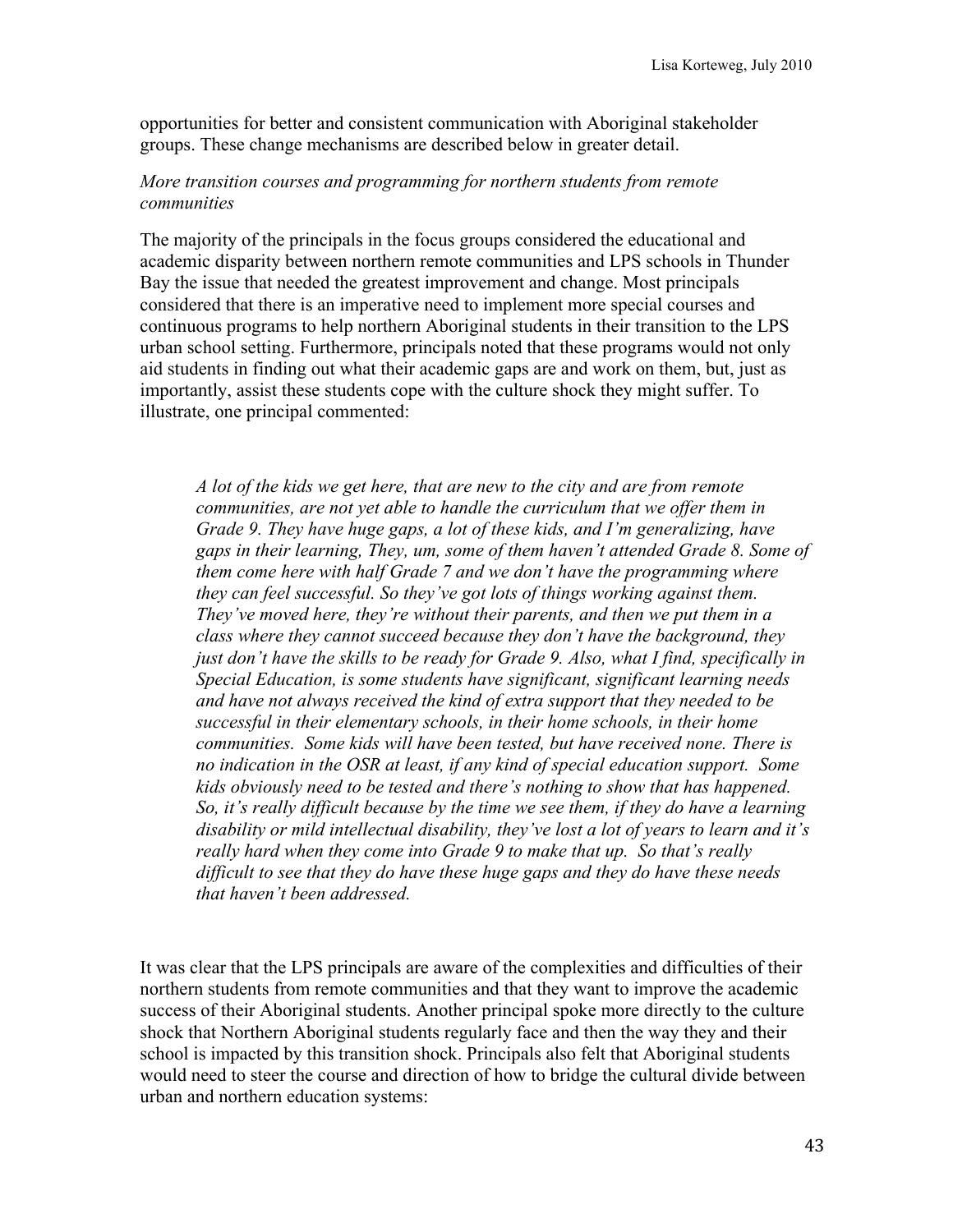*I think all these factors go together for the development of a sub-culture of Aboriginal kids in this city and in our schools. So it's one thing to say you're from a reserve or an urban Aboriginal kid, but inside the school, there's a subculture of Aboriginal kids and they have a different set of norms and values that sometimes do and sometimes don't cross over with what our schools norms and values are. So they are in school but they are not attending classes. Or they are attending classes but they are not coming prepared to do the work. So the perception is that they don't value the educational piece but they like the caring environment and they like the safe environment. So one of the pressing issues is several things. One is they are coming from far away so there is a culture of the city that they have to get used to. Or a lack of support and the mismatches that happen there. Then there is a subculture that's welcoming them among the lowest common denominator but that takes them away from why they're down here and what they're trying to achieve. And the other factor is that when they are in a classroom that there's often the gaps in their learning, fundamental numeracy and literacy and learning skills, then to sit in a classroom 75 minutes, 4 times a day… it [school approach] seems to be not strength-based and not successoriented. So that ends up being an insurmountable task for them to come in and as of day one, do 4 classes in a day, sitting in a chair. So missing in all of this is the student's voice. The actual Aboriginal student's voice and I think that's the next natural step we need to move toward … is how do we tap into what they think and feel and want and they're willing to do?*

# *More funding to hire support services and staff to implement programs for one-to-one Aboriginal student support*

Many principals considered that the best way to help Aboriginal students make the transition to urban LPS school would have to be more funding from the Ministry of Education for additional hirings and support services. The majority of principals stated that the capacity of individual schools as well as the school board would be weakened considerably if the full responsibility for Aboriginal education was placed on principal shoulders with funding cuts. As one principal stated, a cut of funding would leave them struggling to band-aid a hemorraging "Aboriginal problem":

*As far as I'm concerned, September 1st, 2010, there's no money available, so what about the smaller classes?, What about the extra support teacher? What about all the extra cultural things? What about the culture sensitive and targeted resources? There's no money for that anymore. So what can we actually sustain and whose shoulders does it fall on? It falls on us to try to keep the good work moving forward without support - financial or centralized. And so, whatever*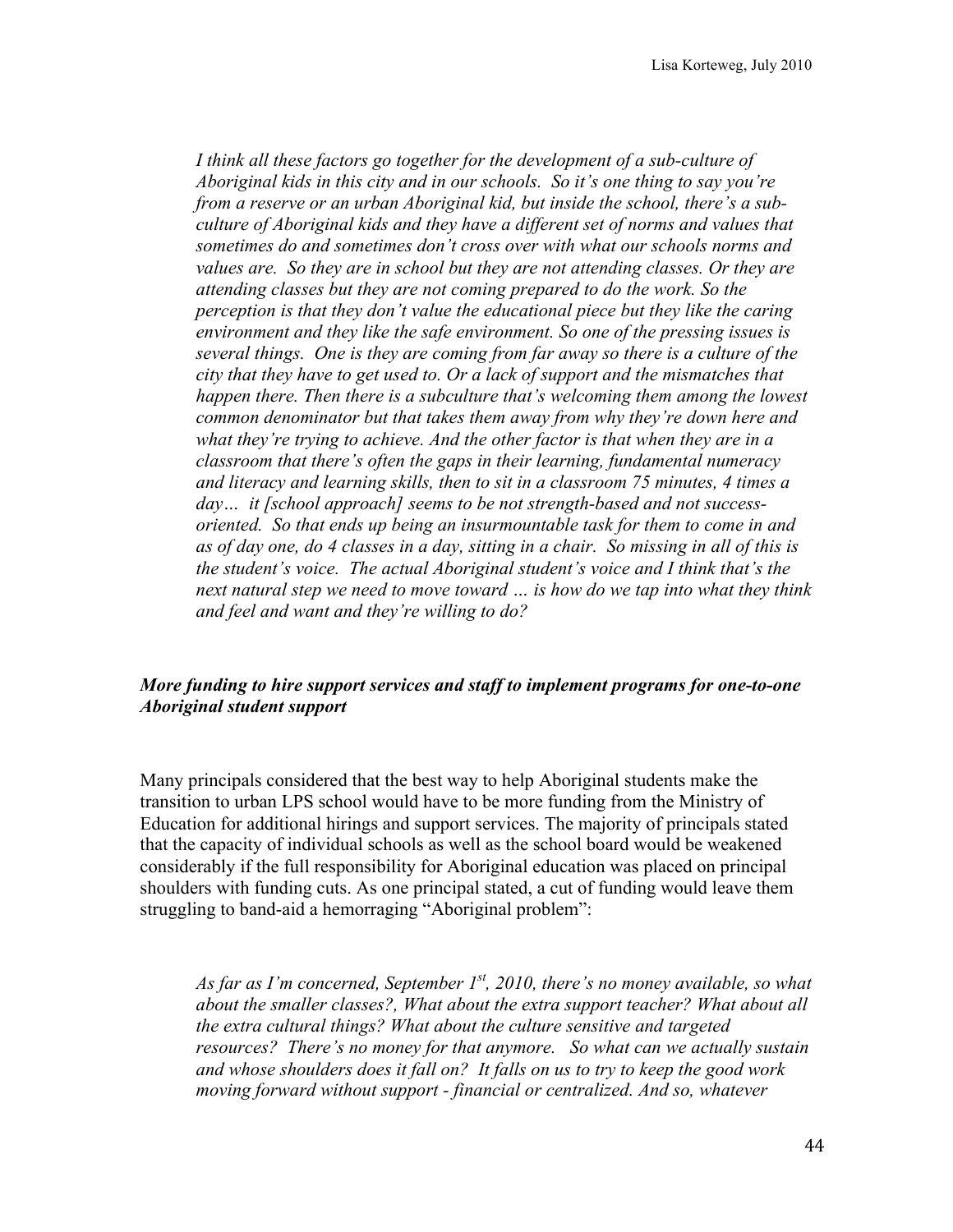*momentum has been gained now, how do you maintain that? And that's where we'll have to make very difficult decisions, because we then, in budgets that are already existing, we have to make those decisions as to where we cut back on what's been there. So, if that school's had even \$5,000 extra, that's a significant amount to do cultural things and to do field trips and to do feasts and whatever else they've done. If we have to say that now we can't afford that anymore. Now the students that we've invested in have to fall back into exactly the same situation as everybody else and whatever learning we have here, we can't sustain the programs if we can't afford the programs. That's going to be a tough one next year.*

#### *Communication between stakeholder groups*

As noted in the *Relationships* section of this report, principals felt that another change mechanism that needed more attention is the communication among schools, Aboriginal parents, boarding parents, and band counselors. They consider that this communication would best help schools and principals know students are located and know what the community or family is expecting of the school. The following anecdote from one principal illustrates the communication challenges of principals/schools and how regular contact with communities and band counselors are critical parts of a student's success:

*It just happened last year. The student was not successful at accumulating credits at* [\*school name removed] *and was absent most of the time. So the student became 18 years old and left our school. I wasn't sure what happened to that student. I was trying to reach his reserve on behalf of some other students who are much younger than him, to find out what happened to those students because they hadn't been attending for some time. So I tried and tried to get a hold of the band office and was unsuccessful on numerous occasions and then one day, somebody answered. I identified myself and he said, "oh, XXX* [principal's name removed]*, it's me!" And it was the student who had left the previous year and I said, "What are you doing there?" And he said, "I'm running the band office now." So when I asked him about these younger students, he knew who they were, he was related to them. But he had no idea where they were living, who they were living with, or how I might be able to find out where I could contact them. So there's the person who was unsuccessful in our school, but maybe it depends on your standard of success, I guess. He's back now, running the band office.* 

### **4. Recommendations**

The findings described in this section are based on transcript data of the two principals focus groups and they provide insight into what principals believe should be implemented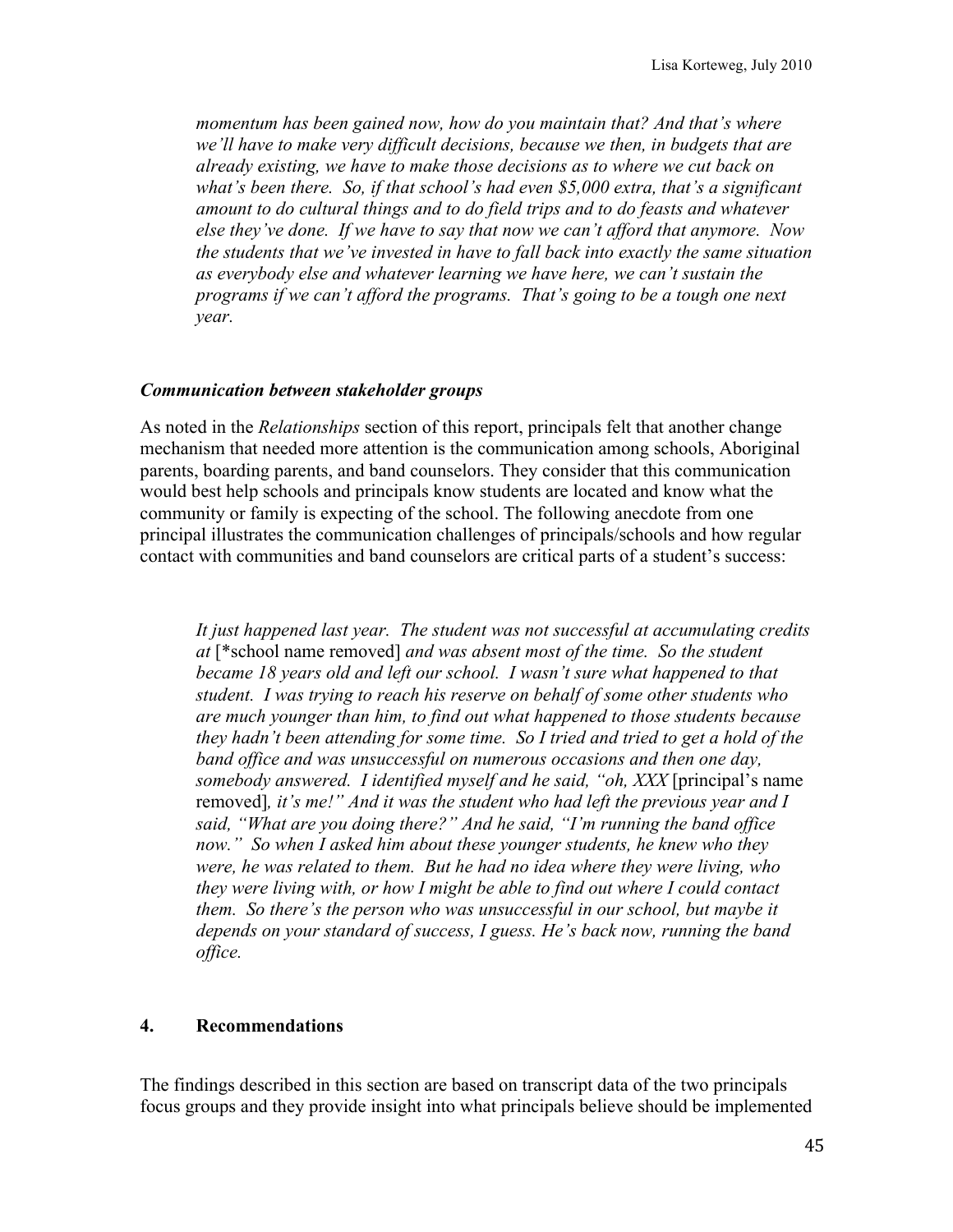in order for Aboriginal education to succeed at their schools or to be documented as part of a curriculum document that helps school boards respond to the needs of Aboriginal students from northern and reserve communities. These findings are also strategies that these principals believe they need to try to meet Aboriginal students' needs:

a) **Develop more culturally responsive and positve Indigenous knowledge integrated curricula**. This recommendation was stated the most often by all the principals.. As one principal articulated:

*… it might be helpful to have some sessions on, for guidance counsellors, maybe there's something on how to//what kind of questions to ask students of a First Nations background, how to get them to respond more fully.* 

b) **Having more access to Aboriginal "experts" at each school**. According to the principals, this staff member would act as a resource, communication or cultural advisor for them. As one administrator stated:

*I think it might be helpful in our school here, if maybe we had more of these Aboriginal Counsellors working in our schools. So if the office next to me had a Counsellor that these kids know and their families know and they have worked with in the past, I think that would be, I think that would probably be very helpful. I think because of their gaps in learning, one of the programs in our building that tends to be very successful for a lot of Aboriginal kids is our Student Success program, and that works … a program where a student will go in, any student in the building will go in and will work on a booklet like this [shows booklet] so, they will do course work on their own, individually, at their own pace.*

**c) Improve communication between schools and Aboriginal community.** Principals considered that better models of communication between school and family and/or the Aboriginal community will results in greater exchange of understandings focused on student success. As one principal commented:

*Doing a better job of meeting with communities where these kids come from to help with the transition. A lot of our kids come late in the semester so//well not late in the semester, late in September, so they may come the third week of September when most of the other kids have started the first week of September … so all those getting-to-know-you activities, those, "Here's our rules, here's our structure, here's what to expect, here's how you do this, here's how you do that."*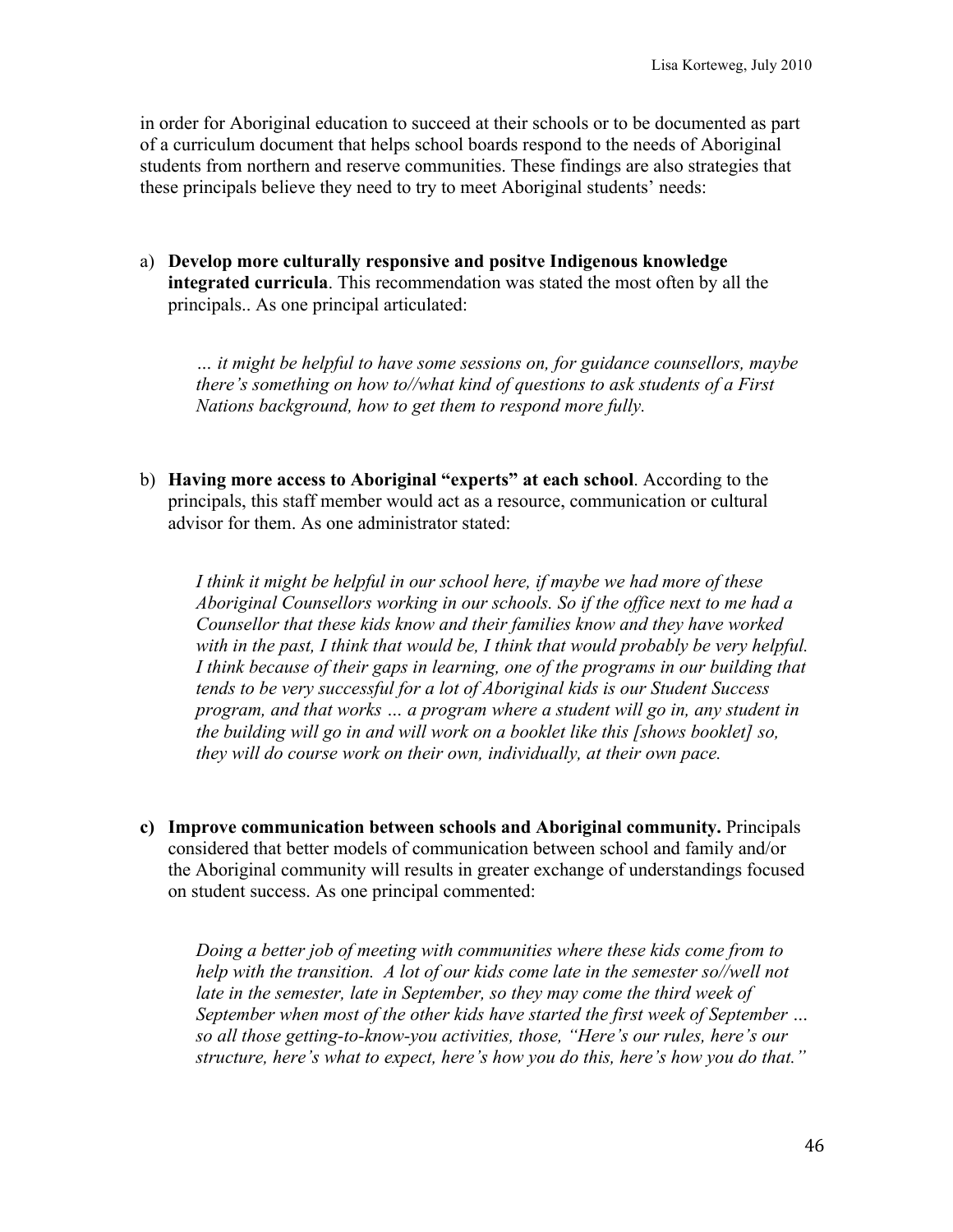# **Non-Aboriginal Students**

How are the LPS non-Aboriginal students engaged in Aboriginal education?

### *Description of Stakeholder Group*

The non-Aboriginal student stakeholder group is comprised of four grade 8 groups and four high school groups. Overall, 43 students (18 in grade 8 and 25 in high schools) participated in the Urban Aboriginal Education Project (UAEP) focus groups. Each non-Aboriginal student focus group was interviewed once over the course of a lunch hour at his or her respective school. Students participating in these focus groups either self-selected to take part or were invited by a teacher or administrator within their school. With the exception of a few "visible minority" students, the non-Aboriginal student group is comprised mainly of white Euro-Canadians<sup>3</sup>. Participation in the research was remunerated with a pizza lunch.

The findings presented below are divided into five sections: 1. UAEP Programs; 2. General Landscape of non-Aboriginal Student Experiences and Perceptions of Aboriginal Education; 3. Key Issues, including Relationships between Aboriginal and non-Aboriginal peoples, Aboriginal and Self Cultural Awareness/Knowledge, and Pedagogy; 4. a) Recommendations by Non-Aboriginal Students; b) Recommendations by the UAEP team; and, 5. Limitations.

# *1. UAEP Programs*

!!!!!!!!!!!!!!!!!!!!!!!!!!!!!!!!!!!!!!!!!!!!!!!!!!!!!!!

Non-Aboriginal students, while unable to directly name the specific UAEP programs that were implemented in their schools, have taken note of initiatives that may have been related to the UAEP. For example, students report having received visits to their schools and classrooms by Aboriginal authors, dancers, and drummers who may have been invited through the 'Learning Through the Arts' (LTTA) initiative. Student participants also report that Aboriginal speakers had been invited to their schools to give lessons on language, trapping, and respect, among other culturally relevant activities. These in-school events were complimented by out-of-school events such as Powwows and Fall Harvest. Also, some non-Aboriginal students are aware of initiatives such as After School programs and Breakfast programs that were frequented by Aboriginal students.

*2. General Landscape of Non-Aboriginal Student Experiences and Perceptions of Aboriginal Education*

<sup>&</sup>lt;sup>3</sup> For this reason, when speaking of the culture of the non-Aboriginal student stakeholder group, the Western culture is the one being referred to.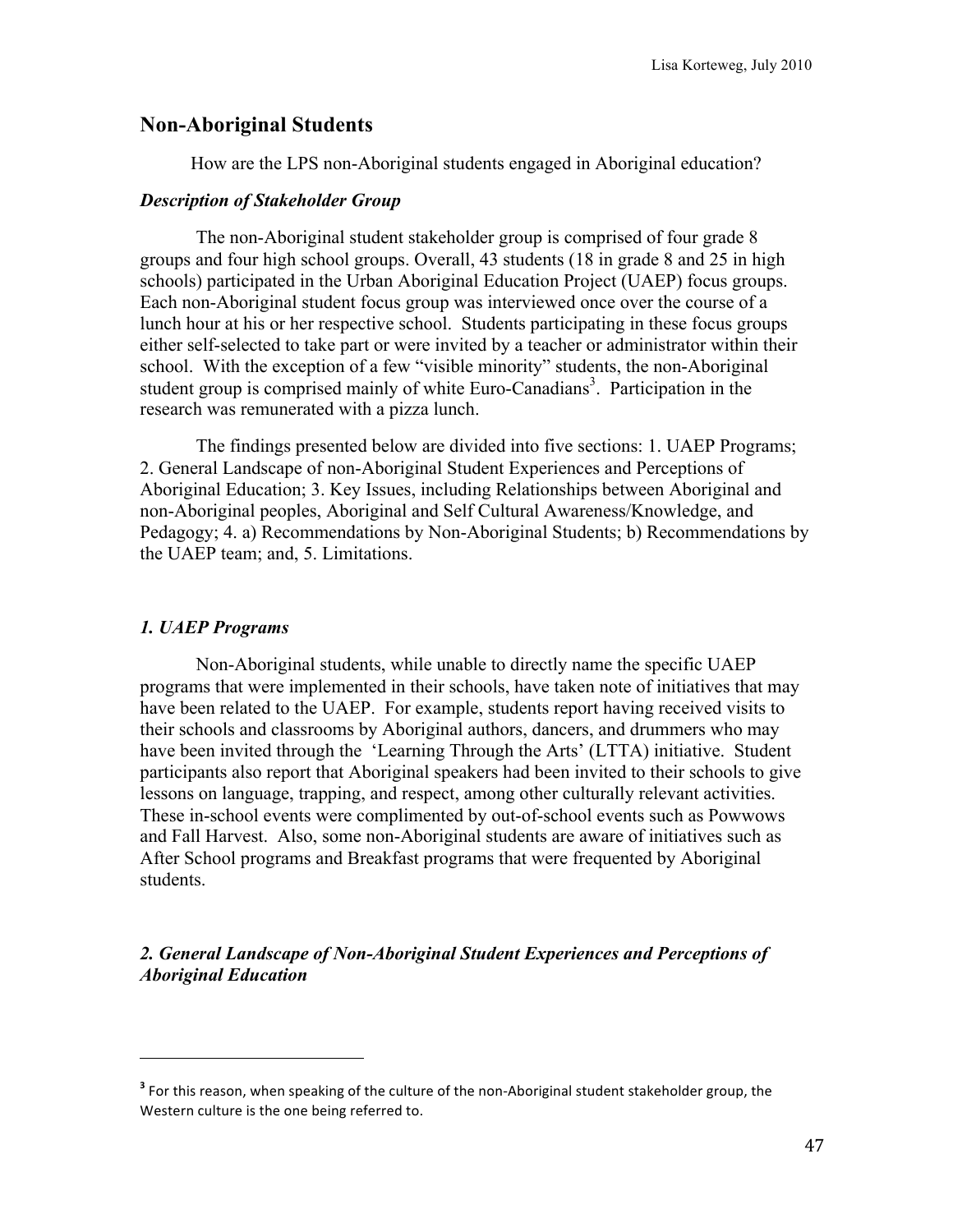A review of the focus group data collected suggests that overall, the majority of non-Aboriginal students are generally positive about participating in urban Aboriginal education *within* their schools (curriculum, content); yet, there are also indication that they are increasingly concerned about an ongoing lack of curricular content that addresses Aboriginal culture in all their subjects, and that racism and divisiveness still persists between Aboriginal and non-Aboriginal peer groups in their schools.

The non-Aboriginal student stakeholder group is positive about the following successful UAEP interventions: the inclusion of Aboriginal guest speakers and cultural events, such as Powwows, drumming, and dancing; effective, appropriate, and integrated cross-cultural curriculum; and, a number of exemplary well trained teachers who make their classrooms welcoming environments and facilitate culturally sensitive discussions with all their students.

On the other hand, non-Aboriginal students are aware and concerned with the following systemic issues that continue to pervade urban Aboriginal education: the inattention to contemporary Aboriginal culture; the prevalence of racism and divisiveness between Aboriginal and non-Aboriginal peers, particularly in social spheres outside of the classroom; schools continuing to operate, either by design or in practice, as segregated spaces; and a perceived large number of teachers who fail to address racism in school.

Overall, the UAEP programs and initiatives appear to have had success in shifting non-Aboriginal students towards engagement with Aboriginal education and making them more aware and curious to learn about their Aboriginal peers, their communities, history, cultures and Indigenous knowledge or worldview.

### *3. Key Issues*

Based on a review of the non-Aboriginal student focus groups and transcripts, the following key success topics and issues emerged: 1. relationships between Aboriginal and non-Aboriginal people; 2. Aboriginal and Self cultural awareness and knowledge; and 3. pedagogy. These issues are discussed in the three sections that follow.

### *3a. Relationships between Aboriginal Peoples and non-Aboriginal Peoples*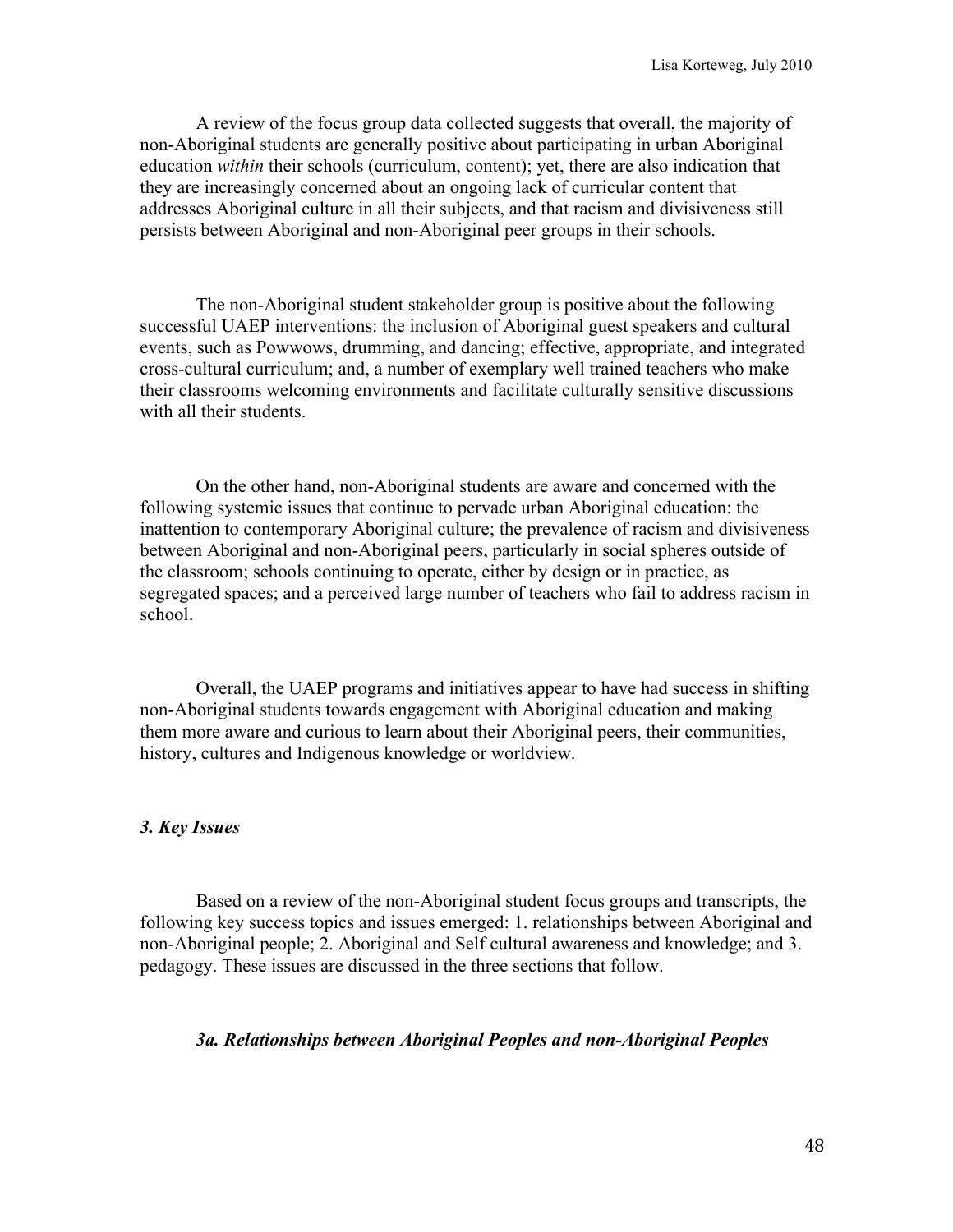The theme that non-Aboriginal students reported most frequently was "relationships between Aboriginal and non-Aboriginal peoples". Many grade eight focus group participants stated that they had mutually respectful relationships with Aboriginal peers. Furthermore, they noted the school board's efforts to make schools welcoming environments for all students and to increase Aboriginal cultural content. However, participants were also aware that within the wider student population, there still exists a notable social division between groups of Aboriginal and non-Aboriginal students that remains in spite of the above efforts. They report that racism is still present within schools, and that teacher responses to racism are inconsistent and oftentimes ignored or ineffective. While the majority of the non-Aboriginal students demonstrated concern about this social divide and racism towards Aboriginal students in their schools, others actually made racist comments during the focus groups but seemed uneducated or unable to perceive the racism in the comments they made. Lastly, non-Aboriginal students who seem to care about respectful intercultural relationships also spoke about feeling fearful and anxious at the possibility of unknowingly making offensive statements or asking inappropriate questions. The paralysis of fear appeared located in ignorance but with an accompanying desire to learn and change.

Most non-Aboriginal student focus group participants described positive relationships with Aboriginal peers.

•

*I've got a couple of Aboriginal friends that are really good friends.*

*Actually my best friend is an Aboriginal person. She wants to take me to some of the pow wows so I can learn more about her and her culture.* 

*I have more Aboriginal friends [than non-Aboriginal friends]…I just get along with them better.*

Many students have taken note of efforts to include more Aboriginal cultural content within their respective schools in order to make schools welcoming environments. As indicated by the following quotes, non-Aboriginal students, overall, reported positively on these initiatives.

- *It's [Aboriginal education] doing really well actually. Like, cause, they try their best to put ...an afternoon for anyone who wants to learn or wants to know more about Aboriginal culture…*
- *It's working good because … we have lots of activities too, and like pretty much everything in the school… Aboriginal and non-Aboriginal are both welcome to it.*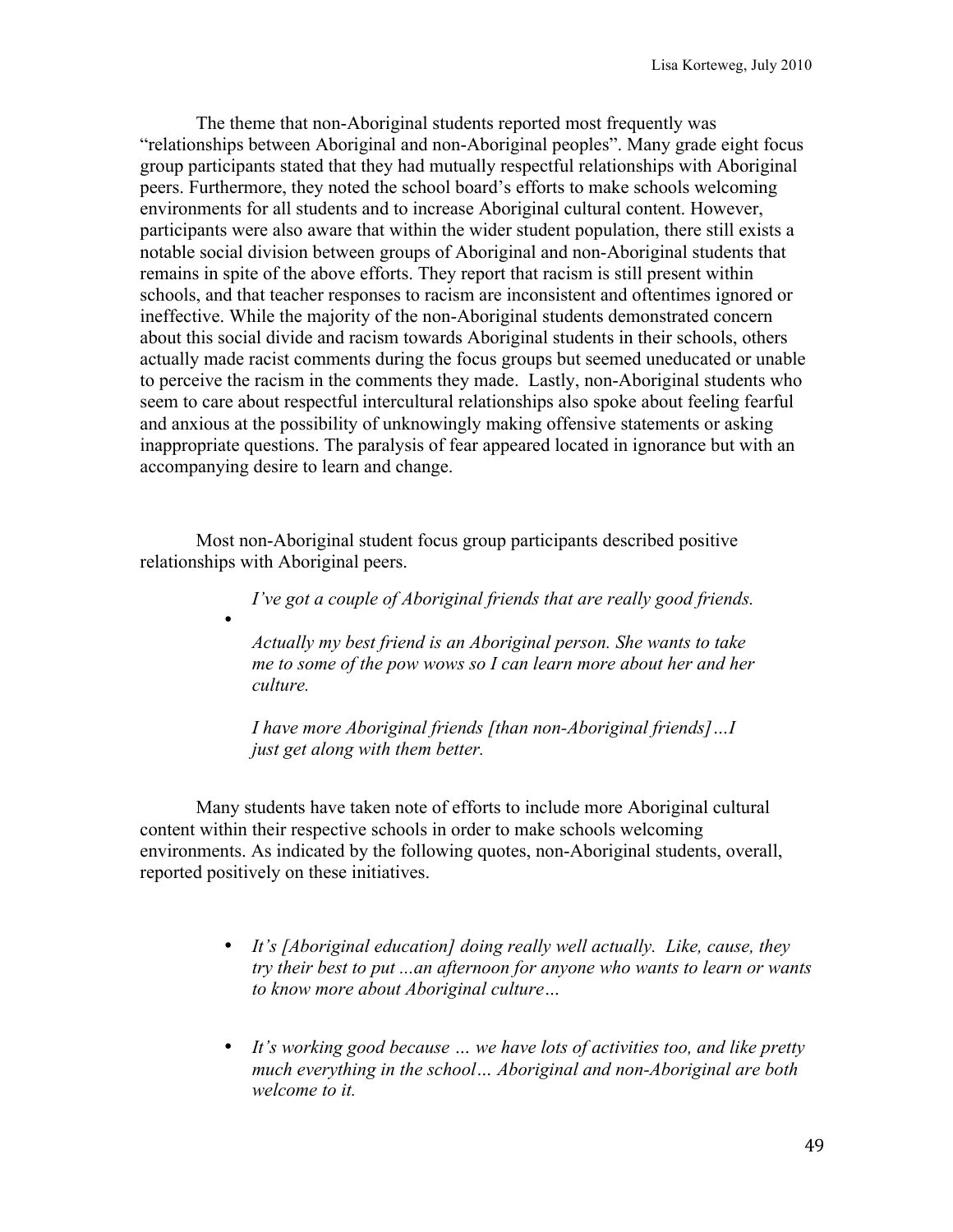More specifically, two non-Aboriginal students perceived and articulated feelings of cohesion amongst all classmates, Aboriginal and non-Aboriginal, following presentations by a respected Aboriginal staff member in their school:

- *Everyone feels the same basically because everyone's accepted. Everyone accepts everyone.*
- *Yeah, cause like …their group [Aboriginal] accepts you, which makes the non-Aboriginals accept them too.*

Nonetheless, despite positive mention and successful UAEP initiatives, non-Aboriginal students did report ongoing racism within their schools and a general social divisiveness between Aboriginal and non-Aboriginal peer groups.

- *It definitely feels segregated. Different. Like there's still a lot of racism around about Native people and stuff like that and they don't appear in many academic classes …they just seem separated, like there's no real interaction.*
- *I've known a lot of people who have made a lot of off-colour comments about Aboriginal people.*
- *We've had some fights, we've had racial slurs painted on walls, we've had the usual [stuff], name throwing, mud-slinging, you name it, it's probably been done*
- *There's a lot of people who joke around and say racial slurs and things like that, but even if they're just slurs there's always something that made that happen, you know, like it's just disappointing that people can joke around like that. I also find there's a lot of racism between Caucasian people and Aboriginal people.*
- *They'll [non-Aboriginal students] just like start pushing them [Aboriginal students] - they'll start like tackling and, hitting and punching people.*
- *Yeah, some people think that, not to be in a rude way, that the Aboriginal people are like dirty.*

One student response suggested that the racism demonstrated within LPS schools is a reflection of what happens in the greater Thunder Bay community.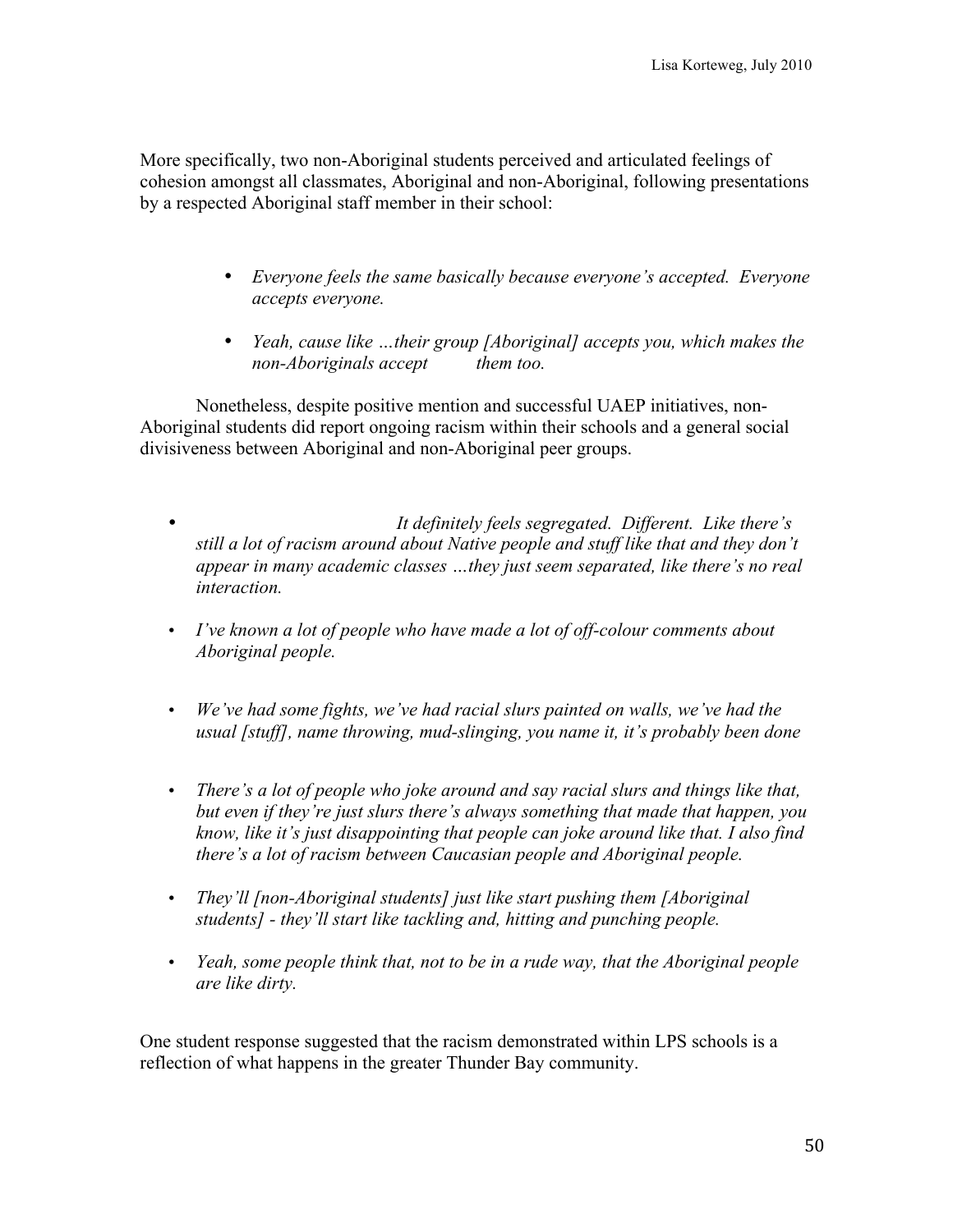• *My friends make a lot of racist remarks and stuff and have a lot of… negative feelings or attitudes about Aboriginal people because of the fact that they're separated… I see a lot of like racism and prejudice… in the city and in this school.*

While teachers, administrators and other school staff do not necessarily bear witness to all acts of racism, non-Aboriginal students perceived that teachers and administration are the most responsible for improving the situation (or they are the most able, due to power to influence). They also noted that students themselves, along with their parents, were also responsible. What this responsibility might entail was unclear to some non-Aboriginal students.

- *I don't know what an educational system such as a school can do to stop racism.*
- *Interviewer: Who is responsibility is it to help make the class feel more like a community?*
	- *Student #1: … the teachers …we're too shy…..*
	- *Student #2: …the parents and the children…*
	- *Student #3: and our responsibility…to try and respect them… instead of judging…*

Nonetheless, non-Aboriginal students reported that while some teachers, administrators, and other school staff, do respond actively to racism, some still ignore and fail to directly confront racist attitudes and behaviours.

- *Our teacher this year…she's very high on respect and if you break her respect line she kind of like… gets real mad…*
	- *I think the teachers crack down when you hear racial stuff like that and you can get suspended if you're racist and things like that. They just pretty much try to crack that down when they see it*
	- *Teachers do not do anything when they witness this.*
	- *It depends on the supervisor some of them just don't want to deal with it.*
	- *…the teacher looks and then turns around and doesn't do anything.*

A few non-Aboriginal students from the focus groups made racist statements and seemed to be unaware or uneducated that their attitudes were racist.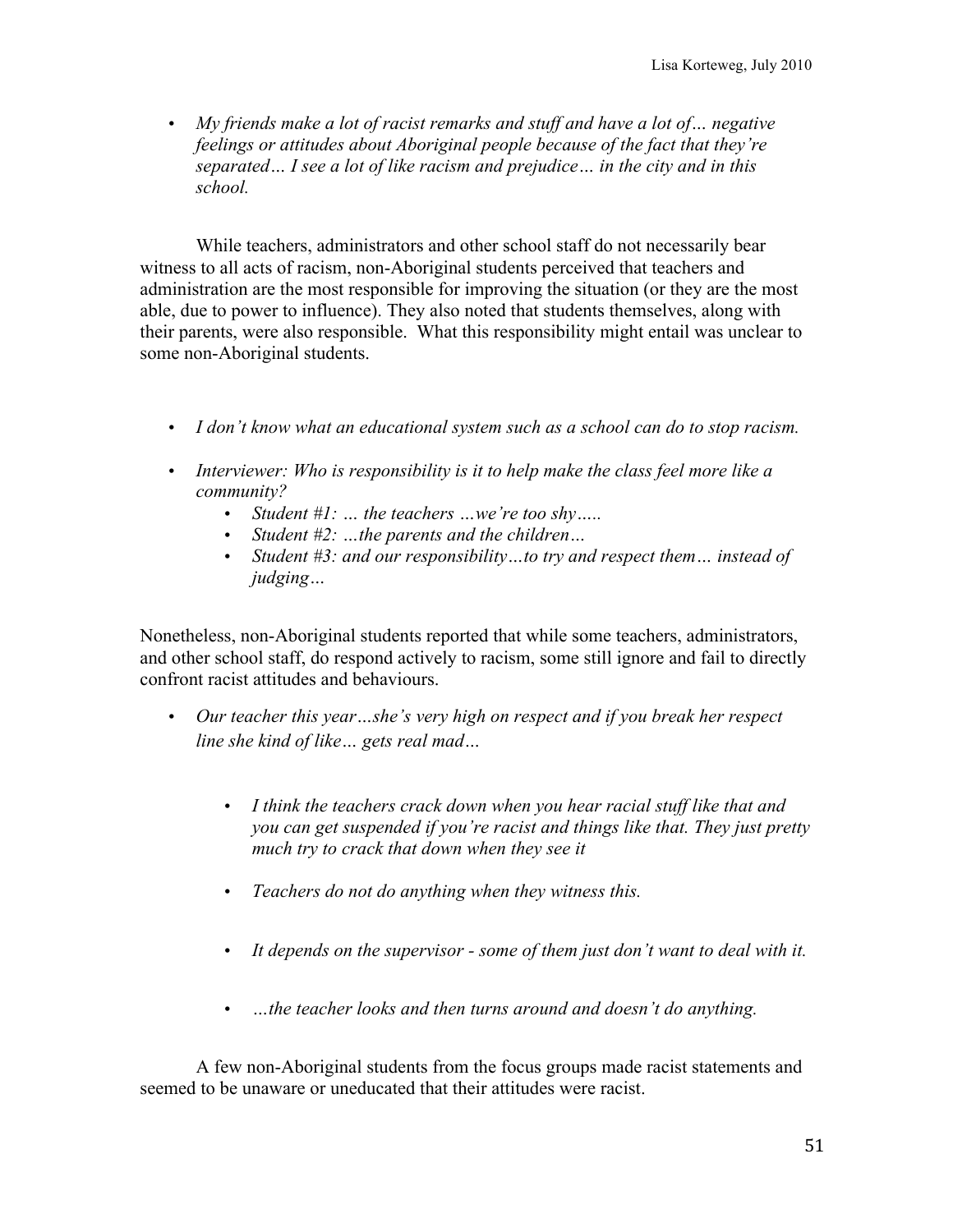- *… you see some Aboriginal people on the streets drinking… and haven't done anything with their lives…*
- *I've only seen one Aboriginal person in my entire life anywhere that's actually employed… from my experience they're usually just… I don't know…on the street all the time…they don't really have anything going on.*
- *One of the things especially is that they hijacked the senior kindergarten room and made it into this big sort of Aboriginal thing with all these posters on the wall and stuff…and they sit there all day with all the worse behaved kids in the school… and drunk...*

Non-Aboriginal students indicated that in many instances, they and their non-Aboriginal peers who act racist, act unintentionally biased and racist because they lack knowledge of cultures and cultural differences, either Aboriginal or their own.

> • *I think the big thing with racism is sometimes people aren't realizing that they're being racist.*

Some non-Aboriginal students described feelings of anxiety about interacting with Aboriginal students or fears that they might make a cultural mistake, and as a result, either reluctantly voice, or choose not to voice, their real opinions.

- *Sometimes the people who are more 'gung ho' about [their Aboriginal culture] are a little bit frightening and aggressive, and it almost feels like they feel like their culture is better somehow. I feel scared sometimes when they're like, 'Native pride!'*
- *I felt 'Oh, this is uncomfortable' 'cause [the Aboriginal girls] just stopped talking just as soon as I walked in … and they were just like not looking at me*
- *…but sometimes what's happened is this feeling about being nervous about talking about things.*
- *Well, it took me a long time to actually voice my opinion …you don't want people thinking, 'Oh, you're the racist White, typical you.' It's more based around fear.*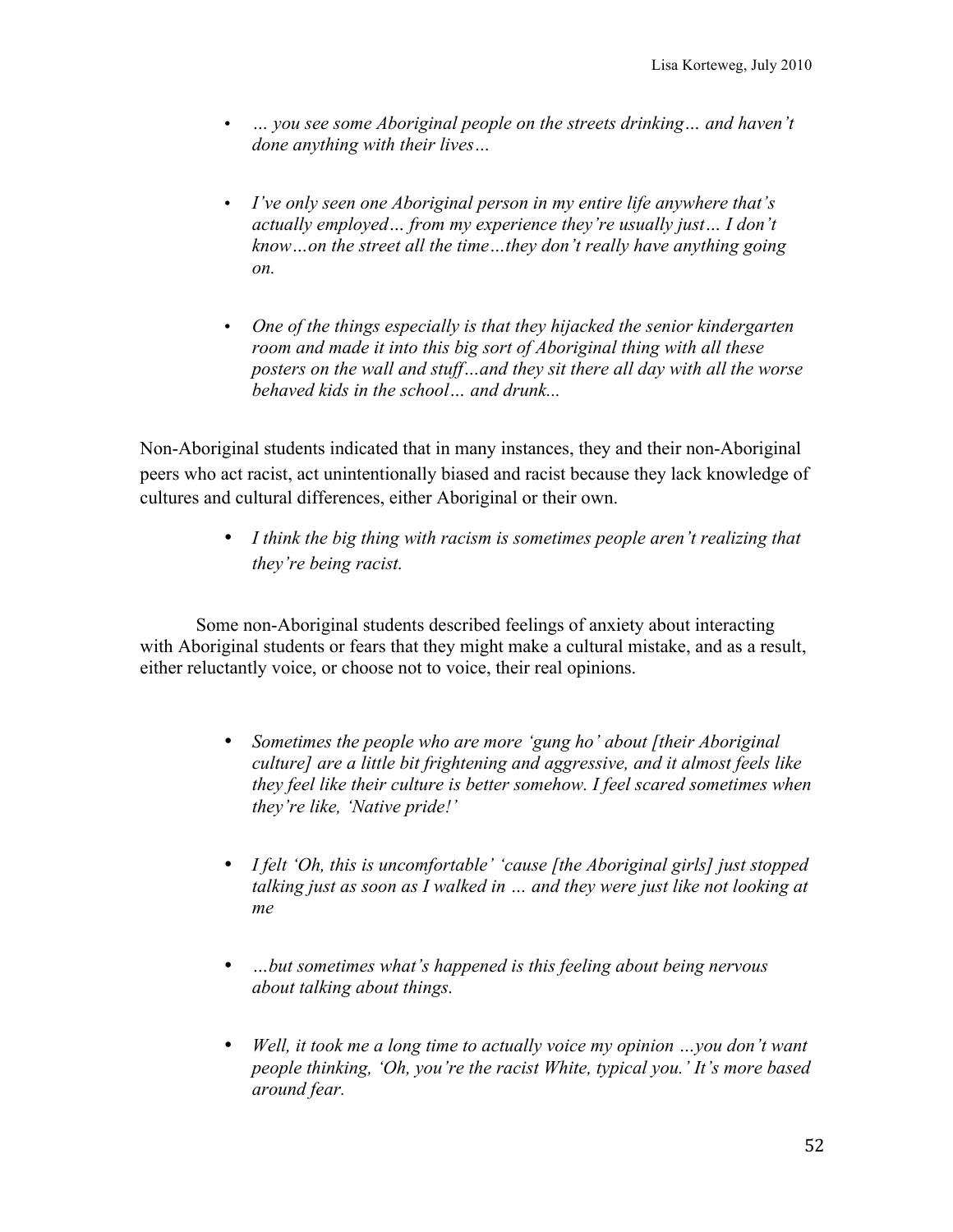### *3b. Aboriginal and Self Cultural Awareness/Knowledge*

The theme or topic that received the second most comments from non-Aboriginal students was "cultural awareness and knowledge". Many non-Aboriginal students' comments either clearly stated or pointed towards a lack of cultural awareness or knowledge, about Aboriginal cultures and their own. The students identified limited opportunities to develop these understandings in school and through curriculum. Yet, many students are keenly aware that this lack of cultural awareness and knowledge contributes to the ways in which non-Aboriginal students perceive and interact with Aboriginal peoples in schools and communities.

First, when asked to share knowledge or demonstrate understanding of Aboriginal peoples, most non-Aboriginal students displayed limited understandings in the focus groups. Non-Aboriginal students claimed that there is a paucity of Aboriginal focused curriculum and a lack of opportunities to learn about and engage with Aboriginal cultures, histories, art, languages, etc.

- *The [grades] 7 and 8 history program is supposed to focus on interactions between Aboriginal peoples and the other founding peoples of Canada. Now the best word to try and describe that experience was "patchy". It's really not a lot about Aboriginal people. It was more about conflict that was happening around those times between French, English and then the Aboriginals kind of third. And so, I think that's also a problem is that it's kind of like thrown in as an extra in history curriculum. You look at the grade 10 history program, it's got a little bit about residential schools but pretty much nothing about the more modern [situation].*
- *School does a very poor job of having Native culture or having classes [on culture]. There's nothing there really.*

Some non-Aboriginal high school students, who are keen to learn about Aboriginal culture, expressed concern that classes that focus on Aboriginal culture (namely art and language) are typically offered or perceived as "segregated" classes and they believe these classes are often reserved for Aboriginal students only.

Secondly, many White non-Aboriginal students know very little about their own cultural identity and the dominance of Euro-Canadian culture. During the grade eight focus groups in particular, very many students expressed limited knowledge and sincere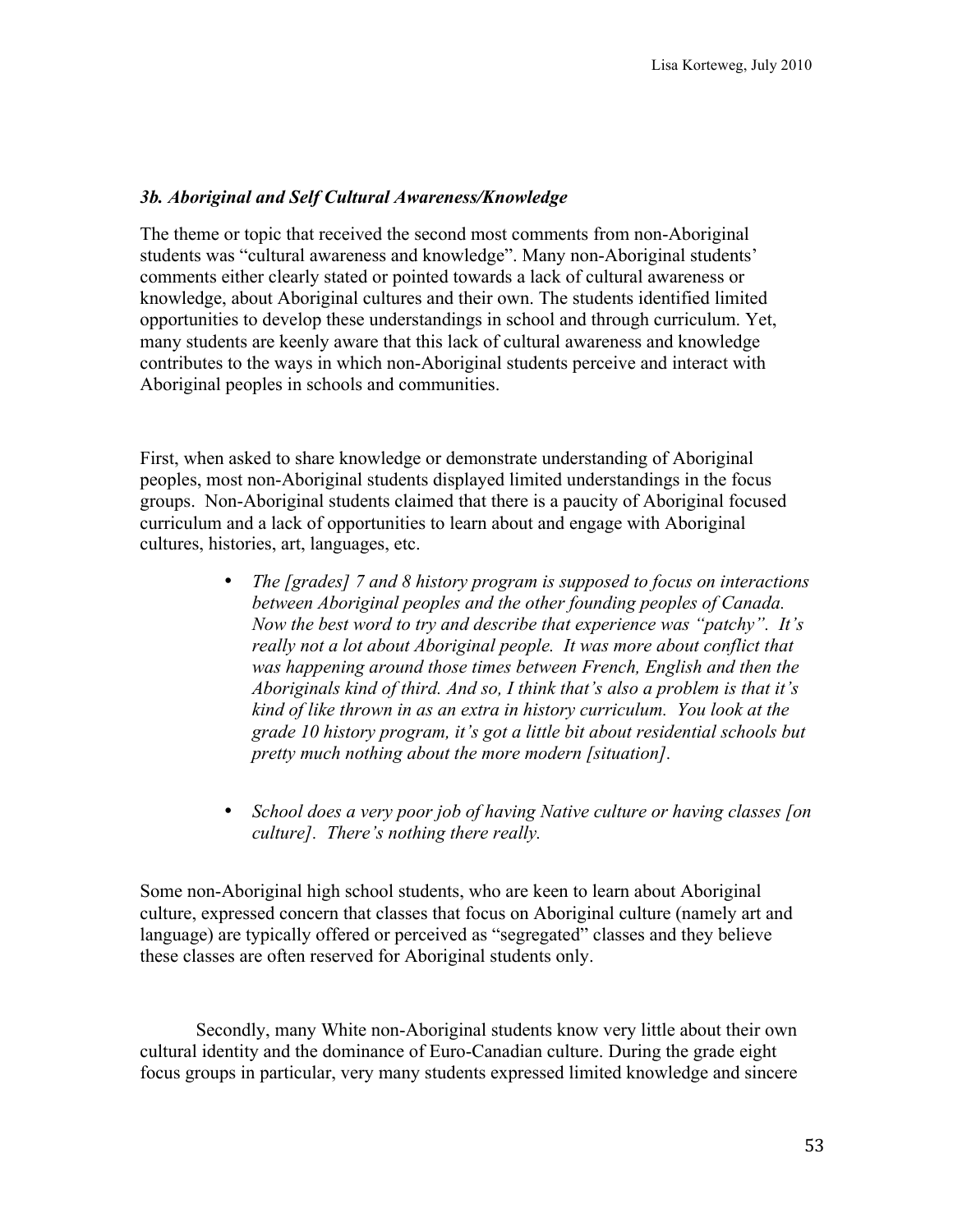curiosity about their own cultural identity, stating that they wished they also had cultural traditions to celebrate and distinct knowledge to learn.

- *Student #1: I don't know my culture.*
- *Student #2: What do you think White culture is?*
- *Student # 3: I don't know what my culture is like.*
- *Student 4: I don't even know what my culture is. It usually is just about the Aboriginal culture.*
- *Student #5: We know more about their [Aboriginal] culture than we do ours.*

While there is no doubt that these same students are immersed daily in their own dominant Euro-Canadian culture, their lack of cultural self-awareness is a common phenomenon amongst people who are part of the dominant culture. While much of what White non-Aboriginal students learn as curriculum content *is* their culture, there seems to be a lack of education about the significance of cultural identity and discussions about *whose* culture is represented within the curriculum and *why*.

- *Like I don't even see …when you're in a class, you're not even really learning about culture [when] you're like reading a book - you don't think about it, you just want to get it done. When you're doing math, you're not thinking of the Europeans.*
- *I think maybe that we don't think about it because it's our culture maybe.*

For some White non-Aboriginal students, the inability to recognize the dominance of their own culture within the curriculum leaves them with the misconception that there is an overemphasis on Aboriginal education to the exclusion of their own culture.

*We only learn about one culture…and that's not our culture, so we're kind of left out a bit.*

Due to a lack of awareness of Aboriginal cultures, their own cultures, or both, many non-Aboriginal students are unable to recognize the distinctiveness of Aboriginal peoples within the grand scope of Canada as a multicultural nation and Aboriginal peoples as the first and original peoples on this land.

*Well, this is just in general, but I'd like to learn about all cultures in Thunder Bay because we're very multicultural, but I find that um, I just don't understand a lot of the Aboriginal culture and why they're so um…I guess like isolated?* 

As non-Aboriginal students become increasingly aware of Aboriginal cultures and their own cultures, as well as historic intercultural relations, they are better situated to move towards intercultural understanding and respect. One non-Aboriginal student, for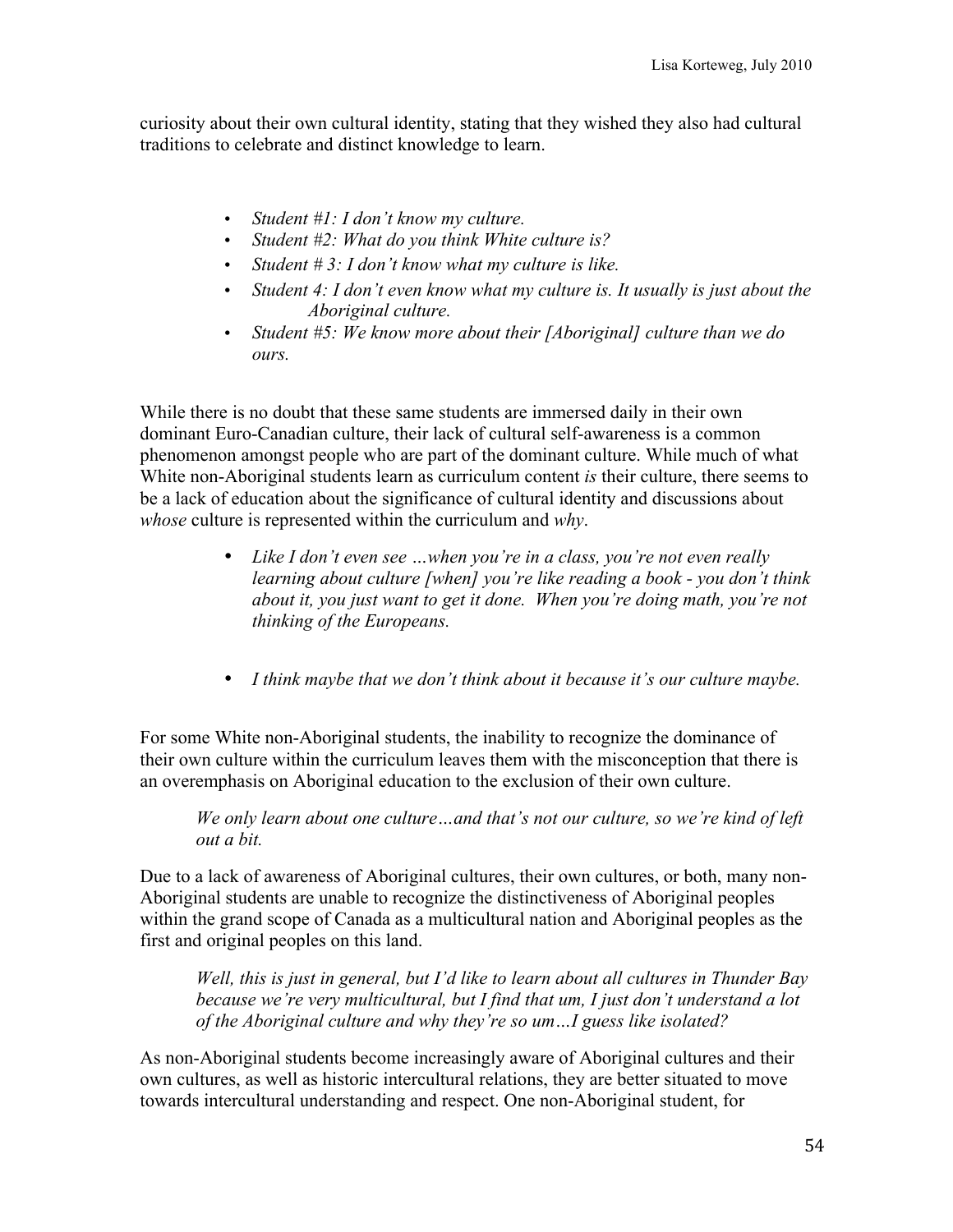example, recalls the shift that occurred when they knew more about colonial legacies perpetrated against Aboriginal people.

*I never knew that [residential schools] … no wonder there's so much hostility and if somebody did that to my ancestors, I probably wouldn't feel too hot towards them. So I never knew that before and I was like: "Sure we invaded their space, we moved them into reserves" but it was a long time ago." I didn't really realize that stuff was still kind of going on at a more recent time. No wonder there's so much hostility. No wonder it's not meshing properly…but I didn't know that.*

# *3c. Pedagogy*

The theme that received the third most comments from non-Aboriginal students was "pedagogy". While many non-Aboriginal student participants speak about the dearth of Aboriginal-focused curriculum, as well as lack of curriculum that explains and directly names the dominant Eurocentric culture, they also highlight some positive practices that indicate a shift towards increased cultural responsiveness. These positive pedagogical practices include cross-cultural content, Aboriginal-focused curriculum, and, Aboriginal guest speakers who deliver cultural programming. Participants also speak strongly about the positive impact that one committed teacher can have. Below are two exemplary practices enacted within LPS schools.

- *It's also cool too because we read a few stories, well, a lot of stories in that class and also in our English class we did this. Instead of doing Shakespeare, we actually did a Native [version], which I actually think it was an interesting twist. It added some culture. I liked it and they talked about it and… it was actually describing a typical Aboriginal life coming from a reserve and everything like that and they would have words in there you wouldn't understand the language and underneath it, they'd have the English. So, you got to learn a little bit about their language…and their religious beliefs, too, which was good.*
- *Instead of just taking about, well, this is what happened 'cause everyone knows the Native land was taken over- , instead we talk about their culture, you know. Why the stereotypes, you know, and then we talk about their beliefs, their views, instead of just talking about it, we actually get to explore it. It's really cool.*

As the last quote suggests, there is a need for classrooms to become spaces in which culturally sensitive discussions can occur and in a manner that students feel supported to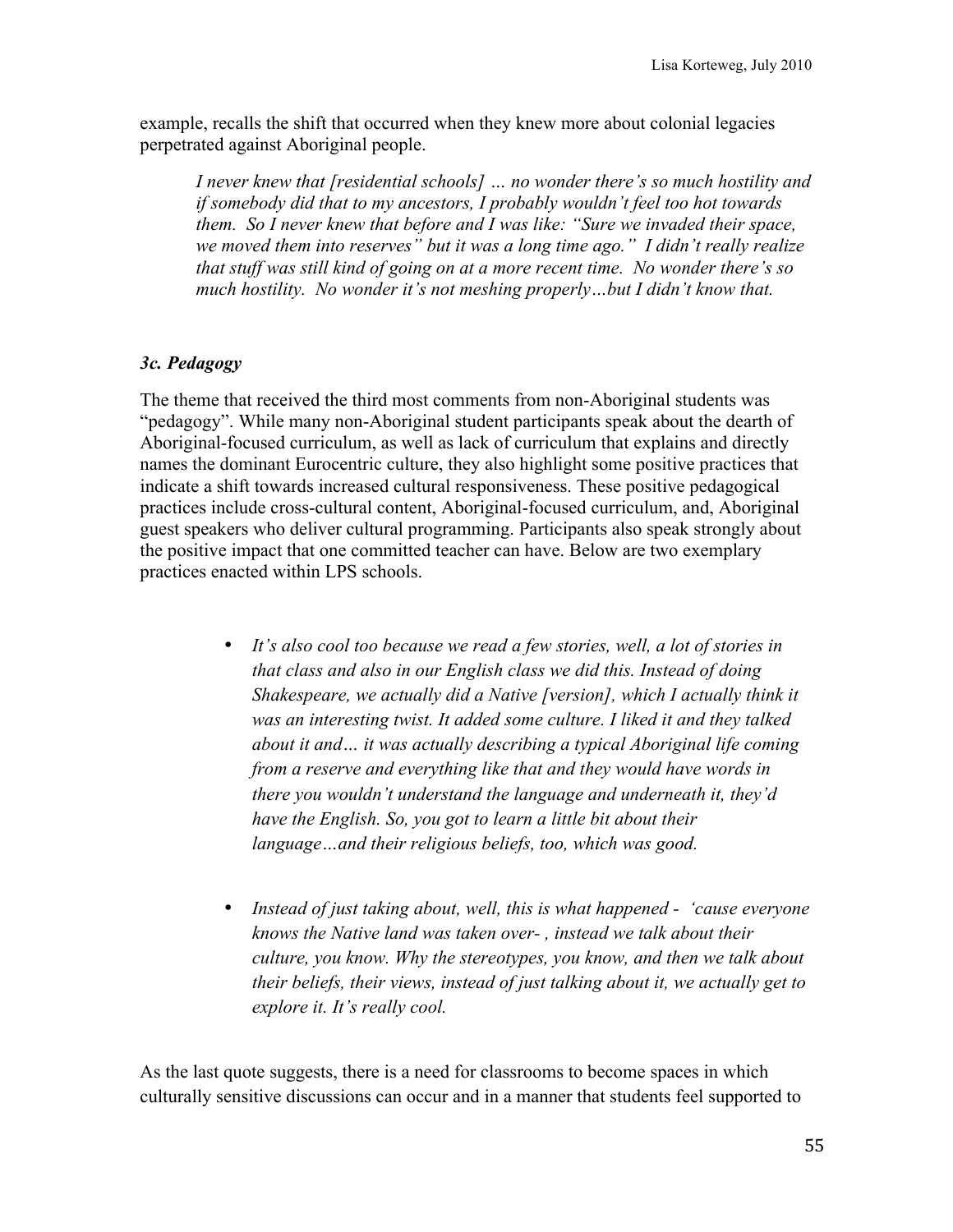ask difficult questions about stereotypes, biases, beliefs, perspectives, values, etc.

- *I think that it's more like not having the chance to ask than being scared to ask.*
- *You have to be able to communicate. If there's no communication, nothing is going to happen or get done. But you have to know respect first before you can talk civilly about things.*

Some non-Aboriginal students, however, caution that including Aboriginal-focused curriculum is a complex endeavor that is not entirely embraced or embraced positively by all teachers or all students.

- *… putting little pieces of Aboriginal stuff into each [course] … sounds like in theory, it would be a really, really awesome idea and to get more knowledge and stuff within the school community, but I almost feel like it would be like at the beginning of the course you know when [the teachers] are like "Oh, we just have to get over this boring stuff so we can get to the content."*
- *When you're forced to do something, you get mad and then you sort of start not liking that culture because you're forced to do it.*

Many non-Aboriginal students indicated that they believe some, but not the majority of teachers in their respective schools, would be capable of facilitating the inter-cultural dialogue necessary to integrate Aboriginal culture in meaningful and respectful ways.

*It's probably a mix. I feel like some teachers are really, really enthusiastic about their job, and some are like "This is more work for me, I'm going to have to do more research… I already have my entire lesson book planned, now I have to add more stuff".*

# *4a. Recommendations from Non-Aboriginal Students*

Non-Aboriginal students suggest many different ideas about how the LPS school board could improve the current state of urban Aboriginal education. The most prevalent recommendations (in descending order) are to: i. increase the quantity of Aboriginal focused curricular content, ii. make extra-curricular activities inter- or cross-cultural, and, iii. re-think and re-design transition programs.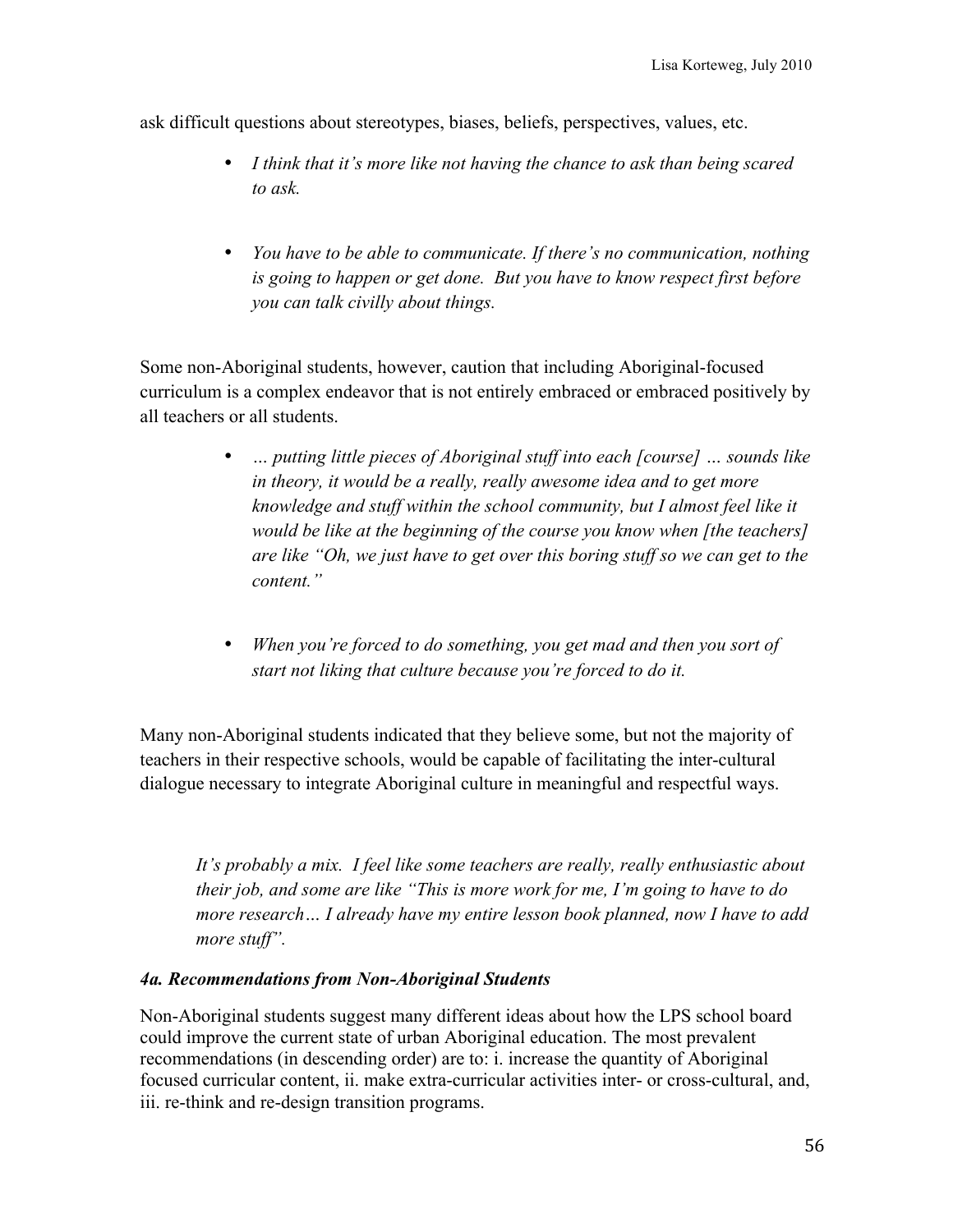# *i) Increasing the quantity of Aboriginal focused curricular content*

In order to increase the quantity of Aboriginal focused content within schools, non-Aboriginal students suggested (in descending order) the following specific strategies: increasing community and Elder involvement, offering more Aboriginal language courses, including more knowledge of contemporary Aboriginal culture and contexts, beginning an Aboriginal education focus earlier in elementary schools, and, including Aboriginal content in every course. Non-Aboriginal students also argued that Aboriginal language courses should be accredited as academic level courses so that students striving to enter university would be more enticed to enroll in them.

- *I think that if we overcome language as a barrier between people we … can begin to work together to create a better society and that's one of the reasons that I think that, you know, people should do more to educate themselves in languages.*
- *The problem is, it's not an academic course, it's an open course… if it was academic I would be in it in a second. Because we … need academic courses for college and university, but if it's an open course… I can't.*

### *ii. Encourage cross-cultural student organizations and social events*

When it came to the issue of familiarity or prior experiences in Aboriginal culture or their own cultural heritage, some non-Aboriginal students suggested that Aboriginal and non-Aboriginal cultures should be explicitly represented in school social activities and extracurricular programming.

> *We could also have like Aboriginal representatives on things like the SAC [student council], so they can make their own events. So they can put their opinions and their views into different dances and stuff. So you can actually incorporate that stuff in the activities that the school puts on.*

### *iii. Rethinking transition programs*

Many non-Aboriginal students, particularly at the secondary level, made note and observations about remote Northern Aboriginal students transitioning to Thunder Bay and their extra difficulties. Non-Aboriginal students made suggestions on how they believed these transitions could be more effective. They also interestingly noted that, "there could be a transition for both sides," meaning that non-Aboriginal students might also need *transitioning* into Aboriginal education, culture and protocols in order to better understand their Aboriginal peers transitioning from northern communities.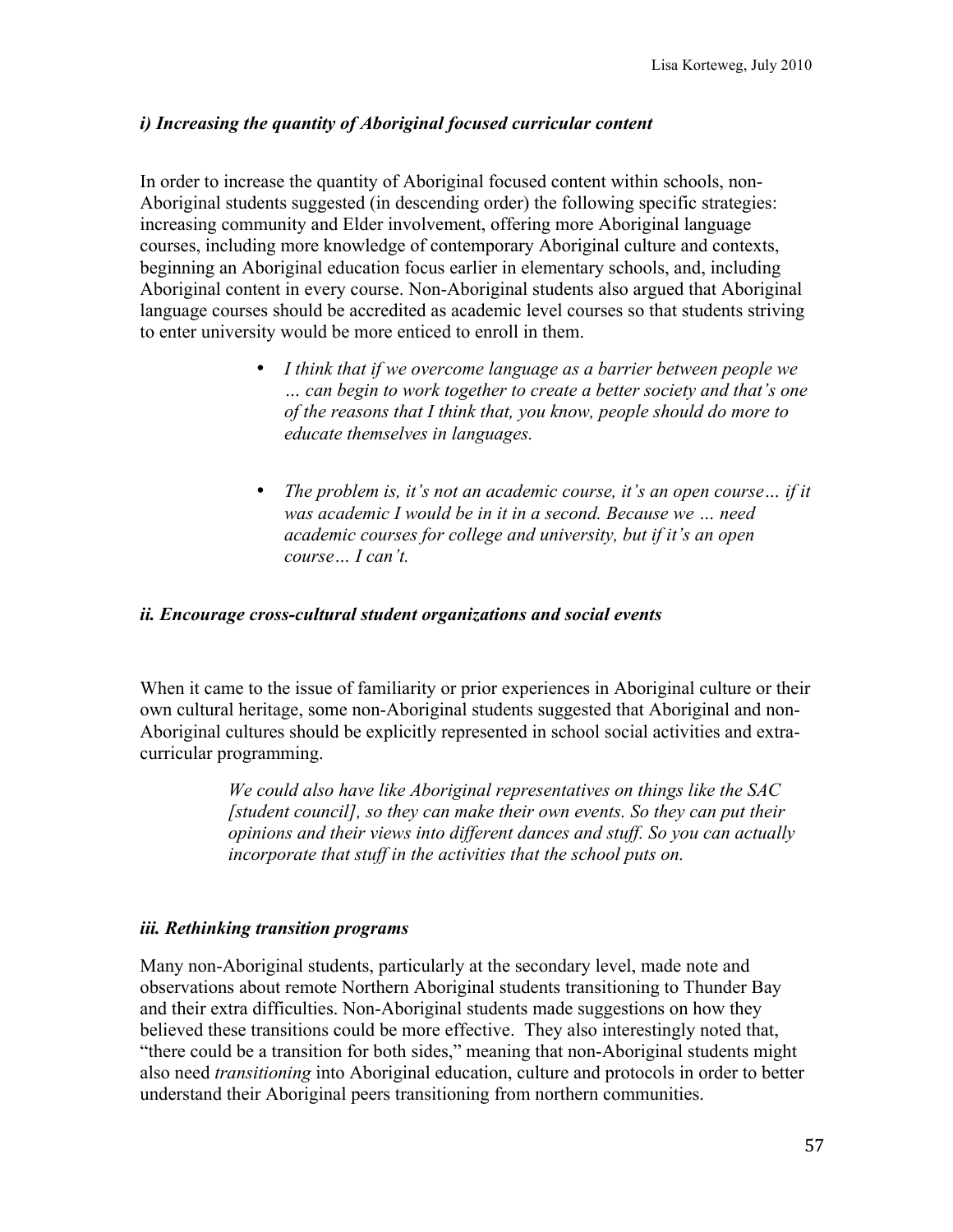If we just have transitions on one side, the other side is not goanna ....go with it *… so if we have it on both sides, then it just makes it a lot easier for people to take down those walls…and then become friends easier…and stuff like that…*

### *4b. Recommendations by the UAEP-Research Team*

Recommendations from the UAEP-Research team for improving non-Aboriginal student engagement in Aboriginal education include the following seven items:

- 1. Make anti-racism a high priority within schools. Assist teachers, administrators, and other staff, through professional development and other supports, to pass from inaction to action (should they not be there already). Adopt leadership styles and policies that make anti-racism the school climate and that make racism, as well as turning a blind eye to racism, inexcusable. Non-Aboriginal adults in schools need to become both anti-racist and cross-cultural leaders.
- 2. Support teachers, administrators, and other staff to engage in decolonizing processes, through professional development that helps them to recognize, understand, and disrupt Eurocentrism and White privilege. Non-Aboriginal educators can demonstrate directly to non-Aboriginal students decolonizing behaviours.
- 3. Continue ongoing support, financing, and facilitation of professional development opportunities for teachers to engage/explore/discuss and learn about teaching practices that address cultural identity/awareness and Aboriginal education, and provide tools that assist in the delivery of such.
- 4. Continue supporting the inclusion of Aboriginal community members, especially Elders, within the classrooms as a means of increasing cultural learning opportunities for all students.
- 5. Within the context of high school, examine the (often times un-official) streaming process which effectively segregates many Aboriginal and non-Aboriginal students.
- 6. Make Aboriginal language courses, and other Aboriginal focused courses, available to all students. Also, encourage these courses to be centred in the knowledge of the local Aboriginal community and/or co-taught with cultural instructors from the community.
- 7. Encourage and support teachers to teach curriculum that explicitly and critically examines dominant cultural norms, and that encourages all students to learn about their personal cultural heritage.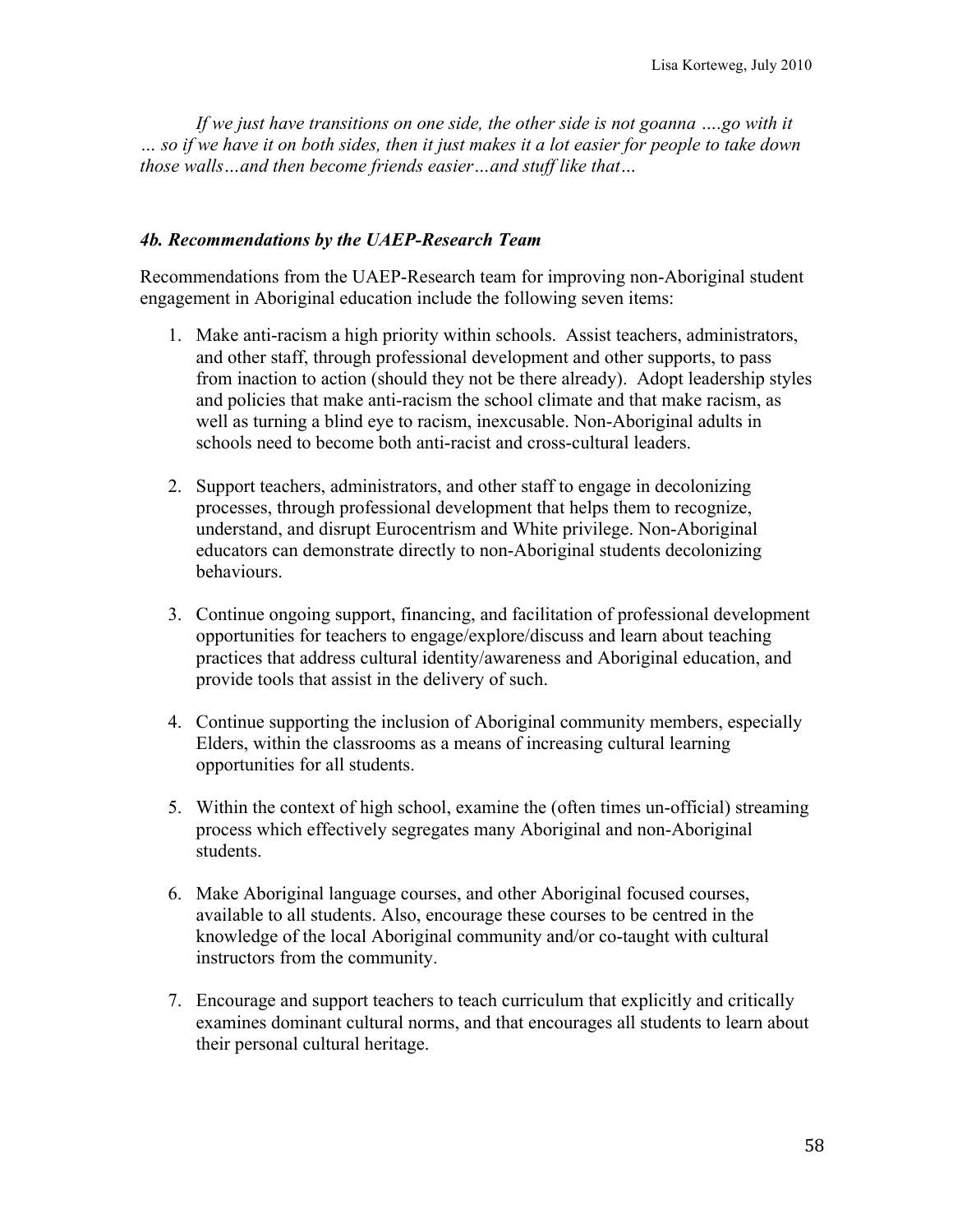# *6. Limitations*

Limitations of the collected information about the non-Aboriginal student stakeholder group include the following issues:

- 1. The majority of high school students participating within the focus groups were, for the most part, in grades 11 or 12, with grade 12 students being the most numerous and prominent of the two. Furthermore, these high school students were in most cases either in academic or IB streams. As such, these student voices may not reflect students who are in applied or general streams. Most of the secondary non-Aboriginal students in the focus groups stated that they do not have many Aboriginal students in their classes due to streaming.
- 2. While grade 8 students are best situated to reflect upon their elementary school experience as a whole, their views may not be representative of the majority of the elementary student body (even those students in the J/I grades) .
- 3. Non-Aboriginal students were mostly selected by a teacher or an administrator, at the secondary level. The focus group students that we received may have been selected, or self-selected, for various reasons (such as the ability to articulate ideas or want to express themselves) which may not make them "typical" or representative of most non-Aboriginal students who have more classes with Aboriginal students.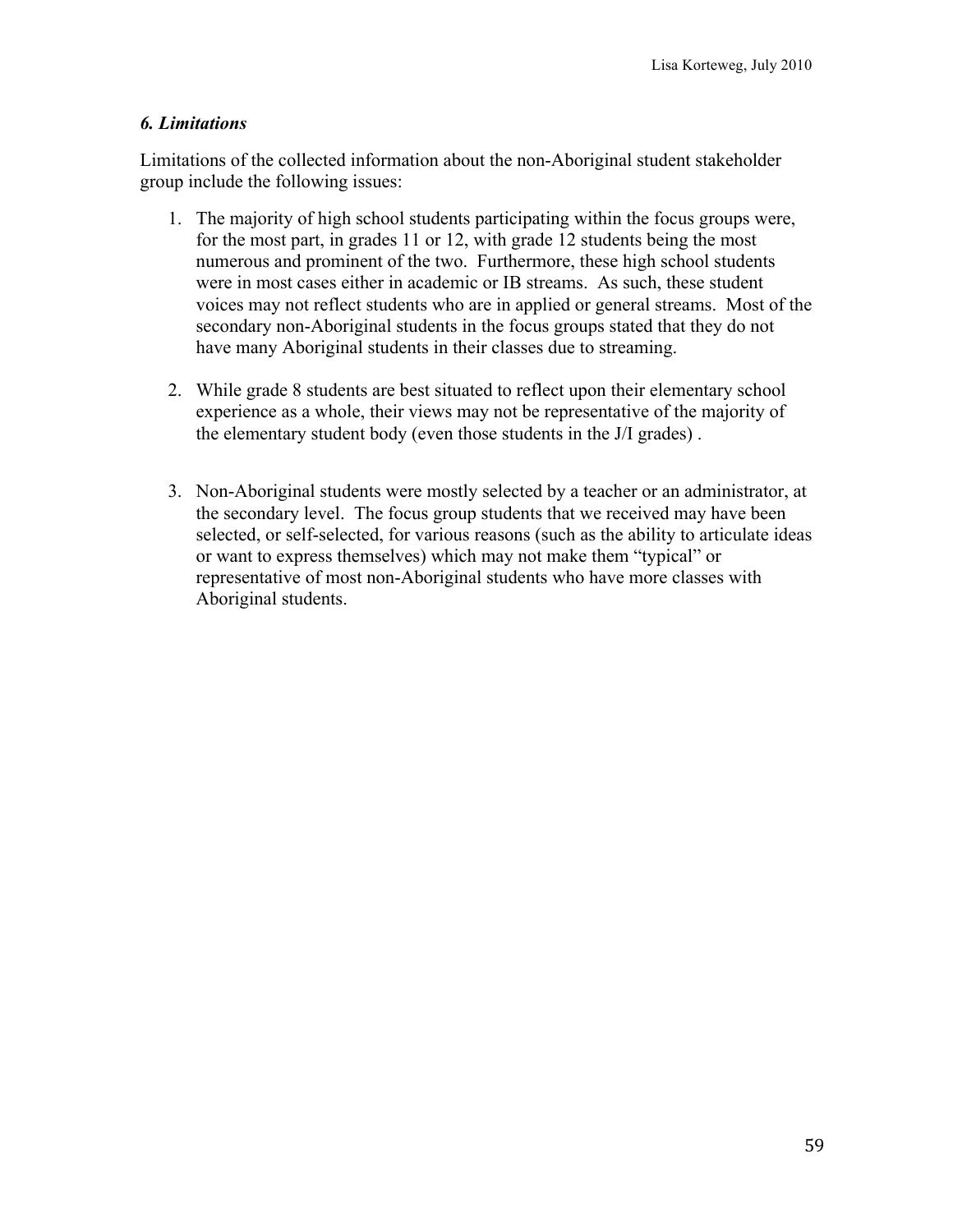# **Aboriginal Student Stakeholder Group**

What is the response and reception of the UAEP programs by the LPS Aboriginal students?

# **Aboriginal Student Stakeholder Group Description**

The Aboriginal student stakeholder data and findings presented in this section of the report are based on eight focus group meetings conducted with 53 Aboriginal students (26 students in grade 8 and 27 students in secondary grades). There were four Grade 8 Aboriginal student focus groups and four secondary Aboriginal student focus groups. All focus group meetings were conducted at the students' schools during their lunch breaks and lasted on average one hour. Students participating in these focus groups either selfselected to take part or were invited by a teacher or administrator within their school. Participation in the research was remunerated with a pizza lunch.

The findings from the focus groups provide the Aboriginal student perspective on the role and impact of the UAEP in the Lakehead Public Schools (LPS).

# **1. UAEP programs and resources**

Overall, the discussions by the Aboriginal student participants in the focus groups indicate that there is some positive awareness of the UAEP programs in the schools. While unable to name specific UAEP initiatives, some students state that their help with extra reading [Later Literacy project] improved their literacy skills and many of the Aboriginal students, without referring specifically to the Learning Through the Arts, stated that Aboriginal artists were brought into their classrooms to share their teachings.

Related to the LPS's engagement in Aboriginal education, students mentioned field trips to Aboriginal gatherings in the community such as the Fall Harvest, along with Aboriginal guest speakers and visitors to their schools. Some students identifed the special presentations by Aboriginal organizations at their schools as forms of Aboriginal education:

A few months ago, Anishinawbe Mushkiki and the Health Unit came and did a presentation here...this particular presentation was on suicide prevention and awareness.

The presence of Aboriginal content in the form of field trips and guest speakers may or may not be specifically UAEP funded programs, however, from the Aboriginal students' perspective, it is an improvement to Aboriginal presence and topics in their schools. The research team contends that these community partnerships are related to the board-wide teacher professional development and SAT and resource (funded by the UAEP) because schools and teachers are more aware that these guest presenters and field trips are needed for greater Aboriginal infusion and presence in schools.

# **2. General overview of Aboriginal students' impressions of Aboriginal education in LPS schools**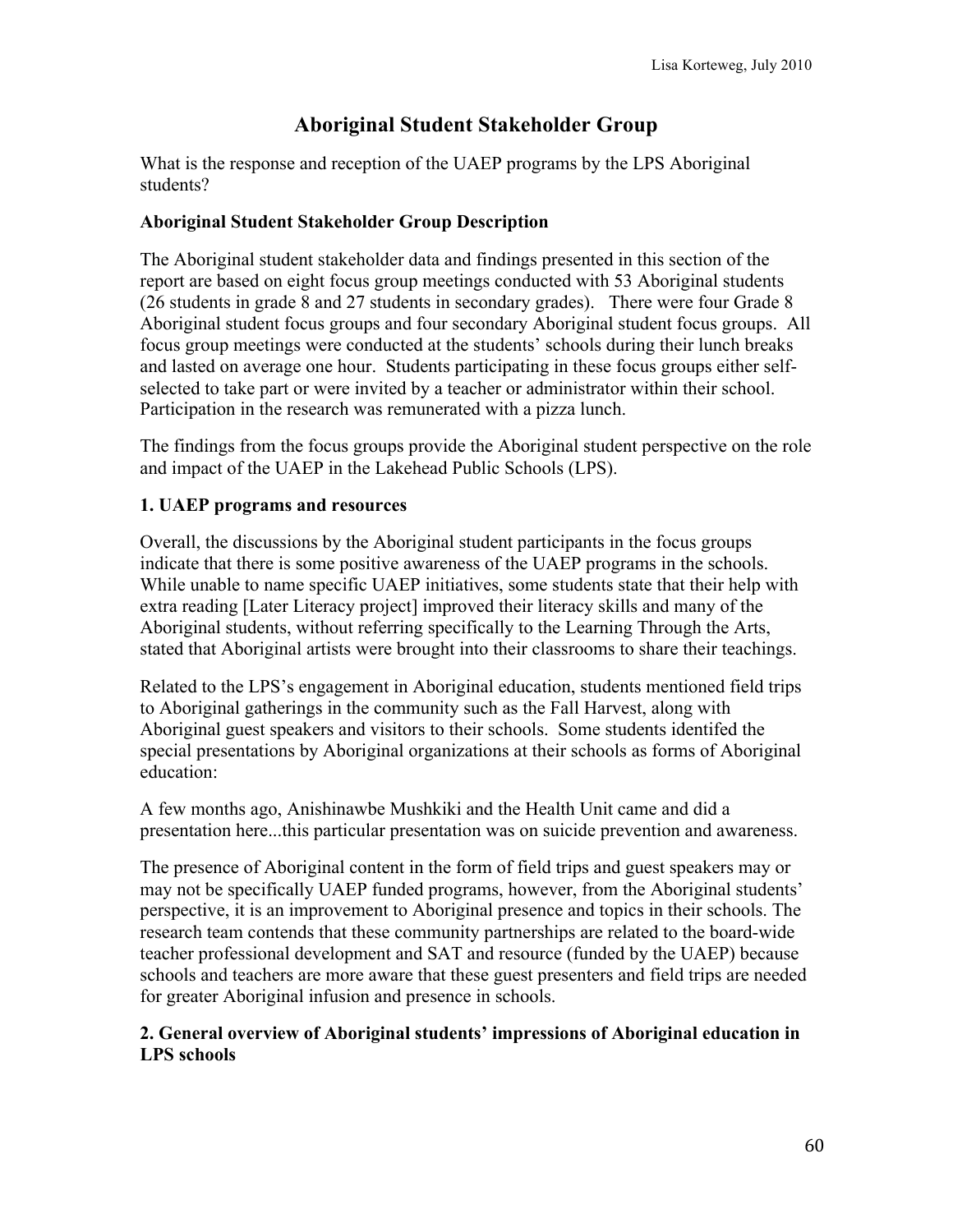A review of the focus group transcript data suggests that, overall, Aboriginal students feel that Aboriginal education is improving in some small ways in the LPS but that there remains much that needs improvement and that Aboriginal education efforts need to increase. Most of the Aboriginal student participants still perceive that they are targeted and treated differently by their peers and teachers because they are Aboriginal. They still do not see themselves reflected in the daily curriculum or their Aboriginal identity recognized and encouraged by their schools. Often, this different or disconnected treatment causes barriers to learning for these students and negative feelings of isolation or exclusion in their schools.

Overall, almost every Aboriginal student focus group at some point discussed racism from peers, or teachers, or the broader Thunder Bay community as a challenge in their school lives. Other Aboriginal students expressed concern about the difficulties for northern students or themselves in transitioning from northern First Nations communities to the Thunder Bay urban centre and new school. Several students felt that there remains large social and academic barriers that Aboriginal students need to overcome and that there is a concurrent lack of support in the schools for contending with these significant barriers. Although Aboriginal students feel they have many challenges, the general findings from the focus groups also suggest that Aboriginal students maintain a strong sense of identity and positive vision for their future in LPS schools. In spite of the many systemic issues and challenges, LPS Aboriginal students are strong and resilient in their resolve to earn a good education through LPS schools and programs.

Based on a review of the data collected from the Aboriginal student focus groups, the following barriers remain for Aboriginal students in public school boards:Racism, Transition support, Lack of Aboriginal content or positive indigenous knowledge integration in the curriculum, Few inclusive school environments, Stereotypes and deficit perceptions by peers and teachers, and Lack of promotion for cultural identity and pride. This ongoing set of barriers and negative perceptions by Aboriginal students reveals how deep and systemic are the misunderstandings, erasure or ignorance about Aboriginal peoples, content and Indigenous knowledge in any school board or non-Aboriginal education system. While the UAEP programs in the LPS have certainly helped and improved conditions for learning for Aboriginal students, the Aboriginal student focus groups were a reminder of how much damage and misunderstandings in education there is due to the ongoing legacies of residential schools and difficult Aboriginal-non-Aboriginal relations. The perceptions of the Aboriginal students remind all stakeholders and governmental levels involved in the UAEP that there are deep divides to bridge and deep scars to heal in the manner of the Truth and Reconciliation commission. According to Justice Murray Sinclair of the TRC and Bill Mussell respected Elder, "The greatest challenge in the process of reconciliation may be in achieving fundamental changes in the thinking and belief systems of both colonizers and the colonized" (Mussell, 2008, p.332). Or, to paraphrase for the UAEP, the greatest challenge of any UAEP in an Ontario provincial school board, is the long process of

 reconciliation or shifting all stakeholders' thinking and belief systems across deep divides and accumulated mistrust in the education system.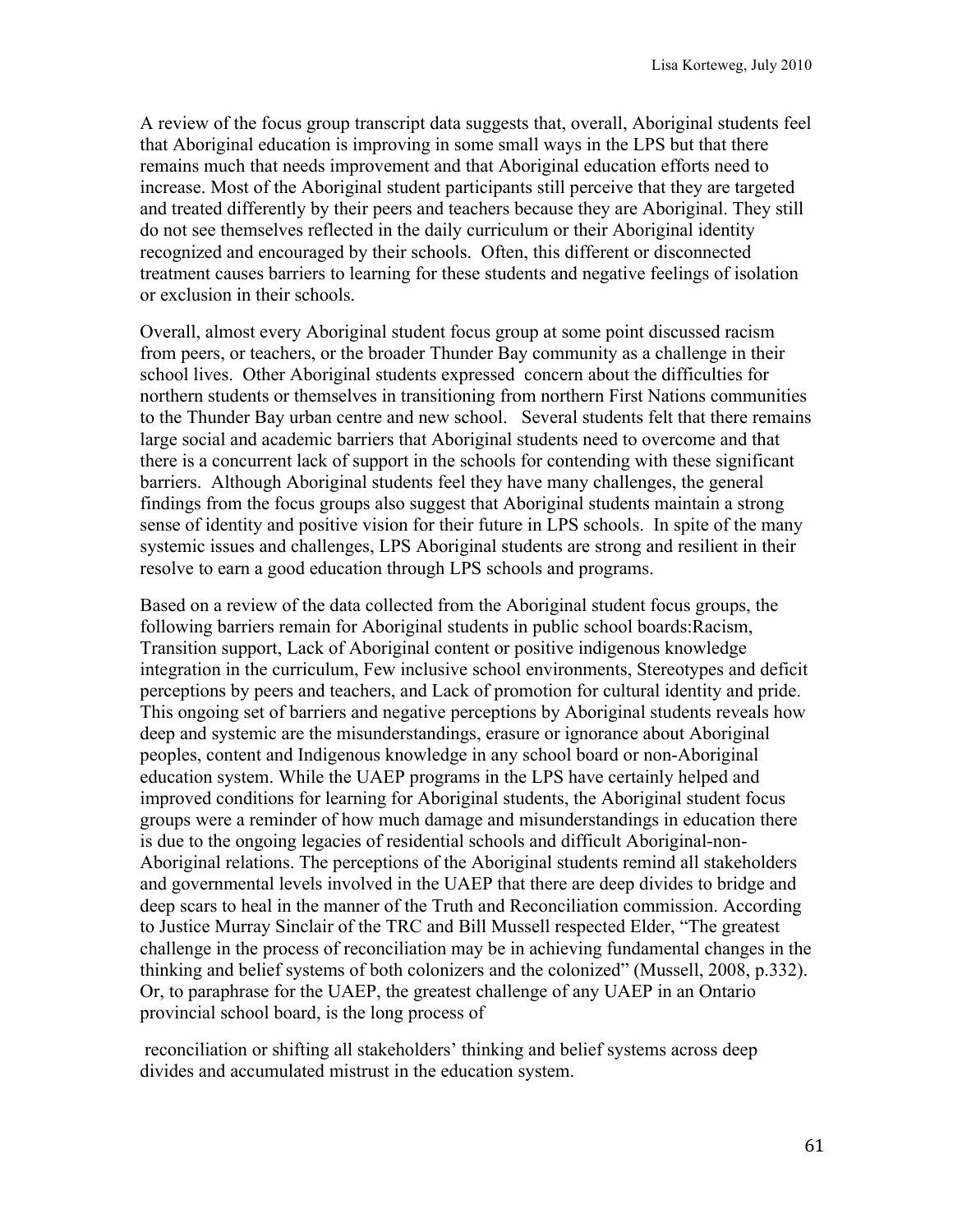The issues noted above are described in greater detail through Aboriginal student voices in the following section.

# **3. Key Issues**

# *3a. Relationships*

The issue that Aboriginal students reported on the most was that of relationships with their non-Aboriginal peers and teachers. As evidenced by the focus groups, the majority of Aboriginal students want to improve these relationships and experience more consistenly a feeling of ownership and belonging in their schools. Aboriginal students did identify racism as the greatest detractor from their education and their learning . Many students perceive that they are treated negatively by their peers if they appear or act too Aboriginal. Unfortunately, many students were able to speak directly to recent experiences of racism:

- *Racism...it's pretty much what we face here [at school] ...*
- *In [bathroom] stalls people write stuff like "Natives go back to your home..."*

Some students also felt that teachers responded differently to them if perceived as Aboriginal or because they are Aboriginal. One student discussed how they perceive teachers enabling or allowing non-Aboriginal students to be racist because they would not address the racism or would not give any consequences to non-Aboriginal students for being racist:

• *If I tell (a teacher), 'Oh, he's [non-Aboriginal student] saying I'm dirty because I am Aboriginal', the teacher will only say, 'Don't say she's dirty because she's Aboriginal'. The teacher won't take it any farther than that.*

One focus group discussion of Aboriginal students compared how certain teachers respond favourably to non-Aboriginal 'visible minority' students in contrast to themselves as Aboriginal students:

• *I've noticed too that there is an African American student who goes here and certain teachers talk to him different than they talk to us, not in a bad way, in a better way than they talk to us.*

Another student stated that the real issue is teachers' lack of awareness of racism or poor treatment of Aboriginal students by non-Aboriginals. The focus group students offered examples of the teacher ignorant behaviours and attitudes that they regularly witness or receive:

• *No offense but they're a little bit blind towards the severity of what we face as Aboriginals.*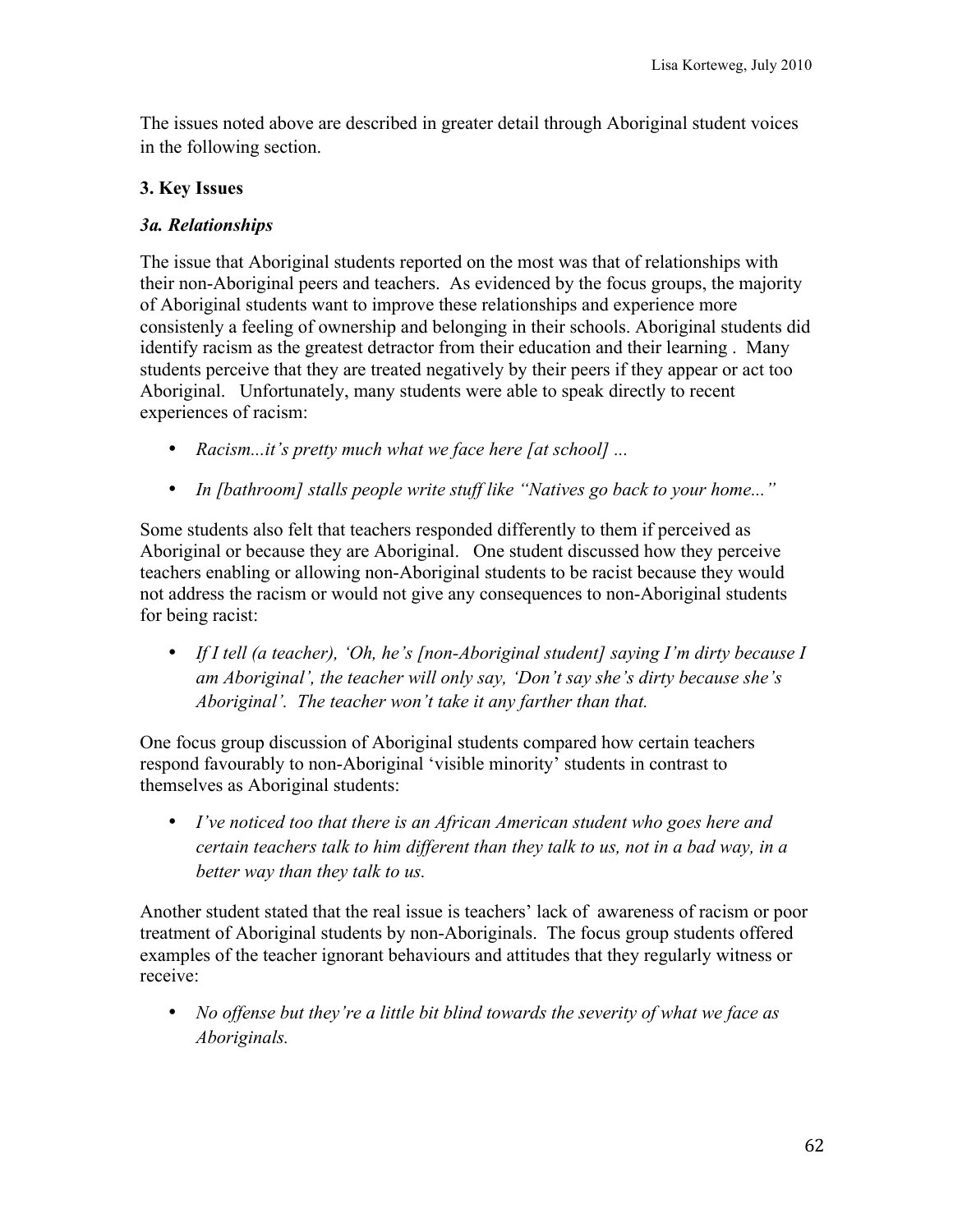Quite a few of the Aboriginal students felt that their history was not recognized in the curriculum or by their teachers. One participant discussed the hurt and trauma when a teacher was discussing the history of residential schools:

• *XXX [\*name of teacher removed] said 'they were sent to residential schools to learn better education and they were all taken care of and we fed them... some of the Natives said that they were sexually harmed, sexually abused, but it is not proven.' I wondered if XXX was kidding me. If it wasn't proven then why are some of our Aboriginal people still scarred and live as though it [residential school] was yesterday.* 

# *3b. Change and Barriers*

The topic that emerged with the second most comments from Aboriginal students is the concern for change and the barriers that remain in the LPS. Many of the Aboriginal students discussed the experience of moving into the city from their First Nations community as an immense change in their lives. These students stated that their LPS schools, teachers, and classmates do not understand the severity or difficulty of the change from a small First Nations community to the large urban and often alienating non-Aboriginal city. Two students describe the shock of leaving their tight-knit communities to start school in Thunder Bay:

- *Then I came here for High School...and there is a big change, a huge change...you have to change the way you act and behave and your mannerisms... it's like a big shock. It has taken me about 4 years to get used to it...*
- *Where I grew up everyone was a bit more reserved...then I came here and everyone was really loud and expressive. It was shocking that way*.

Aboriginal students also expressed concerns that the supports or resources they receive in schools pales in comparison to their social needs and academic gaps. Specifically, students identified how important an Aboriginal Student Counsellor or support staff were in their schools but bemoaned the very rare or few numbers of support personnel in their schools or the lack of continuity in these positions. Students also stated that more Native Language courses, greater numbers of Aboriginal teachers or staff in their schools, and more Aboriginal content in all subjects would help their transition and conditions for success.

When asked specifically for examples of Aboriginal content in curriculum, some Grade 8 students did state that there was some information on residential schools and Aboriginal veterans taught in their social studies. Students were not able to recall or give examples of any Aboriginal content or Indigenous knowledge integration in other subject areas. The students were also asked if there were any clubs, cultural groups, or extracurricular groups such as an Aboriginal student council, offered in their schools. Most of the Aboriginal students indicated that they had never hear of these groups or approaches but showed keen interest. Students were enthusiastic about opportunities to identify themselves in cultural and personal ways as Aboriginal in school organized functions,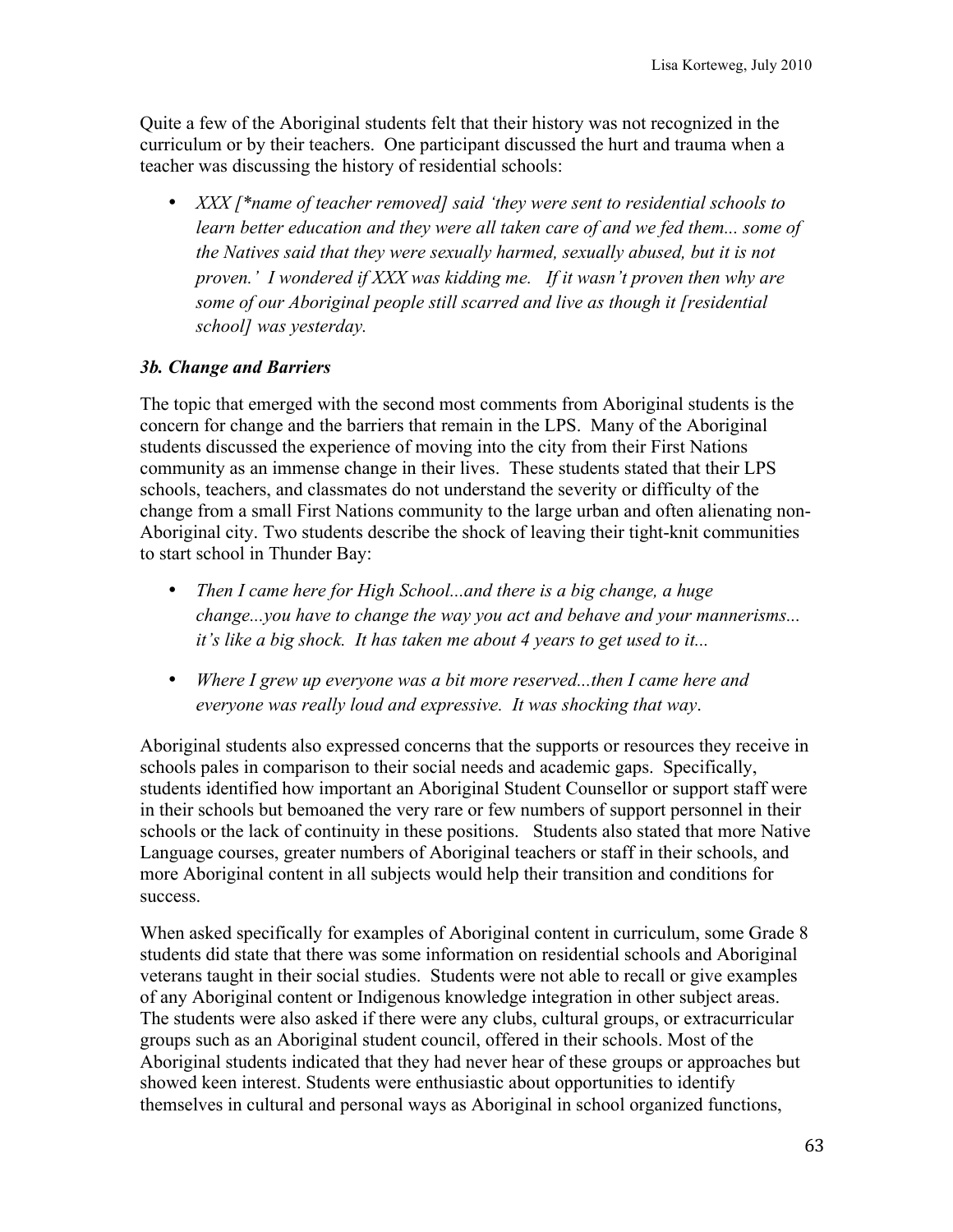clubs and activities and were Aboriginal focussed. It was clear that the students believed they would develop greater attachment, investment, and ownership as a member of their schools if these opportunities were part of the school's culture.

• *I think that the school system now is built for White people...Like there is nowhere for Native people to fit in...that's what I noticed right away when I came here...and it's terrible because it's built for white people but you have like this population of Native kids coming in...and because of that [lack of supports for Aboriginal students] a lot of them are dropping out and going back to their reserves.*

# *3c. Positive Pedagogy*

The third most common theme that emerged from the focus group transcripts is that Aboriginal students have a strong sense of identity and pride in their culture and they want to merge this strength with academic or school-based success. The Aboriginal students were clear that they want to finish school and achieve their dreams and aspirations to share with their families and communities. There was ample evidence from the focus groups that Aboriginal students maintain a lot of hope for the LPS assisting them along with their families and communities, to achieve a better future.

- *I am trying to get somewhere. It is some kind of truth that most Aboriginal families are poor. Education for them may cost a lot to go to university or college. But there is a lot of potential in Aboriginal people.*
- *Before I was just like whatever. I hate coming to school...but now it's like I need High School or else I can't go anywhere...I'm gonna be on welfare my whole like if I don't, you know...you can't do that...you can't get nowhere with your child doing that...you'll just barely make it... you know, it's hard.*

The focus group discussions indicate that many students trust the actions, education and abilities of their teachers when it comes to academic matters and subject competencies. One focus group discussion makes reference to one specific incident where a teacher seemed to have intentionally treated an Aboriginal student unfairly. The Aboriginal student who reported this incident to the focus group stated that 'Teachers know better...because they are smart.' Many of the other participants were in complete agreement. This discussion demonstrates that Aboriginal students trust their LPS teachers to act in the best academic interest of all students. The presence of this trust indicates that there is a growing opportunity to both continue and foster more healthy, effective, and respectful relationships with Aboriginal students and their families.

Many of the Aboriginal students were also quite open in providing suggestions and strategies for the positive and respectful integration of Indigenous knowledge into their school's curriculum and learning. As one student articulated: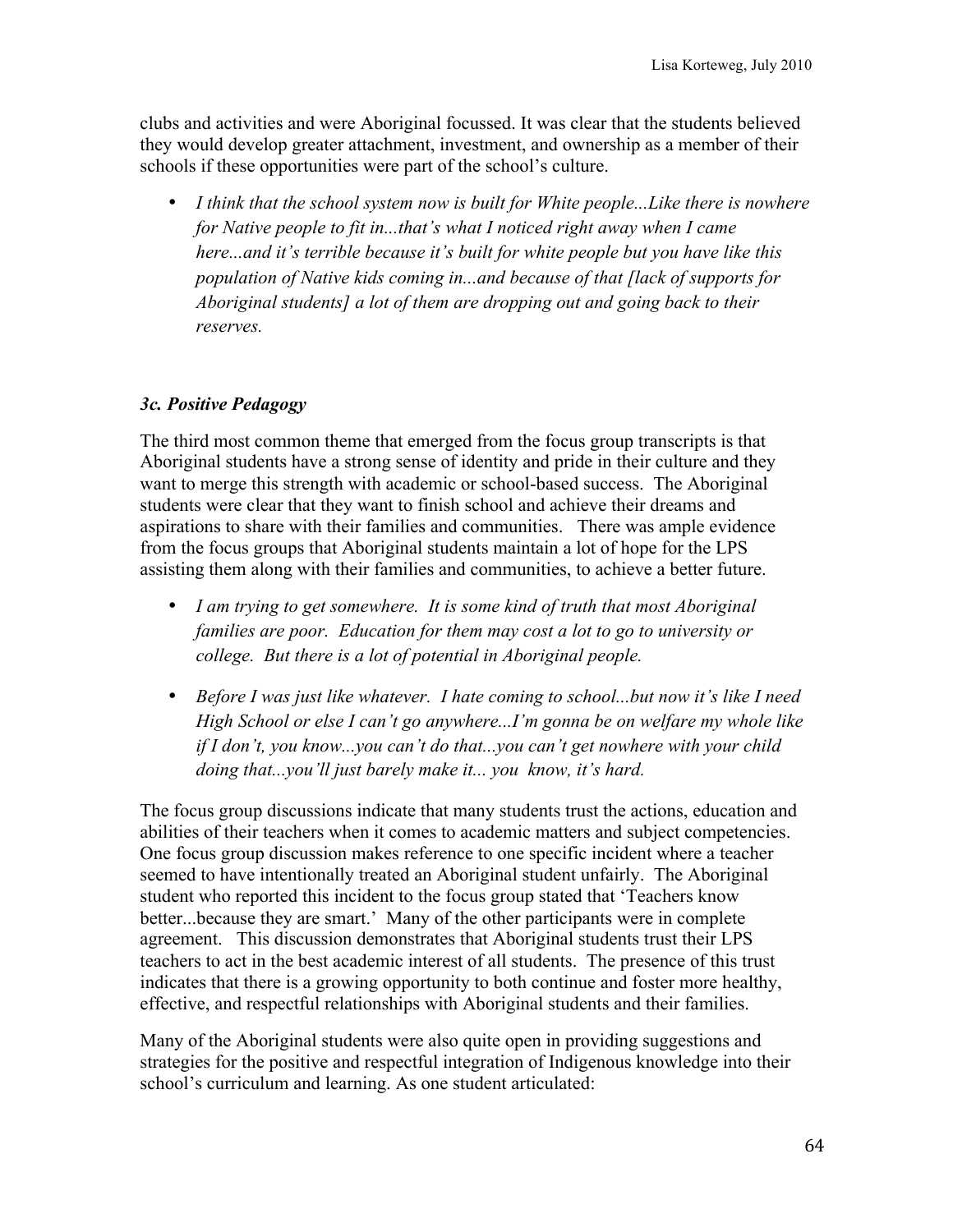• *First, I would talk about the Creator because the Creator comes first in all we do. We should teach drumming and dancing because it is such a beautiful thing and everyone should be able to experience it.*

# *4. Recommendations by participants*

The recommendations described in this section are based on the transcript data of the Aboriginal student focus groups and their perceptions of what will improve Aboriginal education in the LPS. These recommendations provide insight into what this stakeholder group wants implemented for school board Aboriginal education to become more responsive to Aboriginal students, their families and their communities. These findings are also a reflection of some of the ongoing challenges that Aboriginal students face as students in the LPS.

4a. Aboriginal presence in the schools.

Every focus group discussion included calls for more Aboriginal presence in the schools. When asked what recommendations students had for increasing Aboriginal presence, all of the students stated that more Aboriginal teachers were desperately needed in schools.

- *Maybe have Aboriginal people actually teaching the Aboriginal courses.*
- *I think it would be a good way to see positive role models...like teachers, Aboriginal teachers.*
- *All of the students want more Aboriginal content in the curriculum.*
- *Just because I think our traditions and stuff like that would be incorporated into every class [with an Aboriginal teacher].*

Along with real efforts to integrating Aboriginal content and positive Indigenous knowledge throughout the general curriculum, students stated that there was a need for more Aboriginal-specific or Aboriginal-focused courses in the LPS.

• *You asked a question earlier about is it better to have more Aboriginal classes...I say it's better to have it because some [Aboriginal] people around the area [of Thunder Bay] don't even know half the stuff they learned when they're in this [Native studies] class...like XXX [\*name removed]. She didn't know about a Treaty until like a couple weeks ago.*

Students also noted that there needs to be greater awareness raising for their peers on the daily issues that Aboriginal students and their communities face. One suggestion that many of the students offered is to make Aboriginal-specific courses such as Native Studies mandatory or recognized as academic credits for non-Aboriginal students .

4b. Native Language Classes.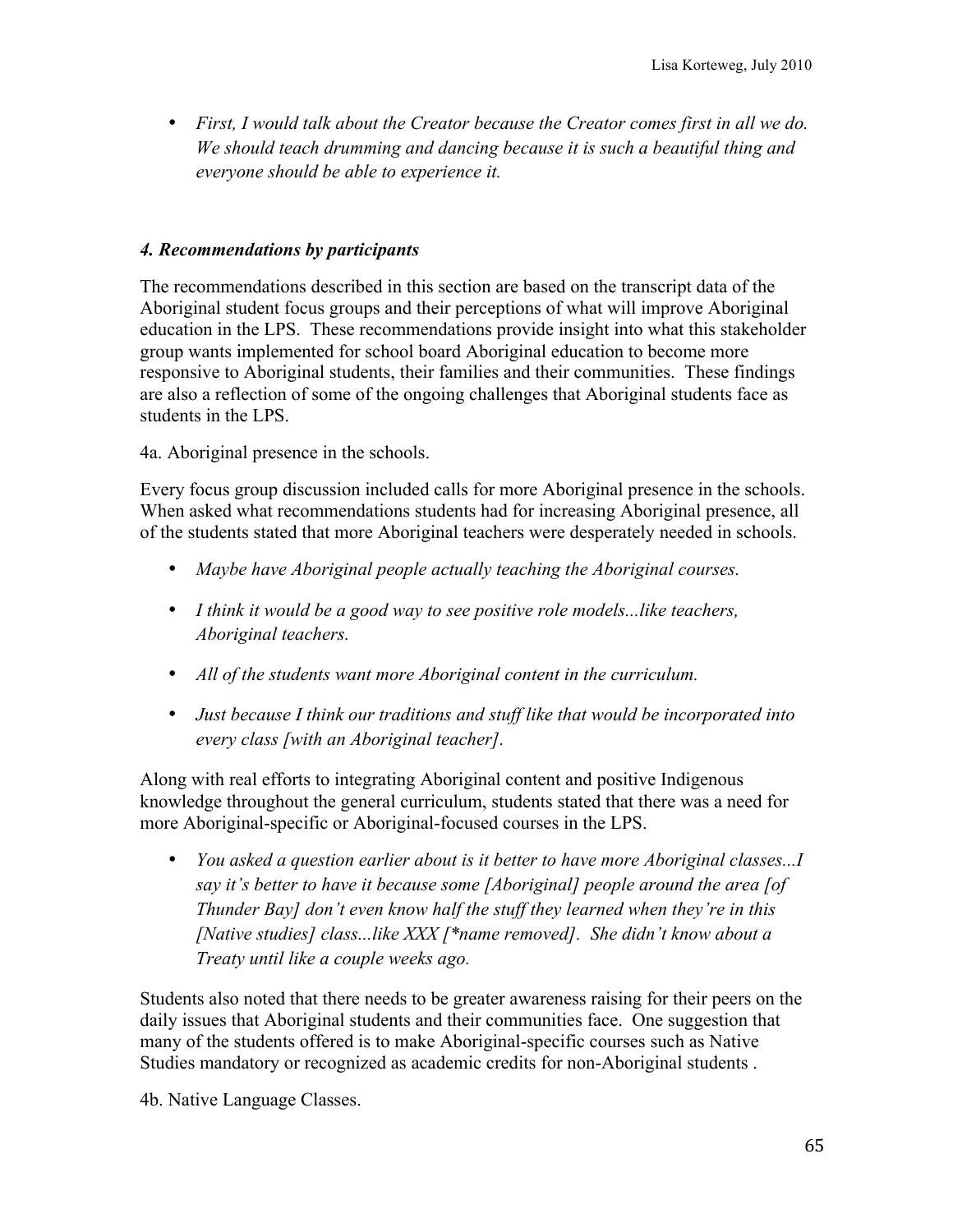Every focus group also identified and emphasized the need for Native Language classes in all grades at all schools. Aboriginal students were clear that they believe Native Language is a critical part of Aboriginal education.

- *I wish we had the choice of taking Native as a Second Language instead of taking French.*
- *I wish I had a choice, especially in elementary, during the younger grades.*
- *I don't like that they only teach one other language. A lot of us don't want to learn French. I feel that we are being forced into it.*

It was apparent in all the focus groups that Aboriginal students seem construct their identity and Aboriginal culture with Native Language instruction and revitalization. One student participant described their desire to learn the language in an attempt to preserve their family knowledge and history:

*I want to learn Ojibwe because most of my family used to speak Ojibwe but barely any of them speak it anymore.*

4c. More personnel support in the schools specific for Aboriginal students.

Many students identified both the help and benefits along with the ongoing need for an Aboriginal student counsellor in every school.

- *That [Native counsellor] would be really cool...to talk about like the issues...that people face every day and stuff like that.*
- *Like have a Native Counsellor.*
- *The guidance counsellor there was Native...and XXX [\*name removed] used to kind of act like the Elder...liked to participate and do different things with the Native students...that was really cool.*

Many students also suggested that Native counsellors and support personnel could participate in, lead or design transition courses and programs that would support Aboriginal students new to the city and urban public school systems.

4d. Develop teacher awareness of Aboriginal culture, issues and community. Aboriginal students stated that most non-Aboriginal teachers were not regularly aware of the challenges that Aboriginal communities face. Many students stated that they want more cultural awareness from their teachers and they want more training or Aboriginal education courses for these teachers.

• *I would like to see teachers taking cultural sensitivity courses.*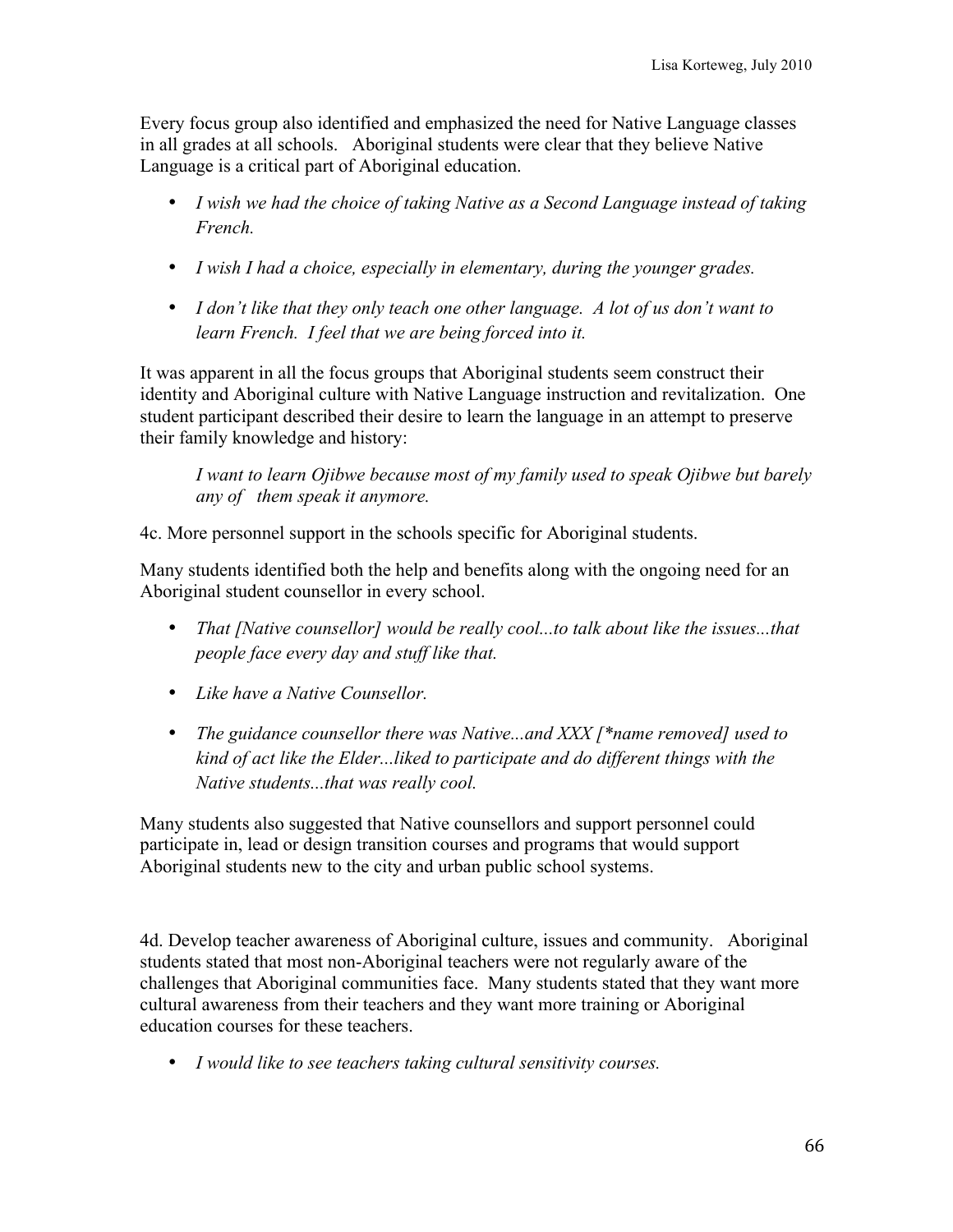- *All they need* to do is just be more open about different cultures...and not so close minded.
- 4e. Develop teacher understanding of the unique needs of Aboriginal students.

When asked how non-Aboriginal teachers could provide more support to their Aboriginal students, a few students at one school were able to identify clear and personal examples of effective and engaging teacher -student relationships.

- *If you can't change the school then you should just have more teachers like XXX [\*name removed].*
- *To not judge everybody by their look...like their skin...we're all the same on the inside...we still want to learn.*
- *This teacher knows everything about us...you ask this teacher anything...'what's my favourite colour?' ...'green'...'what do you like to eat?'...'pizza'.*
- *This teacher got to know who we were as people ...instead of just another student...that's what made us feel welcome.*
- *And it made love going to class and enjoying learning from XXXX [name and sex of teacher not identified]*

# **5. Recommendations by the Research Team for improving the UAEP for Aboriginal students**

Nearly all of the Aboriginal students in the elementary focus groups named and identified the Urban Aboriginal Strategy (UAS) programming and youth outreach workers as positive forces of Aboriginal education in their schools. Although the UAS and UAEP have a similar mandate in engaging the school community and Aboriginal education, they are two separate groups funded by different Ministries. Aboriginal students observed that they felt the presence of the UAS youth workers was very important for promoting a positive and welcoming Aboriginal presence in their school lives and that most of their Aboriginal education experiences came from the UAS programs and culture instructors:

- *You learn about the four sacred teachings. They read stories and we do art about it.*
- *I like the programs that they have that help students when they don't have lunches.*
- *XXX [\*name removed] is really cool and makes me feel proud that I am Anishinaabe.*
- *I like to come to school when XXX [\*name removed] is here.*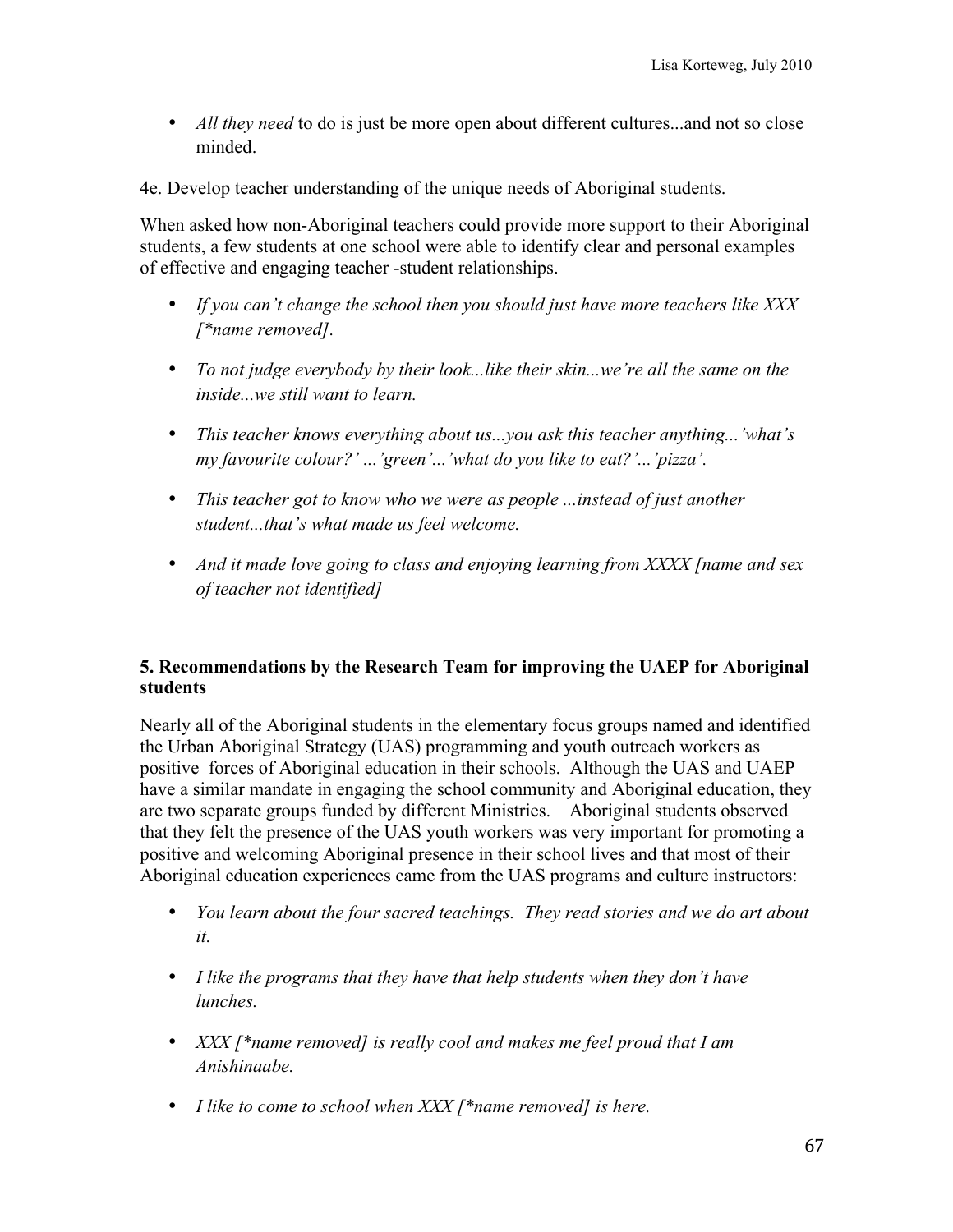Many of the students identified with the UAS outreach workers as Aboriginal teachers or culture instructors in the schools. Overall, the Aboriginal students demonstrated keen interest in participating in traditional activities and celebrations such as Powwows and Native Language classes when organized with the UAS outreach worker:

• *Our class's [members] families came [to the Powwow] and it turned out really good...everybody participated and there were little kids dancing around the circle.*

The Aboriginal students in this research were clear that they need more Aboriginal presence in their schools by having more Aboriginal educators, Indigenous knowledge integration, and specific courses in order to see their LPS sschools as offering or engaging in Aboriginal education. Along with ongoing teacher and administrator cultural awareness and sensitivity training, more instructional and class time partnerships with Aboriginal organizations such as the UAS and community members were emphasized by the students.

6. Limitations of the collected information about the Aboriginal student stakeholder group include the following:

- Participant selection. The Aboriginal students were almost always selected by a teacher or an administrator, and often at the last minute. At almost each Aboriginal student focus group, administrators or SATs were calling for parental or family permission for students to participate before we could begin the session. This last minute organizing did not happen with the non-Aboriginal student groups, hence, in the research process itself, we recognize that there were cultural gaps in communication between school and Aboriginal students/families that may require innovative strategies in the future.
- Time constraints. The focus groups were conducted during the student lunch break. This short time period may have limited the student participation. Time is necessary to develop relationships, trust, and honest conversation. While the focus groups were designed to be as inclusive and welcoming of students' participation and sharing, all focus groups only met one time. As such, student participants may not have been fully trusting or sharing not only with the university researchers but also with the other Aboriginal students, who were not necessarily in their grade or classes.
- Safe Spaces. There were some interruptions during the focus groups such as staff entering and leaving the meeting room, participants joining or leaving, and bell warnings indicating the end of the lunch period. Again for the purpose of establishing a safe and comfortable space in which to share stories and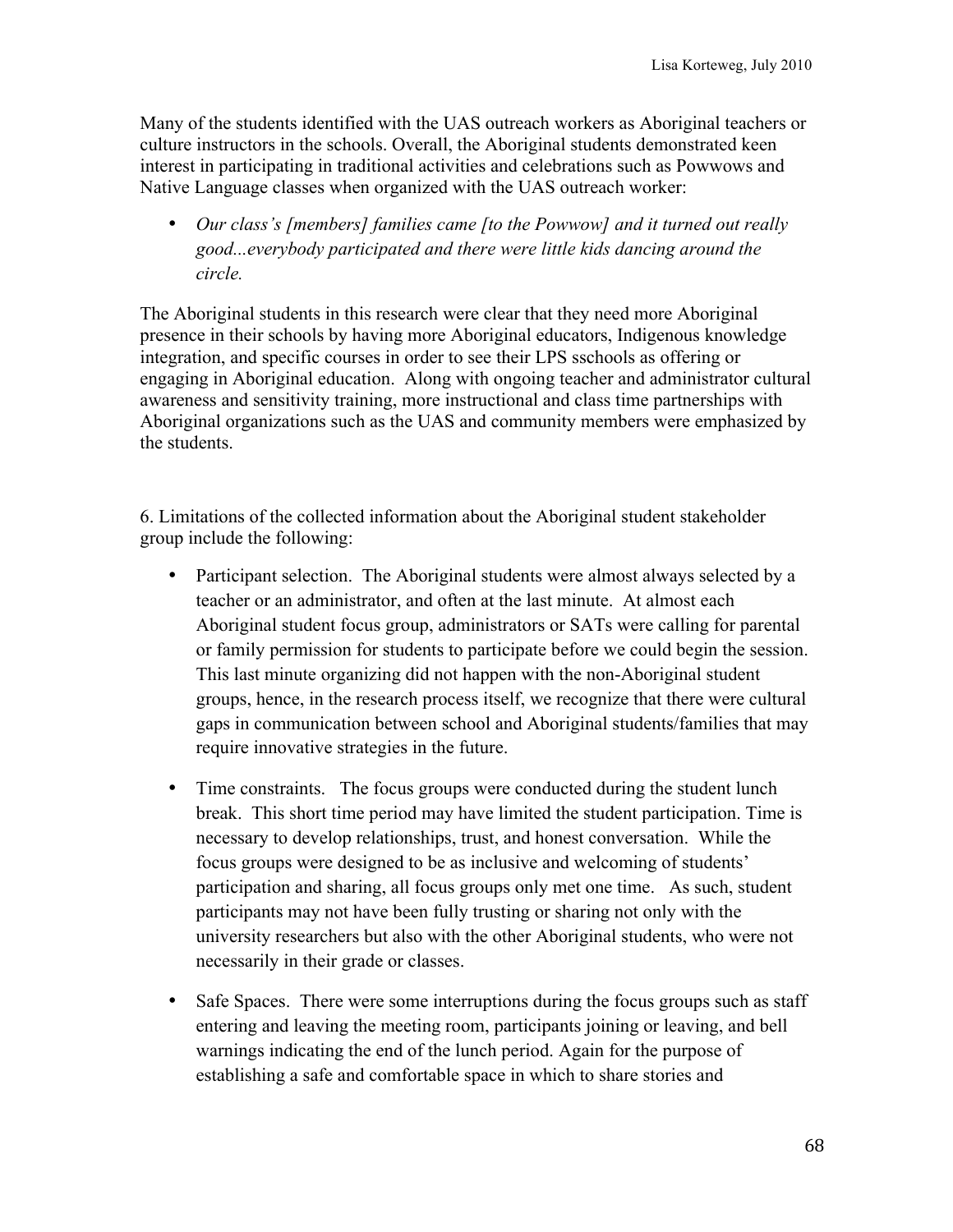experiences of Aboriginal education, this was difficult to do in the very short lunch period when we had access to these students.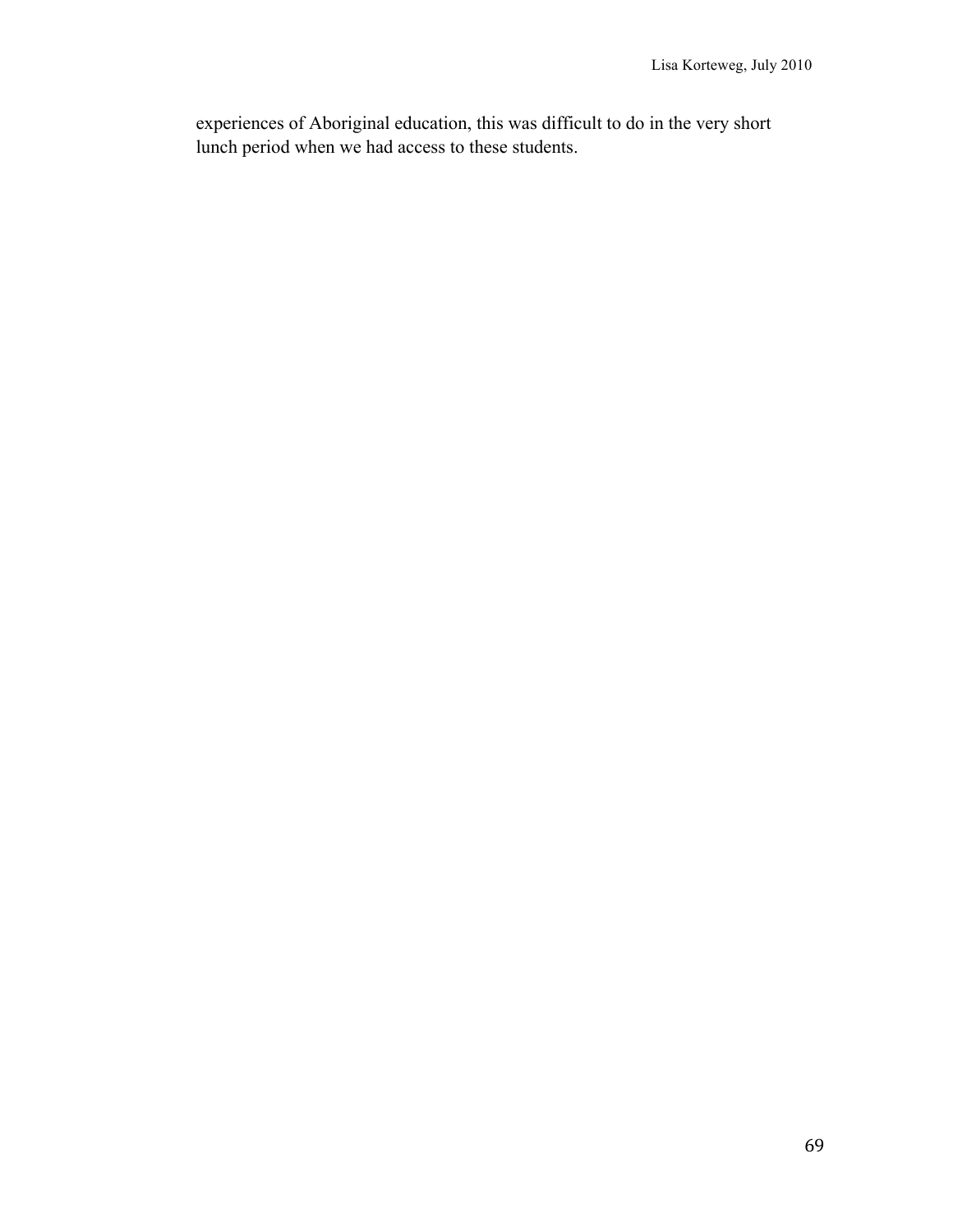## **Aboriginal Parents, Elders and Community Stakeholder Group**

### **What is the response of the Aboriginal community to the UAEP programs and initiatives thus far?**

### *Description of the Aboriginal Community Stakeholder Group*

The Aboriginal community stakeholder group in this qualitative phase of the UAEP study was comprised of parents with children attending the Lakehead Public Schools (LPS) as well as Elders and Aboriginal community members associated with the UAEP or directly involved in Aboriginal education initiatives with the LPS. Overall, twenty-five Aboriginal community members participated in five focus group sessions for the UAEP research. Three of the focus groups involved parents who participate in programs directly tied to the UAEP funding or who have children in the LPS. One focus group included First Nations and Métis Elders who gave generously of their time to share their perspectives on what is Aboriginal education. Another focus group included Aboriginal community members at large, including staff that work in the schools through after-school or non-classroom activities, offering cultural instruction. The focus groups took place at the Lakehead Adult Education Centre, the Lakehead Public School Board offices, at an LPS school and at the Shkoday Abinojiiwak Obimiwedoon building where a table was set up and a smudge ceremony opened the discussions.

The findings presented below are divided into four sections: 1. UAEP programs, 2. General overview of stakeholder experiences and perceptions of Aboriginal education in the LPS, 3. Key issues, and 4. Recommendations.

### **1.UAEP Programs**

Aboriginal community members in the LPS were aware of the UAEP programs in a mostly general sense of Aboriginal education versus awareness of specific UAEP programs by name, unless they were directly working on a UAEP initiative. One Aboriginal community member, however, spoke directly about the UAEP with detailed knowledge of its mandate, "... to improve urban Aboriginal education, to improve student success, create a welcoming environment through teacher professional development and curriculum." Many community members spoke about Aboriginal education in general and LPS classrooms overall as critical sites for the rejuvenation of culture and the revitalization of Aboriginal languages and Indigenous knowledge.

### **2. General Landscape of the Aboriginal Community Stakeholder Group**

A review of the focus group transcript data collected suggests that overall, the Aboriginal community members were positive about the benefits and progress of the UAEP programs and initiatives by the LPS. There was, however, a widely held belief that much more could be done to improve Aboriginal education on the whole. Aboriginal community members were able to give examples of culturally relevant and responsive pedagogy in the LPS, positive relationships with the Aboriginal community and the LPS, and the importance of the inclusion of Aboriginal teachings and Indigenous knowledge integration in the LPS. On the other hand, the volume of feedback on needed areas of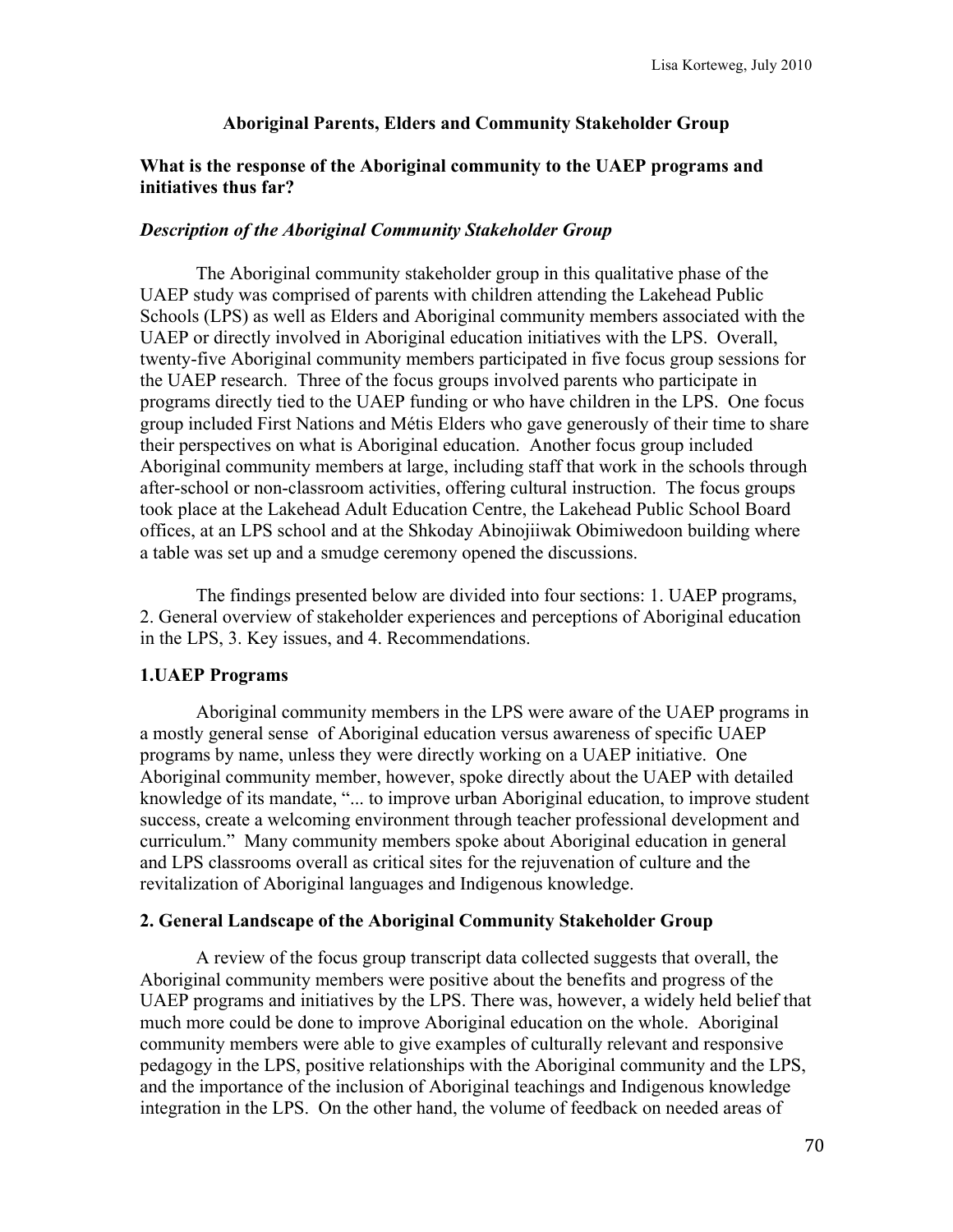improvement in Aboriginal education did exceed the volume of feedback on success stories and experiences of the UAEP in the LPS thus far.

The Aboriginal community members felt there was an ongoing need to enhance, nurture and strengthen relationships and partnerships between the LPS and the Aboriginal community. This need was emphasized throughout the focus groups and, as one community member pointed out, "Aboriginal parents don't have a choice to send their kids to a certain kind of school [such as an Aboriginal school]." It was clear and evident that the LPS needs to continue to improve relations with the Aboriginal community, including Elders and parents. It can also be concluded from the feedback by Aboriginal community members that a school environment that is lacking active Aboriginal engagement in classrooms by community members is an impoverished, even harmful, environment for Aboriginal students. Overall, LPS schools need to continue to become even more proactive in Aboriginal education by engaging more community and parental participation to create effective, meaningful conditions for student success.

### **3. Key Issues**

The key issues or themes that received the most comments from Aboriginal community members, in descending order, were: a. Change Mechanisms, b. Relationships with Aboriginal Community, and c. Supports for Change. Aboriginal community members spoke often about the need for the LPS to recognize and acknowledge that Elders, parents and Aboriginal community members at large know a great deal about their own culture and their own children. It is evident from the community stakeholder data that the LPS needs to continue to move away from the typical top-down, one-sided, hierarchical organizational approach by school boards, that those with "credentials" know best how to educate Aboriginal children. Only through more parental and community consultation along with direct involvement at the school level will Aboriginal students believe that there is an Aboriginal presence and authentic commitment to Aboriginal education in their schools.

### *3a. Change Mechanisms and Barriers*

The Aboriginal community members commented frequently on various change mechanisms and barriers to improving Aboriginal education. Most of the community comments described a perceived attitude of non-Aboriginal school boards towards Aboriginal education in general, to comments about specific teacher attitudes and practices. As one Aboriginal parent commented upon her own experiences, she summarized that, "Every school should be open and not take short cuts with kids." Other Aboriginal parents had this to say about teachers and their abilities to be either supports for change or barriers to changes in Aboriginal education:

- *Sometimes the teachers are a challenge, they need to know more, and there is a lack of knowledge, guilt and shame. There are positive and negative responses. The curriculum is not flexible and teachers are not flexible.*
- *I think that teachers even though it might be a ten minute conversation after school – for teachers once the bell rings, they're out. If a parent is*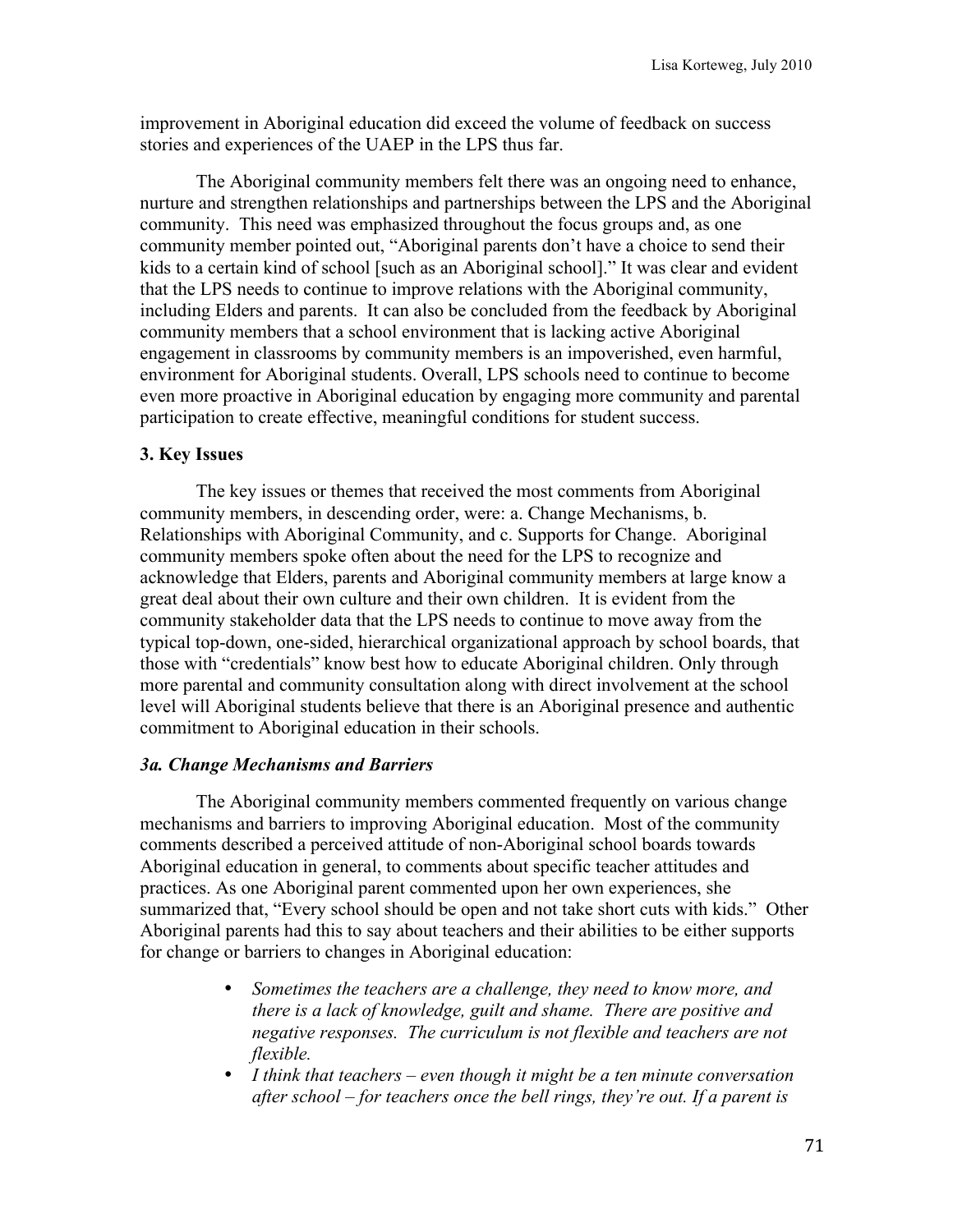*there, it's almost as if, 'I'm here to teach, do my job, get my pay check.' I want to see that the teacher...notices this kid is acting out.*

Parents here were expressing concerns that teachers who do not go beyond their 9-to-3:30 duties are not spending enough time to establish real relationships with Aboriginal students and families. As one parent explained, if a child is not given enough attention for who they are as an Aboriginal person, "... it's going to have a profound effect on how that kid looks in the mirror every day...that'll affect his self-worth, his self-esteem, his selfimage".

The majority of Aboriginal parents felt they were not receiving enough communication from their children's teachers and realized that their roles as Aboriginal parents would have to change by becoming better advocates for their child's education, "Like if I don't say anything, if I don't go in there and talk, nobody's going to talk to me." The Aboriginal parents and community members also questioned the level of sincerity and commitment by some LPS schools and teachers to Aboriginal education. As one Aboriginal community member stated, "You can see the difference in each school, some schools are only doing it [Aboriginal education] because it looks good on paper." Other Aboriginal community members and parents were concerned about whether or not the majority of non-Aboriginal teachers were supportive of their children or genuine in their efforts to assist Aboriginal students. From all these comments, two interpretations can be made: firstly, Aboriginal parents recognize how important the teacher is for their child's academic success; and, secondly, they have had good experiences with some teachers leading them to recognize those teachers who are not as successful.

Other parents discussed the barriers or limitations to community members as education contributors, due to the accreditation and professionalization of classroom teaching. Parents were concerned that family members would not be welcomed into schools to share knowledge and traditions because school board professionalization discounts or limits their contributions:

- *Native people are willing to teach in the schools but they don't have their papers. My grandma can do it all, offer to teach but she doesn't have the credentials, instead she is a special guest. I want Elders into the schools, I want it forever.*
- *...When I know what topic they're on, you know, 'if you want any help, I can help – as a parent...I can help you bring in someone or maybe I can come in' but the teachers that I present that to are not open to* that.

Aboriginal community members, as evidenced in these comments, are concerned about the ways in which the Ministry mandated curriculum is taught only by most non-Aboriginal teachers with credentials who may not recognize or have the ability to integrate the Indigneous knowledge and wisdom that the Aboriginal community has to offer. Laypersons from the Aboriginal community have the potential to enhance curriculum and provide students with the means to connect their own cultural identities as members of the Aboriginal community with the education system. Again, this is not an issue specific to the LPS but one that is generalizable to all Ontario school boards.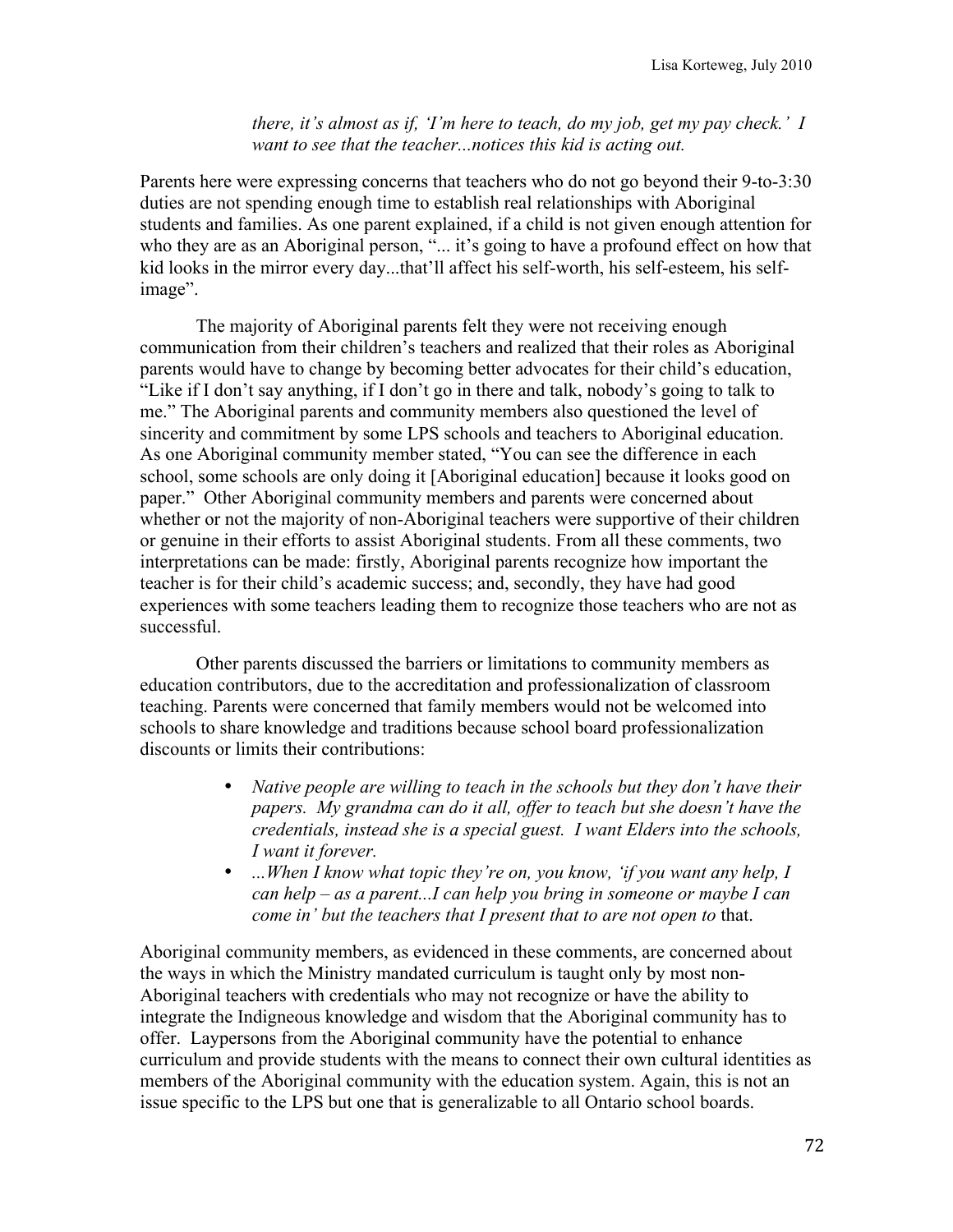Aboriginal community members who offer complementary cultural programming in LPS schools also referred to the perceived "closed" or authorized professionalization of classroom teaching as a potential barrier to improving Aboriginal education:

> • *Many in the LPS do not trust us, we are not up to "their" standards. But we're there for the kids,* that's our main role. They don't trust us, there are control issues.

Other perceived barriers to change by the Aboriginal parents and community members is the ongoing experiences of racism, ethno- or Eurocentrism, and ignorance about Aboriginal culture, Indigenous knowledge and traditions/protocols in school boards. These perceptions are illustrated in the following experiences shared by Aboriginal community members. What is interesting to note is that these experiences with schools were elicited as parents described and contrasted their "school" experiences with the Aboriginal Head Start (Shkoday Abinojiiwak Obimiwedoon), early childhood education program in Thunder Bay.

One Aboriginal community member who visits LPS classrooms regularly, shared a story about the importance of cultural teachings for all students:

*I went into a school last week...I brought my hand drum and my rattle, and I said, 'What do you think this land was like 200 years ago?' And this one little white boy said, 'It was a virtual wasteland'. 'No it wasn't,' I said. 'It was full of trees...it was beautiful wasn't it?' You see how they grow up thinking different? In our world, ever since I was a little boy, it didn't matter if it was in a city or a farm or out in the bush, anywhere. I was always taught that we were connected. And it's very hard to make the non-Natives and even our Natives now think about the way it was.*

An Aboriginal parent shared this story about the importance of Indigenous knowledge and Aboriginal pedagogy for children:

*To pick blueberries, you can't read about it in a book, you need to get some grandmas and Elders in here to smarten up these teachers and principals [laughter …] Not to single them out, teachers are on edge about these things. It's not only teachers but it's also the curriculum too.*

Furthermore, another Aboriginal community member who visits LPS schools made this statement on the loss of community controlled education:

*I read the Ontario Education Framework. I read it and I have the same outcomes. Some people in the schools think that drumming is just fooling around, they say, 'quit fooling around.' You can't fund self-esteem. I've been in the schools and there is a lot of learning through the arts. The Canadian government did a good job of not teaching us*.

Another Aboriginal community member spoke at length about the importance of Aboriginal education for cultural awareness for Aboriginal students in the LPS, "They owe it to us to not wait until we go to University to learn about who you are." Several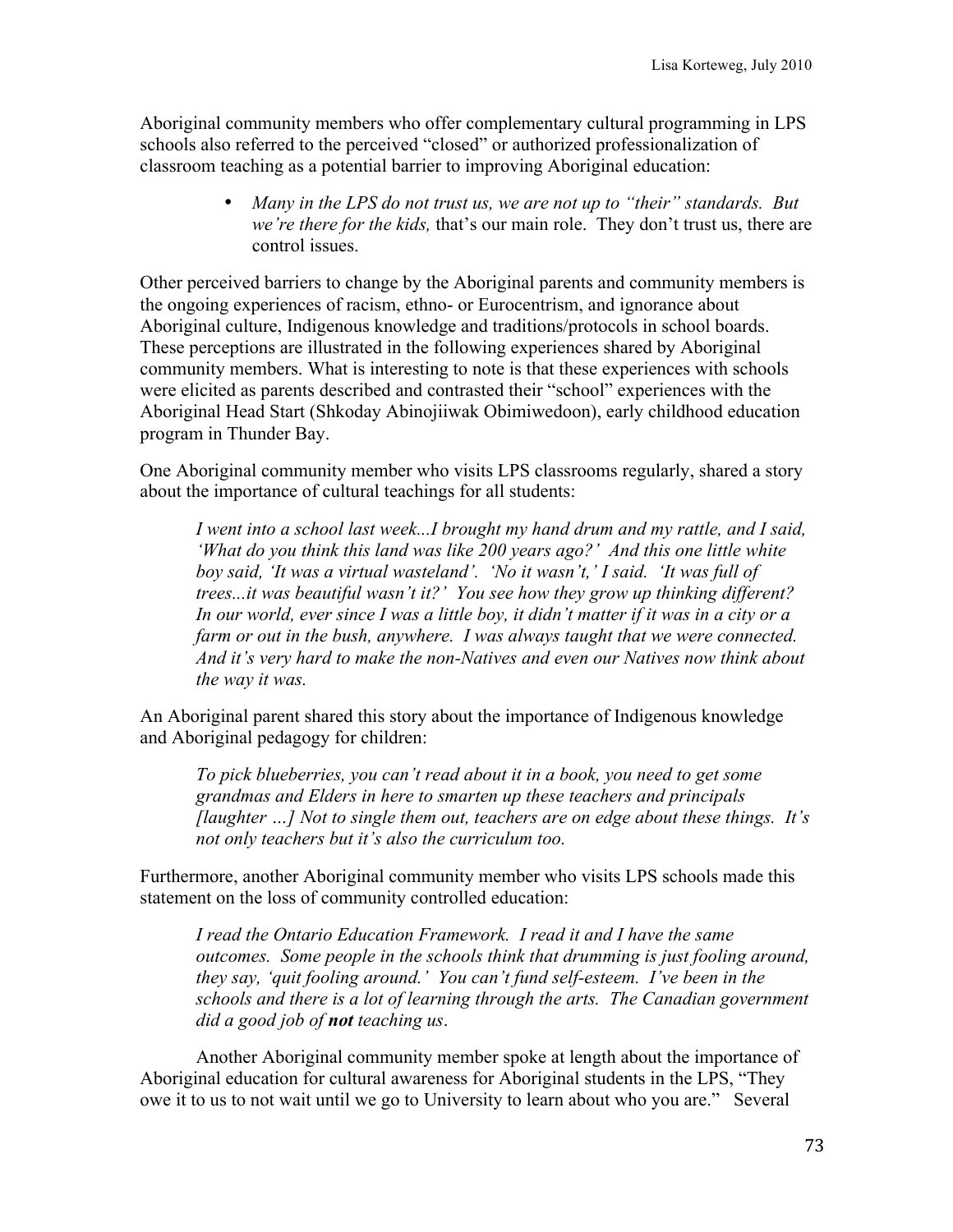parents used the Aboriginal Head Start (referred to simply as Shkoday) program in Thunder Bay as a frame of reference to compare and contrast their LPS experiences of Aboriginal education. At Shkoday for instance, there is a reverence for teaching Aboriginal children about their ancestral history, as one parent explains, "Look at Shkoday, where else can you see a rabbit skinned?... I loved Head Start because of its Aboriginal content." Another parent says, "Get those young children from Head Start because you're already building up those skills, those parenting skills and then it just leads into the school-age piece." Referring to the pedagogy at Shkoday, another Aboriginal parent observed:

*... for kids going from that program to an [LPS] program, I can see how, I mean they do smudging every day and they have feasts all the time. They have speakers come in all the time, they do outdoor stuff all the time, they set up the tipi outside you know? And they have the workers that are dedicated to nourishing the culture that's being revived, I guess. ...[At Shokoday] you're immersed in the culture, you're soaking in it. So to go from that to, especially for children who are 4 or 5 years old, to go into a [LPS] classroom where that may not be the norm. Like you don't get to smudge anymore, there isn't language instruction; there isn't the cultural outings, a feast. It is a big shock*.

Teaching students from within an Aboriginal pedagogy includes learning by doing, teachings from the Elders and collaborating with Aboriginal community members on integrating Indigenous knowledge to build the curriculum. An Aboriginal community member who visits LPS schools, explains it this way:

*When you bring children back to the way the Elders taught and you teach them with dignity, you treat them with respect... I'm treating them as equals with all the teachings that I have and the teachers I have talked to after they can't understand the connection that I'm able to make or the spirits have allowed me to make with the teachings as I speak because I'm more of a conduit at that point rather than the person doing, it's not about me, it's more about the teachings... I use the medicines.*

An Elder who also visits LPS schools spoke to the contrast of Aboriginal pedagogy with the Ministry mandated curriculum:

*My language is Ojibwe and I know it in and out and I have to respect that when I teach the language to the people. There's always a little story with it and those*  words that you teach, especially the spiritual in those words. I always talk about *my grandmother, those little stories that come along. Lots of my students will say, 'I just love your little stories.' There's always a little story that goes... if you have a little story, you'll remember the word.*

These Aboriginal community members are addressing pedagogy and the differences between traditional Aboriginal learning models versus mainstream Eurocentric schooling in which the teacher is often portrayed as the authority figure who wants to be in charge. A culturally relevant and responsive curriculum in the LPS would focus more on intrinsic motivation versus extrinsic motivation. This is illustrated clearly in the following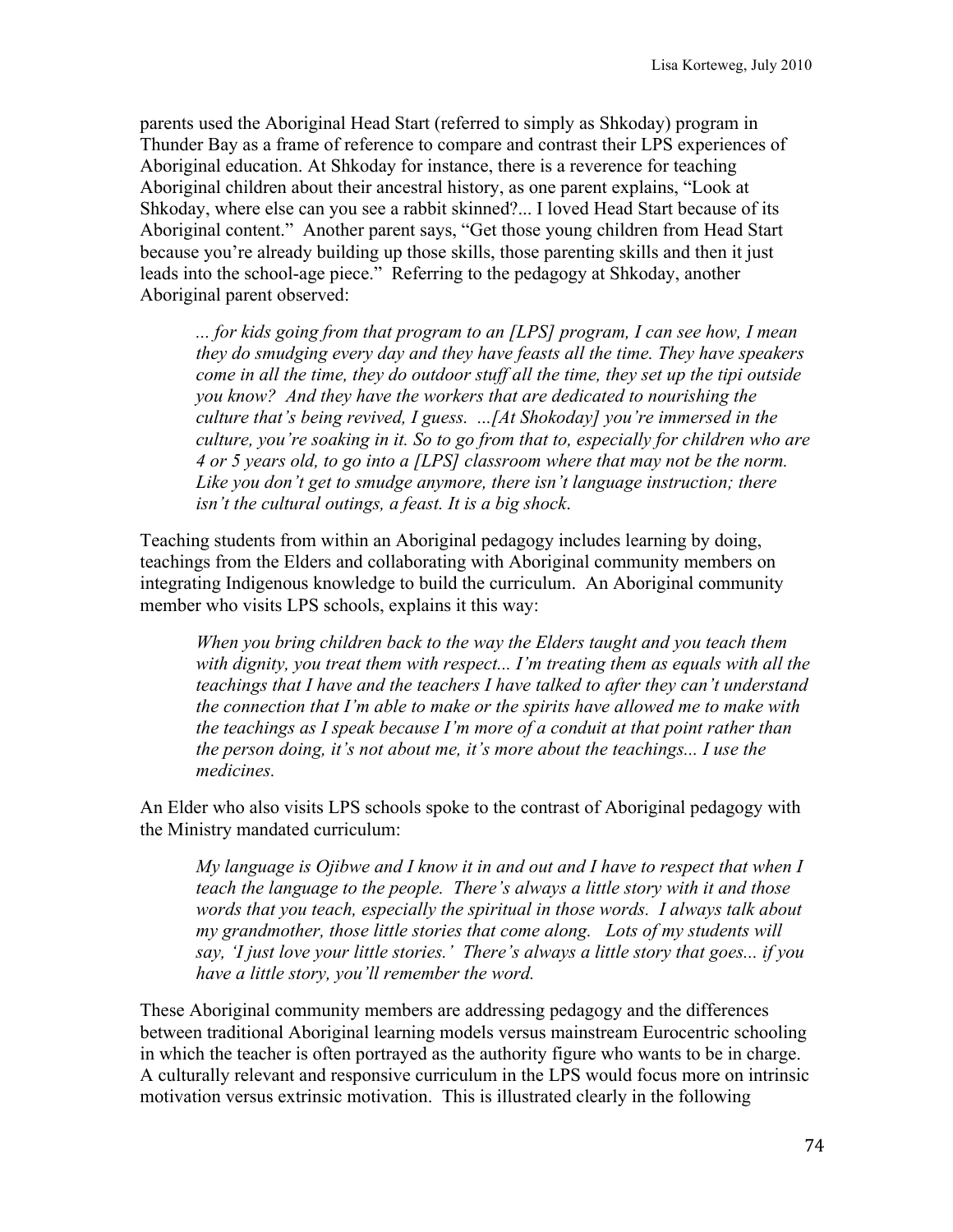comments from an Aboriginal community member, reflecting on Aboriginal knowledge and teachings:

The one thing I just wanted to say is with the teachings that were taught to me, it was the hardest time having gone to mainstream schools...having gone through the education system as a Canadian rather than Anishinaabe, the teachings and our connection to Mother Earth are a way of life, they're instinctual...The one thing about the Anishinaabe way is that it's a lifetime of learning and hearing the teachings and walking the path. It is not something that I can sit down, pick up a book and be able to write an exam six months later after studying it. So it's really, really important that we understand that the teachings are very simplistic lessons to be learned at the times we're ready to hear them and not something that can be structured and taught as our technology and the way that the dominant society education system is run. It's not a criticism, it's a fact. Thank you.

Another Aboriginal parent cautioned that there are limits to what can and should be taught in Aboriginal education. At a session in one school, a guest speaker was talking about spirits. The FG parent commented, "I'm okay with my child learning that, but what if you have somebody not open to that? It's not right and you shouldn't be teaching spirituality...It's how you communicate it right, and you're not imposing on someone else's belief system."

In summary, the perceptions of change mechanisms and barriers that emerged through the comments by Aboriginal community members included the attitudes of schools and teachers towards Aboriginal education and Indigenous knowledge, little to no positive communication between schools and Aboriginal parents, little relationship building or personal investment in Aboriginal children by teachers, and a perceived prevalence of Eurocentrism in the curriculum.

## *3b. Relationships with the Aboriginal Community*

The theme that received the second most comments from the Aboriginal community members was on school and school board relationships with the Aboriginal community. A goal of the UAEP is to ensure schools are welcoming environments and incorporate Aboriginal content, resources and materials. Yet, are schools a safe place where students can connect to their own identities and build a foundation of confidence, self-esteem and self-awareness? This line of inquiry generated a great deal of discussion, and as one Aboriginal community member remarked, "The LPS needs to establish a relationship with parents because of residential schooling", there remains a great amount of mistrust, discomfort and wariness on the part of Aboriginal community that is an accumulation of years of pain and trauma from the Indian residential school damages.

Many of the focus group comments included personal experiences in growing up as an Aboriginal community member, as well as comments about relationships between school boards and the Aboriginal community. Specifically, this theme centred on the schools' cultures or the board's organizational climate currently in the LPS for Aboriginal community members. Some comments focused on the physical environment of schools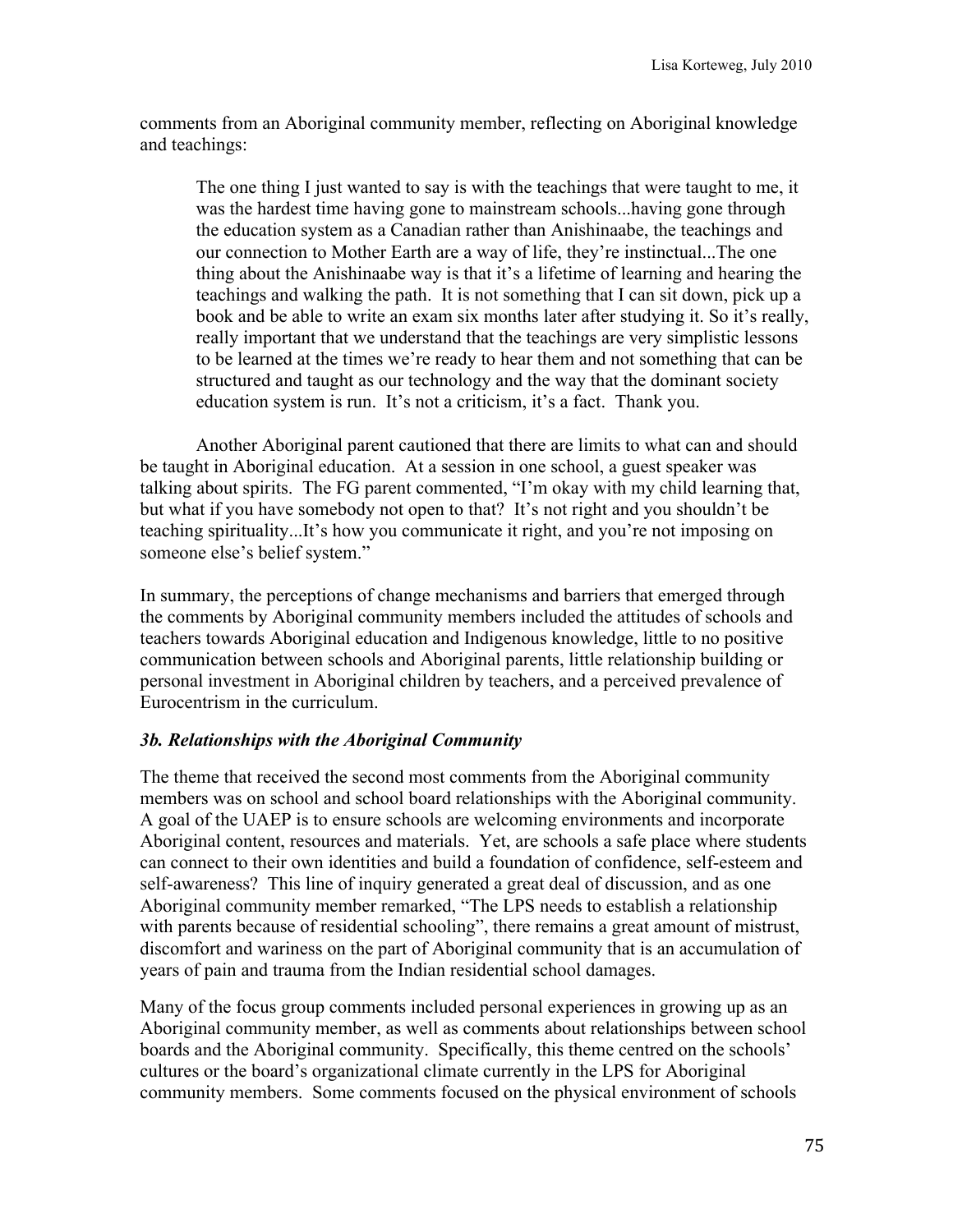while many focused on the social environment. Regarding the physical environment, one parent commented that, "… the school my son is in right now is very plain, there's nothing there that's welcoming, to me anyway." Another parent, at a different school, had a significantly different experience, "It's amazing what he's [the principal] done with the language component as far as putting... Ojibwe or Oji-Cree outside the building [on signs], or in the daycare or lunch room...it's all over, so, I think it's very welcoming."

One Aboriginal parent shared a story about visiting their child's school and explains the distance that schools will need to go to invite Aboriginal parents into their children's schools. "I even find it difficult to go into my kids' school sometimes. I went there once and this teacher came up to me and said, 'where's your sign in card? Did you sign in?'...So I felt a bit like a criminal, before a parent."

Several of the Aboriginal parents addressed the legacy of racism and its enduring impact on relations between Aboriginal and non-Aboriginal peoples in LPS schools. Some parents, in fact, recounted their own negative experiences of school and schooling as Aboriginal children:

*I wasn't a favourite – they [teachers] had favourites – Jeff so-and-so somebody*  and Amber so-and-so were the favourites of all the teachers because he was the *sexy jock and she was the pretty rich girl, you know what I mean? So the little Native girl that is below the poverty line – she's down over there somewhere. [pointing to the back of the room]*

Another parent related a story about being teased as a youngster, being called "you bogan, you stink," and another parent spoke about the history of education for Aboriginal peoples: "Look at our ancestors, why did it all have to change? Back then, kids did not have school, we actually taught white people how to survive. But now it's a white man's world... they stabbed us in the back." Another parent, talking about life as an Aboriginal community member in a predominantly non-Aboriginal urban centre and how that experience impacts their level of involvement in schools, explained: "I don't feel on par with the people at the school system and that I could be part of it. I don't know? But, maybe that's part of it too. Why, sort of that reluctance to get involved, right? Well, what do I know? What can I contribute?"

An Aboriginal Elder reflected on the historical legacies of Aboriginal-non-ABoriginal relationships in education:

*But that's the way it was then – you had no voice in the public schools. So of course you had no voice in Residential Schools...But it came about later on when I started getting involved. I was the first woman [Band] Councillor so they gave me the opening of being able to speak wherever. But since parents, although they're shy it seems, I sit on the school board periodically and it seems like the Native parents are there with them at that meeting and they're the young people...they have a voice there for the students. And it seems they're still nervous – the parents are still nervous. But the more that they are there, the more they could get more comfortable. Because they should be involved with their kids...there are a few parents that you have to encourage to go.*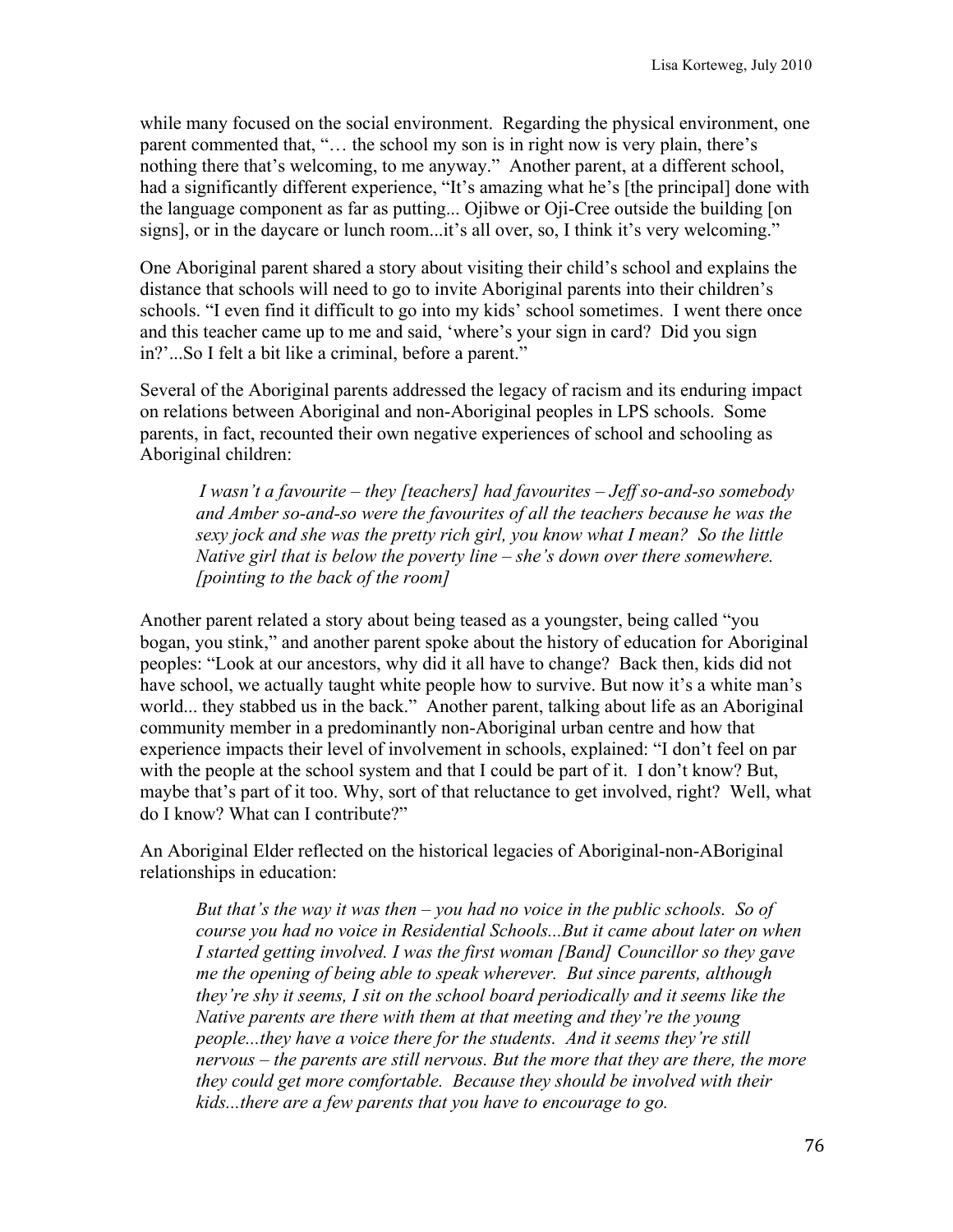The Aboriginal community has historically experienced mainstream schooling as a place of damage, exploitation and cultural negation which has resulted in a tense relationship of mistrust and is reflected in the comments from the Aboriginal community. The legacy or historical poison of residential schools is a legacy that all provincial school boards will need to contend with and reconcile. The painful legacy is often a barrier for Aboriginal parents to be strong advocates for their children in education systems. Thus, the LPS must recognize the need to actively nurture trust and comfort with the Aboriginal community and that it is incumbent upon the LPS (and all school boards) to take action steps to address these ongoing legacies and damaged relationships.

Some parents specifically addressed the improvement of welcoming environments at the LPS due primarily to the work of the UAS Youth Outreach Workers<sup>4</sup> (YOW) program in Thunder Bay. One Aboriginal parent explained, "I have a child in the system and I get to meet a lot of parents who don't feel welcome, won't go to parent interviews. A YOW though is now creating a welcoming environment, embracing culture and all people, have never felt that in schools before." Another Aboriginal community member commented, "They [YOW] teach about the drum for example. After school programs on Friday is a segue into weekends." Another Aboriginal parent observed, "I noticed that my son was getting to the point where he couldn't be controlled in school. And then I noticed that when those people [YOW] stepped in, he was a little bit calmer." This parent further stated that her son says the YOW that visits his school, "...is awesome."

There are also LPS teachers who want to help to create a more welcoming environment for Aboriginal parents and community. As one Aboriginal parent remarked, "...there are some ambassador-teachers that just say hi to everybody. They really know the kids and the parents too." Another parent commented that school leadership is important: "It is the principal that sets the tone."

Lastly, one of the Aboriginal community members expressesed frustration with the way school boards often seem to view cultural programming in only economic terms:

*There was a study on bullying and our program was not at all mentioned... It was a slap in the face. The [program, named removed] is a cultural tool and it has done amazing this year. Yet, all that work was claimed in the bullying study as a success. The only way the schools relate to the value of a powwow is in dollars, to host a proper powwow would cost a community \$6000.*

This community member was relating how a school or school board cannot advertise a welcoming environment while evaluating a cultural activity, such as a powwow, (mis)valued and (mis)understood mainly in terms of cost or investment.

## *3c. Recommendations for Change and Improvement of Aboriginal education*

!!!!!!!!!!!!!!!!!!!!!!!!!!!!!!!!!!!!!!!!!!!!!!!!!!!!!!!

<sup>&</sup>lt;sup>4</sup> The Youth Outreach Workers (YOW) program is an initiative of the Neighbourhood Capacity Building Program, part of the Urban Aboriginal Strategy (UAS) in Thunder Bay that works in partnership to offer cultural programming in the LPS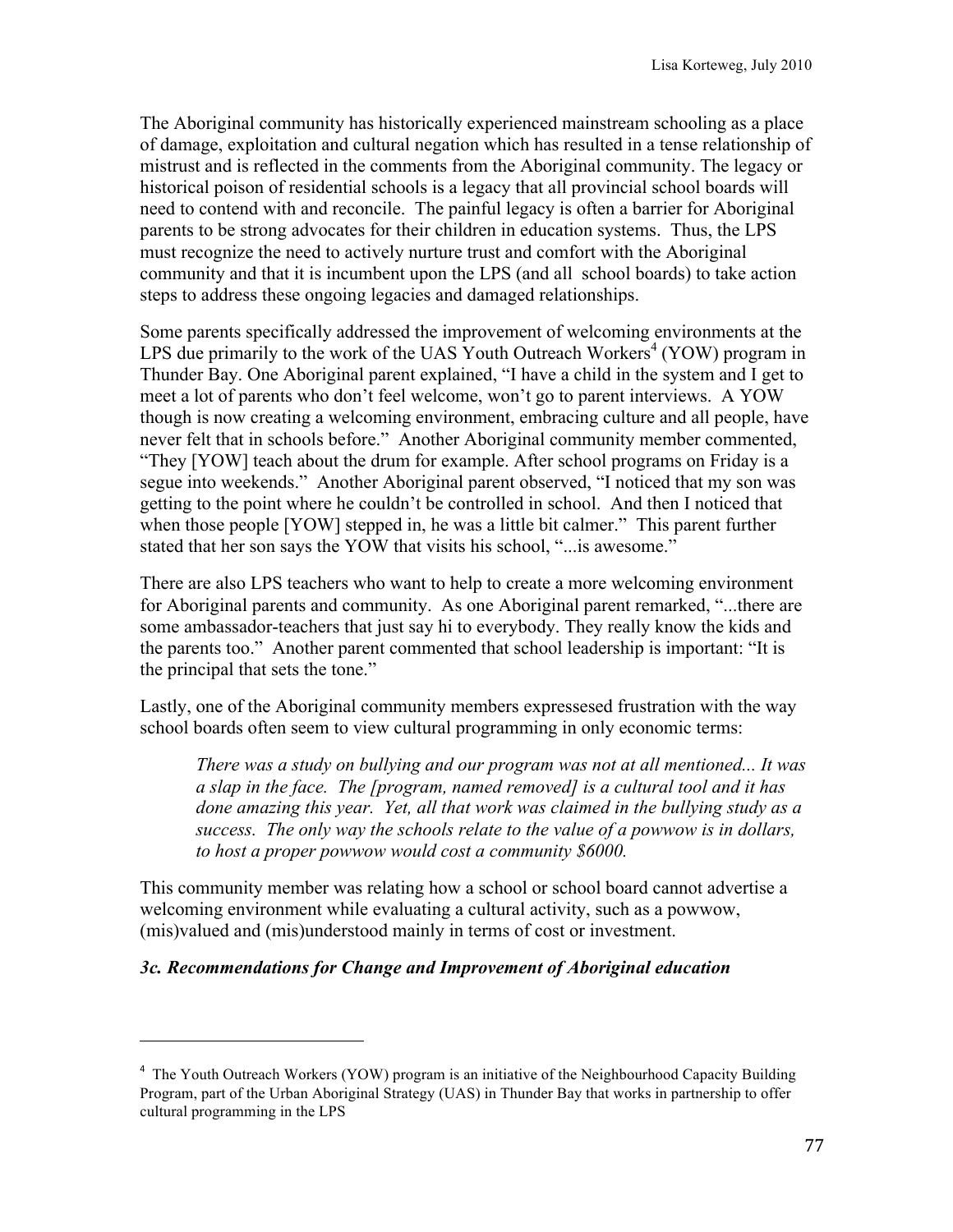Aboriginal community members made numerous to building cultural awareness among students and educators while supporting Aboriginal student success. The key themes in these recommendations were *language revitalization*, the hiring of *more Aboriginal staff and teachers*, and the adoption by the LPS of a more *broadly defined definition of curriculum*, including Indigenous knowledge imparted by Aboriginal knowledge holders ("uncertified" community members) in the classroom.

#### *Aboriginal Language Revitalization*

As Ontario's Aboriginal Education Strategy<sup>5</sup> acknowledges, Aboriginal language carries with it the spirit, culture, history and philosophy of a people, and is the principle means by which a culture is preserved and transmitted. Several Aboriginal parents and Elders commented on the importance of an Aboriginal language option for students to replace French or to complement French language options. As one Aboriginal parent recommended, "My dad took me out of French. They should have Native as a second language option instead." Another Aboriginal parent stated, "...just like French immersion, so we should have an Anishinaabe school." A third Aboriginal parent shared this experience:

We just moved here and to this school. My eldest daughter she took Native [language] all the time back where we're from...This is the first time that she's doing French and she's having a hard time...She is used to the Native [language].

While another Aboriginal parent projected this wish:

*...So for my daughter just starting school, it's my hope that she will at least be bilingual, but I wish I spoke Ojibwa or Oji-Cree right, cause then she'd speak three languages for sure, you know and then she just has more opportunities*.

In summary, Aboriginal parents and community members recognize that culture and language are intimately entwined and cannot be separated. Aboriginal community members want their children to have the opportunity and the option to study Aboriginal languages in an effort to learn, preserve and protect their culture.

## *The Hiring of More Aboriginal Staff and Teachers*

!!!!!!!!!!!!!!!!!!!!!!!!!!!!!!!!!!!!!!!!!!!!!!!!!!!!!!!

One of the goals of Ontario's Aboriginal Education Strategy through the First Nation, Métis and Inuit Education Policy Framework<sup>6</sup> is "increasing the number of Aboriginal staff working in school boards." When asked about the best way to improve Aboriginal education in the LPS, many Aboriginal community members stated simply, "more teachers." Strong recommendations were given by members of the Aboriginal community that Aboriginal education must include the hiring of Aboriginal staff and teachers within the LPS. As one Aboriginal parent voiced:

<sup>&</sup>lt;sup>5</sup> Via the Aboriginal Education Strategy Ontario's Native language curriculum offers study in seven Native languages. Courses are available at both the elementary and secondary level.

<sup>6</sup> Ontario's First Nation, Métis and Inuit Education Framework was released by the Ontario Ministry of Education in 2007 as a key part of Ontario's "Aboriginal Education Strategy"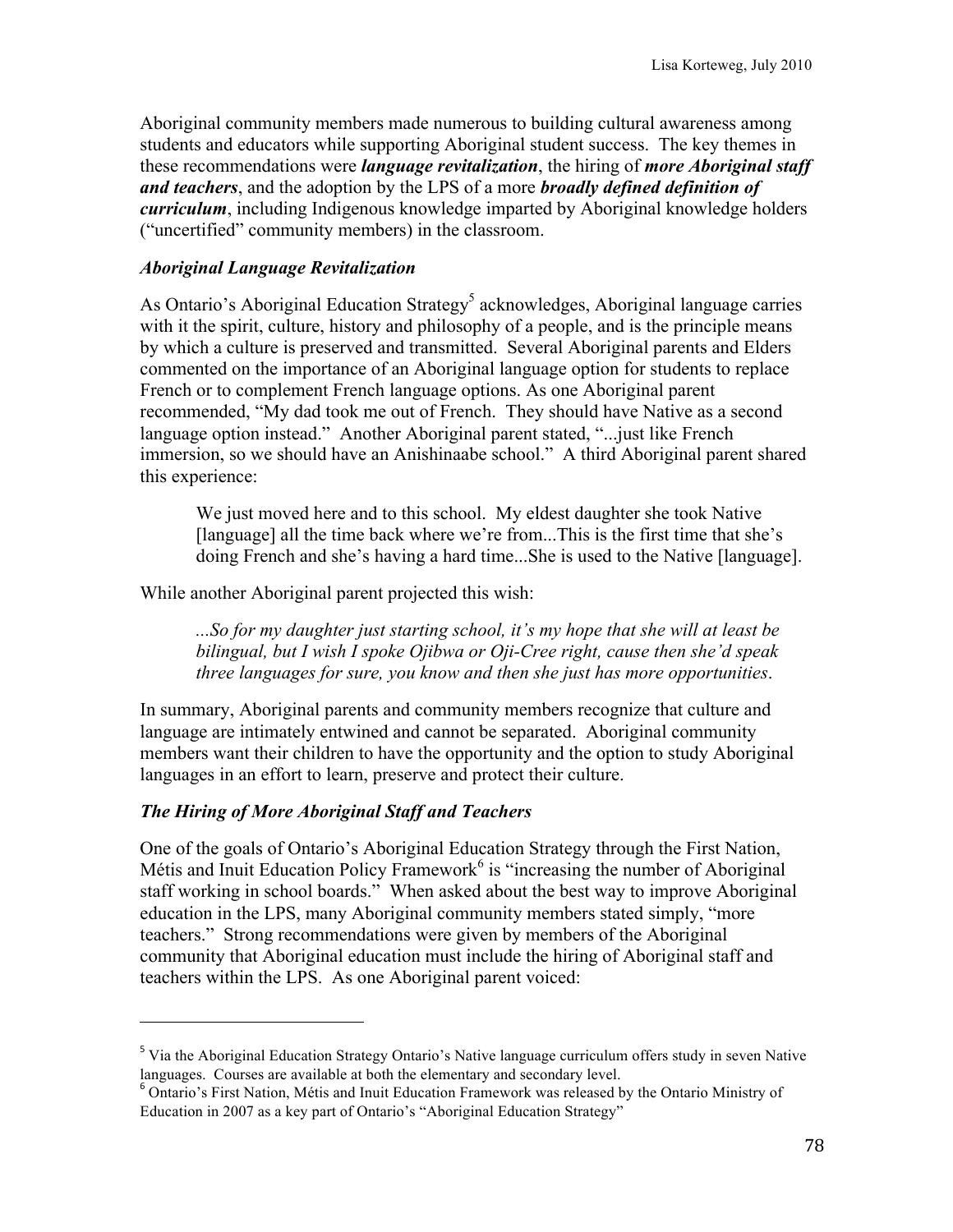*If there are Aboriginal teachers, it's better. A white person goes through a book but doesn't really know it, is not living it. An Aboriginal person knows what they are saying. It's better if an Aboriginal person teaches Aboriginal education.* 

In addition to teachers, it was recommended that there be more Aboriginal guidance counsellors. As one Aboriginal parent noted, "Maybe the Anishinaabe [students] would rather, instead of talking to the school counsellor... would open up to the Native one." Also, Aboriginal community members spoke about hiring advocates at the board level so that parents had someone "...to go to" when they needed assistance. In addition, the School Board might hiring experts in conflict resolution and advocacy or, as a parent commented, "...maybe hire a few people that are experts in that type of stuff and taking care of conflicts [in schools]."

#### *The of a More Broadly Defined Definition of Curriculum (including Indigenous knowledge imparted by Aboriginal community members, as partners in Aboriginal education, in the classroom)*

Another one of the key goals of Ontario's Aboriginal Education Strategy through the First Nation, Métis and Inuit Education Policy Framework is "encouraging more parents to get involved in their children's education or school." Consistently, members of the Aboriginal community spoke about the need to have Aboriginal people teaching Aboriginal education, including more community members in the classroom setting. One Aboriginal community member stated the view quite clearly: "Role models cannot just exist on posters, role models need to be in the schools." Another Aboriginal parent commented, "I think for people to switch how they think about the involvement of Aboriginal people is where it [Aboriginal education] needs to be changed." Members of the Aboriginal community also spoke of the added value of Aboriginal knowledge holders in classrooms for increasing positive Indigenous knowledge and awareness amongst all students.

An Aboriginal parent related the benefits of having an Elder go into classrooms and who could teach both Aboriginal and non-Aboriginal students, "...and no, it isn't their culture per say, sitting in a predominantly white class...but it just so happens our country has a lot of Native Canadians in it."

One Aboriginal parent spoke about the exceptional value of having Aboriginal people in the classrooms to teach about Aboriginal culture:

...Way, way back... they used to tan, dye all the clothes... because they killed their own back then... I think having to learn a little bit about their culture would maybe help with the pain. Maybe a white girl would become friends – best friends – all throughout high school, with an Indian.

And speaking about heritage days or cultural days one Aboriginal Elder stated:

I'd like to see the School Board get more of them days into all the schools because that was absolutely great...The drums were there and the Indian dancing and even the Ukrainian society... you know, it's just a heritage day for what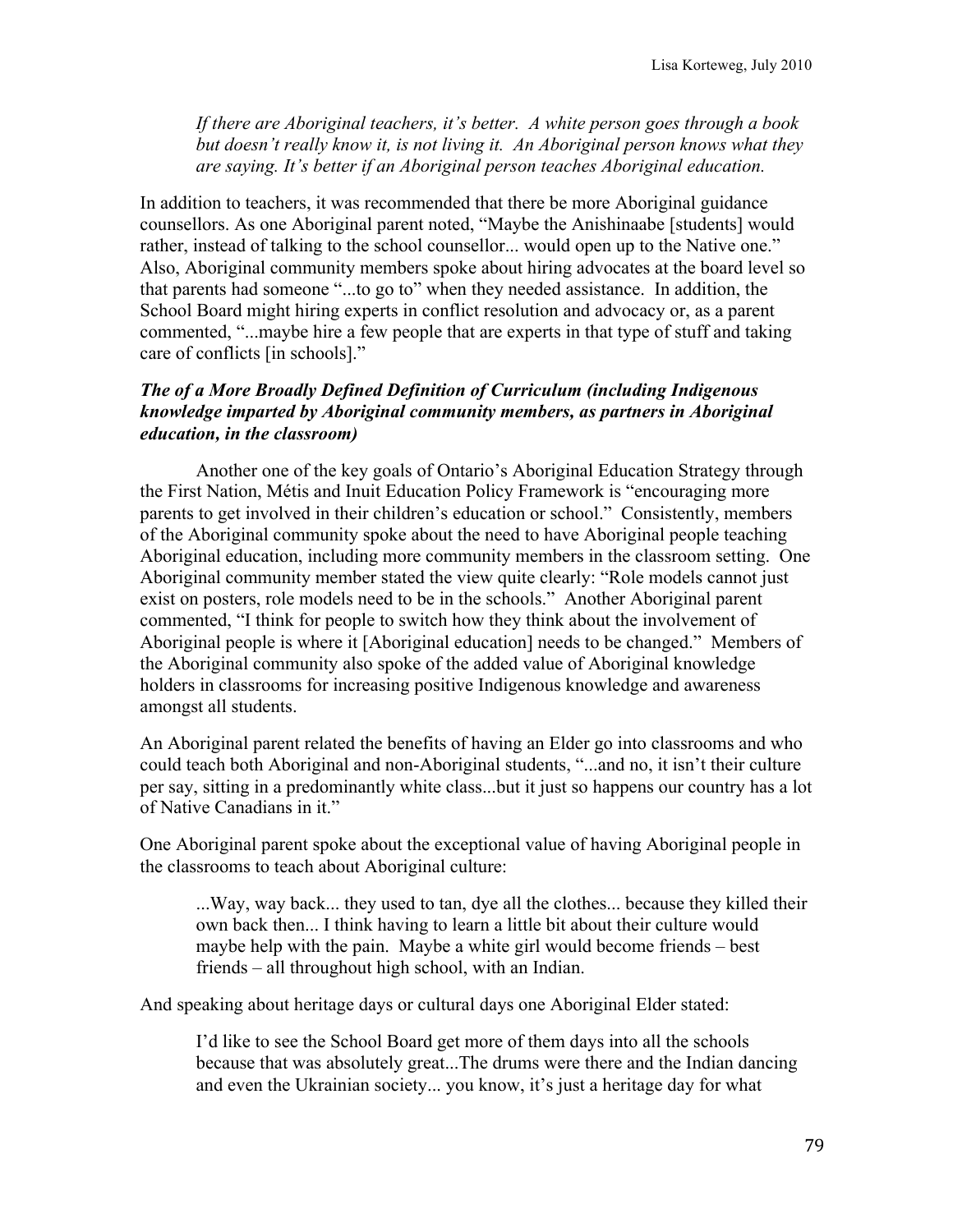happened hundreds of years ago and that was excellent. The kids got an education that day and it was great.

Other parents spoke specifically about parental involvement as a way to improve Aboriginal education. One Aboriginal parent emphasized that "more Aboriginal teachers" are needed and that as a parent they would not mind "...going in there and volunteering, like at least one hour." Another Aboriginal parent declared, "I'm a very engaged parent, so if teachers want to start building relationships and if they want help with that area, you need to allow for those opportunities for parents to be engaged in the classroom, if they can do that."

## **4. Recommendations**

 Taking all of the reviewed transcript data into account, the idea that Aboriginal community expertise in the area of Aboriginal education can offer positive effects on creating welcoming and engaging environments for Aboriginal students, seems to be reasonably well substantiated. The following recommendations regarding program development of the UAEP for engagement with the Aboriginal community are suggested by the UAEP Research Team:

- 1) The LPS needs to continue to reach out to the Aboriginal community, open up spaces for Aboriginal community members to discuss the issues that effect their community on the whole and the impact these issues have specifically on Aboriginal student achievement. It is also a way to provide opportunities for members of the Aboriginal community to get involved in Aboriginal education advocacy and collaborate with the LPS on curriculum improvement and Indigenous knowledge positive integration.
- 2) Increase the number of Aboriginal peoples in schools by (1) hiring more Aboriginal teachers, administrators and staff and (2) inviting Aboriginal role models from the community into the schools, including the effective UAS/YOW workers and Aboriginal guidance counsellors.
- 3) Incorporate Aboriginal languages into the curriculum in meaningful ways, including the development and implementation of more Aboriginal language courses and the hiring of more Aboriginal language instructors from the Aboriginal community.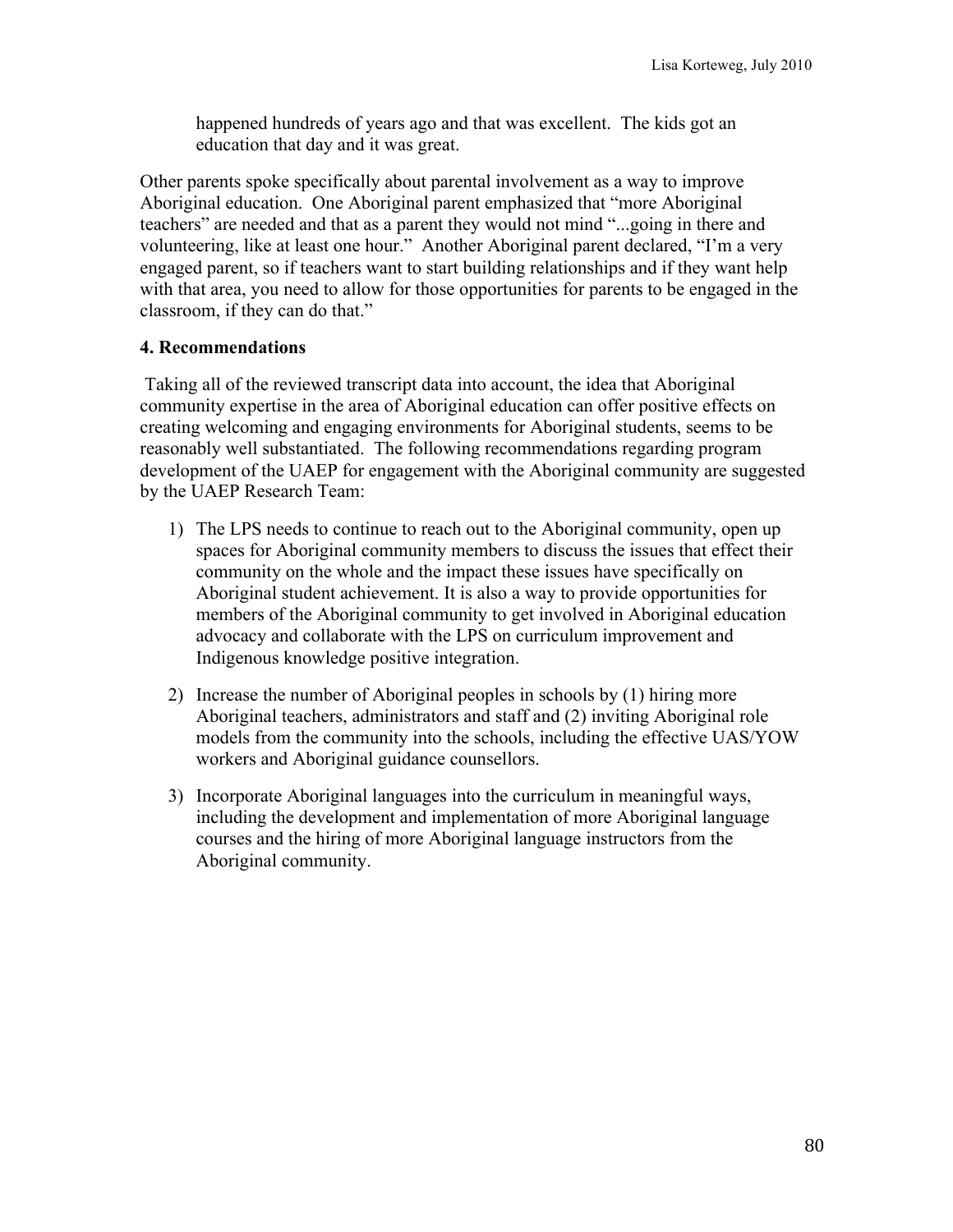## *Appendix 1*

## **Research CODES for analysis in Atlas.Ti**

- 1. **UAEP PROGRAMS** (could any of the participants name or identify a UAEPfunded program that they were involved in? Could they name/remember other programs—UAS, etc. By the sheer act of remembering or not remembering UAEP programs, these are indicators of the UAEP's **impact**.)
- 2. **RESPONSIBILITY** (who has the problem, whose responsibility is this issue, who should change to address it? LPS members ranged in just questioning or wanting to pass the responsibility to someone else or realizing that it needed to be either non-Aboriginal people's turn or Aboriginal community's primary responsibility)
	- **RESPONSIBILITY + UNSURE**
	- **RESPONSIBILITY + ADMIN OR SCHOOL BOARD**
	- **RESPONSIBILITY + NON-ABORIGINAL** (of non-Aboriginal people/non-Aboriginal community at large)
	- **RESPONSIBILITY + ABORIGINAL** (of Aboriginal Peoples/Aboriginal Community at large)
- 3. **KNOWLEDGE** (knowledge of culture, content knowledge, curriculum knowledge, traditional knowledge, current issues)
	- **KNOWLEDGE + POSITIVE** (WORKING TOWARDS ENGAGEMENT, UNDERSTANDING)
	- **KNOWLEDGE + NEGATIVE** (DISENGAGED, STUCK, UNINTERESTED, "DONE ENOUGH")
- 4. **PEDAGOGY** Practices (teaching focused, at the site of being stuck or of change, culturally responsive pedagogy, un/willingness to go beyond curriculum add-ons of content)
	- **PEDAGOGY+ POSITIVE** (WORKING TOWARDS ENGAGEMENT, UNDERSTANDING)
	- **PEDAGOGY+ NEGATIVE** (DISENGAGED, STUCK, UNINTERESTED, "DONE ENOUGH")
- 5. **CHANGE MECHANISMS** (Barriers-negative) –change mechanisms and impediments towards engagement by teachers, administrators, parents, students (obstacles, constraints, entrenched positions)
	- **BARRIERS + REMOTE COMMUNITY/FAMILY** (special mention may be needed of the cultural obstacles, isolation, difficulties, culture-shock of remote First Nation families and students transitioning to the urban school/Thunder Bay)
- 6. **SUPPORTS** (positive) for change in engagement (possibilities, openings, positive enabling) This may be especially the case for Urban Aboriginals when their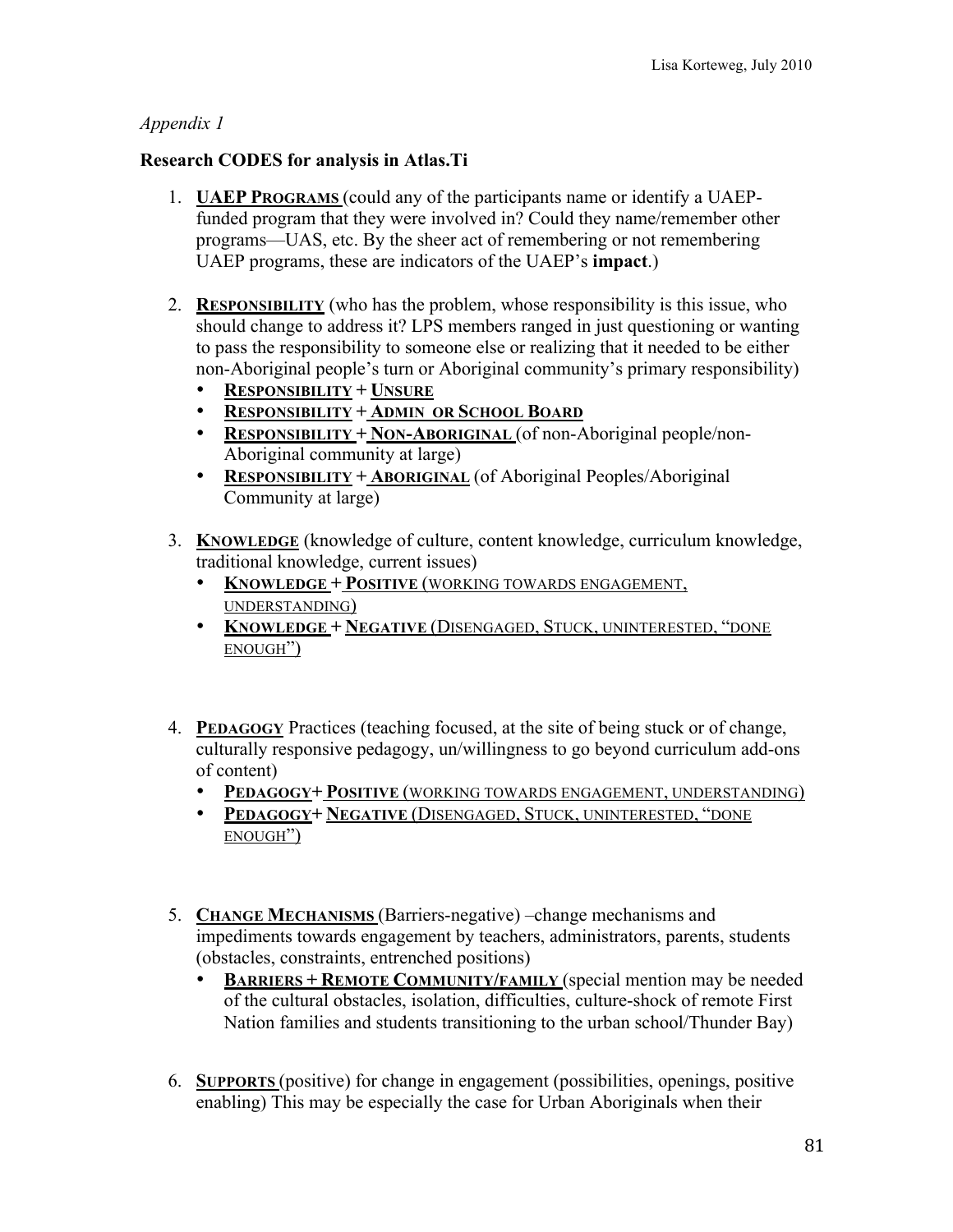families are in Thunder Bay and they have made the cultural/linguistic/academic transition to urban schooling.

- 7. Cultural **AWARENESS** (self-reflexivity, in/ability to see one's culture—mainly non-Aboriginal for recognizing their own cultural positions, for Aboriginal participants, it is about Cultural Pride and need for recognition)
	- **AWARENESS + POSITIVE+NON-ABORIGINAL (**WORKING TOWARDS ENGAGEMENT, UNDERSTANDING, RELATIONS WITH ABORIGINAL PEOPLES,
	- **AWARENESS + POSITIVE+ABORIGINAL (**ABORIGINAL CULTURAL-PRIDE**)**
	- **AWARENESS + NEGATIVE +NON-ABORIGINAL (**DISENGAGED, STUCK, UNINTERESTED, "DONE ENOUGH" TOWARDS DEVELOPING MY CULTURAL AWARENESS IN RELATION TO ABORIGINAL PEOPLES)
	- **AWARENESS + NEGATIVE +ABORIGINAL (**ABORIGINAL PEOPLE'S LACK OF SELF ESTEEM; LOSS OF CULTURAL PRIDE THROUGH/IN SCHOOLING**)**
- 8. **RELATIONSHIPS--POSITIVE** (Integrated relationality—recognition and honouring of cultural distinctions --bringing together both Aboriginal and non-Aboriginal students/content/knowledge as education-for-all, **positive**, multiple converging discourses/perspectives/values; teacher demonstrates commitment to educating Aboriginal children; respectful; Decolonizing-Culturally Responsive; attempts to reconcile and improve their relations with Aboriginal people.)

**RELATIONSHIPS—NEGATIVE** (Erasure or denial of cultural distinctiveness in the relationship; ignoring Aboriginal values and culture; keeping Aboriginal and non-Aboriginal cultures/content/knowledge **apart**, for negative reasons, where Aboriginal discourse and values are erased; includes Racist-Neo-colonialismdeficit.–e.g., "those people")

9. **RECOMMENDATIONS** (What have the research participants recommended for improving Aboriginal student engagement; non-Aboriginal teacher PD/development; school board organization; programs; Aboriginal community involvement/engagement; etc.)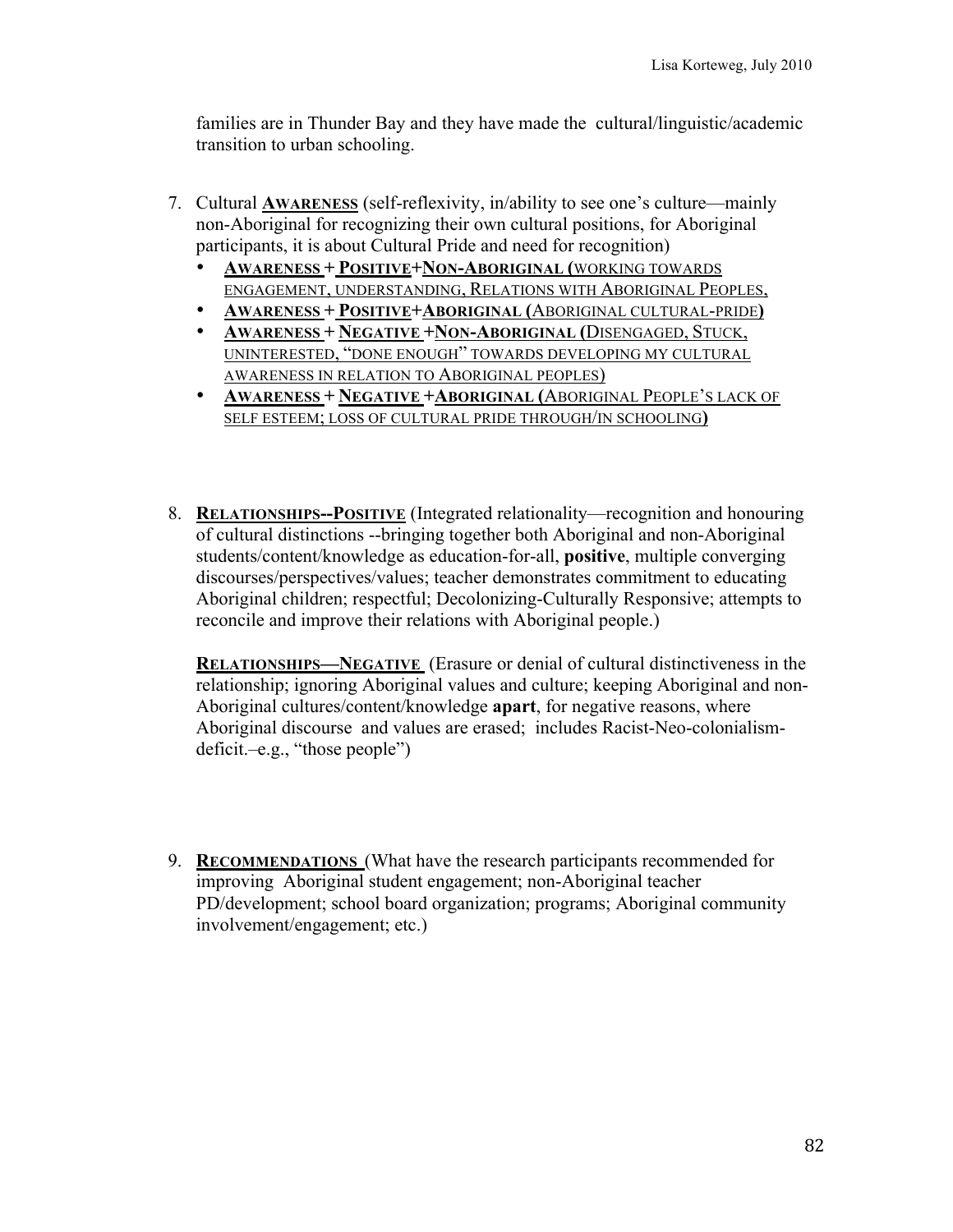## *Appendix 2*

Focus Group Open-ended Questions for Conversations

## *Elementary Principals Focus Group*

- 1. What do you understand as the purpose and mandate of the Urban Aboriginal Education Project here at the LPS?
- 2. What are the unique/specific needs of Aboriginal students/community at your elementary school? How would you describe them? Can you give examples/illustrations?
- 3. How does the UAEP impact your elementary school—currently? (e.g., specific examples of programs/program components)
- 4. What (critical) needs do your teachers/staff have in response to Aboriginal students/community and Aboriginal content/material?
- 5. How would you describe the (PD) development needs of your staff in response to urban Aboriginal education?
- 6. How would you describe your (personal) leadership role in urban Aboriginal education for the LPS? [How big of a role/part is urban Aboriginal education in your overall job and time as an elementary principal?]
- 7. How would you like to develop your leadership in response to the demands/needs of urban Aboriginal education (students, families, community)?
- 8. How would you like to see the LPS Board support you in your efforts or your school/staff efforts? [How can we address "**engagement**" by both Aboriginal students/families and by LPS personnel? How can we increase cross-engagement and community building?]
- 9. If there is one thing you could change about your school (staff, building, curriculum, resources) to improve urban Aboriginal education, what would you change?
- 10. Given your experiences with the UAEP as an elementary principal in the last 1-3 years, what do you think the LPS Board is going to face in urban Aboriginal education in the coming 3-5 years? What would you recommend as points of change or next steps of shifts towards greater achievement/improvement in urban Aboriginal education (student achievement)?

# *Elementary Teachers Focus Group*

1. How did you arrive in this PD? How did you hear about it? Who asked you to attend?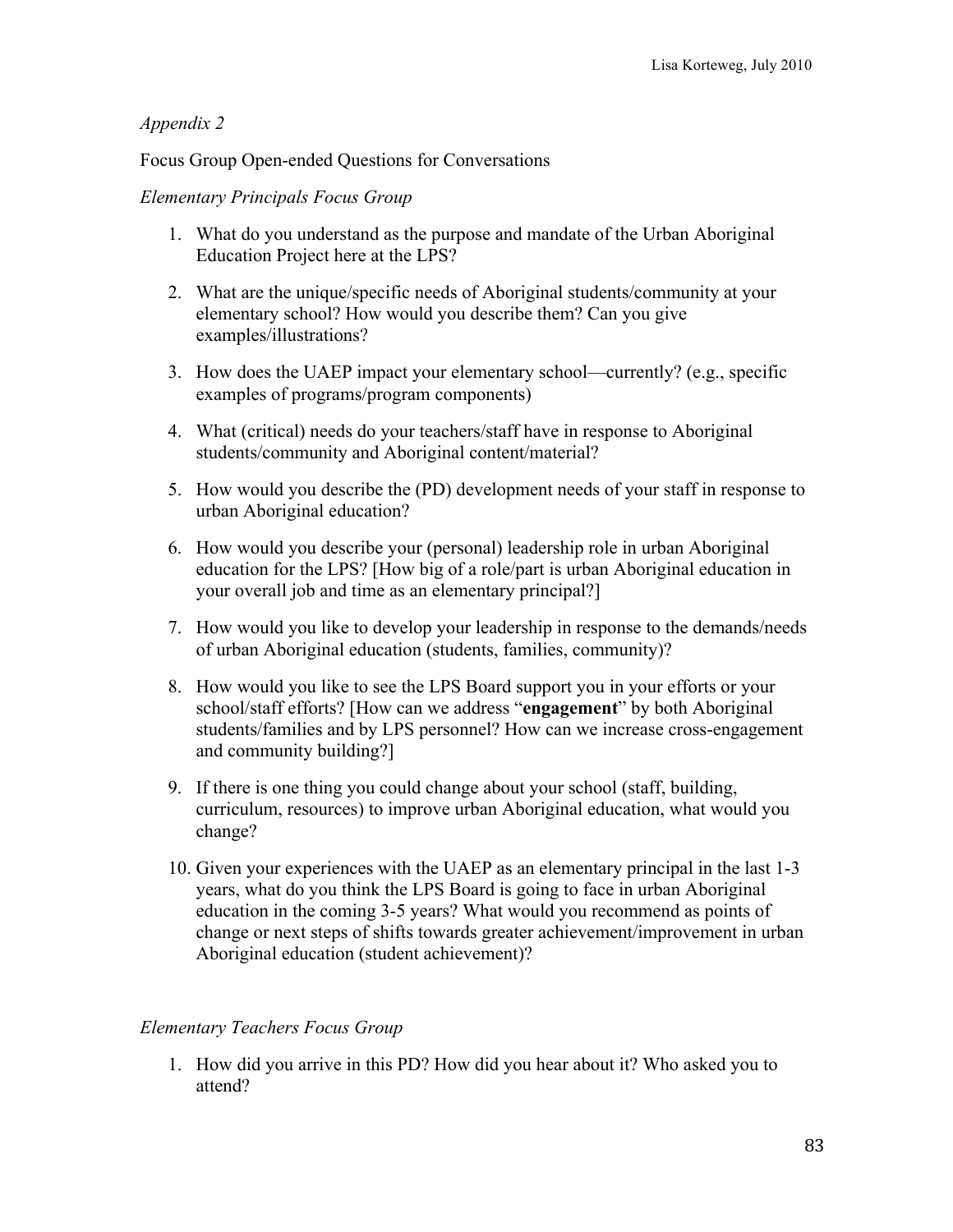- 2. What needs do you have as teachers of Aboriginal students? What (pedagogical, personal) needs do you think this PD is/will be addressing?
- 3. What do you understand of the UAEP component (Gr. 7 Socials) after day 1 of the PD? How would you describe it to a spouse/friend when you go home?
- 4. Have you had any previous experiences in Aboriginal education?
- 5. How would you describe those experiences?
- 6. Can you describe a pivotal event that made you realize that urban Aboriginal education was an issue that you would need a) to think about b) to learn about or c) actively address?
- 7. How do you see yourselves as actors/drivers of this process (or shift of emphasis) towards urban Aboriginal education?
- 8. Can you describe conditions and (student success) outcomes that you believe need to be addressed?
	- …by yourselves as elementary teachers? By secondary teachers?
		- ... by the school?
	- ... by the LPS board?
	- … by the Ministry?

## *Grade 8 Aboriginal Student Focus Group Questions*:

- 1. What is Algonquin school like as a community? What is it like to be Aboriginal at Algonquin? Can you describe your interactions with non-Aboriginal students/teachers?
- 2. Do you remember participating in any of the following programs when you were in Gr. 7 (for Aboriginal students --Later Literacy or extra reading/coaching; for both non-Aboriginal and Aboriginal students --Aboriginal cultural events or visits from Elders or LTTA Aboriginal artists ...)
- 3. Do you think you have received any Aboriginal education in your last year's class --when you were in Gr. 7-- or in this year's class, Grade 8?
- 4. What happened that you would call Aboriginal education?
- 5. Can you tell me any stories or events or people/visitors/guests you have met as a result of Aboriginal education?
- 6. What did you experience or learn? What do you now understand of Aboriginal peoples, issues, history, culture ... that you learned here at Algonquin school? (or that you didn't know before)
- 7. Does school feel different with these Aboriginal education programs (more welcoming, more interesting, more community-oriented, more inclusive ...)?

Aboriginal Community Members and Culture Instructors

- 1. What do you understand as the mandate/purpose of the UAEP?
- 2. How do your roles in LPS schools fit into or promote the goals of the UAEP?